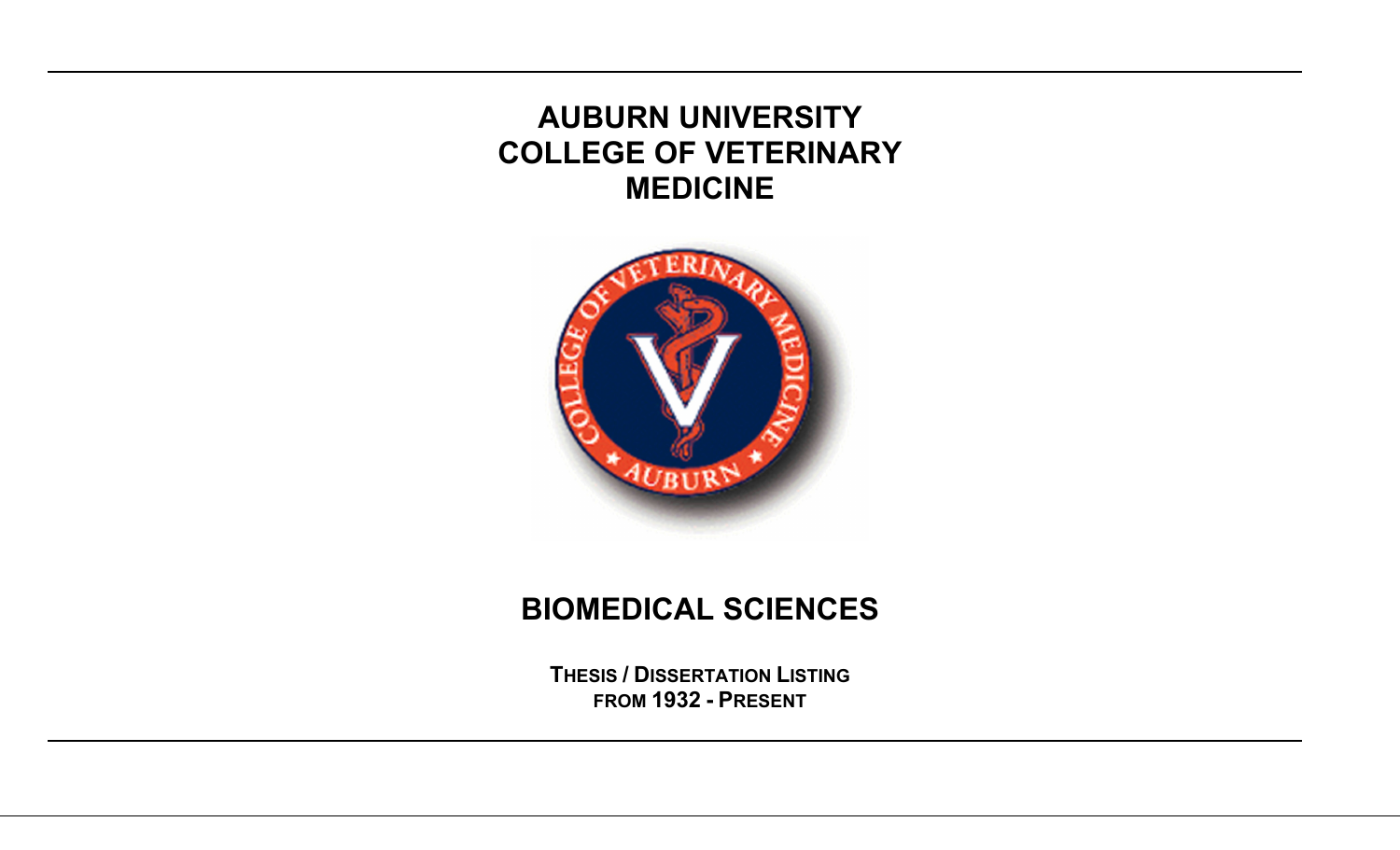| <b>YEAR</b><br><b>GRADUATED</b> | <b>DEPARTMENT</b>                       | <b>AUTHOR</b>                    | <b>MAJOR PROFESSOR</b>                    | <b>TITLE</b>                                                                                                             | MS/PHD    |
|---------------------------------|-----------------------------------------|----------------------------------|-------------------------------------------|--------------------------------------------------------------------------------------------------------------------------|-----------|
| 1932                            | Unknown                                 | Moore, Mildred                   | Unknown                                   | The Bacteriostatic Effect of Certain Dyes on the Species of the Genus Brucella.                                          | <b>MS</b> |
| 1932                            | Unknown                                 | Moore, Miriam                    | Unknown                                   | The Bacteriostatic Effect of Certain Dyes on Escherichia Coli, Salmonella Pullorum,<br>and Eberthella Typhi.             | <b>MS</b> |
| 1933                            | Unknown                                 | Wallace, Wyeth Stephens          | Unknown                                   | Bacteriology of Several Water Supplies Found in Lee County, Alabama.                                                     | <b>MS</b> |
| 1936                            | Unknown                                 | Duncan, Josephine<br>Dunning     | Unknown                                   | The Growth of Mycobacterium Paratuberculosis.                                                                            | <b>MS</b> |
| 1939                            | Pathology                               | Greene, James Etheridge          | Unknown                                   | An Immunological Study of Canine Hematoza.                                                                               | <b>MS</b> |
| 1939                            | Pathology                               | Moore, Martha Eugenia<br>Rutland | Unknown                                   | The Helminth Parasites of Cottontail Rabbits in the Vicinity of Auburn, Alabama.                                         | <b>MS</b> |
| 1940                            | Anatomy                                 | Mundhenk, Russell Lowell         | Unknown                                   | A Study of the Normal Adult Canine Hemogram.                                                                             | <b>MS</b> |
| 1941                            | Pathology                               | Woolf, Frank Perry               | Unknown                                   | The Length of Time that Larvae of Equine Strongylus Survive in Pastures Under<br><b>Natural Conditions.</b>              | <b>MS</b> |
| 1942                            | Bacteriology                            | MacNamee, James Kelly            | Unknown                                   | The Presence of Thermocuric Bacteria in Pasteurized Milk.                                                                | <b>MS</b> |
| 1944                            | Anatomy and<br>Histology                | Davis, Maud McCall               | Unknown                                   | The Histology and Hemopoietic Activity of the Spleen; A Comparative Study in<br>Domestic Animals.                        | <b>MS</b> |
| 1946                            | Pathology and<br>Parasitology           | <b>Bailey, Wilford Sherrill</b>  | Unknown                                   | Observations on the Life History of Cooperia Punctata (v. Linstow, 1907) Ransom,<br>1907, a Nematode Parasite of Cattle. | <b>MS</b> |
| 1951                            | Large Animal<br>Surgery and<br>Medicine | Attleberger, Marie Hall          | Walter J. Gibbons and<br>Armin A. Leibold | A Study of the Bacterial Flora of Alabama Dairy Cattle before and After Treatment with<br>Aureomycin.                    | <b>MS</b> |
| 1951                            | Pathology                               | Newberne, Paul Medford           | <b>Charles S. Roberts</b>                 | The Anatomy and Physiology of the Normal and the Fur-Chewing Chinchilla.                                                 | <b>MS</b> |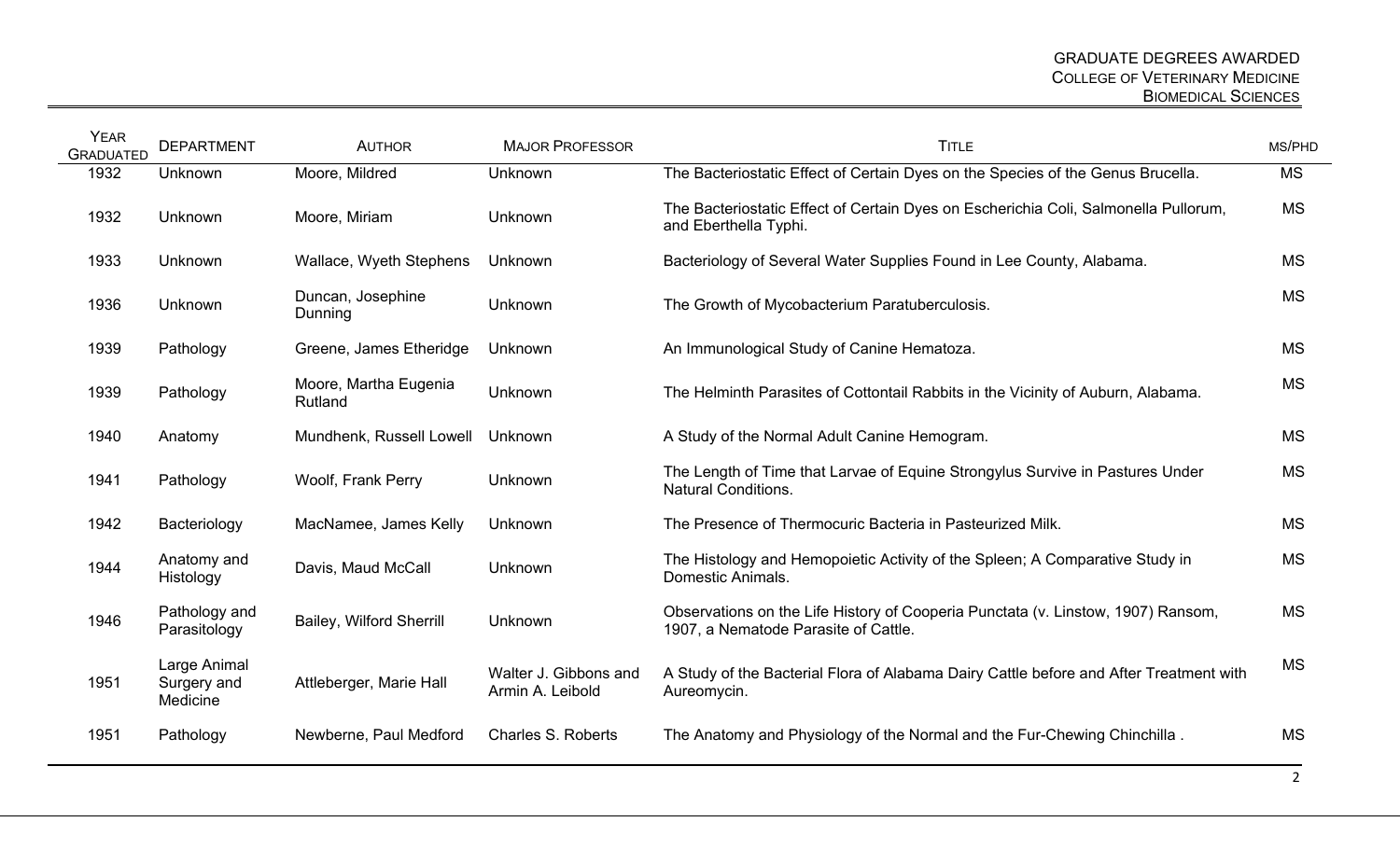| <b>YEAR</b><br><b>GRADUATED</b> | <b>DEPARTMENT</b>                              | <b>AUTHOR</b>                        | <b>MAJOR PROFESSOR</b>                   | <b>TITLE</b>                                                                                                                                 | MS/PHD    |
|---------------------------------|------------------------------------------------|--------------------------------------|------------------------------------------|----------------------------------------------------------------------------------------------------------------------------------------------|-----------|
| 1951                            | Pathology                                      | Larsen, Aubrey<br><b>Bartholomew</b> | Dale A. Porter and<br>Armin A. Leibold   | Evaluation of Tuberculin Fractions and Johnin on Sensitized Guinea Pigs and Goats.                                                           | <b>MS</b> |
| 1952                            | Pathology and<br>Parasitology                  | Shelton, George Calvin               | Wilford S. Bailey                        | A Study of Giardiasis in the Chinchilla.                                                                                                     | <b>MS</b> |
| 1952                            | Pathology                                      | Vardaman, Thomas<br>Hubert           | Armin A. Leibold and<br>Dale A. Porter   | The Effect of Various Chemical Agents on the Viability of Mycobacterium<br>Paratuberculosi in Vitro.                                         | <b>MS</b> |
| 1954                            | Pathology                                      | Newberne, James Wilson               | Herman R. Seibold                        | Studies on the Pathology of Leucocytozoon Simondi and Leucotycozoon Smithi<br>Infections.                                                    | <b>MS</b> |
| 1957                            | Pathology                                      | Turner, Leon Walker                  | Charles S. Roberts and<br><b>Ribelin</b> | Experimental Leptospirosis in the Chinchilla (Chichilla laniger).                                                                            | <b>MS</b> |
| 1958                            | <b>Small Animal</b><br>Surgery and<br>Medicine | Hobson, Howard Philip                | Benjamin F. Hoerlein                     | Angiocardiography of the Canine Infected with Dirofilaria immitis.                                                                           | <b>MS</b> |
| 1958                            | Anatomy,<br>Physiology and<br>Pharmacology     | Morgan, Horace C. Jr.                | Carl H. Clark                            | A Comparison of Selected Liver Function Tests for Use in Veterinary Medicine.                                                                | <b>MS</b> |
| 1959                            | Physiology and<br>Pharmacology                 | Shields, Robert Pierce               | Carl H. Clark                            | A Comparison of Serum and Bone Alkaline Phosphatase Activity of Normal Dogs to<br>that of Dogs with Hypertrophic Pulmonary Osteoarthropathy. | <b>MS</b> |
| 1959                            | <b>Small Animal</b><br>Surgery and<br>Medicine | <b>Wilcox, Howard Stuckey</b>        | Benjamin F. Hoerlein                     | Removal of Dirofilaria immitis by Pulmonary Arteriotomy in the Dog.                                                                          | <b>MS</b> |
| 1959                            | Physiology and<br>Pharmacology                 | Woodley, Charles H.                  | Carl H. Clark                            | The Effects of Transfusion Methods and Donor Age on the Life Span of Red Blood<br>Cells in Young Dogs.                                       | <b>MS</b> |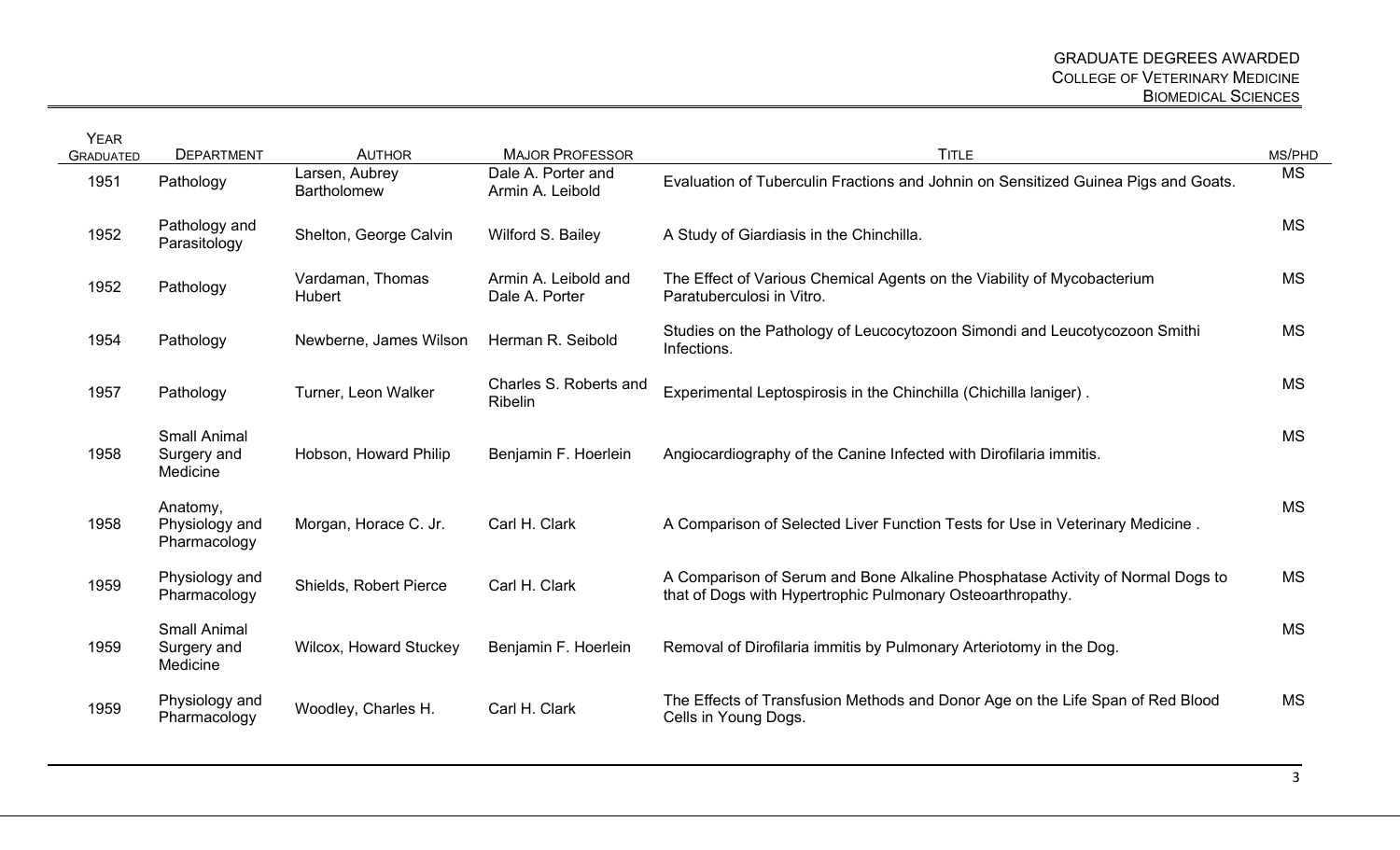| <b>YEAR</b><br><b>GRADUATED</b> | <b>DEPARTMENT</b>                              | <b>AUTHOR</b>                 | <b>MAJOR PROFESSOR</b> | <b>TITLE</b>                                                                                                                                                                                          | MS/PHD    |
|---------------------------------|------------------------------------------------|-------------------------------|------------------------|-------------------------------------------------------------------------------------------------------------------------------------------------------------------------------------------------------|-----------|
| 1959                            | <b>Small Animal</b><br>Surgery and<br>Medicine | Hayes, Frank Alfred Jr.       | Benjamin F. Hoerlein   | A Preliminary Investigation to Determine the Practical Application of Keratoplasty for<br><b>Canine Patients.</b>                                                                                     | <b>MS</b> |
| 1960                            | Anatomy and<br>Histology                       | Durr, John L.                 | James E. Greene        | An Experimental and Clinical Study of Toggle Pin Fixation of Recurrent Coxogemoral<br>Luxation in the Dog.                                                                                            | <b>MS</b> |
| 1961                            | Bacteriology                                   | Crawford, Richard Paul<br>Jr. | James E. Neal          | A Comparison of the Results of a Macroscopic Plate Test and Macroscopic Latex<br>Tube Test with the Results of the Agglutination Lysis Test for the Serological<br>Diagnosis of Bovine Leptospirosis. | <b>MS</b> |
| 1961                            | <b>Small Animal</b><br>Surgery and<br>Medicine | Horne, Robert Dean            | Benjamin F. Hoerlein   | Clinical Evaluation of Pulmonary Arteriotomy for the Removal of Dirofilaria Immitis.                                                                                                                  | <b>MS</b> |
| 1961                            | Physiology and<br>Pharmacology                 | Kling, James Malcolm          | Moore J. Burns         | A Study of the Treatment of Pancreatic Insufficency in the Canine.                                                                                                                                    | <b>MS</b> |
| 1961                            | Pathology and<br>Parasitology                  | Lindsey, James Russell        | Wilford S. Bailey      | Some of the Factors Concerning Diagnosis of Canine Filariid Infections.                                                                                                                               | <b>MS</b> |
| 1962                            | Physiology and<br>Pharmacology                 | Farnell, Daniel R.            | Moore J. Burns         | The Effect of the Type of Dietary Protein and Carbohydrate on Cholesterol<br>Metabolism.                                                                                                              | <b>MS</b> |
| 1962                            | Anatomy and<br>Histology                       | Holloway, Clarke Lee          | Theodore C. Fitzgerald | Macroscopic and Microscopic Anatomy of the Primary Olfactory Pathway of the Dog.                                                                                                                      | <b>MS</b> |
| 1962                            | Physiology and<br>Pharmacology                 | Robertson, Benjamin<br>Thomas | Moore J. Burns         | A Study of Zinc Metabolism and the Zinc-Deficiency Syndrome in the Dog.                                                                                                                               | <b>MS</b> |
| 1963                            | Physiology and<br>Pharmacology                 | Beckett, Sidney Dwayne        | Moore J. Burns         | The Effects of Acute Infectious Canine Hepatitis on the Serum Components of the<br>Canine.                                                                                                            | <b>MS</b> |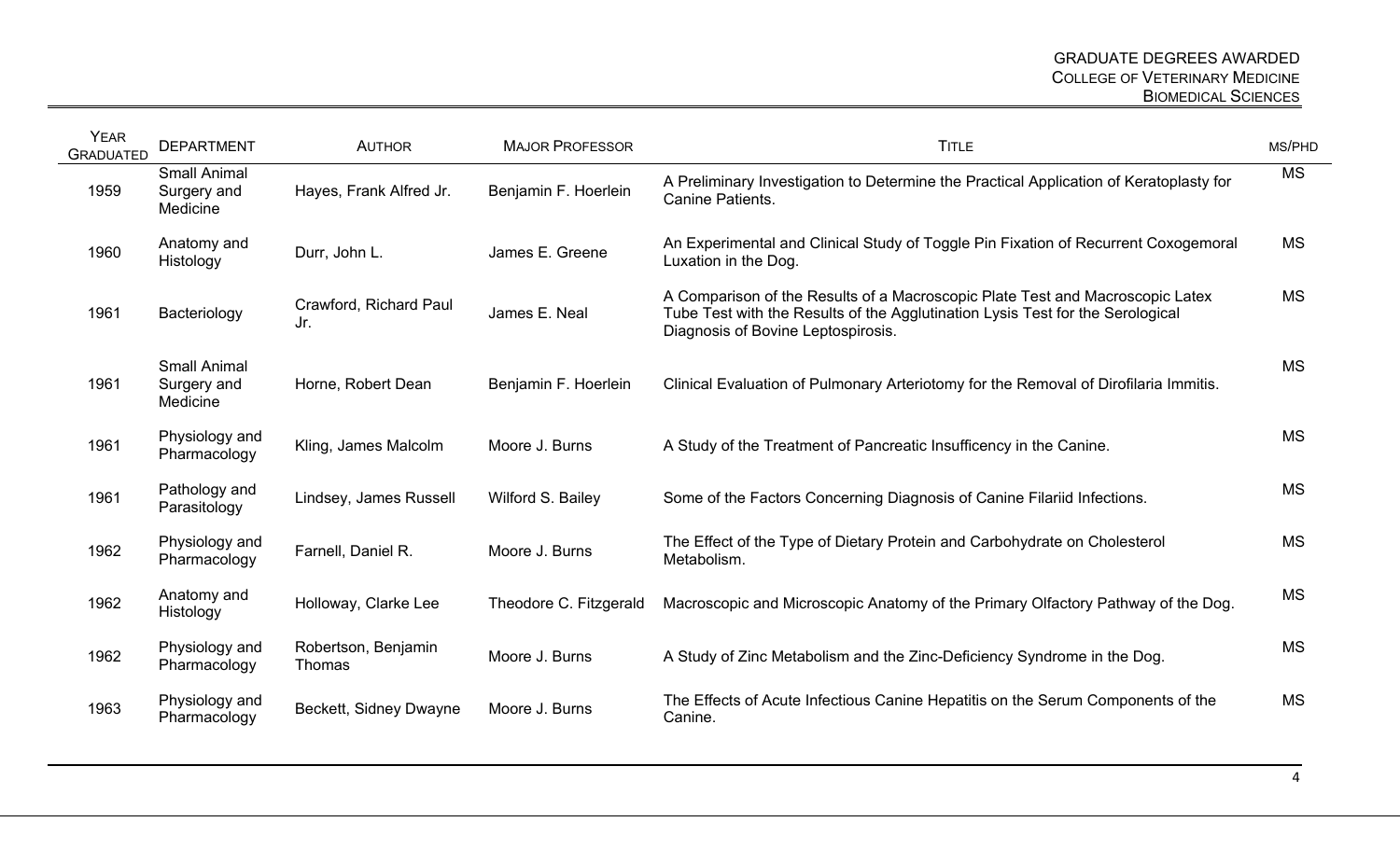| <b>YEAR</b><br><b>GRADUATED</b> | <b>DEPARTMENT</b>                              | <b>AUTHOR</b>               | <b>MAJOR PROFESSOR</b>                 | <b>TITLE</b>                                                                                                               | MS/PHD    |
|---------------------------------|------------------------------------------------|-----------------------------|----------------------------------------|----------------------------------------------------------------------------------------------------------------------------|-----------|
| 1963                            | Anatomy and<br>Histology                       | James, Charles Wesley       | Theodore C. Fitzgerald                 | The Radiographic Anatomy of the Cerebral Arterial System of the Dog.                                                       | <b>MS</b> |
| 1963                            | Pathology and<br>Parasitology                  | Teer, Patricia Anne         | Wilford S. Bailey                      | Toxic Hepatitis of the Dog Produced by Molds and Moldy Feed.                                                               | <b>MS</b> |
| 1963                            | Bacteriology                                   | Miller, William Robert      | James E. Neal                          | The Occurrence and Geographic Distribution of Q Fever Antibodies in Milk from<br>Alabama Dairy Cattle.                     | <b>MS</b> |
| 1963                            | Large Animal<br>Surgery and<br>Medicine        | Vaughn, John Thomas         | Fred G. Schell                         | Evaluation of Diodrast-I 131 to Test Renal Function in the Equine.                                                         | <b>MS</b> |
| 1963                            | Large Animal<br>Surgery and<br>Medicine        | Williams, David John III    | Walter J. Gibbons                      | Examination of Bovine Cervical Mucus for the Diagnosis of Early Pregnancy.                                                 | <b>MS</b> |
| 1963                            | <b>Small Animal</b><br>Surgery and<br>Medicine | Hoffer, Richard E.          | Benjamin F. Hoerlein                   | Replacement of the Distal Thoracic Esophagus by Thoracic Relocation of the<br>Stomach.                                     | <b>MS</b> |
| 1964                            | Pathology and<br>Parasitology                  | Eubank, N. H.               | Edwin J. Hoff and<br>Wilford S. Bailey | The Histopathology of Esophageal Granuylomas and Sarcomas Associated with<br>Spirocerca Lupi Infection in the Dog.         | <b>MS</b> |
| 1964                            | Pathology                                      | Feldman, Roger Guy          | Charles S. Roberts                     | The Histopathology of Observations on the Nature of Lymphoid Nodules in Porcine<br>Livers.                                 | <b>MS</b> |
| 1964                            | <b>Small Animal</b><br>Surgery and<br>Medicine | Few, Albert Braxton         | Benjamin F. Hoerlein                   | A Study of the Clinical Signs and Necropsy Findings Resulting from Experimentally<br>Produced Lesions in the Canine Brain. | <b>MS</b> |
| 1964                            | Pathology and<br>Parasitology                  | Gonzalez, Oswaldo<br>Lozano | Edwin J. Hoff & Wilford<br>S. Bailey   | Pathogenesis of Canine Spirocercosis.                                                                                      | <b>MS</b> |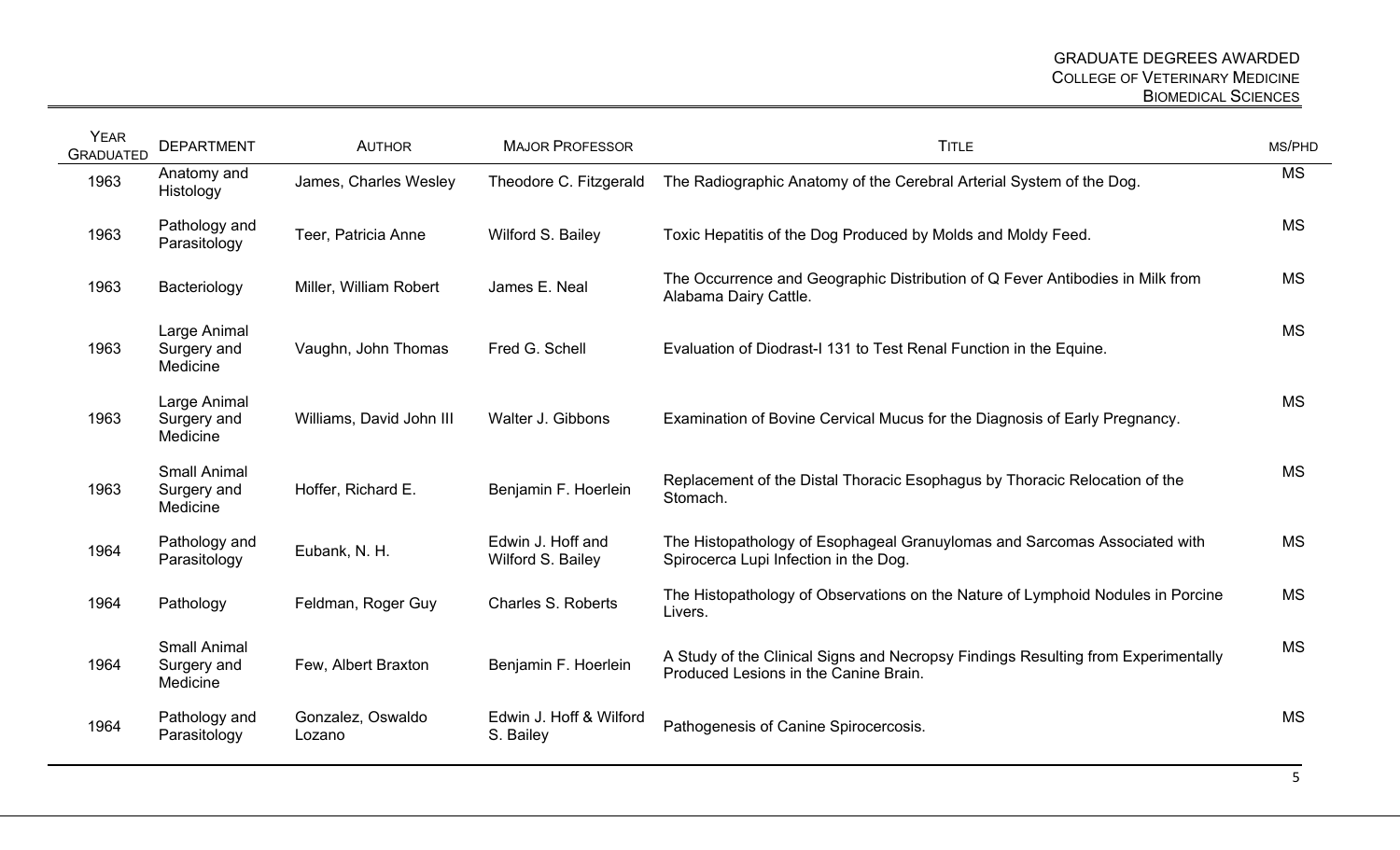| <b>YEAR</b><br><b>GRADUATED</b> | <b>DEPARTMENT</b>                              | <b>AUTHOR</b>               | <b>MAJOR PROFESSOR</b> | <b>TITLE</b>                                                                                                                                          | MS/PHD    |
|---------------------------------|------------------------------------------------|-----------------------------|------------------------|-------------------------------------------------------------------------------------------------------------------------------------------------------|-----------|
| 1964                            | Physiology and<br>Pharmacology                 | Humburg, Jay M.             | Carl H. Clark          | A Comparison of Blood Urea and Urea Clearance Kidney Function Tests in the Equine<br>Species.                                                         | <b>MS</b> |
| 1964                            | Physiology and<br>Pharmacology                 | Soeharsono, Sulaeman        | Carl H. Clark          | The Effects of Chlorpromazine on the Blood Protein Level During Shock in Adult<br>Dogs.                                                               | <b>MS</b> |
| 1964                            | Physiology and<br>Pharmacology                 | Snow, Loran Martin          | Moore J. Burns         | The Effects of Infectious Canine Distemper on Certain Blood Components of the Dog.                                                                    | <b>MS</b> |
| 1966                            | Physiology and<br>Pharmacology                 | Holloway, L. Shannon Jr.    | Carl H. Clark          | A Study of the Hemoglobin Variants in the Goat.                                                                                                       | <b>MS</b> |
| 1966                            | Physiology and<br>Pharmacology                 | Mayo, Joseph G.             | Moore J. Burns         | The Effect of the Type and Amount of Dietary Fat on Cholesterol Metabolism in the<br>Rat                                                              | <b>MS</b> |
| 1966                            | Unknown                                        | Monteith, Susan<br>Campbell | Reynolds M. Cody       | The Immunological Response in the Dog Associated with Spirocera Lupi Infection.                                                                       | <b>MS</b> |
| 1966                            | <b>Small Animal</b><br>Surgery and<br>Medicine | Oliver, John E Jr.          | Benjamin F. Hoerlein   | Canine Cranial Surgery.                                                                                                                               | <b>MS</b> |
| 1966                            | Large Animal<br>Surgery and<br>Medicine        | Tijion, Joe Beng            | Walter J. Gibbons      | Studies on the Bovine Female Genital Organs.                                                                                                          | <b>MS</b> |
| 1966                            | Unknown                                        | Widdowson, Walter L.        | Unknown                | The Effects of Chymopapain on the Normal and Clinically Protruded Intervertebral<br>Disc and its Related Structures in the Dog (B. F. Hoerlein, Chm). | <b>MS</b> |
| 1967                            | <b>Small Animal</b><br>Surgery and<br>Medicine | Albert, Roosevelt A. Jr.    | Benjamin F. Hoerlein   | Canine Ventriculography and Encephalography.                                                                                                          | <b>MS</b> |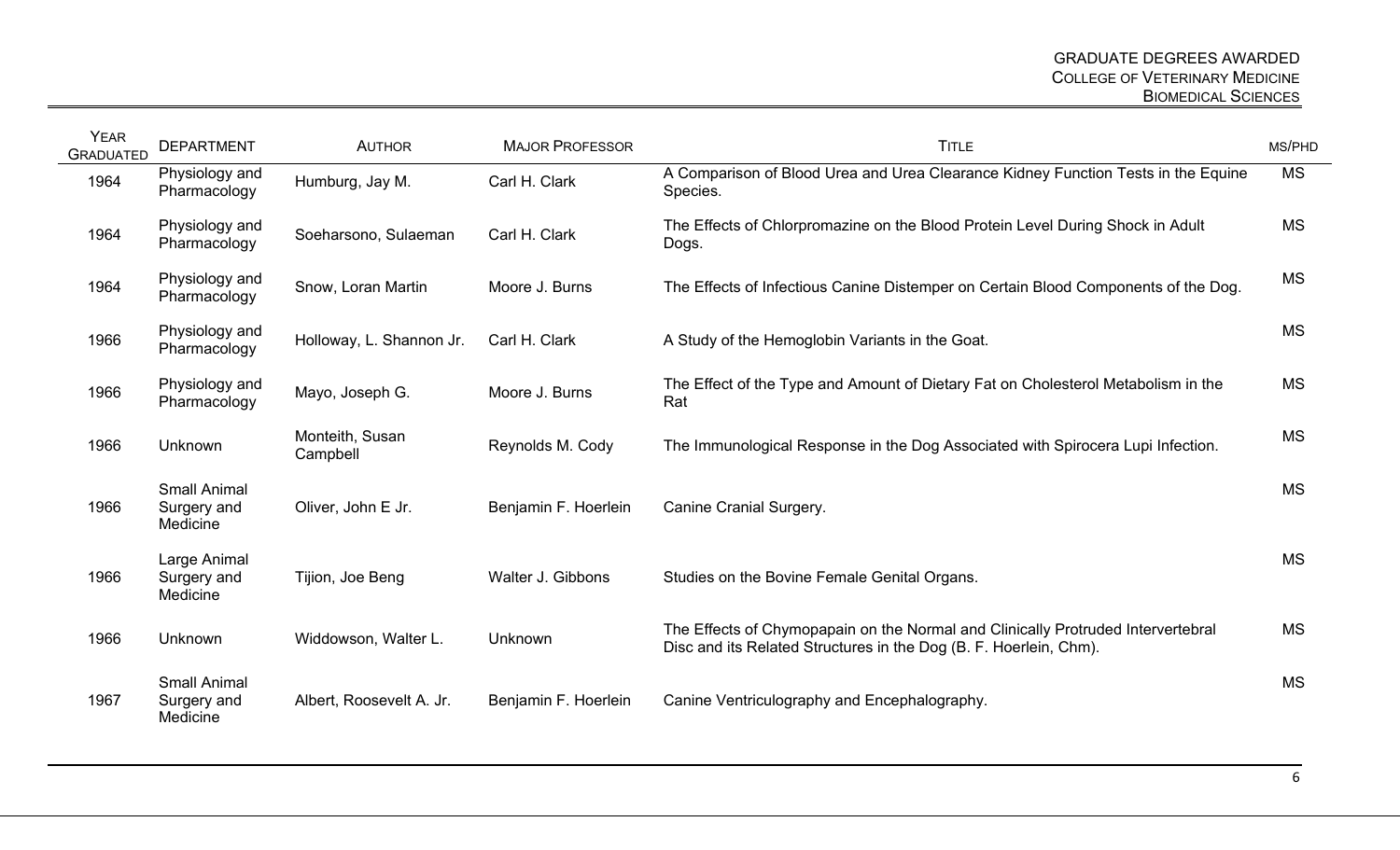| <b>YEAR</b><br><b>GRADUATED</b> | <b>DEPARTMENT</b>                              | <b>AUTHOR</b>          | <b>MAJOR PROFESSOR</b> | <b>TITLE</b>                                                                                                                                    | MS/PHD    |
|---------------------------------|------------------------------------------------|------------------------|------------------------|-------------------------------------------------------------------------------------------------------------------------------------------------|-----------|
| 1967                            | Physiology and<br>Pharmacology                 | Froe, Dreyfus L. II    | Carl H. Clark          | A Study of Hemoglobin Variants in Domestic Animals.                                                                                             | <b>MS</b> |
| 1967                            | <b>Unknown</b>                                 | Stott, George Goulding | R. D. Whiteford        | Anatomy and Histology of the Female Genitalia of Coturnix Quail.                                                                                | <b>MS</b> |
| 1968                            | Physiology and<br>Pharmacology                 | Cargill, Colin Frank   | Robert P. Shields      | Plasma Arginase as a Liver Function Test.                                                                                                       | <b>MS</b> |
| 1968                            | <b>Small Animal</b><br>Surgery and<br>Medicine | Dorn, Albert Steven    | Benjamin F. Hoerlein   | Cerebral Angiography in the Dog; Methods, Interpretation and Clinical Application.                                                              | <b>MS</b> |
| 1968                            | <b>Small Animal</b><br>Surgery and<br>Medicine | Gage, Errol Dean       | Benjamin F. Hoerlein   | Canine Electroencephalography Using Acepromazine and Sodium Thiopental for<br><b>Chemical Restraint.</b>                                        | <b>MS</b> |
| 1968                            | Pathobiology                                   | Gosser, Harvey Stephen | Aaron H. Groth, Jr.    | The Use of Fluorescent Antibody Techniques to Detect the Presence and Location of<br>Spirocerca Lupi Antigens in Esophageal Granulomas in Dogs. | <b>MS</b> |
| 1968                            | Physiology and<br>Pharmacology                 | Self, Karl Stanley     | Moore J. Burns         | The Effect of Taurine, Cystine, and Niacin on Cholesterol and Bile Acid Metabolism in<br>Rabbits.                                               | <b>MS</b> |
| 1969                            | Physiology and<br>Pharmacology                 | Jackson, James Albert  | Moore J. Burns         | The Evaluation of Cholestyramine as a Cholesterol-Reducing and Atherosclerosis<br>Preventing Agent in Rabbits.                                  | <b>MS</b> |
| 1969                            | Physiology and<br>Pharmacology                 | Robie, Norman William  | Sidney D. Beckett      | Effect of Uranium-Induced Nephrosis of the Flow and Composition of Renal Lymph in<br>the Dog.                                                   | <b>MS</b> |
| 1968                            | Physiology and<br>Pharmacology                 | Spaulding, John Eugene | Charles H. Woodley     | Investigation of DDT'S Toxicity in Tissue Culture.                                                                                              | <b>MS</b> |
| 1969                            | Unknown                                        | Smith, Roger Errol     | Reynolds M. Cody       | Nematocidal Activity of a Cyanogenic Chromobacterium Species.                                                                                   | <b>MS</b> |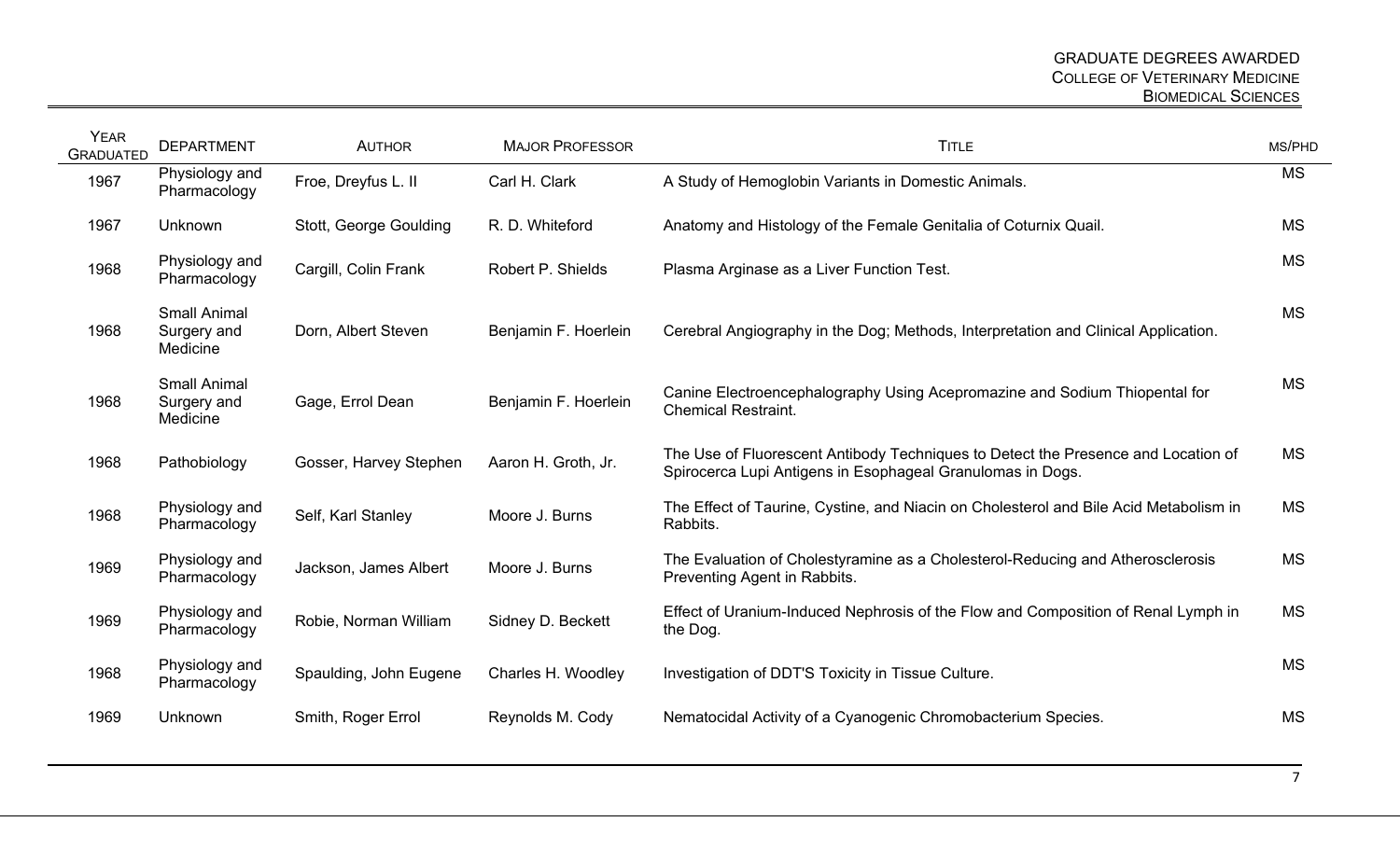| <b>YEAR</b><br><b>GRADUATED</b> | <b>DEPARTMENT</b>                       | <b>AUTHOR</b>                           | <b>MAJOR PROFESSOR</b>                     | <b>TITLE</b>                                                                                                                                              | MS/PHD    |
|---------------------------------|-----------------------------------------|-----------------------------------------|--------------------------------------------|-----------------------------------------------------------------------------------------------------------------------------------------------------------|-----------|
| 1969                            | Pathology                               | Usher, Carlos Antonio<br><b>Benitez</b> | Gerald W. Benz                             | Experimental Parasitism of Cooperia Punctata in Calves.                                                                                                   | <b>MS</b> |
| 1970                            | Large Animal<br>Surgery and<br>Medicine | Gates, James Bruce Jr.                  | James A. Botta, Jr. &<br>Walter J. Gibbons | A Study of Halothane Anesthesia in Cattle                                                                                                                 | <b>MS</b> |
| 1970                            | Large Animal<br>Surgery and<br>Medicine | Hudson, Robert Summers                  | Walter J. Gibbons                          | Refractometric Determination of Bull Seminal Plasma Total Solids in the Evaluation of<br><b>Breeding Soundness.</b>                                       | <b>MS</b> |
| 1970                            | Large Animal<br>Surgery and<br>Medicine | McMullan, William Carlton               | Walter J. Gibbons &<br>James A. Botta, Jr. | The Influence of Atropine on Arterial Blood and respiration in Ponies During Halothane<br>Anesthesia.                                                     | <b>MS</b> |
| 1970                            | Physiology and<br>Pharmacology          | Parker, Marian Gay                      | Moore J. Burns                             | <b>Glucagon Deficiency Studies.</b>                                                                                                                       | <b>MS</b> |
| 1970                            | Large Animal<br>Surgery and<br>Medicine | Prasad, Murli Manohar                   | Walter J. Gibbons                          | Studies on Conservation of Stallion Semen at Room Temperature.                                                                                            | <b>MS</b> |
| 1970                            | Unknown                                 | Roe, Beverly Ann                        | C. S. McCain                               | The Effect of Mutagenix Agents on the Sensitivity of Pseudomonas Aeruginosa.                                                                              | <b>MS</b> |
| 1970                            | Pathology                               | Smith, Paul Herbert                     | Charles S. Roberts                         | Pathologic Effects of Aflatoxins in Chickens.                                                                                                             | <b>MS</b> |
| 1971                            | Unknown                                 | Leonard, John Lynn                      | Richard W. Redding                         | The Effects of Hypertonic Solutions on Cerebrospinal Fluid Pressure Within the<br><b>Lateral Ventricle</b>                                                | <b>MS</b> |
| 1971                            | Physiology and<br>Pharmacology          | Jackson, James Albert                   | Moore J. Burns                             | The Effect of Various Dietary Factors, Hyperbaric Pressure, and Photoperiodicity on<br>the Serum and Liver Cholesterol Concetration of the Japanese Quail | PhD       |
| 1971                            | Unknown                                 | Reynolds, Ted Marion                    | Clarke L. Holloway                         | The Angioarchitecture of the Crus Penis of the Goat.                                                                                                      | <b>MS</b> |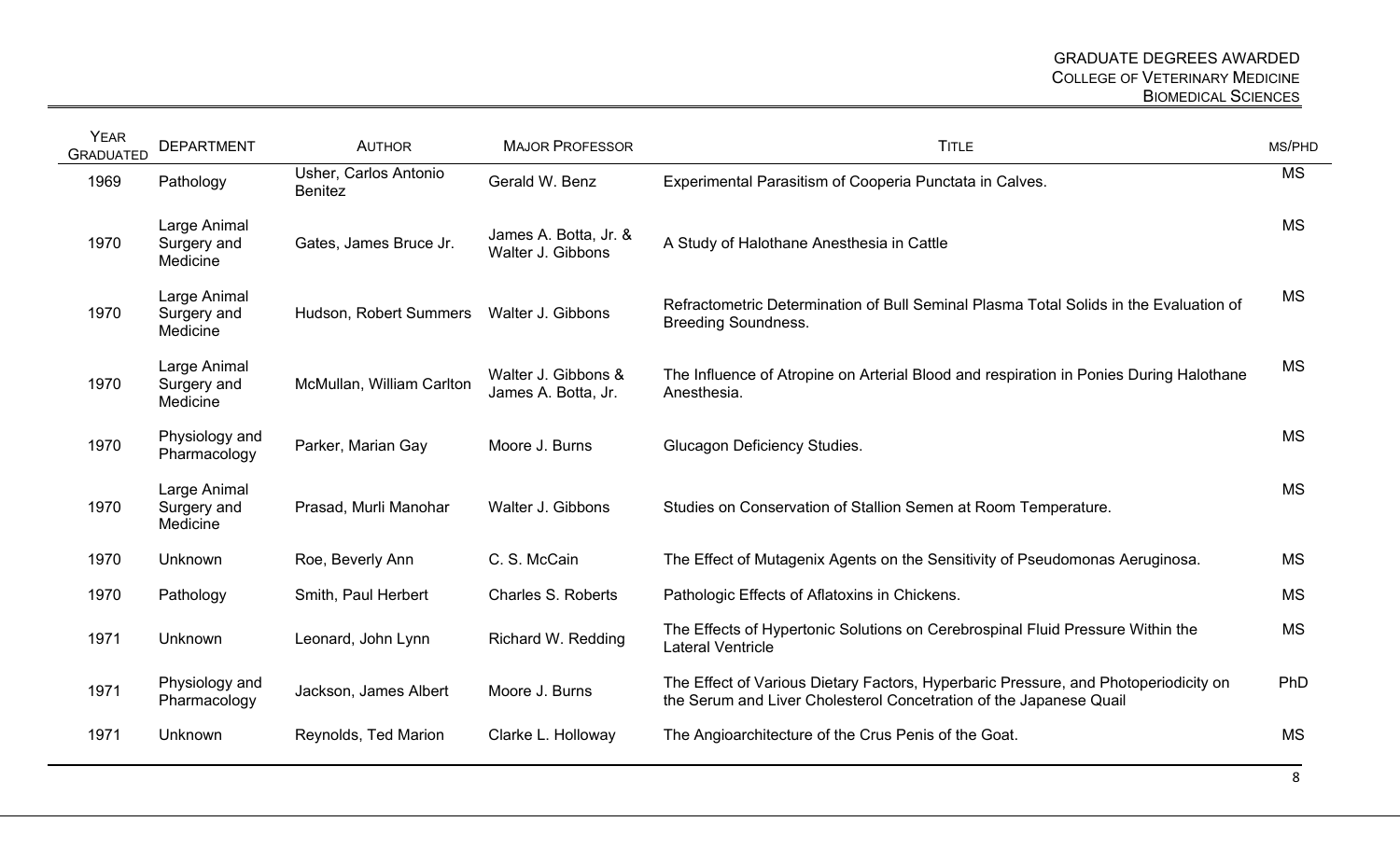| <b>YEAR</b><br><b>GRADUATED</b> | <b>DEPARTMENT</b>                              | <b>AUTHOR</b>                    | <b>MAJOR PROFESSOR</b>               | <b>TITLE</b>                                                                                                                                                | MS/PHD    |
|---------------------------------|------------------------------------------------|----------------------------------|--------------------------------------|-------------------------------------------------------------------------------------------------------------------------------------------------------------|-----------|
| 1971                            | Large Animal<br>Surgery                        | Scott, Edward A.                 | Walter J. Gibbons                    | Fracture Repair of the Equine Metacarpus Using Bone Plates.                                                                                                 | <b>MS</b> |
| 1971                            | Physiology and<br>Pharmacology                 | Wright, James Stephen            | Carl H. Clark                        | A Study of Instrumental Conditioned Reflexes of Mongrel Dogs Following Partial<br>Ablation of the Motor Cortex                                              | PhD       |
| 1971                            | <b>Small Animal</b><br>Surgery and<br>Medicine | Swaim, Steven Francis            | Benjamin F. Hoerlein                 | Peripheral Nerve Surgery in the Dog.                                                                                                                        | <b>MS</b> |
| 1972                            | Radiology                                      | Boring, Joseph Gregg             | Jan E. Bartels                       | Renal Evaluation Following Filaricidal Therapy.                                                                                                             | <b>MS</b> |
| 1972                            | Unknown                                        | Milton, James Lloyd              | Robert D. Horne                      | A Comparison of Bone Healing with Intramedullary Pinning. Standard Plating and<br>Compression Platin in Experimental Transverse Midshaft Femoral Fractures. | <b>MS</b> |
| 1972                            | Pathology                                      | Marquez, Nelson A.               | Donald F. Walker &<br>Gerald W. Benz | An Evaluation of Selected Techniques for the Diagnosis of Thrichomoniasis in Bulls.                                                                         | <b>MS</b> |
| 1972                            | Large Animal<br>Surgery and<br>Medicine        | McCormack, John<br>Edward        | Walter J. Gibbons                    | Fundus Oculi Studies of the Ox.                                                                                                                             | <b>MS</b> |
| 1972                            | Unknown                                        | Shires, George Michael<br>Hume   | T. T. Kramer & Walter<br>J. Gibbons  | The Fluorescent Antibody Test in the Diagnosis of Bovine Vibriosis Using<br>Cervicovaginal Mucus.                                                           | <b>MS</b> |
| 1972                            | Physiology and<br>Pharmacology                 | Smith, Elaine Francis            | Moore J. Burns                       | The Effect of Cholestyramine Niacin and Taurine on Hypercholesteremia and<br>Regression of Atherosclerotic Lesions in Rabbits.                              | <b>MS</b> |
| 1972                            | Pathology                                      | Soekardono, Soeprapto            | Gerald W. Benz & J. V.<br>Ernst      | Redescription of the Life Cycle of the Bovine Coceiduim Eimeria Alabamensis<br>Christensen, 1941.                                                           | <b>MS</b> |
| 1973                            | Microbiology                                   | Christenberry, Curtis<br>Carlton | Marie H. Attleberger                 | An Evaluation of the Rapid Card Agglutination Test for Anaplasmosis in Field<br>Diagnosis and Eradication Studies.                                          | <b>MS</b> |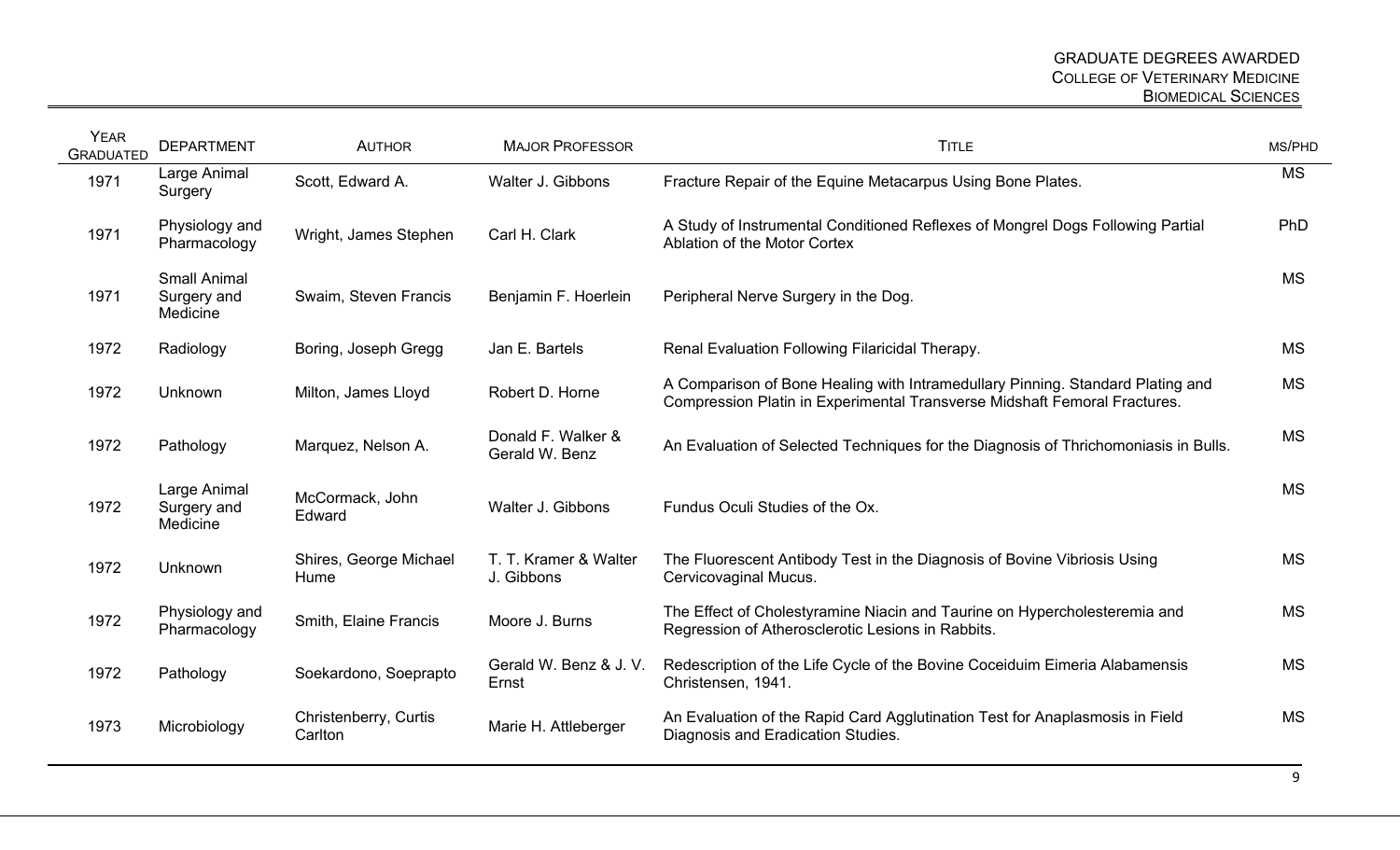| <b>YEAR</b><br><b>GRADUATED</b> | <b>DEPARTMENT</b>              | <b>AUTHOR</b>                     | <b>MAJOR PROFESSOR</b> | <b>TITLE</b>                                                                                                                    | MS/PHD    |
|---------------------------------|--------------------------------|-----------------------------------|------------------------|---------------------------------------------------------------------------------------------------------------------------------|-----------|
| 1973                            | Unknown                        | Merriam, Joseph Grafton           | Jerry H. Johnson       | Evaluation of Three Abductor Muscle Prosthetics in Equine Laryngoplasty.                                                        | <b>MS</b> |
| 1974                            | Physiology and<br>Pharmacology | <b>Branch, Charles Evans</b>      | Sidney D. Beckett      | A Spontaneous Animal Model for Syncopal Attacks and Sudden Death                                                                | PhD       |
| 1974                            | Physiology and<br>Pharmacology | Britton, James<br>Christopher III | Moore J. Burns         | The Effect of Cholstyramine on Cholesteremia, Atherosclerosis and Lipoproteins in<br>Rabbits.                                   | <b>MS</b> |
| 1974                            | Anatomy and<br>Histology       | Engel, Harold Nicholas Jr.        | John S. McKibben       | A Comparative Morphologic Study of the Cervical Autonomic Innervation in the Horse,<br>Ox, Pig, and Dog.                        | <b>MS</b> |
| 1974                            | Unknown                        | Kristensen, Birte                 | Larry J. Swango        | Some Aspects of Immunological Protection Against Canine Adenoviral Respiratory<br>Disease.                                      | <b>MS</b> |
| 1974                            | Pathobiology                   | Kristensen, Flemming              | Patricia A. Teer       | Comparison of Canine Immunoglobulins in a Modified Polyacrylamide Gel<br>Electrophoresis and Agar Immunoelectrophor             | <b>MS</b> |
| 1974                            | Unknown                        | Nolen, Larry Lee                  | H. D. Giles            | A Study of Trauma and Inculation with Aspergillus Nidulans Conidia as Etiological<br>Factors in Guttural Pouch Mycosis.         | <b>MS</b> |
| 1974                            | Physiology and<br>Pharmacology | Purohit, Ram Chandra              | Sidney D. Beckett      | Penile Pressure and Muscle Activity Associated with Erection and Ejaculation in the<br>Dog                                      | PhD       |
| 1974                            | Unknown                        | Sims, Michael Henry               | Richard W. Redding     | The Effect of Dexamethasome on Experimental Cerebral Edema in Dogs.                                                             | PhD       |
| 1975                            | Physiology and<br>Pharmacology | Canterberry, J. B.                | Moore J. Burns         | The Effects of Diuretics and Sodium Chloride on Artherosclerosis and Hypertension.                                              | <b>MS</b> |
| 1975                            | Physiology and<br>Pharmacology | Miller, Michael Steven            | Sidney D. Beckett      | Overdrive Suppression of the Sinoatrial Node Due to Rapid Atrial Pacing in the Awake<br>Adult Dog and Four to Six Week Old Pup. | <b>MS</b> |
| 1975                            | Unknown                        | Rowe, Nancy Franklin              | Richard W. Redding     | Electromyographic Study of the Paraspinal Muscles of the Dog in Clinical Intevertebral<br>Disc Disease.                         | MS        |
|                                 |                                |                                   |                        |                                                                                                                                 |           |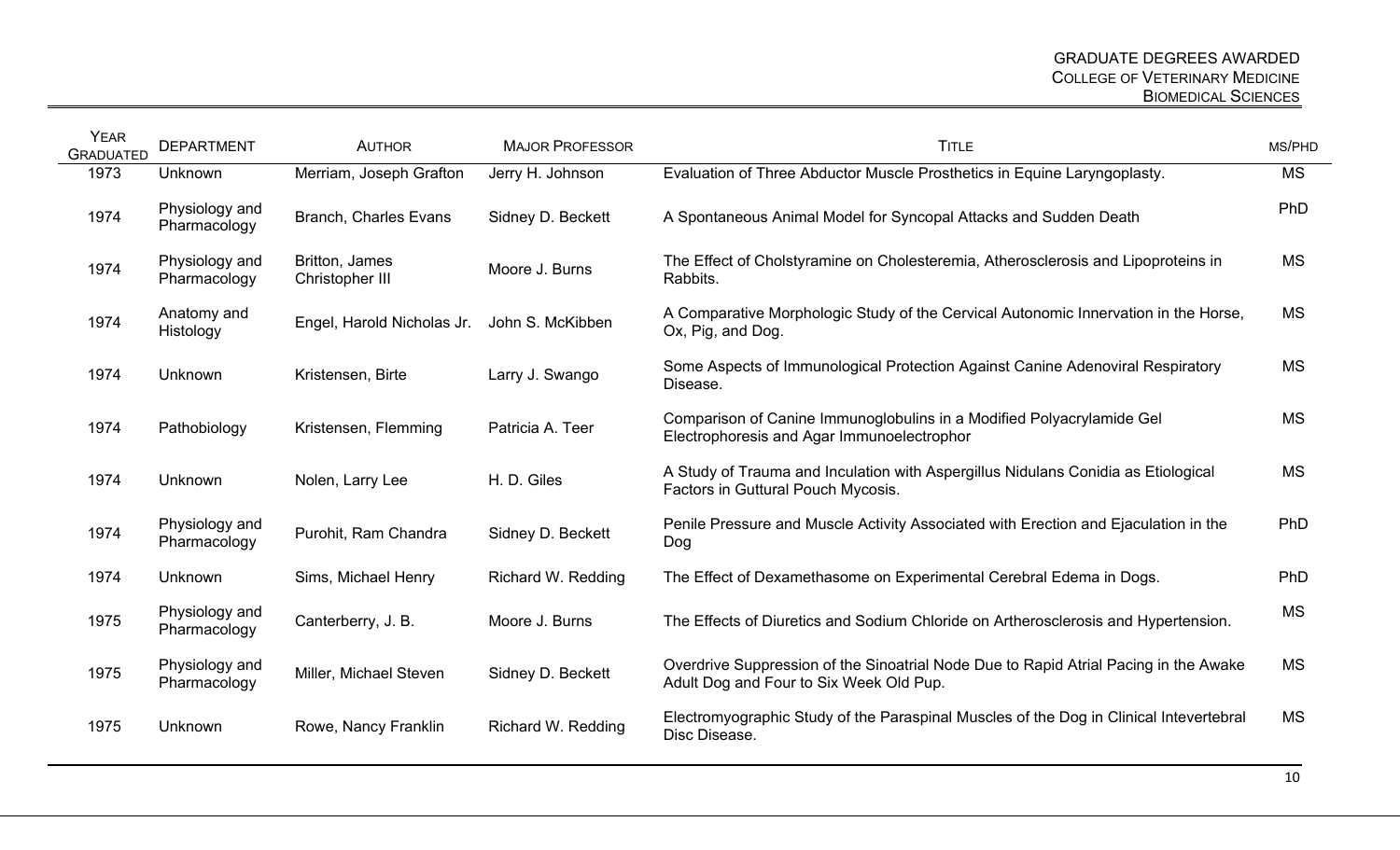| <b>YEAR</b><br><b>GRADUATED</b> | <b>DEPARTMENT</b>                              | <b>AUTHOR</b>          | <b>MAJOR PROFESSOR</b>         | <b>TITLE</b>                                                                                                       | MS/PHD    |
|---------------------------------|------------------------------------------------|------------------------|--------------------------------|--------------------------------------------------------------------------------------------------------------------|-----------|
| 1975                            | Unknown                                        | Rumph, Paul Frederick  | John S. McKibben               | An Osteology of the White-tailed Deer (Odocoileus virginianus).                                                    | <b>MS</b> |
| 1975                            | Physiology and<br>Pharmacology                 | Schachter, Ben-Lewis   | Sidney D. Beckett              | The Assessment of Baroreflex Sensitivity in the Conscious Canine Pup and Adult.                                    | <b>MS</b> |
| 1975                            | Microbiology                                   | Tsai, Shaw-Chien       | Larry J. Swango                | Demonstration of Cell-mediated Immunity Against Transmissible Venereal Tumor in<br>Dogs.                           | <b>MS</b> |
| 1975                            | Pathology                                      | Wheat, Bruce Edwin     | Carl F. Dixon & J. Ernst       | Ultrastructure of the Macrogamete of Eimeria mivati from the Domestic Chicken.                                     | <b>MS</b> |
| 1976                            | <b>Small Animal</b><br>Surgery and<br>Medicine | Barsanti, Jeanne Ann   | Gerald H. Hankes               | Evaluation of Proteins in Serum and Urine in Dogs Infected with Dirofilaria immitis.                               | <b>MS</b> |
| 1976                            | Physiology and<br>Pharmacology                 | Boyd, Reginald Lee III | Carl H. Clark & G.<br>McDaniel | Pulmonary Ventilation-Perusion Relationships in the Domestic Fowl During Acute and<br>Chronic Exposure to Hypoxia. | PhD       |
| 1976                            | <b>Small Animal</b><br>Surgery and<br>Medicine | Bushby, Philip Asa     | Gerald H. Hankes               | Cryosurgery: A Clinical and Pathological Study--Cryosurgical Treatment of Perianal<br>Fistulae.                    | <b>MS</b> |
| 1976                            | Anatomy and<br>Histology                       | Cartee, Robert Earl    | John S. McKibben               | The Post-Natal Ossification of the Appendicular Skeleton of the Guinea Pig.                                        | <b>MS</b> |
| 1976                            | <b>Small Animal</b><br>Surgery and<br>Medicine | Dillon, Allen Ray      | Gerald H. Hankes               | Experimental Hemorrhage in Conscious Dogs: Effect of Prednisolone Sodium<br>Succinate.                             | <b>MS</b> |
| 1976                            | Large Animal<br>Surgery and<br>Medicine        | Firth, Elwyn Clifton   | J. T. Vaughn                   | Clinical Electroretinography in Horses.                                                                            | <b>MS</b> |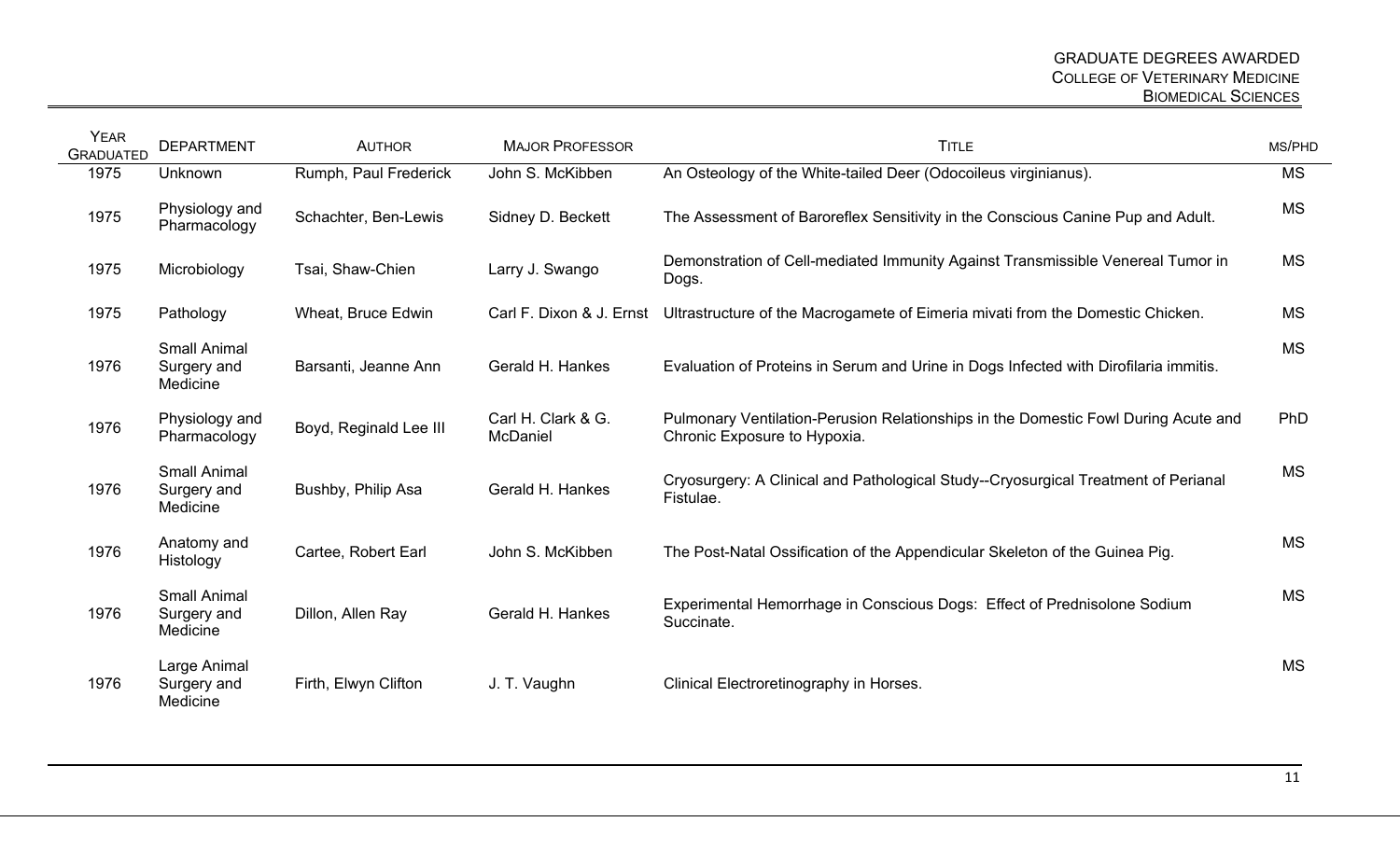| <b>YEAR</b><br><b>GRADUATED</b> | <b>DEPARTMENT</b>                              | <b>AUTHOR</b>                               | <b>MAJOR PROFESSOR</b> | <b>TITLE</b>                                                                                                         | MS/PHD    |
|---------------------------------|------------------------------------------------|---------------------------------------------|------------------------|----------------------------------------------------------------------------------------------------------------------|-----------|
| 1976                            | <b>Small Animal</b><br>Surgery and<br>Medicine | Greene, Craig Evan                          | Steven F. Swaim        | An Experimental Model for Spinal Cord Compression Simulating Intervertebral Disc<br>Disease in the Dog.              | <b>MS</b> |
| 1976                            | <b>Small Animal</b><br>Surgery                 | Henderson, Ralph Aubrey<br>Jr.              | Robert D. Horne        | Clinical Evaluation, Histology, and Biomechanics of a Porous Surface Anterior<br><b>Cruciate Ligament Prosthesis</b> | <b>MS</b> |
| 1976                            | Physiology                                     | Lazenby, Louis Raymond                      | R. F. Nachreiner       | Hormone Levels in the Serum and Milk of Dairy Cows Induced to Lactation.                                             | <b>MS</b> |
| 1976                            | Physiology and<br>Pharmacology                 | Pesti, Gene Michael                         | Moore J. Burns         | Studies on the Enteric Absorption of Selenium in the Chick.                                                          | <b>MS</b> |
| 1977                            | <b>Small Animal</b><br>Surgery and<br>Medicine | August, John R.                             | Roosevelt A. Albert    | The Reaction of Canine Skin to Introdermal Injection of Varying Concentrations of<br>Allergenic Extracts.            | <b>MS</b> |
| 1977                            | Physiology                                     | Boozer, Thomas Stewart                      | Moore J. Burns         | An Evaluation of the Effects of Cholestyramine and Clofibrate as Hypolipidemic<br>Agents in Rats.                    | <b>MS</b> |
| 1977                            | Physiology and<br>Pharmacology                 | Kilpatrick, Michael Garnet R. F. Nachreiner |                        | The Effect of Hysterectomy on Serum Progesterone Vaginal Cytology and Circulating<br>Leukocytes in the Bitch.        | <b>MS</b> |
| 1977                            | Large Animal<br>Surgery and<br>Medicine        | McCoy, Michael Dean                         | Ram C. Purohit         | The Normal Thermographic Pattern in the Horse.                                                                       | <b>MS</b> |
| 1977                            | Pathology                                      | Shayo, Mungubariki<br>Elirehema             | Gerald W. Benz         | Effects of Trichostrongylus colubriformis on the Small Intestine Mucosa of Calves.                                   | <b>MS</b> |
| 1977                            | Physiology                                     | Sprinkle, Fred Preston                      | Richard W. Redding     | The Normal Nerve Conduction Velocities and Latencies of the Horse.                                                   | <b>MS</b> |
| 1977                            | <b>Small Animal</b><br>Surgery                 | Walker, Tommy Lynn                          | S. F. Swaim            | Evaluation of Motor and Sensory Nerve Conduction Velocity in Selected Peripheral<br>Nerves in the Dog.               | <b>MS</b> |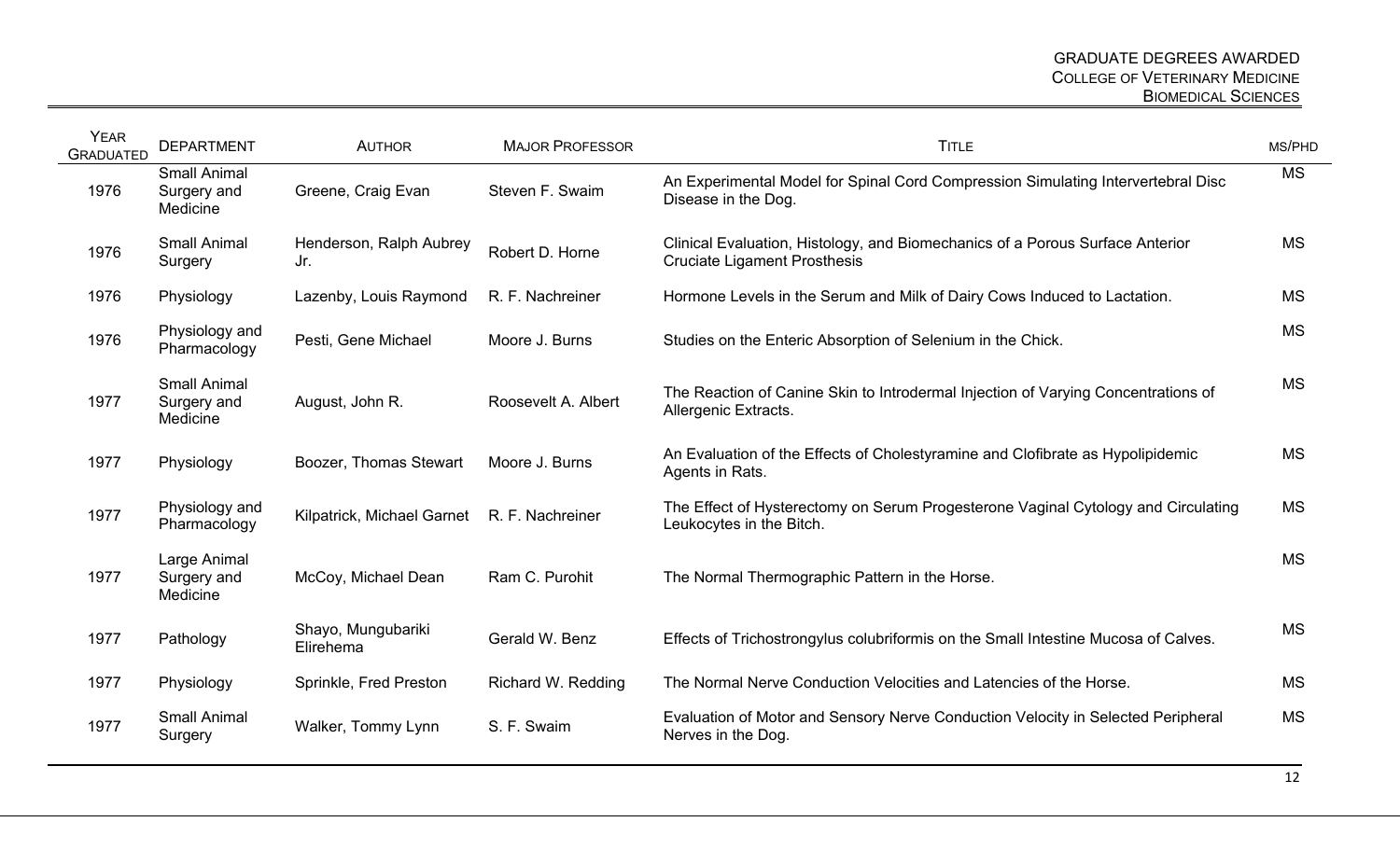| <b>YEAR</b><br><b>GRADUATED</b> | <b>DEPARTMENT</b>                       | <b>AUTHOR</b>                 | <b>MAJOR PROFESSOR</b>             | <b>TITLE</b>                                                                                                                                        | MS/PHD    |
|---------------------------------|-----------------------------------------|-------------------------------|------------------------------------|-----------------------------------------------------------------------------------------------------------------------------------------------------|-----------|
| 1977                            | Large Animal<br>Surgery                 | Westergaard, Jorgen<br>Mejsen | T. T. Kramer                       | Biological and Ecological Studies on the Interaction of Bdellovibrio and<br>Enterobactericeae.                                                      | PhD       |
| 1977                            | Large Animal<br>Surgery and<br>Medicine | Young, Samuel Lee             | Donald F. Walker                   | The Use of Fresh Autogenous Fascia Lata Grafts for the Correction of Spiral<br>Deviations of the Bull Penis.                                        | <b>MS</b> |
| 1978                            | Pathology and<br>Parasitology           | Higgins, Robert James         | Aaron H. Groth, Jr.                | Experimental Canine Blastomycosis with Particular Reference to Lesions in the<br>Central Nervous System and Eye.                                    | <b>MS</b> |
| 1978                            | Physiology                              | Mysinger, Pat Winford         | Richard W. Redding                 | The Normal Electroencephalogram of the Horse: Control Data for Clinical Diagnosis                                                                   | MS        |
| 1978                            | Large Animal<br>Surgery and<br>Medicine | Jagar, John Eugene            | T. T. Kramer & John T.<br>Vaughn   | The Effects of the Administration of Bovine Colostrum to New Born Foals.                                                                            | <b>MS</b> |
| 1978                            | Large Animal<br>Surgery and<br>Medicine | Vaden, Mary Frances           | Ram C. Purohit & John<br>T. Vaughn | Osteoartritis: Subclinical Diagnosis by Thermography                                                                                                | <b>MS</b> |
| 1979                            | Microbiology                            | Alexander, Bruce Moore        | A. I. Swann                        | Electron Microscopy Studies on Pleomorphic Forms of Haemophilus equigenitalis, the<br>Agent of Contagious Equine Metritis.                          | <b>MS</b> |
| 1979                            | Microbiology                            | Barbery, Reba Louise<br>Tatum | Larry J. Swango                    | The Prevalence of Feline Leukemia Virus Infections in Cats in Alabama and Georgia<br><b>Animal Shelters</b>                                         | <b>MS</b> |
| 1979                            | Anatomy and<br>Histology                | Cooper, Robert Carl Jr.       | B. G. Brown                        | Evaluation of a Technique for Extracorporeal Bypass of the Right Ventricle and<br>Pulmonary Trunk Using Autogenous Lungs for Oxygenation in the Dog | <b>MS</b> |
| 1979                            | Physiology and<br>Pharmacology          | Drumheller, Faith Brock       | Carl H. Clark                      | The Effects of PMSG Injections on the Cat Reproductive Tract.                                                                                       | <b>MS</b> |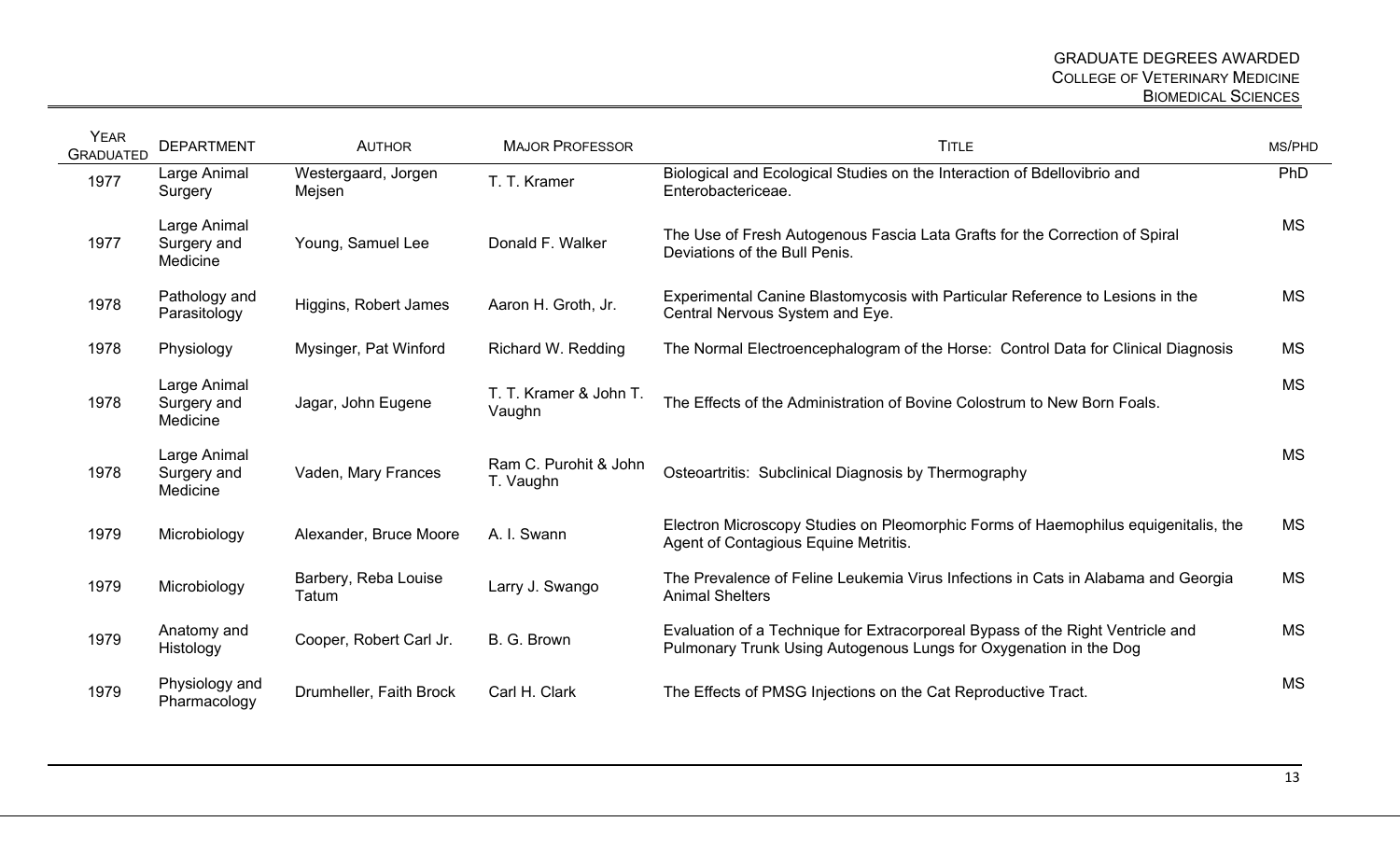| <b>YEAR</b><br><b>GRADUATED</b> | <b>DEPARTMENT</b>                              | <b>AUTHOR</b>                  | <b>MAJOR PROFESSOR</b>                   | <b>TITLE</b>                                                                                                                                                                               | MS/PHD     |
|---------------------------------|------------------------------------------------|--------------------------------|------------------------------------------|--------------------------------------------------------------------------------------------------------------------------------------------------------------------------------------------|------------|
| 1979                            | Physiology and<br>Pharmacology                 | Fleming, John Thomas           | W. M. Pedersoli                          | Tetracycline Abdominal Surgery, Methoxyflurane Anesthesia and Renal Function in<br>Dogs.                                                                                                   | <b>MS</b>  |
| 1979                            | Physiology and<br>Pharmacology                 | Musgrave, Gary Eugene          | Sidney D. Beckett &<br>Charles E. Branch | Characterization of the Atrial and Atrioventricular Nodal Cholinergic Responses to<br>Acetylcholine injected into the Left Ventricle of Mixed-Breed Dogs.                                  | <b>PhD</b> |
| 1979                            | Unknown                                        | Shires, Kenneth Owen<br>Peter  | Unknown                                  | The Effects of Extension Immobilization on Selected Extensor Muscles and the Range<br>of Motion of the Immature Canine Stifle Joint.                                                       | <b>MS</b>  |
| 1979                            | <b>Small Animal</b><br>Surgery                 | Sorjonen, Donald Charles       | K. G. Braund                             | Qualitative and Quantitative Aspects of Cerebrospinal Fluid Protein in the Dog and<br>Their Variations with Diseases of the Central Nervous System.                                        | <b>MS</b>  |
| 1979                            | Physiology                                     | Whidden, Stanley John          | Richard W. Redding                       | Evaluation of Far Field Averaged Auditory Evoked Responses to the Canine.                                                                                                                  | <b>PhD</b> |
| 1980                            | Microbiology                                   | Adair, Henry Steven III        | Larry J. Swango                          | Evaluation of a Canine Bordetella Vaccine for Protection Against Infection and<br>Respiratory Disease Associated with Bordetella bronchiseptica in Dogs                                    | MS         |
| 1980                            | Physiology and<br>Pharmacology                 | Dumas, Martha Ann Butz         | J. S. Spano & Charles<br>E. Branch       | Characterization of Alkaline Phosphatase Isoenzymes in Equine Tissues, Serum, and<br>Peritoneal Fluid by Polyacrylamide Disc Gel Electrophoresis.                                          | <b>MS</b>  |
| 1980                            | Physiology and<br>Pharmacology                 | Fountain, Michael Wayne        | W. M. Pedersoli                          | The Clinical Evaluation Phospholipid Vesicles (liposomes) as Delivery Vehicles for<br>Digoxin in Male Dogs and the Effects of Conjoint Phenobarbital Therapy Upon Digoxin<br>Serum Levels. | <b>MS</b>  |
| 1980                            | <b>Small Animal</b><br>Surgery and<br>Medicine | Goldstein, Gary Martin         | James L. Milton                          | A Comparative Study of the Effects on Growth of Longitudinal Intramedullary Pins and<br>Cross Pins on the Distal Femoral Physis.                                                           | <b>MS</b>  |
| 1980                            | Physiology and<br>Pharmacology                 | Henry, June Rosamund<br>Olivia | Moore J. Burns                           | The Effects of Different Concentrations of Dietary Protein on the Thyroid Hormones,<br>Hematocrit, Total Serum Proteins, Bodyweight and Electrophoretic Patterns in the<br>Canine.         | <b>MS</b>  |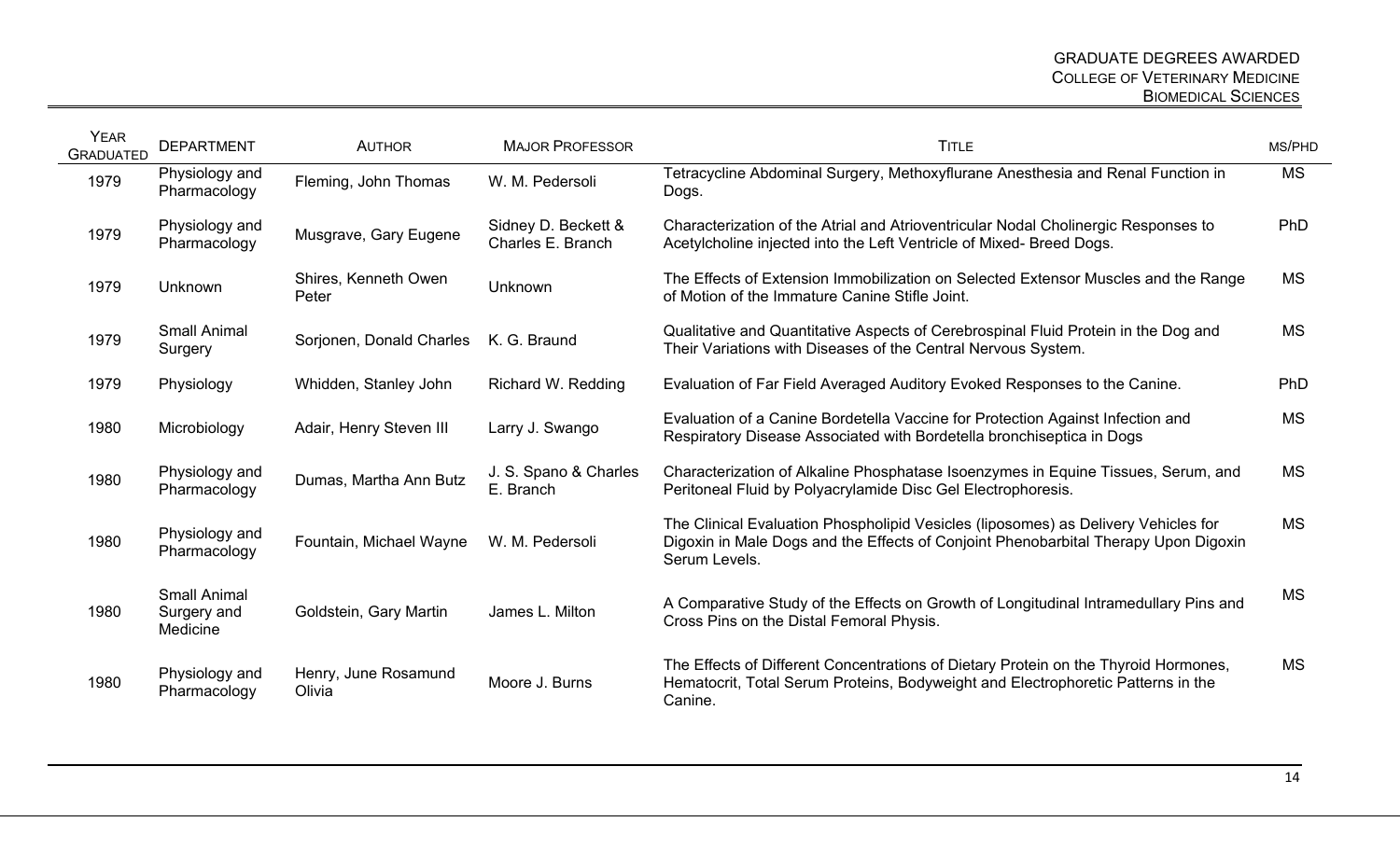| <b>YEAR</b><br><b>GRADUATED</b> | <b>DEPARTMENT</b>                              | <b>AUTHOR</b>                  | <b>MAJOR PROFESSOR</b>                    | <b>TITLE</b>                                                                                                                                            | MS/PHD    |
|---------------------------------|------------------------------------------------|--------------------------------|-------------------------------------------|---------------------------------------------------------------------------------------------------------------------------------------------------------|-----------|
| 1980                            | Unknown                                        | Jones, Howard Selby, Jr.       | W. B. Anthony                             | Evaluation of Nutritional and Selected Health Aspects of Cattle Diets made from<br><b>Combinations of Feedlot Manure and Poultry Litter</b>             | PhD       |
| 1980                            | Large Animal<br>Surgery and<br>Medicine        | Slone, Donnie Eugene Jr.       | Ram C. Purohit                            | Endogenous and Exogenous Corticosteroid Function in Bilaterally Adralectomized and<br>Intact Horses.                                                    | <b>MS</b> |
| 1980                            | Physiology and<br>Pharmacology                 | Wickwire, Brian Macy           | V. K. Ganjam                              | Cannulation of the Rete Testis to Facilitate Quantitation of Elongated Spermatids and<br>Androgens Entering the Epididymis Daily in the Conscious Goat. | <b>MS</b> |
| 1980                            | Physiology and<br>Pharmacology                 | Wycoff, James Theodore         | V. K. Ganjam                              | Successful Termination of Pregnancy in Cats by the Administration of a Combination<br>of Adrenocorticotrophic Hormone and Prostaglandin F.              | <b>MS</b> |
| 1981                            | <b>Small Animal</b><br>Surgery and<br>Medicine | Amber, Elijah lorsue           | Ralph A. Henderson                        | An Experimental Evaluation of Antimicrobial Effect of Four Antiseptics on a Common<br>Wound Pathogen (S. aureus) and the Host Tissues in Dogs.          | <b>MS</b> |
| 1981                            | Physiology and<br>Pharmacology                 | <b>Baker, Michael Turner</b>   | Gayner R. McDaniel                        | The Relationship between Lipid Accumulation and Reproductive Dysfunction in the<br>Domestic Hen.                                                        | <b>MS</b> |
| 1981                            | Anatomy and<br>Histology                       | Bolden, Steven Lloyd           | Gayner R. McDaniel &<br>LaVerne M. Krista | Effect of Exercise on the Severity of Aortic Atherosclerosis and on Other<br>Cardiovascular Parameters Among Hypertensive and Hypotensive Turkeys.      | <b>MS</b> |
| 1981                            | Large Animal<br>Surgery and<br>Medicine        | Bordoli, Bernando              | Donald F. Walker                          | The Biological Half-Life of Progesterone in Peripheral Blood Plasma of Pregnant and<br>Non-Pregnant (Ovariextomized) Cows.                              | <b>MS</b> |
| 1981                            | Large Animal<br>Surgery and<br>Medicine        | Bowman, Karl Frederick         | Ram C. Purohit                            | Thermographic Evaluation of Corticosteroid Efficacy in Induced Equine Arthritis                                                                         | <b>MS</b> |
| 1981                            | Radiology                                      | Brawner, William Reuben<br>Jr. | Jan E. Bartels                            | Static and Dynamic Radionuclide Brain Imaging in the Normal Canine: Technique and<br>Appearance.                                                        | PhD       |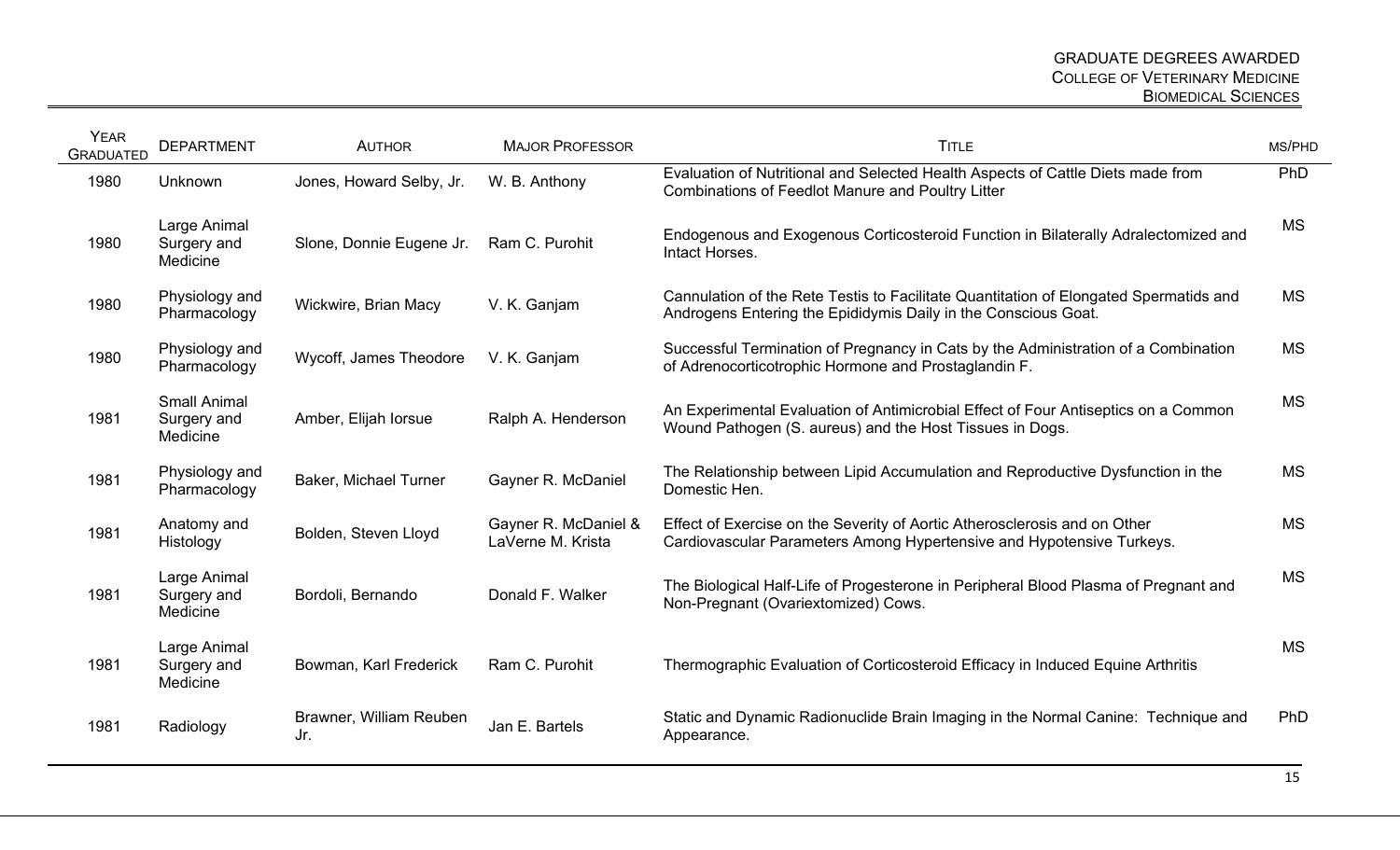| <b>YEAR</b><br><b>GRADUATED</b> | <b>DEPARTMENT</b>                       | <b>AUTHOR</b>                   | <b>MAJOR PROFESSOR</b>                    | <b>TITLE</b>                                                                                                                                                                                          | MS/PHD    |
|---------------------------------|-----------------------------------------|---------------------------------|-------------------------------------------|-------------------------------------------------------------------------------------------------------------------------------------------------------------------------------------------------------|-----------|
| 1981                            | Large Animal<br>Surgery and<br>Medicine | Campos, Manuel                  | Charles R. Rossi &<br>Thomas A. Powe, Jr. | Natural Cell-Mediated Cytotoxicity in Normal Cattle.                                                                                                                                                  | <b>MS</b> |
| 1981                            | Physiology and<br>Pharmacology          | Casacalenda, Anthony<br>Leonard | Moore J. Burns                            | A Comparison of Moderate and Exhaustive Exercise on the Cardiovascular System of<br>Rats.                                                                                                             | <b>MS</b> |
| 1981                            | Physiology and<br>Pharmacology          | Christian, Julia Lynn           | Charles E. Branch                         | The Effects of Varying Concentrations of Inspired Oxygen on Venous Admixture in<br>Anesthetized Horses.                                                                                               | MS        |
| 1981                            | Physiology and<br>Pharmacology          | Comerci, Carol Ann              | V. K. Ganjam                              | Studies on the Pharmacokinetics of Insulin in the Dog.                                                                                                                                                | <b>MS</b> |
| 1981                            | Pathology and<br>Parasitology           | D' Andrea, George Henry         | <b>Ronald Crawley</b>                     | The Effects of Povidone-Iodine, Sucrose and Povidone-Iodine/Sucrose Combination<br>on the Healing of Full-Thickness Open Skin Wounds of the Dog: A Gross<br>Morphometric and Histopathological Study. | <b>MS</b> |
| 1981                            | Physiology and<br>Pharmacology          | Fazeli, Mohammad<br>Hashem      | V. K. Ganjam                              | Thyroidal-Gonadal Axis in the Bull: Clinical and Biochemical Studies.                                                                                                                                 | <b>MS</b> |
| 1981                            | Microbiology                            | Garby, Cheryl Lee               | Paul R.<br>Schnurrenberger                | Experimental Infection of Opossums (Didelphis virginiana) with a Field Strain of<br>Brucella abortus.                                                                                                 | <b>MS</b> |
| 1981                            | Microbiology                            | Gilliand, Teresa Darlene        | Phillip H. Klesius & J.<br>J. Giambrone   | Inhibition of Chicken Leukocyte Migration in Vitro: A Direct Agarose Plate Assay.                                                                                                                     | <b>MS</b> |
| 1981                            | Physiology and<br>Pharmacology          | Hay, William Harvey             | V. K. Ganjam                              | Hormonal Patterns in the Prepubertal and Adult Boar.                                                                                                                                                  | <b>MS</b> |
| 1981                            | Microbiology                            | Jarecki, Paul Joseph            | Paul R.<br>Schnurrenberger                | Ultrastructure Antigenicity of the Oocyst Wall of Eimeria bovis.                                                                                                                                      | <b>MS</b> |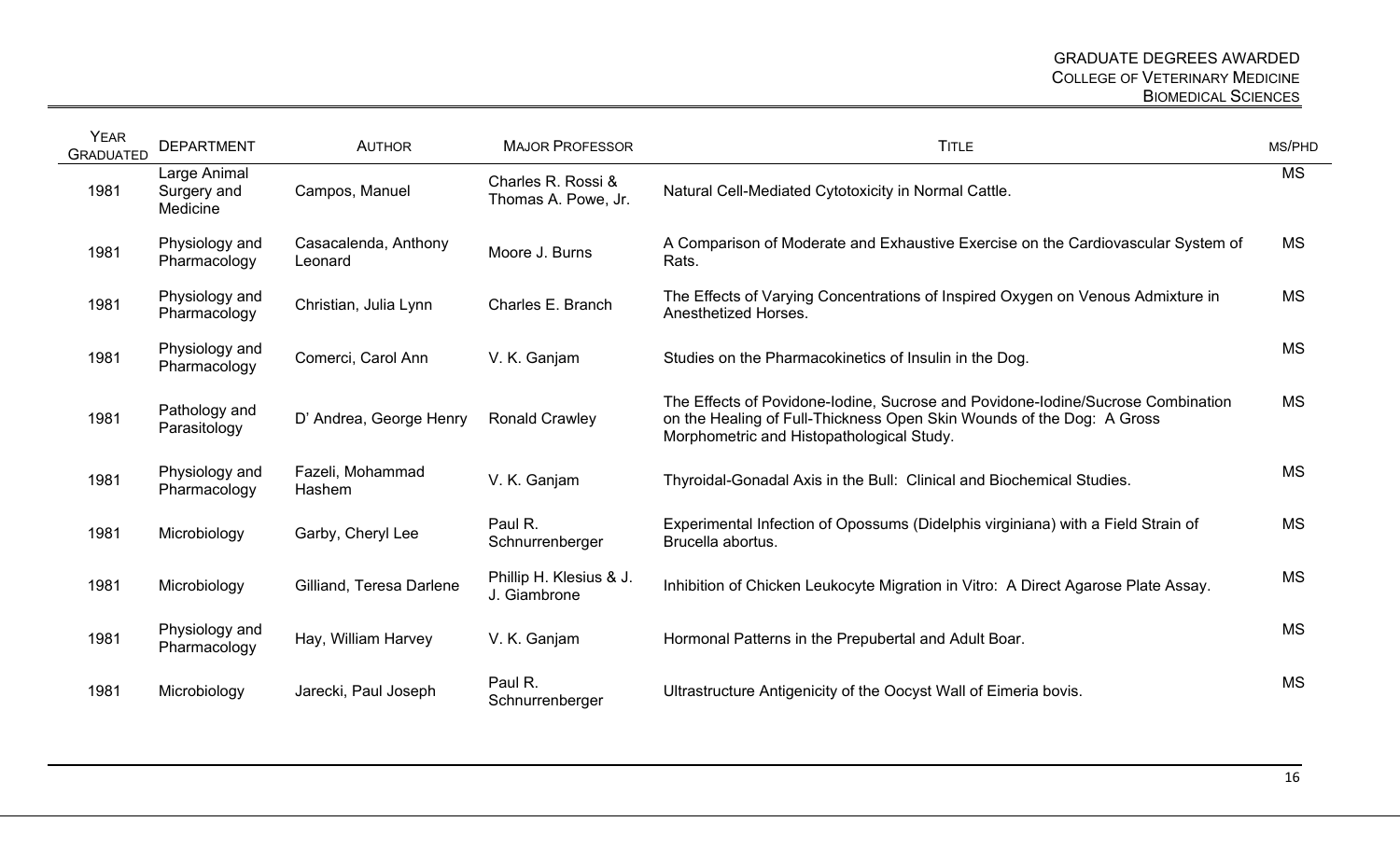| <b>YEAR</b><br><b>GRADUATED</b> | <b>DEPARTMENT</b>                              | <b>AUTHOR</b>               | <b>MAJOR PROFESSOR</b>                 | <b>TITLE</b>                                                                                                                                                                                  | MS/PHD    |
|---------------------------------|------------------------------------------------|-----------------------------|----------------------------------------|-----------------------------------------------------------------------------------------------------------------------------------------------------------------------------------------------|-----------|
| 1981                            | Physiology and<br>Pharmacology                 | Kircher, Ingrid Maria       | Richard W. Redding                     | Thermography as a Diagnostic Aid in the Localization of Intervertebral Disc Disease in<br>Dogs.                                                                                               | <b>MS</b> |
| 1981                            | Microbiology                                   | Maisonnave, Jacqueline      | Charles R. Rossi                       | A Technique for Detecting and Titrating Noncytopathogenic Bovine Viral Diarrhea<br>Virus.                                                                                                     | <b>MS</b> |
| 1981                            | Physiology and<br>Pharmacology                 | McCullers, Ralph Mitchell   | V. K. Ganjam                           | Episodic Secretion of Testosterone and its Modulation by Adrenocortical Hormones in<br>the Domestic Cat (Felis domesticus).                                                                   | <b>MS</b> |
| 1981                            | Large Animal<br>Surgery and<br>Medicine        | Mobini, Seyedmehdi          | Donald F. Walker                       | The Use of Carbon Fiber Implants for the Correction of Spiral Deviations of the Bull<br>Penis.                                                                                                | <b>MS</b> |
| 1981                            | Pathology and<br>Parasitology                  | Rhyan, Jack Carlton         | Ronald D. Schultz &<br>Joseph S. Spano | Characterization of Lumphocytes from Normal, Lymphocytotic and Lymphosarcoma<br>Cattle Using Two Membrane Markers.                                                                            | <b>MS</b> |
| 1981                            | Large Animal<br>Surgery and<br>Medicine        | Rossi, Amalia               | Jay M. Humburg                         | A Comparison of Three Suture Materials for Intestinal Anastomosis in the Horse.                                                                                                               | <b>MS</b> |
| 1981                            | Microbiology                                   | Taylor, Julie Fay Rowan     | Ronald D. Schultz                      | Analysis of the Bovine Phagocytic Response to Brucella abortus by Luminol-<br>Dependent Chemiluminescence Assay.                                                                              | <b>MS</b> |
| 1981                            | <b>Small Animal</b><br>Surgery and<br>Medicine | Smith, Maria Uy             | Allen R. Dillon                        | Cardiac Responses to Dirofilaria immitis Adulticide Therapy.                                                                                                                                  | <b>MS</b> |
| 1981                            | Microbiology                                   | Washburn, Susan<br>Michelle | Phillip H. Klesius                     | Chemiluminescence Analysis of the Equine Phagocytic Response for Evaluation of<br>Estrogen and Progesterone Influence on Phagocytosis and Uterine Clearance of<br>Streptococcus zooepidemicus | <b>MS</b> |
| 1981                            | <b>Small Animal</b><br>Surgery                 | Whitley, Robert David       | Roosevelt A. Albert                    | Light and Scanning Electron Microscopy of the Iridocorneal Angle in Normal and<br>Photoinduced Buphthalmic Avian Eyes.                                                                        | <b>MS</b> |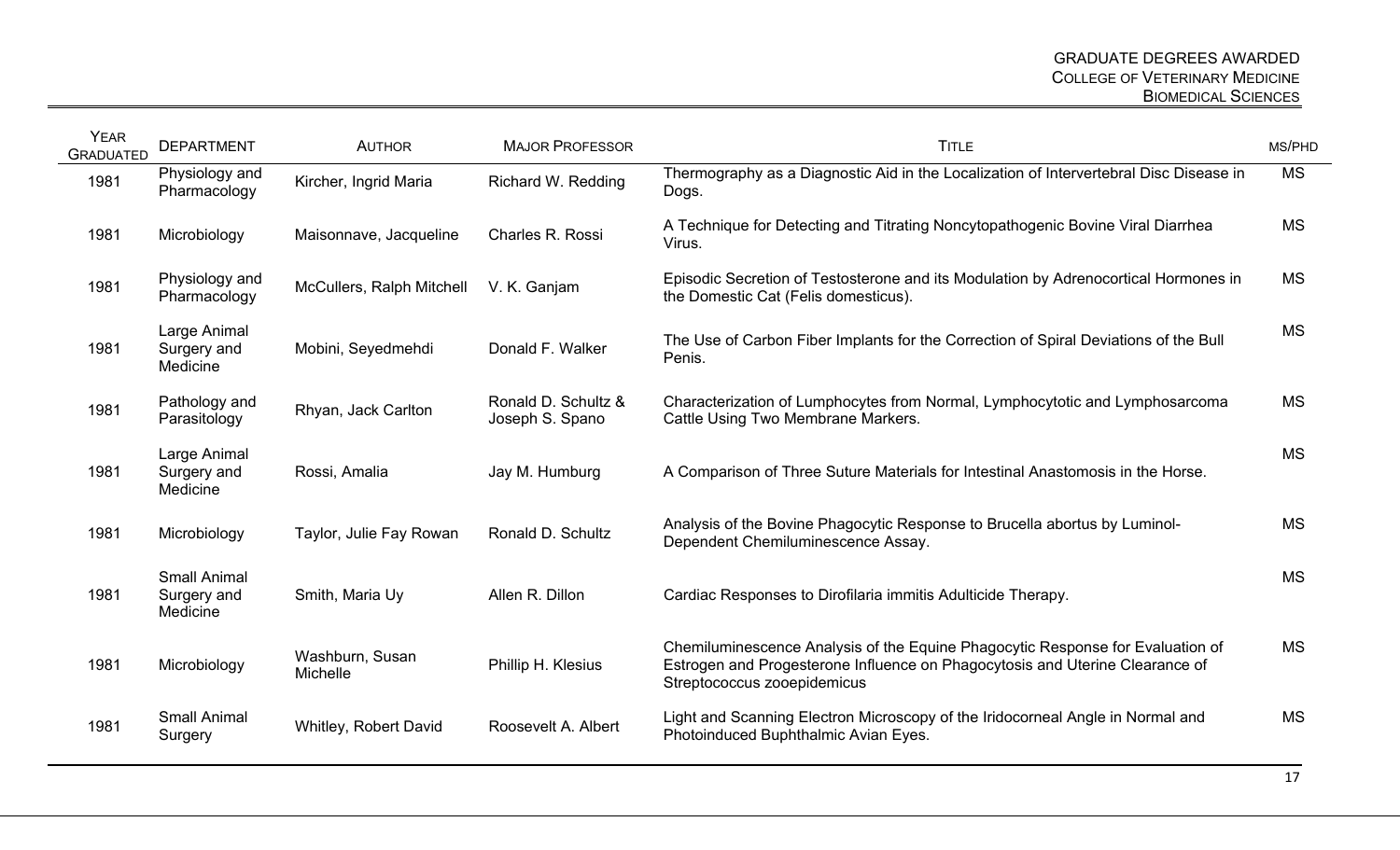| <b>YEAR</b><br><b>GRADUATED</b> | <b>DEPARTMENT</b>                       | <b>AUTHOR</b>                           | <b>MAJOR PROFESSOR</b>                 | <b>TITLE</b>                                                                                                                                             | MS/PHD    |
|---------------------------------|-----------------------------------------|-----------------------------------------|----------------------------------------|----------------------------------------------------------------------------------------------------------------------------------------------------------|-----------|
| 1981                            | Physiology and<br>Pharmacology          | Woolsey, Elizabeth                      | Charles E. Branch                      | Effects of Intermittent Positive Pressure Ventilation and Preanesthetic Fasting on<br>Cattle During Halothane Anesthesia.                                | <b>MS</b> |
| 1981                            | Microbiology                            | Yang, Wen Chic                          | Ronald D. Schultz                      | In Vitro Effects of Corticosteroid on the Porcine Cellular Immune Responses                                                                              | <b>MS</b> |
| 1982                            | Microbiology                            | Buxton, Bonnie A.                       | Ronald D. Schultz                      | The Role of Insects in the Transmission of Bovine Leukosis Virus.                                                                                        | <b>MS</b> |
| 1982                            | Microbiology                            | Dees, Craig                             | Ronald D. Schultz                      | Enhanced Intracellular Killing of Staphylococcus aureus and Brucella abortus by<br>Liposomes Containing Aminoglycoside.                                  | <b>MS</b> |
| 1982                            | Microbiology                            | Fountain, Michael Wayne                 | Ronald D. Schultz                      | Modulation of Immune Responses in vitro by Liposomes contain Tocopherol                                                                                  | PhD       |
| 1982                            | Microbiology                            | Geiger, Dorothy Laverne<br><b>Baker</b> | Marie H. Attleberger                   | Clinical Yeasts Isolated from Selected Animal Species.                                                                                                   | <b>MS</b> |
| 1982                            | Physiology and<br>Pharmacology          | Haddad, Nadim Sa'd                      | W. M. Pedersoli                        | Pharmacokinetics of Gentamicin in Ponies after Intravenous, Intramuscular<br>Administration and a Steady-State.                                          | <b>MS</b> |
| 1982                            | Pathology and<br>Parasitology           | Hanrahan, Lynn Allen                    | Gerald W. Benz                         | Experimental Cooperia oncophora Infection in Calves.                                                                                                     | <b>MS</b> |
| 1982                            | Microbiology                            | Haynes, Thomas Barry                    | Ronald D. Schultz                      | Immunopotentiation of Brucella abortus Strain 19 Vaccine in Cattle: A Serologic Profile                                                                  | MS        |
| 1982                            | Large Animal<br>Surgery and<br>Medicine | Maria Pablo, Luisito Sta.               | Patricia Anne Teer &<br>Ram C. Purohit | Disseminated Intravascular Coagulation in Experimental Intestinal Strangulation<br>Obstruction.                                                          | <b>MS</b> |
| 1982                            | Physiology and<br>Pharmacology          | Lai, Min-Hwa                            | Charles E. Branch                      | Effects of Atropine Administered by Subcutaneous Silicone Rubber Implants.                                                                               | <b>MS</b> |
| 1982                            | Large Animal<br>Surgery and<br>Medicine | McClary, David Glen                     | Robert S. Hudson                       | Detection of Residual Penicillin in Milk Using a Bacillus stearothermophilus Disk Assay<br>Following Intrauterine Infusion in Postestrual Holstein Cows. | <b>MS</b> |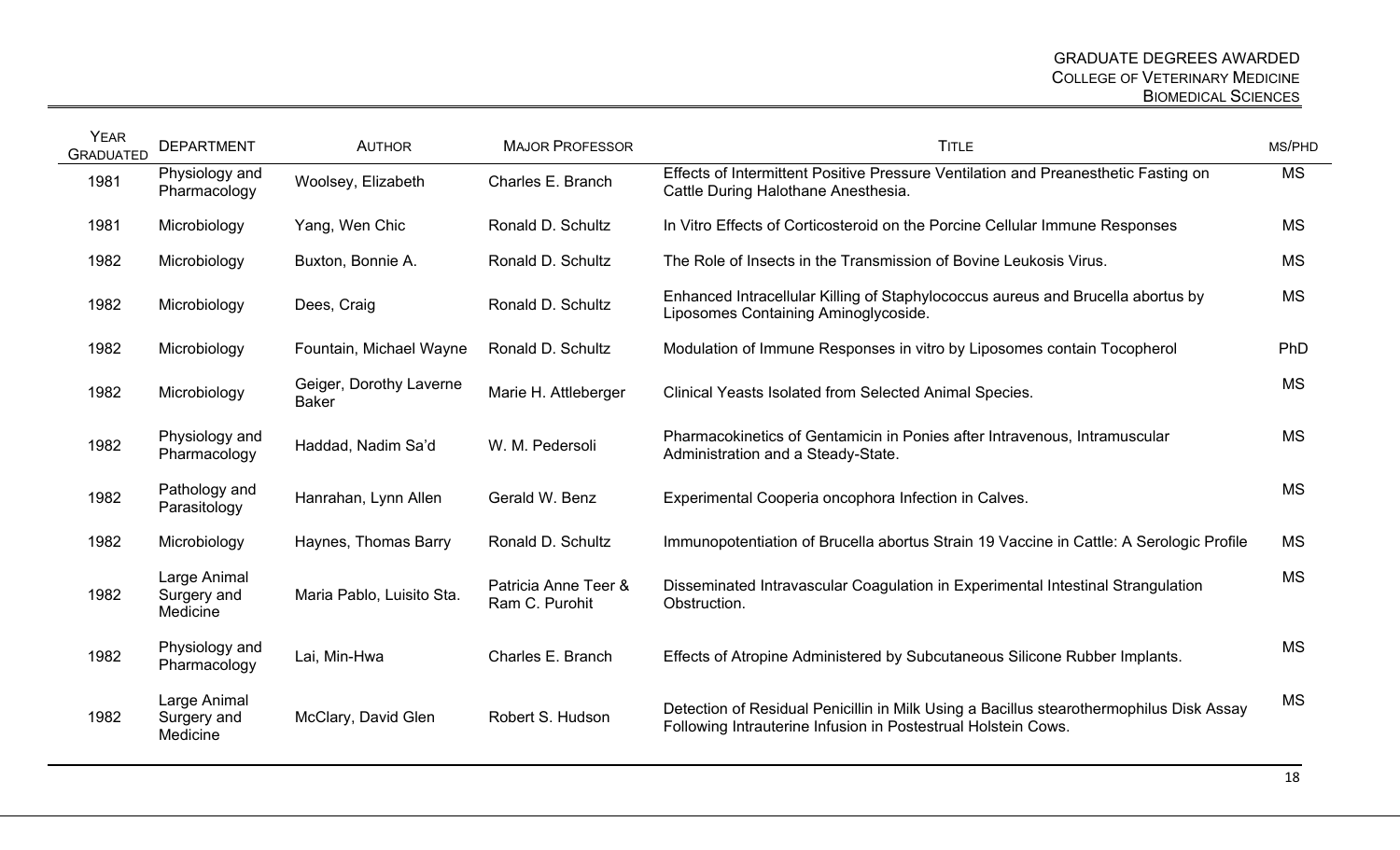| <b>YEAR</b><br><b>GRADUATED</b> | <b>DEPARTMENT</b>                       | <b>AUTHOR</b>                 | <b>MAJOR PROFESSOR</b>                    | <b>TITLE</b>                                                                                                                                                                                                                                 | MS/PHD    |
|---------------------------------|-----------------------------------------|-------------------------------|-------------------------------------------|----------------------------------------------------------------------------------------------------------------------------------------------------------------------------------------------------------------------------------------------|-----------|
| 1982                            | Pathology and<br>Parasitology           | Newton, Joseph Calvin         | Robert P. Kwapien                         | Eimeria bovis: Histopathologic, Histochemic, and Morphometric Changes in the<br>Intestinal Mucosa of Calves.                                                                                                                                 | <b>MS</b> |
| 1982                            | Microbiology                            | Stringfellow, David<br>Alwood | Paul R.<br>Schnurrenberger                | Selected Epidemiologic Aspects of Bovine Embryo Transfer with Special Emphasis on<br>Brucella abortus Transmission.                                                                                                                          | <b>MS</b> |
| 1982                            | Microbiology                            | Trujillo, Wilfrido Solano     | V. S. Panagala & J. J.<br>Giambrone       | Comparison of Enzyme-Linked Immunosorbent Assay (ELISA) and Indirect<br>Hemagglutination Test (IHA) For Measuring Antibody Responses in Chickens Against<br>Fowl Cholera (Pasteurella multocida).                                            | <b>MS</b> |
| 1982                            | Large Animal<br>Surgery and<br>Medicine | Wolfe, Dwight Foster          | Robert S. Hudson                          | The Effect of Unilateral Orchietomy on Semen Quality in Bulls.                                                                                                                                                                               | <b>MS</b> |
| 1983                            | Physiology and<br>Pharmacology          | Angle, Marlane Jean           | Sidney D. Beckett &<br>Phillip H. Klesius | Immunosuppressive Factors in Seminar Plasma: Specific Inhibition of Canine<br>Polymorphonuclear Leukocyte Phagocytosis and Chemiluminescence.                                                                                                | <b>MS</b> |
| 1983                            | Microbiology                            | Brock, Kenny Virgil           | Paul C. Smith                             | Comparative Antibiotic Therapy of Experimentally Induced Bacterial Cystitis in Dogs.                                                                                                                                                         | <b>MS</b> |
| 1983                            | Large Animal<br>Surgery and<br>Medicine | Ferris, Andrea                | Ram C. Purohit &<br>Donnie E. Slone, Jr.  | Femoral Diaphyseal Fracture Repair Using Multiple Intramedullary Pinning with and<br>without Kirschner External Fixation Half Pin Splinting in the Horse.                                                                                    | <b>MS</b> |
| 1983                            | Radiology                               | Hathcock, John<br>Thompson    | R. D. Pechman                             | Comparison of Caudal Intraosseous Vertebral Venography, Lumbar Myelography, and<br>Lumbosacral Epidurography in the Evaluation of Experimentally Created Space<br>Occupying Masses of the Lumbosacral Region of the Spinal Canal of the Dog. | <b>MS</b> |
| 1983                            | Physiology and<br>Pharmacology          | McLeod, Carol                 | V. K. Ganjam                              | The Influence of Ovarian Steroid Hormones on Uterine Infection in the Mare.                                                                                                                                                                  | <b>MS</b> |
| 1983                            | Physiology                              | Miller, Lawrence Emery        | John T. Brake &<br>Laverne M. Krista      | Effects of Caponization on Body Weight, Atherosclerosis, and Cardiovascular<br>Variables in Hypotensive and Hypertensive Turkey Strains.                                                                                                     | <b>MS</b> |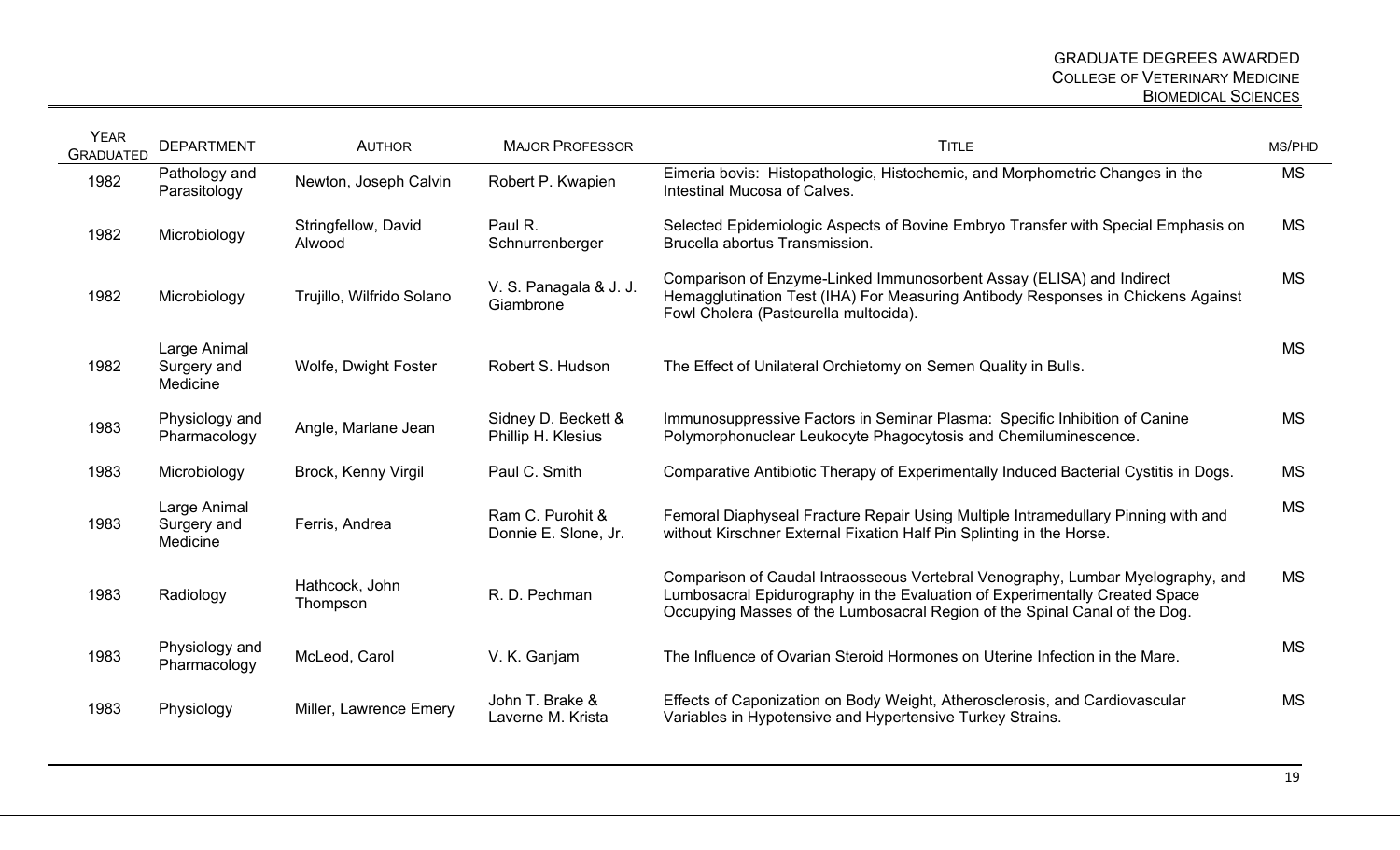| <b>YEAR</b><br><b>GRADUATED</b> | <b>DEPARTMENT</b>                              | <b>AUTHOR</b>                               | <b>MAJOR PROFESSOR</b>                    | <b>TITLE</b>                                                                                                              | MS/PHD     |
|---------------------------------|------------------------------------------------|---------------------------------------------|-------------------------------------------|---------------------------------------------------------------------------------------------------------------------------|------------|
| 1983                            | Microbiology                                   | Yang, Wen Chic Josie                        | Ronald D. Schultz                         | Effects of Aflatoxin B1 on the Development of Porcine Cellular Humoral Immune<br>Responses                                | <b>PhD</b> |
| 1984                            | <b>Small Animal</b><br>Surgery and<br>Medicine | Bowman, Gale Gilbert                        | Roosevelt A. Albert                       | Maturation of the Electroretinogram Using a Retrobulbar Recording Electrode in the<br>Dog.                                | <b>MS</b>  |
| 1984                            | Microbiology                                   | Brigham, Susan<br><b>Antoinette Harrold</b> | Charles R. Rossi                          | Cell-Mediated Cytotoxicity in a Bovine Herpesvirus Type I Infection.                                                      | <b>MS</b>  |
| 1984                            | Microbiology                                   | Chambers, William<br>Herbert                | Phillip H. Klesius                        | Bovine Immunobiology and Immune Response to Eimeria Bovis (Protozoa:<br>Eimeriidae).                                      | PhD        |
| 1984                            | Large Animal<br>Surgery and<br>Medicine        | Cofield, Samuel Charles                     | Robert S. Hudson                          | Effects of Gestation Feeding of Swine Waste on the Serum and Colostral Gamm<br>Globulin Levels of Sows and Their Pigs.    | <b>MS</b>  |
| 1984                            | Physiology and<br>Pharmacology                 | Nash, Renee Alice                           | Lawrence J. Myers                         | Non-Invasive Recording of the Feline Somatosersory Evoked Potential at the<br>Somatosensory Cortex and the Cesterna Magna | <b>MS</b>  |
| 1984                            | Large Animal<br>Surgery and<br>Medicine        | Ortuno, Ana Maria                           | Robert L. Carson                          | The Effect of Dietary Monensin Sodium upon Superovulation and Embryo Viability<br>from Mature Cows.                       | <b>MS</b>  |
| 1984                            | <b>Small Animal</b><br>Surgery and<br>Medicine | Pope, Eric Russell                          | Steven F. Swaim                           | The Effect of Wound Drainage on the Final Cosmetics of Full-Thickness Skin Grafts in<br>Dogs.                             | <b>MS</b>  |
| 1984                            | Physiology and<br>Pharmacology                 | Owens, Scott Wilburn                        | Robert J. Kemppainen<br>& James L. Sartin | In Vitro Interactions of Noncytopathogenic Bovine Viral Diarrhea Virus with Other<br><b>Bovine Viruses.</b>               | <b>MS</b>  |
| 1984                            | Large Animal<br>Surgery                        | Riddell, Marvin Gatz Jr.                    | Robert S. Hudson                          | Effects of Dietary Gossypol on Breeding Soundness of Postpubertal Bulls.                                                  | <b>MS</b>  |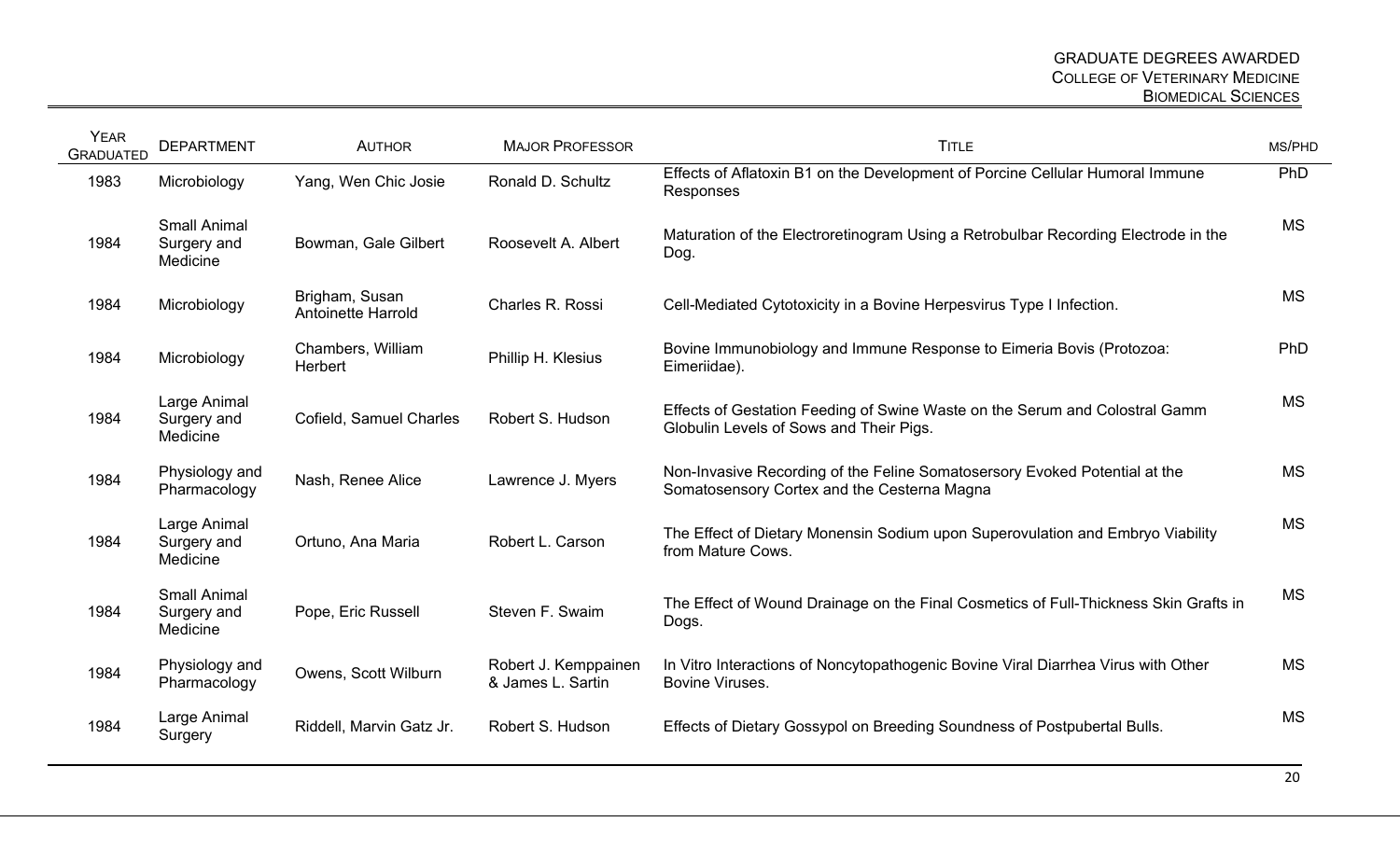| <b>YEAR</b><br><b>GRADUATED</b> | <b>DEPARTMENT</b>                       | <b>AUTHOR</b>                   | <b>MAJOR PROFESSOR</b>                    | <b>TITLE</b>                                                                                                                                                                                                   | MS/PHD     |
|---------------------------------|-----------------------------------------|---------------------------------|-------------------------------------------|----------------------------------------------------------------------------------------------------------------------------------------------------------------------------------------------------------------|------------|
| 1984                            | Physiology and<br>Pharmacology          | Thomas, Jerry Eugene            | Carl H. Clark                             | Ocular Penetration of Chloramphenicol                                                                                                                                                                          | <b>MS</b>  |
| 1984                            | Microbiology                            | Townsend, Janet Dawn<br>Kearney | Paul C. Smith                             | Development of Moraxella bovis Pilus Vaccine for Prevention of Infectious Bovine<br>Keratoconjunctivitis.                                                                                                      | <b>MS</b>  |
| 1984                            | Microbiology                            | Taylor, Julie Faye Rowan        | Phillip H. Klesius                        | Immune Response to Isospora suis (Apicomplexa Eimeriidae) in Pigs.                                                                                                                                             | <b>MS</b>  |
| 1984                            | Microbiology                            | Wang, Hwa-Chain R.              | Charles R. Rossi                          | In Vitro Interactions of Noncytopathogenic Bovine Viral Diarrhea Virus with Other<br>Bovine Viruses.                                                                                                           | <b>MS</b>  |
| 1984                            | Microbiology                            | Washburn, Susan<br>Michelle     | Phillip H. Klesius                        | Cellular and Humoral Immune Responses to Ostertagia ostertagi in Type I Infection.                                                                                                                             | <b>PhD</b> |
| 1985                            | Microbiology                            | Aziz, Edith Sursatti            | Phillip H. Klesius                        | Effects of Selenium Deficiency in Goats on Polymorphonuclear Leukocyte Function                                                                                                                                | <b>PhD</b> |
| 1985                            | Microbiology                            | Cameron, Paula Jane<br>Rhodes   | R. D. Schultz                             | Antibody-Dependent Adherence of Canine Leukocytes to the Microfilariae of Dirofilaria<br>immitis in vitro: A Comparison of Neutrophil and Mononuclear Cell Populations.                                        | <b>MS</b>  |
| 1985                            | Large Animal<br>Surgery and<br>Medicine | Cappella, Enrique               | Gregory M. Sullivan &<br>Donald F. Walker | Evaluation of Beef Cattle Management Practices in the Dry Pacific Region of Costa<br>Rica by the Use of a Simulation Model.                                                                                    | <b>MS</b>  |
| 1985                            | Microbiology                            | Chung, Shan                     | Charles R. Rossi                          | Natural Cell-Mediated Cytotoxicity to Cells Infected with Infectious Bovine<br>Thontracheitis Virus.                                                                                                           | <b>MS</b>  |
| 1985                            | Microbiology                            | Cross, Debra Ann                | Phillip H. Klesius                        | Lymphocyte Blastogenesis Responses of Calves Experimentally Infected with<br>Ostertagia ostertagi.                                                                                                             | <b>MS</b>  |
| 1985                            | Large Animal<br>Surgery and<br>Medicine | Goodman, Jack Delton            | Jay M. Humburg                            | Chemiluminescence Analysis of Phagocytic Response in Equine Whole Blood for<br>Evaluation of Immunoregulin and Prednisolone Influence on Phagocytosis in Horses<br>with Chronic Obstructive Pulmonary Disease. | <b>MS</b>  |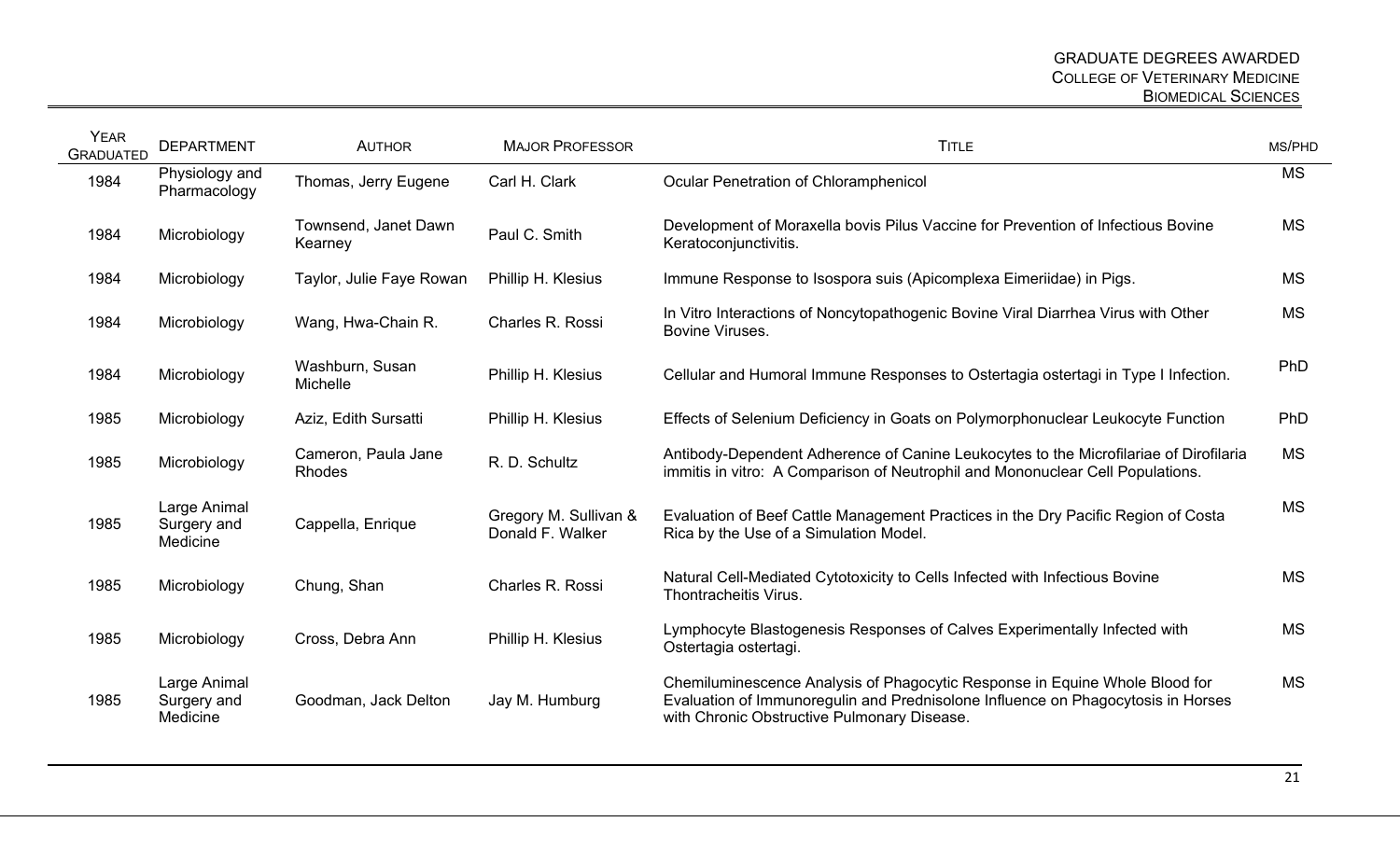| <b>YEAR</b><br><b>GRADUATED</b> | <b>DEPARTMENT</b>                              | <b>AUTHOR</b>                       | <b>MAJOR PROFESSOR</b> | <b>TITLE</b>                                                                                                                                                                                                | MS/PHD    |
|---------------------------------|------------------------------------------------|-------------------------------------|------------------------|-------------------------------------------------------------------------------------------------------------------------------------------------------------------------------------------------------------|-----------|
| 1985                            | Microbiology                                   | Hathcock, Terri Lynn<br>Gandy       | Lloyd H. Lauerman      | Isolation and Characterization of the Leukotoxin of Fusobacterium necrophorum.                                                                                                                              | <b>MS</b> |
| 1985                            | Microbiology                                   | Horton, Linda Joyce<br>Watson       | Phillip H. Klesius     | Demonstration of an Eosinophil Chemotactic Receptor for a Soluble Substance<br>Elaborated by the L3 Larvae of Ostertagia ostertagi.                                                                         | <b>MS</b> |
| 1985                            | <b>Small Animal</b><br>Surgery and<br>Medicine | Lee, Alice H. Shue                  | S. F. Swaim            | The Tensile Strength of Primary and Secondary Skin Closures.                                                                                                                                                | <b>MS</b> |
| 1985                            | <b>Small Animal</b><br>Surgery and<br>Medicine | Newman, Michael Edgar               | James L. Milton        | The Biocompatability of Selected Ligament Substitutes in Normal Shoulder and Stifle<br>Joints of Dogs.                                                                                                      | <b>MS</b> |
| 1985                            | Physiology and<br>Pharmacology                 | Shores, James Andrew                | Richard W. Redding     | Spinal Evoked Potentials in Dogs with Spontaneous, Acute Compressive<br>Thoracolumbar Spinal Cord Disease.                                                                                                  | PhD       |
| 1985                            | Microbiology                                   | Sparling, Phyllis Kay<br>Holshouser | David A. Stringfellow  | The Epidemiologic Implications of Using Brucella abortus Infected Heifers as Embryo<br>Donors with Emphasis on Cultural and Serological Responses after Treatment with<br>Prostaglandins and Gonadotropins. | <b>MS</b> |
| 1985                            | Microbiology                                   | Thomson, Mary Sue                   | Cindy J. Brunner       | Relationship of Temperature Extremes, Infectious Bovine Rhinotracheitis Virus, and<br>Pasteurella haemolytica Infections to Bovine Immune Function.                                                         | <b>MS</b> |
| 1985                            | Physiology and<br>Pharmacology                 | Turco, John David                   | W. M. Pedersoli        | The Effects of Phenobarbital Treatment on the Pharmacokinetics of Digoxin in Dogs.                                                                                                                          | <b>MS</b> |
| 1985                            | Physiology and<br>Pharmacology                 | Wilson, Sharon Lee<br>Golden        | Carl H. Clark          | A Comparison of the Pharmacokinetics of Chloramphenicol and Gentamecin in the<br>Rete Testis Fluid of the Goat.                                                                                             | <b>MS</b> |
| 1986                            | Microbiology                                   | Campos, Manuel                      | Charles R. Rossi       | Cell-Mediated Cytotoxic Responses of Cattle to Infectious Bovine Rhinotracheitis<br>Virus-Infected Cells and Tumor Cells.                                                                                   | PhD       |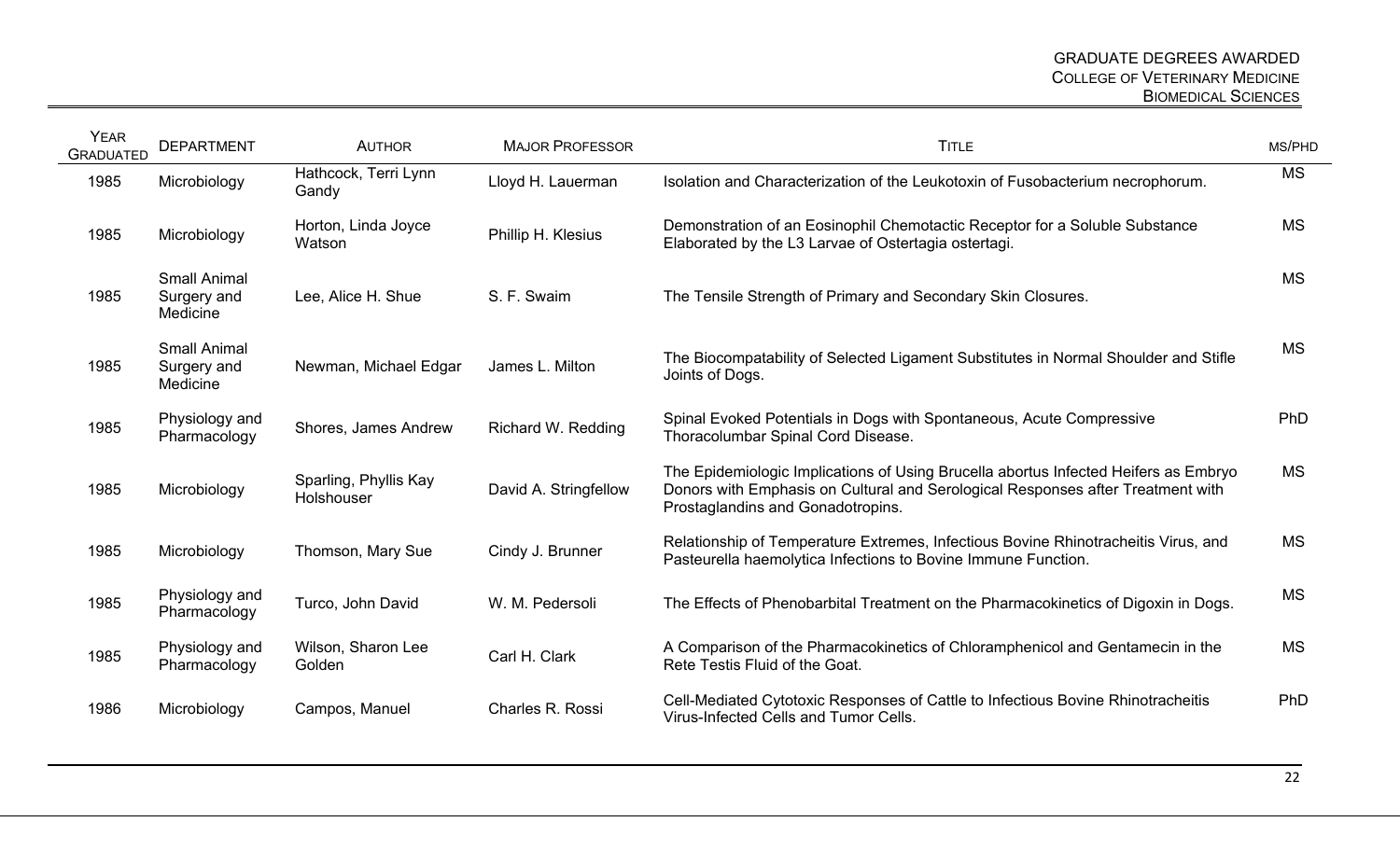| <b>YEAR</b><br><b>GRADUATED</b> | <b>DEPARTMENT</b>                              | <b>AUTHOR</b>           | <b>MAJOR PROFESSOR</b> | <b>TITLE</b>                                                                                                                                             | MS/PHD    |
|---------------------------------|------------------------------------------------|-------------------------|------------------------|----------------------------------------------------------------------------------------------------------------------------------------------------------|-----------|
| 1986                            | Pathology and<br>Parasitology                  | Ernest, James Abbott    | Byron L. Blagburn      | Characterization of an Isolate of Cryptosporidium parvum and Attempted<br>Cryopreservation of Excysted Crytosporidial Sproozoites                        | <b>MS</b> |
| 1986                            | Large Animal<br>Surgery and<br>Medicine        | Harrington, David Ralph | Ram C. Purohit         | Ventriculectomy and Arytenoidopexy Compared to Cricoarytenoid Diarticulation and<br>Arytenoidepexy for Correction of Laryngeal Hemiplegia in the Horse.  | <b>MS</b> |
| 1986                            | Microbiology                                   | Kong, Lilly Ing         | Larry J. Swango        | Protozoacidal Properties of A Synthetic N-Chloramine Compound as a Potential Water<br>Disinfectant Replacement for Calcium Hypochlorite.                 | <b>MS</b> |
| 1986                            | <b>Small Animal</b><br>Surgery and<br>Medicine | Lee, Shei-Wen           | Gerald H. Hankes       | A Comparative Study of Ultrasound and Arteriography on the Carotid Artery of Normal<br>and Sedated Goats.                                                | <b>MS</b> |
| 1986                            | Physiology and<br>Pharmacology                 | May, Kimberly Lee       | Lawrence J. Myers      | Association Between Anosmia and Anorexia in Cats.                                                                                                        | <b>MS</b> |
| 1986                            | Physiology and<br>Pharmacology                 | McElroy, Donita Elaine  | Carl H. Clark          | The Pharmacokinetics of Cefotaxime in Cats and the Pharmacokinetics of<br>Chloramphenicol Sodium Succinate and Oxytetracycline Hydrochloride in Rabbits. | <b>MS</b> |
| 1986                            | <b>Small Animal</b><br>Surgery and<br>Medicine | Miller, William W.      | Roosevelt A. Albert    | Postnatal Development of Canine Photoreceptor Cells from Day 0 to 42.                                                                                    | <b>MS</b> |
| 1986                            | Physiology and<br>Pharmacology                 | Wike, James Seymour     | W. M. Pedersoli        | Pharmacokinetics of Phenobarbital After Single Oral and Intravenous Administration<br>and at Steady State in Dogs.                                       | <b>MS</b> |
| 1987                            | Microbiology                                   | Hsu, Cha Long           | Cindy J. Brunner       | In Vitro Study of the Bovine Meutrophil Chemotactic Response to Pasteurella<br>haemolytica.                                                              | <b>MS</b> |
| 1987                            | Microbiology                                   | Hwang, Yi-Shiuh Michael | Victor S. Panagala     | Development and Application of Monoclonal Antibodies to Mycoplasma gallisepticum<br>and M. Synoviae                                                      | PhD       |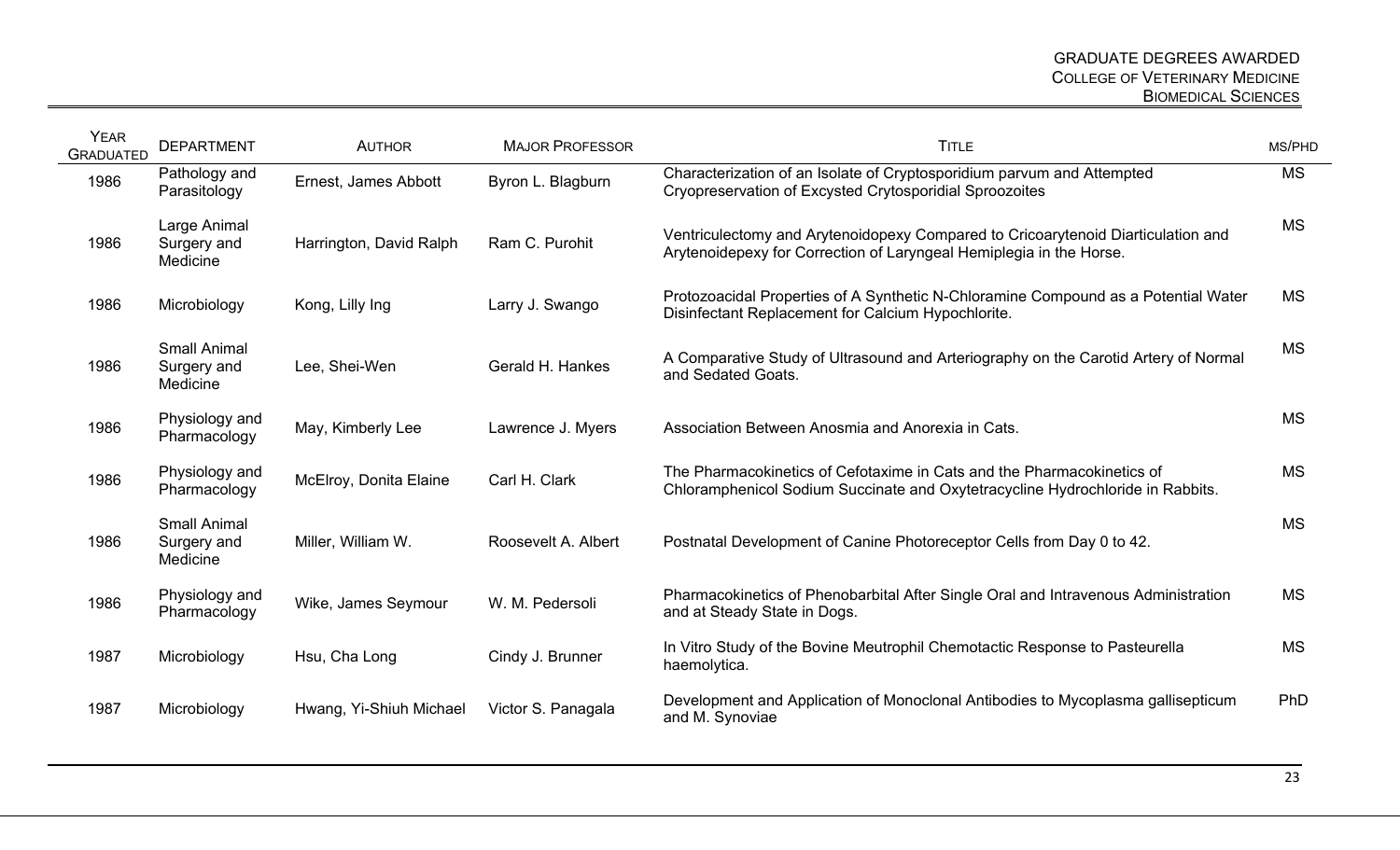| <b>YEAR</b><br><b>GRADUATED</b> | <b>DEPARTMENT</b>                              | <b>AUTHOR</b>                 | <b>MAJOR PROFESSOR</b> | <b>TITLE</b>                                                                                                                                                                                  | MS/PHD    |
|---------------------------------|------------------------------------------------|-------------------------------|------------------------|-----------------------------------------------------------------------------------------------------------------------------------------------------------------------------------------------|-----------|
| 1987                            | Microbiology                                   | Jilek, Joseph James           | Paul C. Smith          | Ocular Disease and the Immunological Response of Calves Experimentally Infected<br>with Infectious Bovine Rhinotracheitis Virus.                                                              | <b>MS</b> |
| 1987                            | Physiology and<br>Pharmacology                 | Lee, Hee Soong                | W. M. Pedersoli        | Pharmacokinetics of Single Doses of Digoxin Administered Intravenously and Orally to<br>Turkeys, Ducks, and Roosters.                                                                         | <b>MS</b> |
| 1987                            | <b>Small Animal</b>                            | Montgomery, Ronald            | Robert D. Horne        | Replacement of the Canine Cranial Cruciate Ligament with a Bioprosthesis.                                                                                                                     | <b>MS</b> |
| 1987                            | Physiology and<br>Pharmacology                 | Nostrandt, Amy C.             | W. M. Pedersoli        | Evaluation of the Ototoxic Potential of Gentamicin in Ponies.                                                                                                                                 | <b>MS</b> |
| 1988                            | Pathobiology                                   | Bankemper, Karen Helen        | Gerald R. Wilt         | Camplyobacter jejuni Infections in Dogs: Prevalence in a Humane Shelter and Clinical<br>Association with Human Infection.                                                                     | <b>MS</b> |
| 1988                            | <b>Small Animal</b><br>Surgery and<br>Medicine | <b>Brockus, Charles Wayne</b> | Allen R. Dillon        | The Effect of Every Other Day Oral Prednisolone on Pituitary-Adreoncirtucak Activity<br>in Beagle Dogs.                                                                                       | <b>MS</b> |
| 1988                            | Microbiology                                   | Chiang, Ban-Cheng             | Paul C. Smith          | Infectious Bovine Rhinotracheitis Virus as a Reproductive Pathogen: Effects of<br>Hormone Induced Superovulation on Latent Infection and Vaccination During Estrus<br>on Breeding Efficiency. | <b>MS</b> |
| 1988                            | Physiology and<br>Pharmacology                 | Knox, David Anthony           | W. M. Pedersoli        | Pharmacokinetics of Phenobarbital in Horses after Single Repeated Oral<br>Administration.                                                                                                     | <b>MS</b> |
| 1988                            | Pathology and<br>Parasitology                  | Newton, Joseph C.             | Lauren G. Wolfe        | Enteric Septicemia of Catfish: Pathologic Findings and Characterization of the<br>Etiologic Agent, Edwardsiella ictaluri.                                                                     | PhD       |
| 1988                            | Physiology and<br>Pharmacology                 | Oliver, Elizabeth Heric       | James L. Sartin        | Effects of Streptozotocin-Diabetes on Neurotransmitter Content, Turnover and<br>Enzyme Activity in Discrete Nypothalamic Nuclei in the Female Rat.                                            | PhD       |
| 1988                            | Pathobiology                                   | Quenelle, Debra Ann<br>Cross  | Phillip H. Klesius     | Immunological Responses to Products Derived from Ostertagia ostertagi Third Stage<br>Larvae.                                                                                                  | PhD       |
|                                 |                                                |                               |                        |                                                                                                                                                                                               |           |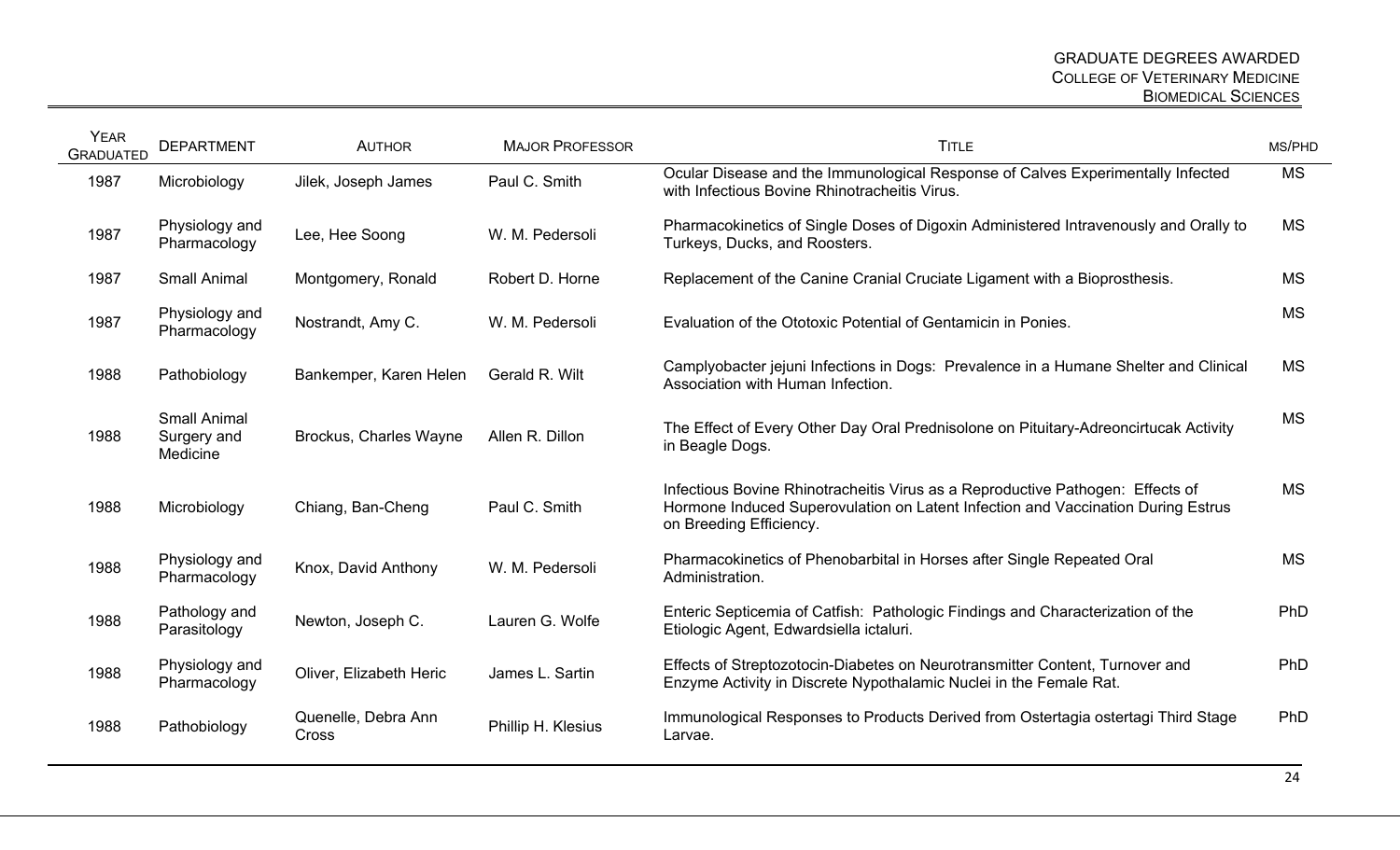| <b>YEAR</b><br><b>GRADUATED</b> | <b>DEPARTMENT</b>                              | <b>AUTHOR</b>                 | <b>MAJOR PROFESSOR</b>                       | <b>TITLE</b>                                                                                                                                                                          | MS/PHD     |
|---------------------------------|------------------------------------------------|-------------------------------|----------------------------------------------|---------------------------------------------------------------------------------------------------------------------------------------------------------------------------------------|------------|
| 1988                            | <b>Small Animal</b><br>Surgery and<br>Medicine | Sanchez Romero, Isis<br>Rubio | Kenneth E. Nusbaum                           | In Vitro and In Vivo Effects of Chlorhexidine Diacetate and Povidone-Iodine.                                                                                                          | <b>MS</b>  |
| 1988                            | Pathobiology                                   | Thomson, Mary Sue Peay        | L. H. Lauerman                               | Preimplantation Bovine Embryos: Pathobiology to Haemophilus somnus Exposure<br>and Resistance Mechanisms to Vesicular Stomatitis Virus.                                               | <b>MS</b>  |
| 1988                            | Pathobiology                                   | Wu, Gin                       | Gerald R. Wilt                               | The Characterization of Outer Membrane and Plasmids of the Pinkeye Organism,<br>Moraxella bovis.                                                                                      | <b>MS</b>  |
| 1989                            | Large Animal<br>Surgery and<br>Medicine        | Bailey, Thomas Lee            | Robert S. Hudson & M.<br><b>Gatz Riddell</b> | A Mathematical Formula for Determining Bovine Testicular Volume and Weight and<br>the Relationship Between the Testicular Shape and Scrotal Circumference and<br>Spermatozoal Output. | <b>MS</b>  |
| 1989                            | Large Animal<br>Surgery and<br>Medicine        | Bigbie, Kim Barry             | Steven F. Swaim &<br>Ram C. Purohit          | The Effects of Amnion and Live Yeast Cell Derivative on the Second Intention Healing<br>of Wounds of the Distal Limbs in Horses.                                                      | <b>PhD</b> |
| 1989                            | Large Animal<br>Surgery and<br>Medicine        | Carlos, Thomas E.             | Ram C. Purohit                               | Evaluation of Induced Non-Septic Synovitis and Treatments by Synovial Fluid<br>Laboratory Determinations.                                                                             | <b>MS</b>  |
| 1989                            | Physiology                                     | Horton, Charles R. Jr.        | Robert C. Wilson                             | The Pharmacokinetics of Phenobarbital in the Cat.                                                                                                                                     | <b>MS</b>  |
| 1989                            | Large Animal<br>Surgery and<br>Medicine        | Moll, Harold David            | John Schumacher                              | Prevention of Experimentally Induced Post Surgical Abdominal Adhesions in the Pony<br>by Use of Sodium Carboxymethylcellulose.                                                        | <b>MS</b>  |
| 1989                            | Pathobiology                                   | Riddell, Kay Frances Pelly    | David A. Stringfellow                        | Interaction of Mycoplasma spp. And Preimplanation Bovine Ova: Response to<br>Washing and to Antibiotic, Enzyme, and Chemical Treatments.                                              | <b>MS</b>  |
| 1989                            | Pathobiology                                   | Rossmanith, Sara Edna<br>Rowe | Gerald R. Wilt                               | Characterization and Comparison of Outer Membrane Protein and Plasmid DNA<br>Profiles of Pasteurella haemolytica.                                                                     | <b>MS</b>  |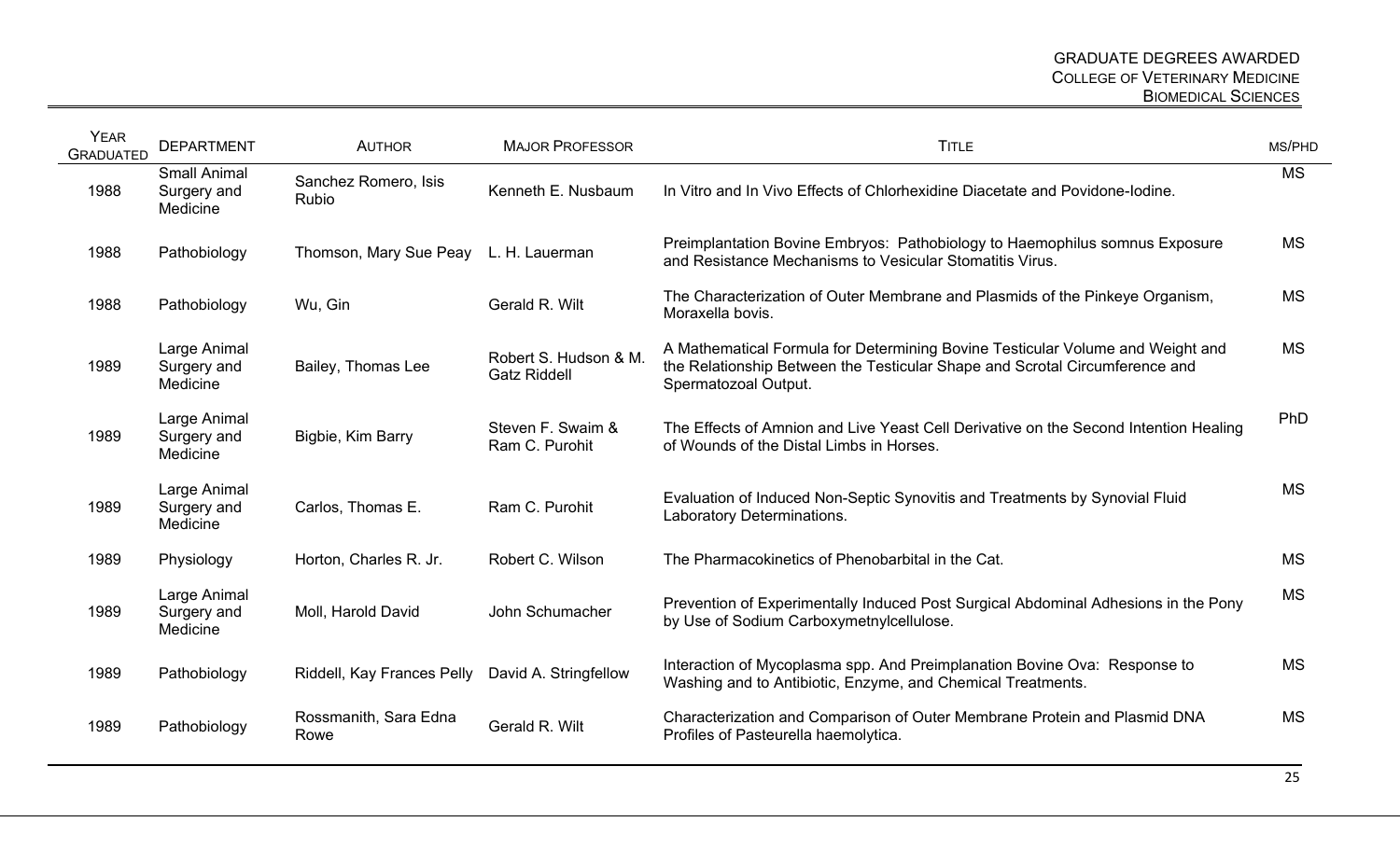| <b>YEAR</b><br><b>GRADUATED</b> | <b>DEPARTMENT</b>                              | <b>AUTHOR</b>                   | <b>MAJOR PROFESSOR</b> | <b>TITLE</b>                                                                                                                                                  | MS/PHD    |
|---------------------------------|------------------------------------------------|---------------------------------|------------------------|---------------------------------------------------------------------------------------------------------------------------------------------------------------|-----------|
| 1989                            | Physiology and<br>Pharmacology                 | Trzcinski, Gail Heavner         | Lawrence J. Myers      | Response of Male Dogs to the Putative Sex Pheromone Methyl P-<br>Hydroxybenzoate/Effect of Testosterone Propionate on Urine Marking Behavior in<br>Male Dogs. | <b>MS</b> |
| 1990                            | Pathobiology                                   | Ahern, Terry E.                 | R. Curtis Bird         | Onogene Activation and the Development of Spontaneous Canine Cancer.                                                                                          | <b>MS</b> |
| 1990                            | Large Animal<br>Surgery and<br>Medicine        | Angel, Kenneth Lamar            | Dwight F. Wolfe        | Effects of Estradiol 17B Implantation on Hematologic Parameters and the<br>Chemiluminescence Response of Phagcytic Cells in Steers.                           | <b>MS</b> |
| 1990                            | <b>Small Animal</b><br>Surgery and<br>Medicine | Bentley, John F.                | James L. Milton        | Comparison of Four Implantation Techniques for a Prosthetic Anterior Curciate<br>Ligament.                                                                    | <b>MS</b> |
| 1990                            | Physiology and<br>Pharmacology                 | Dieberg, Gudrun                 | James L. Sartin        | Regulation of Erythrocyte Insulin Receptor Binding Characteristics in Domestic<br>Animals.                                                                    | PhD       |
| 1990                            | Pathobiology                                   | Fan, Hsuan-Huang                | Paul C. Smith          | Effects of Human Leukocyte A Interferon and Dimethyl Sulfoxide on the Replication of<br>Pseudorabies Virus in Pig Kidney Cells.                               | <b>MS</b> |
| 1990                            | Radiology                                      | Hudson, Judith Ann Little       | Jan E. Bartels         | Investigation of the normal and Hydrocephalic Dog Brain Using Ultrasound.                                                                                     | PhD       |
| 1990                            | Anatomy and<br>Histology                       | Johnson, Patricia D.            | Laverne M. Krista      | A Macrophage Chemoattractant of Atherosclerosis and Histology Associated with<br>Athergenesis in Domestic Turkeys.                                            | PhD       |
| 1990                            | Pathobiology                                   | Kung, Tzyy-Yun Melissa<br>Tzeng | R. Curtis Bird         | Molecular Cloning of a G-1-Phase-Specific cDNA by Subtractive Hybridization.                                                                                  | <b>MS</b> |
| 1990                            | <b>Small Animal</b><br>Surgery                 | Lindley, Denise Michelle        | Roosevelt A. Albert    | An Ultrastructural Study of Postnatal Development of the Canine Retinal Inner Nuclear<br>Layer: Day 1 to 39.                                                  | <b>MS</b> |
| 1990                            | Large Animal<br>Surgery                        | Mysinger, Pat Winford           | Dwight F. Wolfe        | A Clinical Procedure for Measurement of the Sensory Nerve Conduction Velocity of<br>the Dorsal Penile Nerves of the Bull.                                     | PhD       |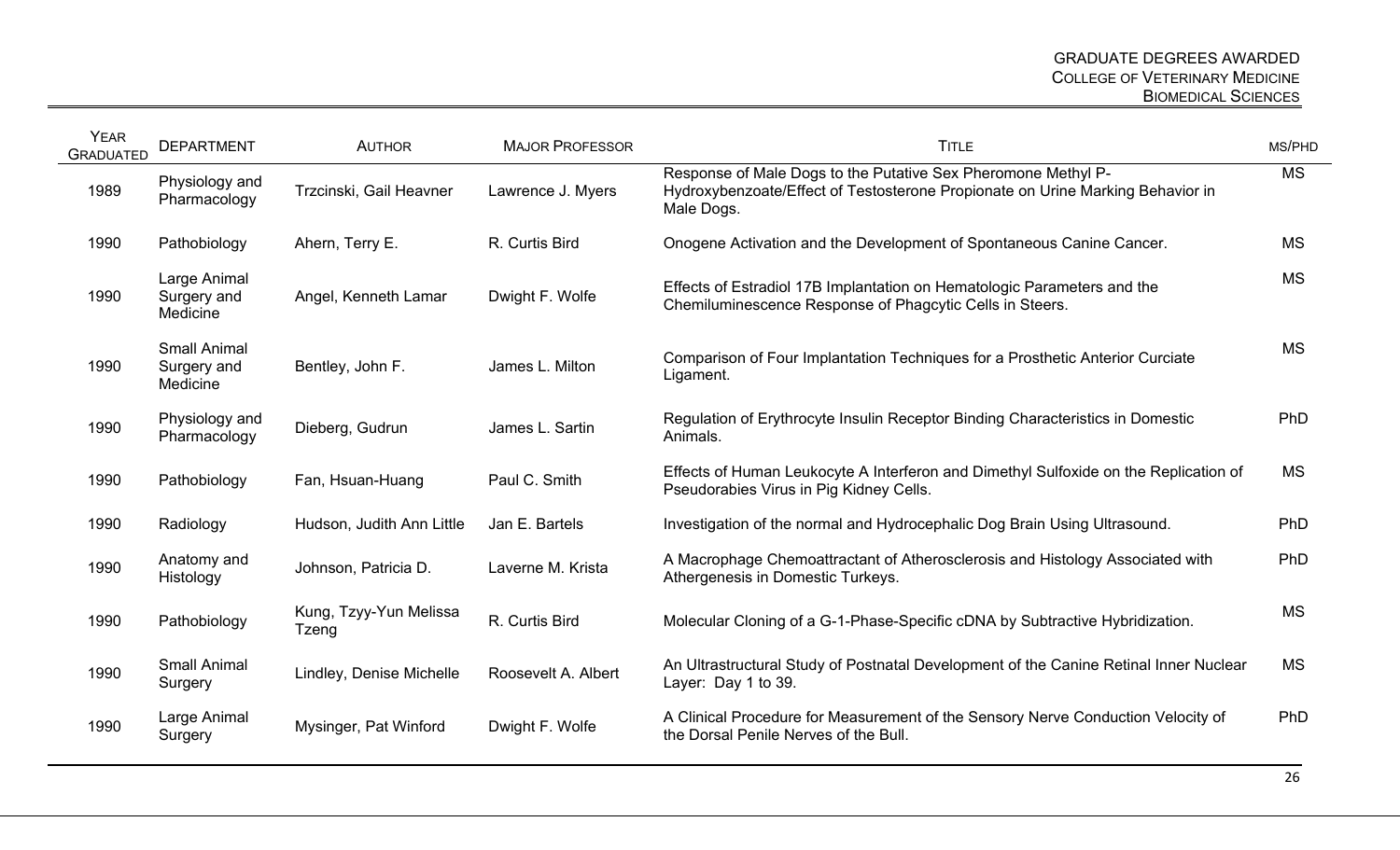| <b>YEAR</b><br><b>GRADUATED</b> | <b>DEPARTMENT</b>                              | <b>AUTHOR</b>                           | <b>MAJOR PROFESSOR</b>                    | <b>TITLE</b>                                                                                                                                                 | MS/PHD    |
|---------------------------------|------------------------------------------------|-----------------------------------------|-------------------------------------------|--------------------------------------------------------------------------------------------------------------------------------------------------------------|-----------|
| 1990                            | Pathobiology                                   | Sartin, Eva Ann                         | Lauren G. Wolfe                           | Biological Properties of Canine Mammary Tumors and Cell Lines.                                                                                               | PhD       |
| 1990                            | Pathobiology                                   | Screws, Edward A.                       | Kenneth E. Nusbaum                        | Structural and Antigenic Components of Channel Catfish Virus Envelope Proteins and<br>Approaches to Latency.                                                 | <b>MS</b> |
| 1990                            | Physiology and<br>Pharmacology                 | Thompson, Karen<br>Rachelle             | Robert J. Kemppainen<br>& James L. Sartin | Effects of Cortisol Infusion on Growth Hormone-Releasing Hormone Stimulation of<br>Growth Hormone in Sheep.                                                  | <b>MS</b> |
| 1990                            | Pathobiology                                   | Williams, Delbert Erman                 | Larry J. Swango                           | The Effects of N-Halamine Disinfectants on Bacteria Survival and Membrane<br>Processes.                                                                      | PhD       |
| 1991                            | Anatomy and<br>Histology                       | <b>Ball, Ronald Steven</b>              | Robert E. Cartee                          | Biometric Evaluation of The Feline Eye Using 10 MhZ of B-Mode Ultrasonography.                                                                               | <b>MS</b> |
| 1991                            | Pathobiology                                   | Chang, Ching-Dong                       | Timothy R. Boosinger                      | Immunohistochemical Detection of Helicobacter pylori and the Relationship between<br>Serum Antibody Titer and Gastric Lesions Caused by Helicobacter pylori. | <b>MS</b> |
| 1991                            | Pathobiology                                   | Chang, Li-Yun Theresa<br>Hsu            | Vicky L. Van Santen                       | RNA Transcribed from the Bovine Herpesvirus-4 Genome During Lytic Infections in<br>Tissue Culture.                                                           | <b>MS</b> |
| 1991                            | <b>Small Animal</b><br>Surgery and<br>Medicine | Coleman, Nancy Elaine<br><b>Sims</b>    | Stephen T. Simpson                        | The Effect of Vitamin E on Spinal Cord Trauma in the Dog.                                                                                                    | <b>MS</b> |
| 1991                            | Anatomy and<br>Histology                       | Cooney, Joseph Charles                  | Robert E. Cartee                          | Ultrasonography of the Canine Prostrate with Histologic Correlation.                                                                                         | <b>MS</b> |
| 1991                            | Physiology and<br>Pharmacology                 | Earle, Kathleene Diane<br><b>Baxter</b> | James L. Sartin                           | Effects of Obesity on Pancreatic Hormones and Selected Metabolites in the Dog.                                                                               | <b>MS</b> |
| 1991                            | Physiology and<br>Pharmacology                 | Ezeh, Patrick Ifeanyi                   | Lawrence J. Myers                         | The Effects of Exogenous Steroids on the Olfactory Function of the Dog.                                                                                      | PhD       |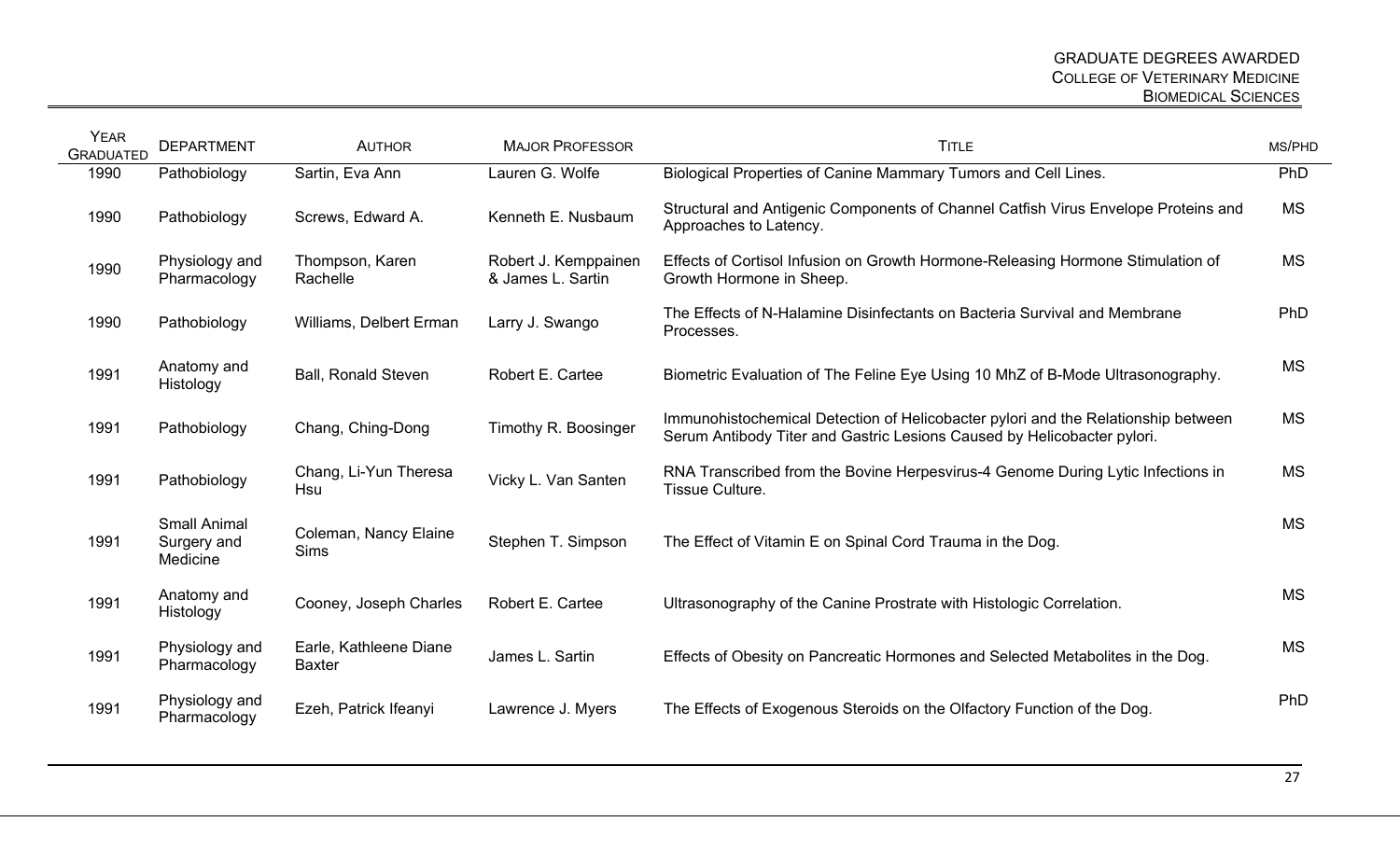| <b>YEAR</b><br><b>GRADUATED</b> | <b>DEPARTMENT</b>                              | <b>AUTHOR</b>                       | <b>MAJOR PROFESSOR</b>   | <b>TITLE</b>                                                                                                                                            | MS/PHD    |
|---------------------------------|------------------------------------------------|-------------------------------------|--------------------------|---------------------------------------------------------------------------------------------------------------------------------------------------------|-----------|
| 1991                            | Pathobiology                                   | Haeber, Paula Jean                  | Byron L. Blagburn        | Development and Characterization of Monoclonal Antibodies to Eimeria bovis First-<br><b>Generation Merozoites.</b>                                      | <b>MS</b> |
| 1991                            | Pathobiology                                   | Morsy, Mohamad Aly                  | Victor S. Panagala       | Cloning of Mycoplasma synoviae Adhesin Gene and Identifcation of Mycoplasma<br>gallisepticum and Mycoplasma synoviae Antigens.                          | PhD       |
| 1991                            | Pathobiology                                   | Oliver, Julian Linwood III          | Lauren G. Wolfe          | Isolation, Characterization and Tissue Expression of a Canine Melanoma Antigen<br>Recognized by a Murine Monoclonal Antibody.                           | PhD       |
| 1991                            | Physiology and<br>Pharmacology                 | Soyoola, Emmanuel O.                | James L. Sartin          | The Effects of Neurotransmitters on Growth Hormone (GH) Secretion and Gene<br>Expression in Cultured Ovine Pituitary Cells.                             | PhD       |
| 1991                            | Physiology and<br>Pharmacology                 | Stafford, Robert G.                 | Barbara W.<br>Kemppainen | The In Vitro Penetration and Distribution of Lyngbyatoxin A in Guinea Pig and Human<br>Skin.                                                            | <b>MS</b> |
| 1992                            | Physiology and<br>Pharmacology                 | Aiken, Frances Isabell              | Robert C. Wilson         | Passive Transfer of Antibiotics from Ewes to Neonatal Lambs.                                                                                            | <b>MS</b> |
| 1992                            | Anatomy and<br>Histology                       | Akintunde, Akinsegun                | Donald F. Buxton         | Determination of Origins and Collateral Axonal Projections of Motor Systems in the<br>Rat Brain.                                                        | PhD       |
| 1992                            | Physiology and<br>Pharmacology                 | Amalsadvala, Tannaz<br>Maheli       | Dana M. Vaughn           | Characterization of Leukotriene B4 Release from Isolated Greyhound and Cat<br><b>Netrophils</b>                                                         | <b>MS</b> |
| 1992                            | Radiology                                      | Banfield, Catherine Mary<br>Kitzner | Jan E. Bartels           | A Retrospective Study of Canine Hip Dysplasia in the Military Working Dog.                                                                              | <b>MS</b> |
| 1992                            | Physiology and<br>Pharmacology                 | Coleman, Elaine Sims                | James L. Sartin          | The Effect of Endotoxin on Growth Hormone Secretion in Sheep.                                                                                           | PhD       |
| 1992                            | <b>Small Animal</b><br>Surgery and<br>Medicine | Crager, Cynthia Susan               | Allen R. Dillon          | Adrenocorticotropic Hormone and Cortisol Concentrations after Cortictrophine-<br>Releasing Hormone Stimulation in Cats Administered Methylprednisolone. | <b>MS</b> |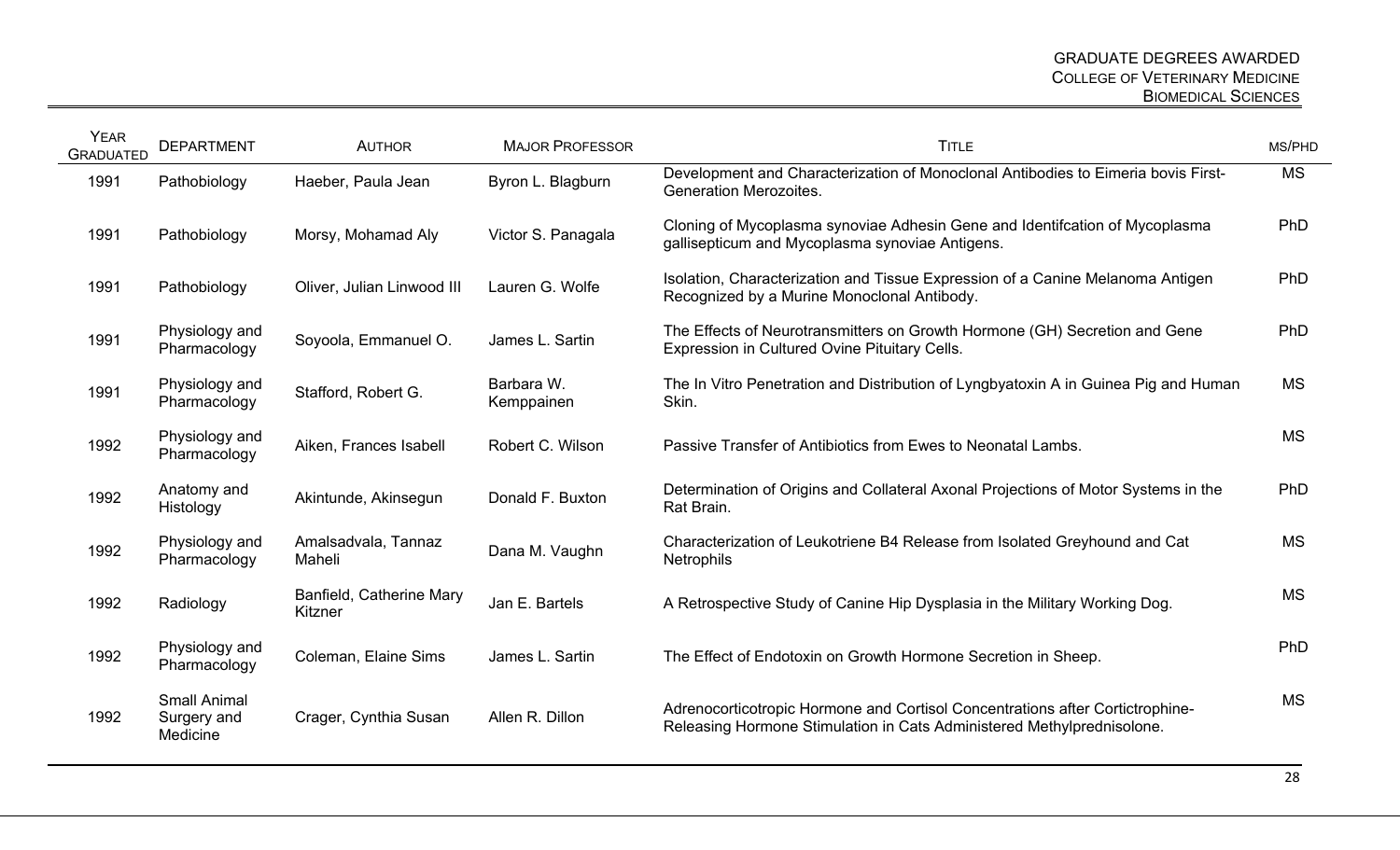| <b>YEAR</b><br><b>GRADUATED</b> | <b>DEPARTMENT</b>                              | <b>AUTHOR</b>                        | <b>MAJOR PROFESSOR</b>  | <b>TITLE</b>                                                                                                                                             | MS/PHD    |
|---------------------------------|------------------------------------------------|--------------------------------------|-------------------------|----------------------------------------------------------------------------------------------------------------------------------------------------------|-----------|
| 1992                            | Pathobiology                                   | Galik, Patricia Kay<br>Atherton      | David A. Stringfellow   | Development of a DNA Probe for Detection of Bovine Herpesvirus-4 and Adaptation<br>for Diagnostic Use.                                                   | <b>MS</b> |
| 1992                            | Physiology and<br>Pharmacology                 | Hudmon, Andy                         | James L. Sartin         | Effects of Estradiol on Plasma Growth Hormone Concentrations and Pituitary Growth<br>Hormone mRNA.                                                       | <b>MS</b> |
| 1992                            | Pathobiology                                   | Lee, Jiann-Gwu                       | R. Curtis Bird          | Growth Hormone, Growth Hormone Releasing Hormone and Somatostatin Gene<br>Expression in the Streptozotocin Induced Diabetic Rat.                         | <b>MS</b> |
| 1992                            | Pathobiology                                   | Lien, Yi-Yang                        | Victor S. Panagala      | Characterization of Pasteurella multocida Antigens.                                                                                                      | <b>MS</b> |
| 1992                            | Pathobiology                                   | Lockaby, Susan Marie<br><b>Brown</b> | Frederic J. Hoerr       | Evaluation of Immunohistochemical Techniques in the Diagnosis of Newcastle<br>Disease in Chickens.                                                       | <b>MS</b> |
| 1992                            | Pathobiology                                   | Martinez, Mitzi Loraine              | <b>Richard C. Weiss</b> | Comparative Studies of Feline Infectious Peritonitis Virus and Other Animal<br>Coronaviruses using Monoclonal Antibodies and Recombinant DNA Techniques. | PhD       |
| 1992                            | Pathobiology                                   | Mdurvwa, Emmanual G.                 | Cindy J. Brunner        | Characterization of the Biological Response of Bovine Neutrophilis to Soluble<br>Products of Pasteurella Haemolytica.                                    | PhD       |
| 1992                            | Physiology and<br>Pharmacology                 | Ogden, Lanell                        | Robert C. Wilson        | Pharmacokinetics of Amikacin, Gentamicin, and Tobramycin in Rabbits.                                                                                     | PhD       |
| 1992                            | <b>Small Animal</b><br>Surgery and<br>Medicine | Pillai, Shreekumar<br>Ramachandran   | Janet E. Steiss         | Clinical, Electrophysiologic and Histopathologic Effects of Chronic Vitaming Deficiency<br>on the Neuromuscular System of Adult Dogs and Immature Rats.  | PhD       |
| 1992                            | <b>Small Animal</b><br>Surgery                 | Thomas, William Bascom               | Donald C. Sorjonen      | Ultrasound-Guided Brain Biopsy in the Dog.                                                                                                               | <b>MS</b> |
| 1992                            | Pathobiology                                   | Wu, Gin                              | Richard C. Bird         | Cell Cycle Phase Dependent Gene Expression and Regulation of Cell Growth.                                                                                | PhD       |
| 1992                            | Pathobiology                                   | Yeh, Kuang-Sheng                     | <b>Stuart Price</b>     | Analysis of the PH 6 Antigen of Yersinia Pestis.                                                                                                         | <b>MS</b> |
|                                 |                                                |                                      |                         |                                                                                                                                                          |           |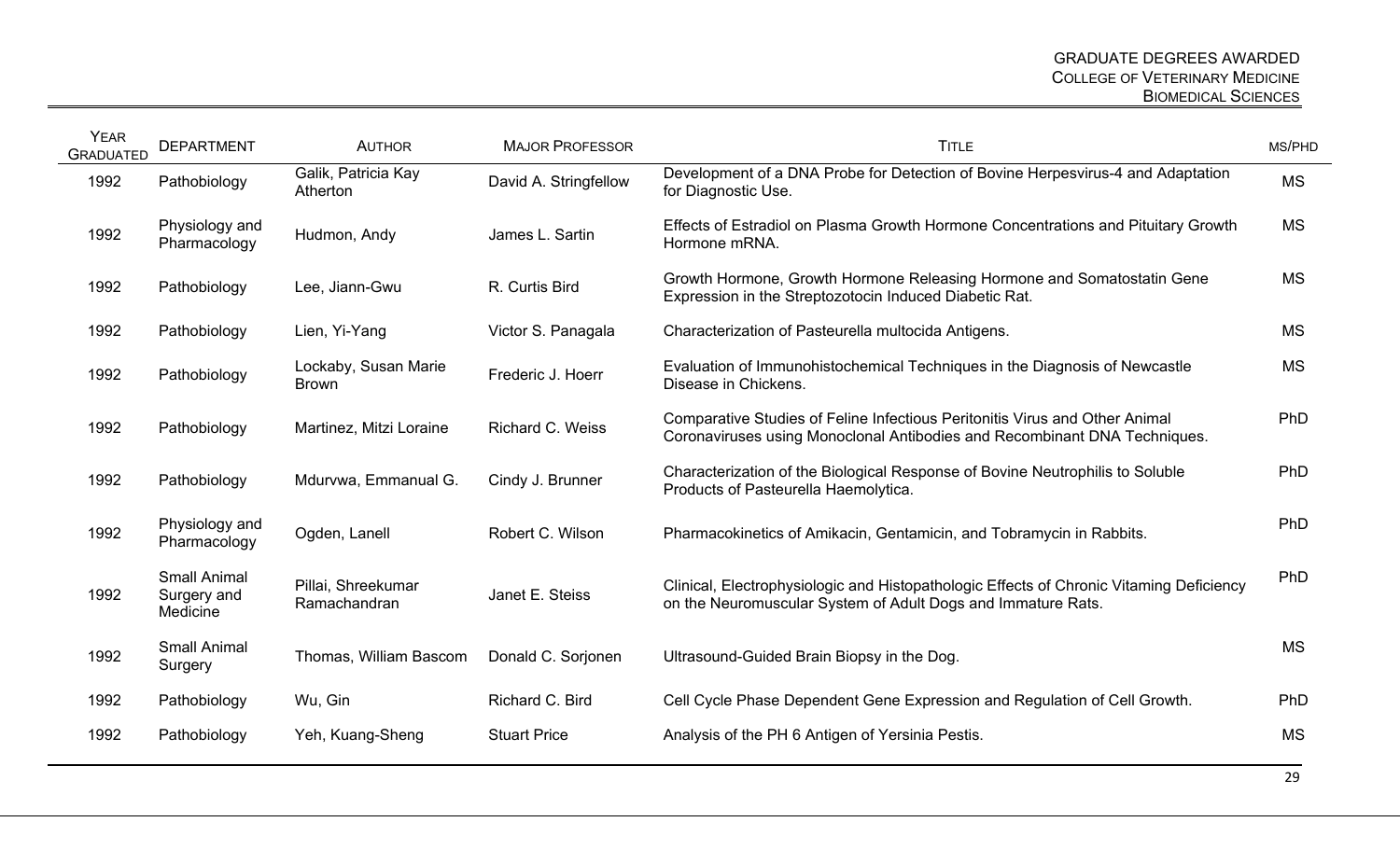| <b>YEAR</b><br><b>GRADUATED</b> | <b>DEPARTMENT</b>                              | <b>AUTHOR</b>                | <b>MAJOR PROFESSOR</b>         | <b>TITLE</b>                                                                                                                            | MS/PHD    |
|---------------------------------|------------------------------------------------|------------------------------|--------------------------------|-----------------------------------------------------------------------------------------------------------------------------------------|-----------|
| 1993                            | <b>Small Animal</b><br>Surgery and<br>Medicine | <b>Bradley, Dino Michele</b> | Steven F. Swaim                | Biochemical and Histopathologic Evaluation of Changes in Sled Dog Paws Associated<br>with Hypothermia and Physical Stress.              | <b>MS</b> |
| 1993                            | <b>Small Animal</b><br>Surgery and<br>Medicine | Daley, Catherine A.          | Allen R. Dillon                | Effects of Ranitidine on Prednisone-Induced Hemorrhagic Gastritis in Dogs.                                                              | PhD       |
| 1993                            | Large Animal<br>Surgery and<br>Medicine        | Dowling, Patricia Mary       | Jeff W. Tyler                  | Pharmacokinetics of Ciprofloxacin in Ponies.                                                                                            | <b>MS</b> |
| 1993                            | <b>Small Animal</b><br>Surgery and<br>Medicine | Henry, Carolyn Jean          | William G. Brewer, Jr.         | Pharmacokinetics and Tolerance of Perfluorochemical Emulsion for Radiosensitization<br>in Dogs.                                         | <b>MS</b> |
| 1993                            | Anatomy and<br>Histology                       | Ling, Junxiu                 | S. Kincaid & G. R.<br>McDaniel | Immunocytochemistry and Ultrastructure of Growth Plates of Broiler Chickens with<br>High and Low Incidences of Tibial Dyschondroplaia.  | PhD       |
| 1993                            | Pathobiology                                   | Liu, Kaixuan                 | Lauren G. Wolfe                | Antigen Expressed in Normal and Malignant Canine Cells Defined by a Monoclonal<br>Antibody Generated Against Canine Mesothelioma Cells. | <b>MS</b> |
| 1993                            | Large Animal<br>Surgery and<br>Medicine        | Robbins, Rhonda Lee          | Ian Harrison                   | Effect of Immediate and Delayed Vagus Nerve Grafting on Reinnervation of Induced<br>Left Laryngeal Hemiplegia.                          | <b>MS</b> |
| 1993                            | Physiology and<br>Pharmacology                 | Rossmanith, Raymond C.       | Dana M. Vaughn                 | The Effects of Arachidonic Acid and Eicosanoid Metabolites on Glutamate and<br>Glucose Uptake in Primary Cultured Cortical Astrocytes.  | PhD       |
| 1993                            | Pathobiology                                   | Shah, Syed Masoom            | Lloyd H. Lauerman              | Avian Mycoplasma Receptors for Chicken Immunoglobulin G: Recognition,<br>Purification, and Applications.                                | PhD       |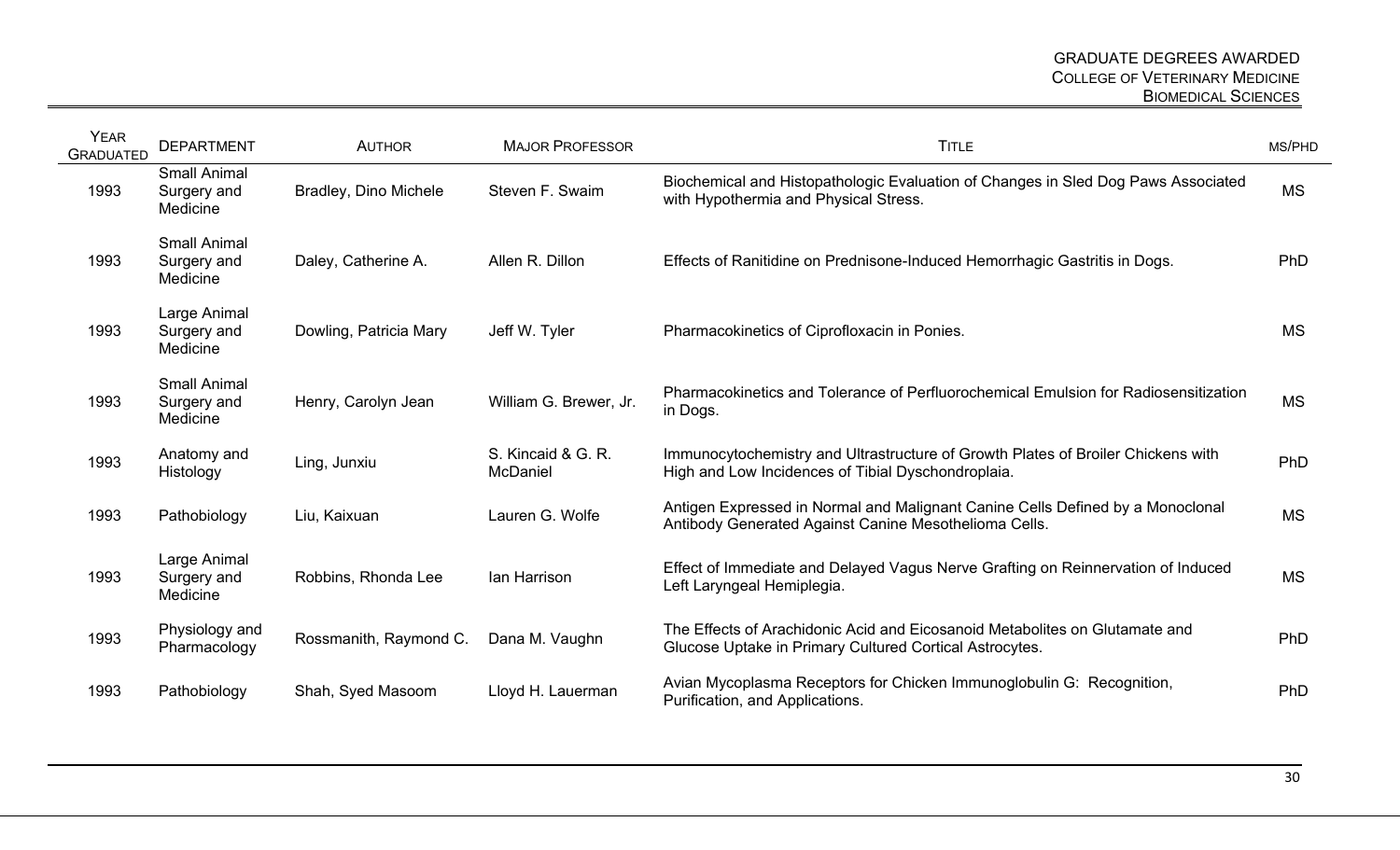| <b>YEAR</b><br><b>GRADUATED</b> | <b>DEPARTMENT</b>                              | <b>AUTHOR</b>                      | <b>MAJOR PROFESSOR</b> | <b>TITLE</b>                                                                                                                                                                     | MS/PHD     |
|---------------------------------|------------------------------------------------|------------------------------------|------------------------|----------------------------------------------------------------------------------------------------------------------------------------------------------------------------------|------------|
| 1993                            | Physiology and<br>Pharmacology                 | Suppiramaniam, Vishnu<br>Das       | Vitaly Vodyanoy        | Modulation of Glutamate (AMPA) Receptors in Bilayers.                                                                                                                            | PhD        |
| 1993                            | Pathobiology                                   | Whitley, Elizabeth Eloise<br>McRae | Lauren G. Wolfe        | Cytokine Modulation of Major Histocompatibility and Tumor-Associated Antigen<br>Expression in Canine Mammary Tumor and Melanoma Cell Lines.                                      | <b>MS</b>  |
| 1993                            | Pathobiology                                   | You, Jinsong                       | Richard C. Bird        | Altered Expression of Cell Cycle Regulatory Genes by Okadaic Acid.                                                                                                               | <b>MS</b>  |
| 1993                            | Large Animal<br>Surgery and<br>Medicine        | Zurovac, Olivera Veljko            | David A. Stringfellow  | Effects of Noncytopathic Bovine Viral Diarrhea Virus in a System for in vitro<br>Production of Bovine Embryos.                                                                   | <b>MS</b>  |
| 1994                            | Pathobiology                                   | Carr, Kathleen Hall<br>Walton      | James C. Wright        | Examinations of Epidemiologic Profiles of Field Isolates of Salmonella dublin in<br>Southeastern Alabama.                                                                        | PhD        |
| 1994                            | Pathobiology                                   | Chambers, Margaret<br>Andrea       | Larry J. Swango        | Lyme Borreliosis: Canine Field Investigations and Laboratory Studies in Dogs and<br><b>Cultured Cells.</b>                                                                       | PhD        |
| 1994                            | Physiology and<br>Pharmacology                 | <b>Clark, Terrence Patrick</b>     | Robert J. Kemppainen   | Early Glucocorticoid Negative Feedback of Adrenocorticotropin Secretion in<br>Corticotrophs.                                                                                     | PhD        |
| 1994                            | <b>Small Animal</b><br>Surgery and<br>Medicine | Coates, Joan Ripley                | Donald C. Sorjonen     | Clinicopathologic and Biochemical Effects of a 21-Aminosteroid Compound<br>(U74389G) and Methylprednisolone on Spinal Cord Trauma in the Dog.                                    | <b>MS</b>  |
| 1994                            | Pathobiology                                   | Cole, Rebecca Ann                  | Byron L. Blagburn      | Biological Characterization of Neosporacamimum (Phylum: Apicomplexa).                                                                                                            | <b>PhD</b> |
| 1994                            | Large Animal<br>Surgery and<br>Medicine        | Comer, Joan Scott                  | Aubrey N. Baird        | Stromelysin Tumor Necrosis Factor Alpha and TNF Receptors Responses to<br>Hyaluronic Acid Transforming Growth Factor Beta in Atrophied Articular Cartilage in<br>Canine Stifles. | <b>MS</b>  |
| 1994                            | <b>Small Animal</b><br>Surgery                 | Fitch, Randall Bruce               | R. D. Montgomery       | Intercondylar Notch Stenosis in the Stable and Unstable Canine Stifle.                                                                                                           | <b>MS</b>  |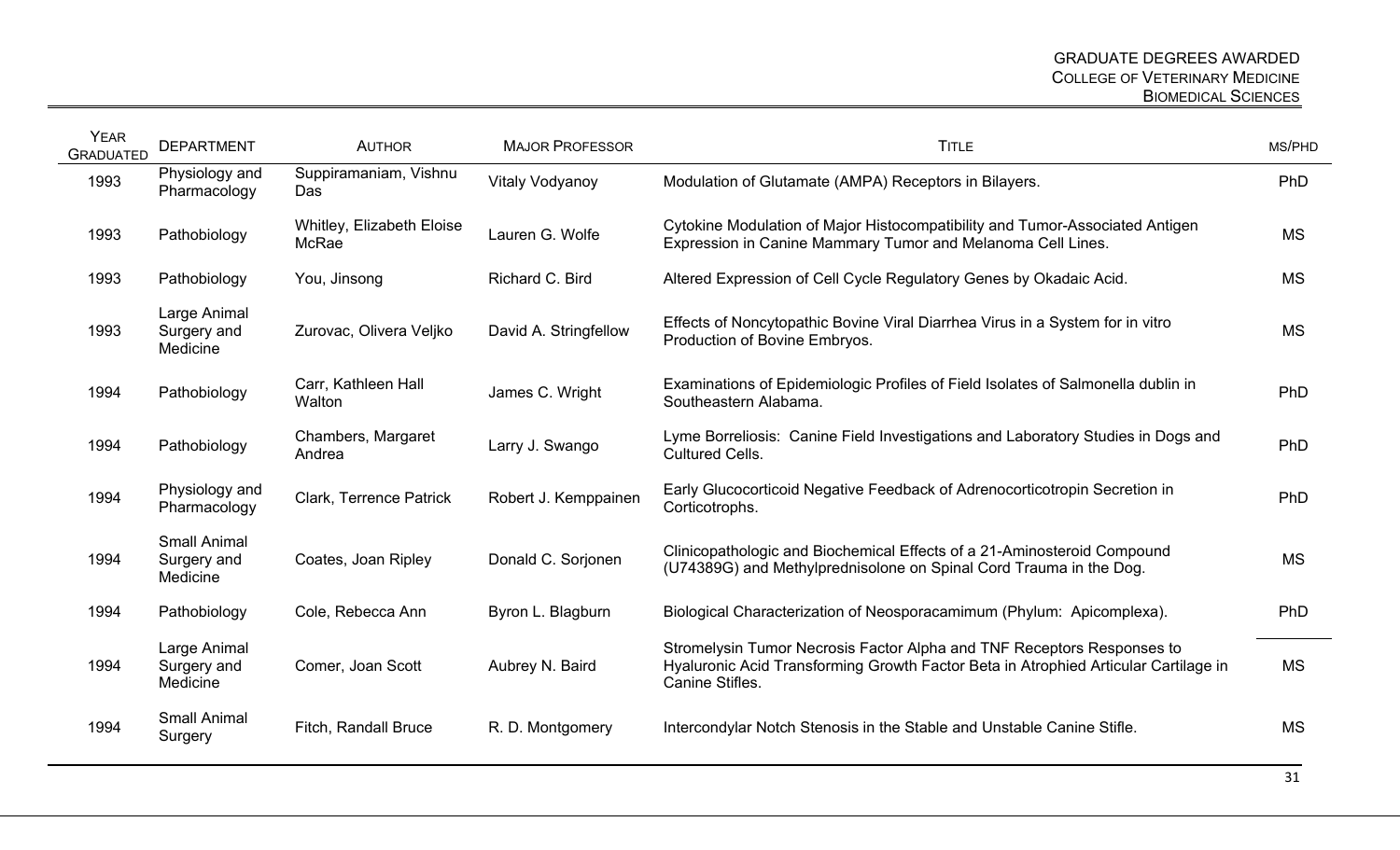| <b>YEAR</b><br><b>GRADUATED</b> | <b>DEPARTMENT</b>                              | <b>AUTHOR</b>              | <b>MAJOR PROFESSOR</b>                     | <b>TITLE</b>                                                                                                                                                                                           | MS/PHD     |
|---------------------------------|------------------------------------------------|----------------------------|--------------------------------------------|--------------------------------------------------------------------------------------------------------------------------------------------------------------------------------------------------------|------------|
| 1994                            | Anatomy and<br>Histology                       | Kammermann, John<br>Robert | Steven A. Kincaid                          | Immunolocalization of TNF-a Stromelysin and TNF Receptors in Canine Osteoarthritic<br>Cartilage.                                                                                                       | PhD        |
| 1994                            | Large Animal<br>Surgery and<br>Medicine        | Montes, Ana Josephine      | Dwight F. Wolfe                            | Heat Shock Response in the Bovine Testis.                                                                                                                                                              | <b>MS</b>  |
| 1994                            | <b>Small Animal</b><br>Surgery and<br>Medicine | Pernell, Robert Thomas     | James L. Milton                            | Femoral Strain Distribution and Implant Stability Following Insertion of a Cementless<br>Canine Femoral Prosthesis: The Effects of Implant Orientation, Canal Fill and Implant<br>Fit.                 | MS         |
| 1994                            | Pathobiology                                   | Pinckney, Rhonda Denise    | Byron L. Blagburn                          | Investigation of the TS-4 Temperature-Sensitive Mutant of Toxoplasma gondii in Mice<br>and Pigs.                                                                                                       | PhD        |
| 1994                            | Pathobiology                                   | Su, Shiawhwa Paul          | Richard C. Bird                            | Molecular Cloning and Characterization of mRNAs from a Subtractive G1 Phase<br>cDNA Library.                                                                                                           | PhD        |
| 1994                            | Physiology and<br>Pharmacology                 | Zerbe, Carole Anne         | Robert J. Kemppainen                       | Regulation of Adrenocorticoptropin and Alpha-Melanocyle Stimulating Hormone<br>Secretion from the Pituitary.                                                                                           | PhD        |
| 1994                            | Pathobiology                                   | Zhou, Jie                  | Henry J. Baker                             | GM1 Ganglioside Induced Enhancement of Thymocyte Apoptosis.                                                                                                                                            | PhD        |
| 1995                            | Large Animal<br>Surgery and<br>Medicine        | Brendemuehl, James P.      | Timothy R. Boosinger<br>& Robert C. Carson | Effects of Grazing Tall Fescue Infected with the Endophyte Acremonium<br>coenophialum on Conception, Progestogen Production and Parturition in the Mare and<br>Endocrine Function in the Newborn Foal. | <b>PhD</b> |
| 1995                            | Pathobiology                                   | Chang, Ching-Dong          | Timothy R. Boosinger                       | Pathophysiology of Heliobacter pylori Infections in Conventional Pigs.                                                                                                                                 | PhD        |
| 1995                            | <b>Small Animal</b>                            | Hamilton, Holly Lynn       | Robert D. Whitley                          | Corneal Incision Closure by Holmium Laser Welding.                                                                                                                                                     | <b>MS</b>  |
| 1995                            | Physiology and<br>Pharmacology                 | Heath, Holly L.            | James L. Sartin                            | The Effects of Endocrine Pretreatment on Growth, Endocrine, and Immune Function in<br>Cattle Infected with Eimeria bovis.                                                                              | <b>MS</b>  |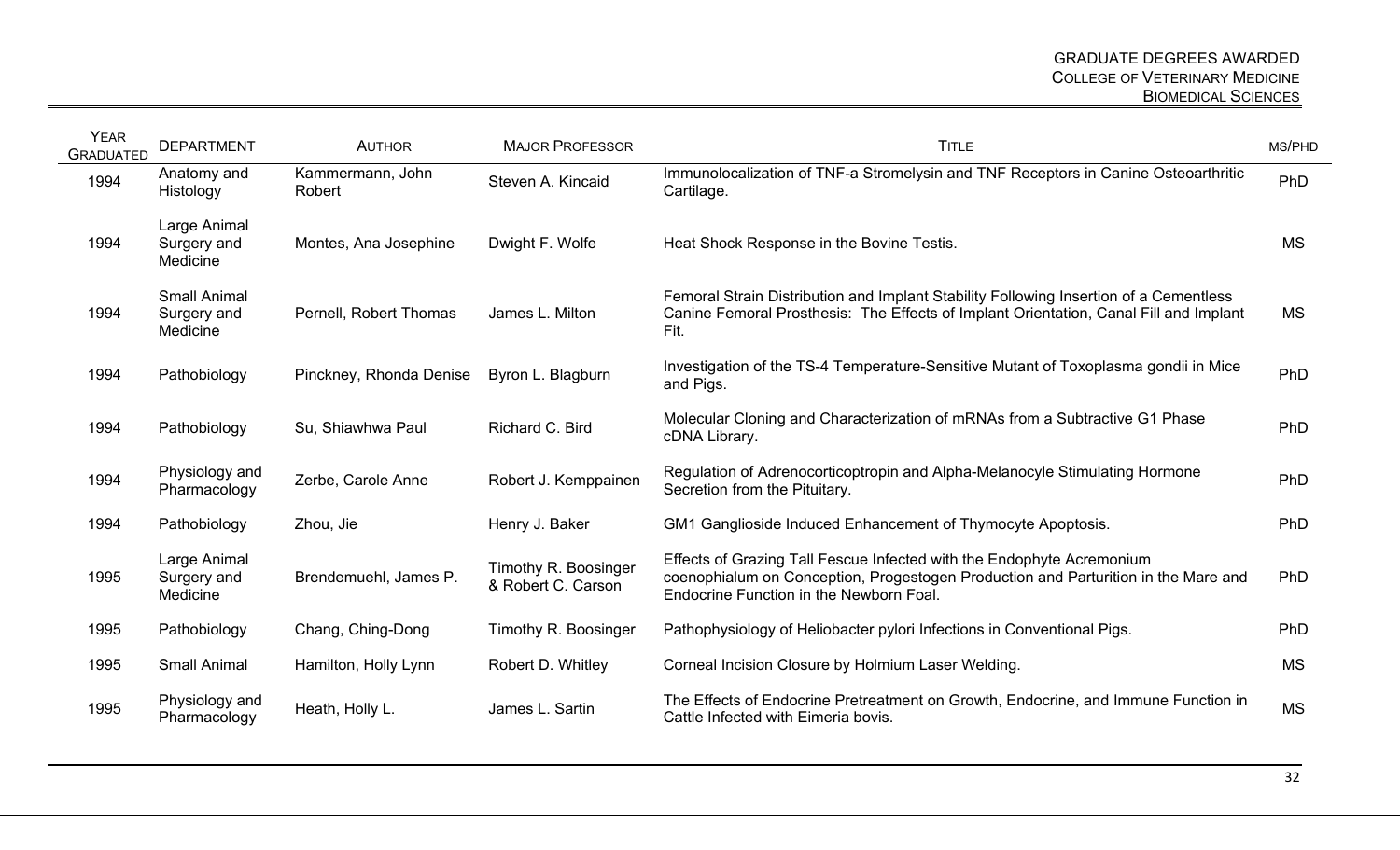| <b>YEAR</b><br><b>GRADUATED</b> | <b>DEPARTMENT</b>                              | <b>AUTHOR</b>                                  | <b>MAJOR PROFESSOR</b>                | <b>TITLE</b>                                                                                                                                                   | MS/PHD    |
|---------------------------------|------------------------------------------------|------------------------------------------------|---------------------------------------|----------------------------------------------------------------------------------------------------------------------------------------------------------------|-----------|
| 1995                            | Radiology                                      | Jones, Jeryl Christley                         | Jan E. Bartels                        | Investigation of Canine Lumbosacral Stenosis Using Computed Tomography and<br>Ultrasonography.                                                                 | PhD       |
| 1995                            | Anatomy and<br>Histology                       | Josephson, Eleanor<br><b>McFarland Caudill</b> | Donald F. Buxton                      | The Olfactory-Striatal Interface: Anatomy of the Input to the Olfactory Tubercle.                                                                              | PhD       |
| 1995                            | Physiology and<br>Pharmacology                 | Mount, Martha Jane<br>Douglas                  | Clinton D. Lothrop, Jr.               | Gene Therapy of Canine Hemophilia A.                                                                                                                           | <b>MS</b> |
| 1995                            | Physiology and<br>Pharmacology                 | Terse, Pramod S.                               | B. W. Kemppainen                      | In Vitro and In Vivo Toxicity of Mycotoxins.                                                                                                                   | PhD       |
| 1995                            | Large Animal<br>Surgery and<br>Medicine        | Todhunter, Patrick G.                          | Ram C. Purohit &<br>Steven A. Kincaid | Immunohistochemical Evaluation of a Model of Equine Synovitis-Induced Arthritis.                                                                               | <b>MS</b> |
| 1995                            | Physiology and<br>Pharmacology                 | Yu, Anthony Alexander                          | Robert J. Kemppainen                  | Comparison of the Effects of Endotoxin on Thyrotropin-Releasing Hormone and<br>Thyrotropin Response Tests in Health Dogs.                                      | <b>MS</b> |
| 1996                            | Pathobiology                                   | Davidson, Mark L.                              | Joseph C. Newton, Jr.                 | Characterization of the Outer Membrane Proteins of Flavobacterium columnare and<br>Examination of their Antigenicity of Channel Catfish (Ictalurus punctatus). | <b>MS</b> |
| 1996                            | Pathobiology                                   | Lipscomb, Desiree L.                           | Mary K. Boudreaux                     | Analysis of Equine Platelet Proteins.                                                                                                                          | <b>MS</b> |
| 1996                            | Pathobiology                                   | Liu, Hong                                      | <b>Richard Curtis Bird</b>            | Characterization of the Promoter Sequence of Cyclin Dependent Kinase I Gene.                                                                                   | <b>MS</b> |
| 1996                            | <b>Small Animal</b><br>Surgery and<br>Medicine | Mauser, Amy Elizabeth                          | Clinton D. Lothrop, Jr.               | Gene Therapy of Canine Hemophilia B.                                                                                                                           | PhD       |
| 1996                            | Pathobiology                                   | Sangare, Oumou                                 | James C. Wright                       | Investigation of the Serologic Response of Cattle to Bluetongue and Study of the<br>Efficacy of a New Cell Line for Growth of the Virus.                       | <b>MS</b> |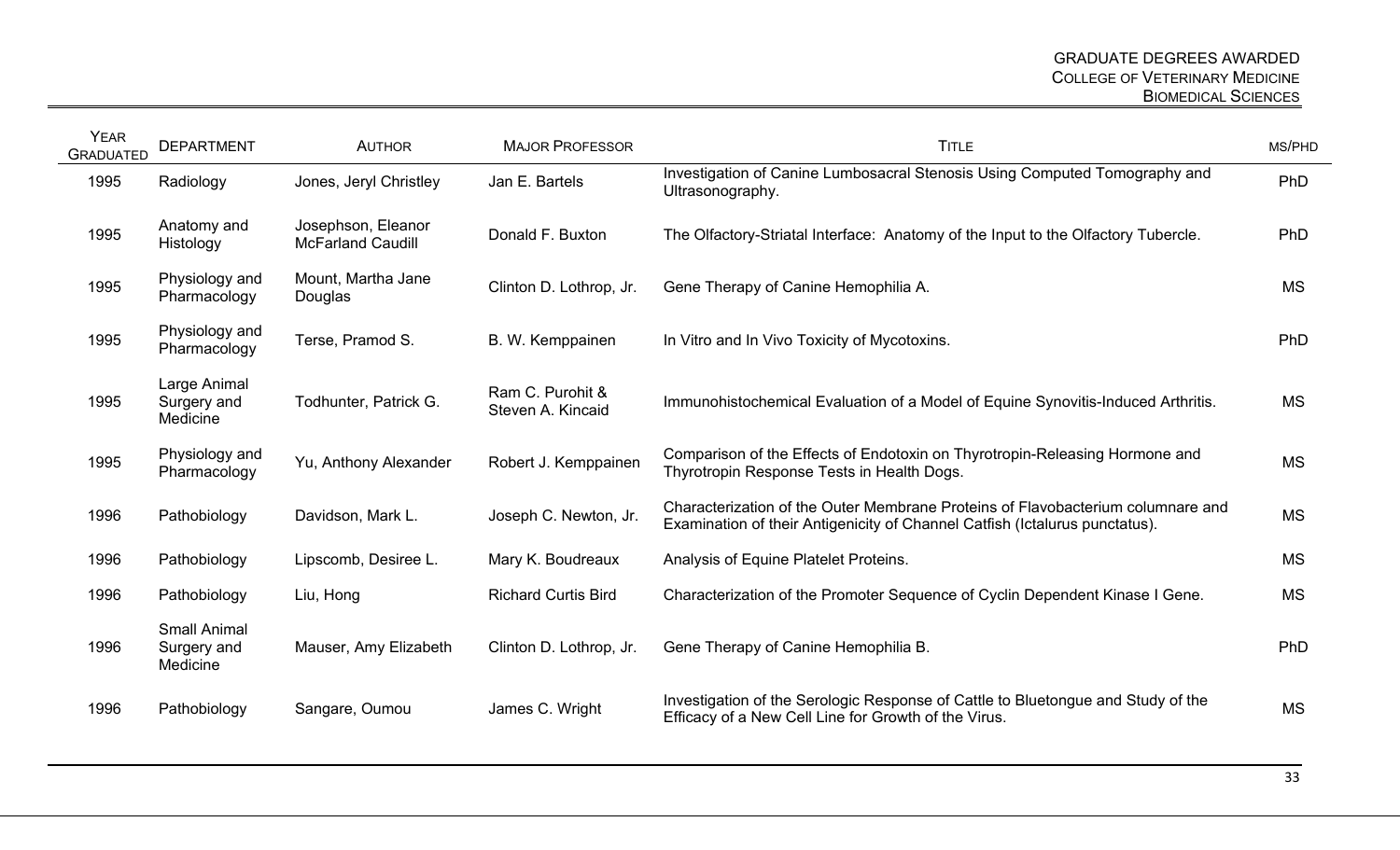| <b>YEAR</b><br><b>GRADUATED</b> | <b>DEPARTMENT</b>                              | <b>AUTHOR</b>                       | <b>MAJOR PROFESSOR</b>                   | <b>TITLE</b>                                                                                                                                                           | MS/PHD    |
|---------------------------------|------------------------------------------------|-------------------------------------|------------------------------------------|------------------------------------------------------------------------------------------------------------------------------------------------------------------------|-----------|
| 1996                            | Pathobiology                                   | Sealey, Wendy Michele               | Phillip H. Klesius                       | Effect of Dietary Iron Level and Source on the Growth and Immune Response of<br>Channel Catfish Ictalurus punctatus                                                    | <b>MS</b> |
| 1996                            | Pathobiology                                   | Silverstein, Peter Steven           | Richard C. Bird & Vicky<br>L. Van Santen | Transcripts Encoded in the Terminal Repeat Region of Channel Catfish Virus (CCV).                                                                                      | PhD       |
| 1996                            | Physiology and<br>Pharmacology                 | Vodela, Jayanth Kumar               | Barbara W.<br>Kemppainen                 | Effect of Water Quality on Performance, Immune Function and Reproductive Status in<br>Meat-Type Chickens.                                                              | PhD       |
| 1996                            | Large Animal<br>Surgery and<br>Medicine        | Waldridge, Bryan<br><b>Meredith</b> | David G. Pugh                            | The Effect of Subcutaneous Selenium Administration on Whole Blood Selenium and<br>Glutathione Peroxidase in Llamas.                                                    | <b>MS</b> |
| 1996                            | <b>Small Animal</b><br>Surgery and<br>Medicine | Wilson, Eric Richard                | Ralph A. Henderson                       | Comparison of Laparoscopic and Belt-Loop Gastropexy in Dogs.                                                                                                           | <b>MS</b> |
| 1996                            | Anatomy and<br>Histology                       | Wolfe, Karen Goad                   | Edward E. Morrison                       | Lectins and Their Carbohydrate Affinities as Potential Factors in Attachment of<br>Edwardsiella ictaluri in the Nasal Mucosa of Channel Catfish (Ictalurus punctatus). | <b>MS</b> |
| 1996                            | Pathobiology                                   | Zhang, Lu                           | Vicky L. Van Santen                      | Characterization of Bovine Herpes virus 4 (BHV-4) Immediate Early 2 Gene Product<br>and its Responsive Elements.                                                       | PhD       |
| 1997                            | Anatomy and<br>Histology                       | Baird, Debra Kay                    | Steven A. Kincaid                        | Low-Field Magnetic Resonance Imaging: Application in the Study of Osteoarthritis<br>and the Canine Stifle Joint.                                                       | PhD       |
| 1997                            | Pathobiology                                   | Darwish, Ahmed<br>Mohamed           | John Plumb & Joseph<br>C. Newton         | The Pathogenesis of Experimental Edwardsiella tarda Infection in Channel Catfish<br>(Ictalurus punctatus).                                                             | PhD       |
| 1997                            | Physiology and<br>Pharmacology                 | Goel, Saryu                         | Barbara W.<br>Kemppainen                 | Toxicity of Fusarium Moniliforme and Acremonium coenophialum Mycotoxins and<br>Evaluation of their Potential Interaction with Each Other.                              | PhD       |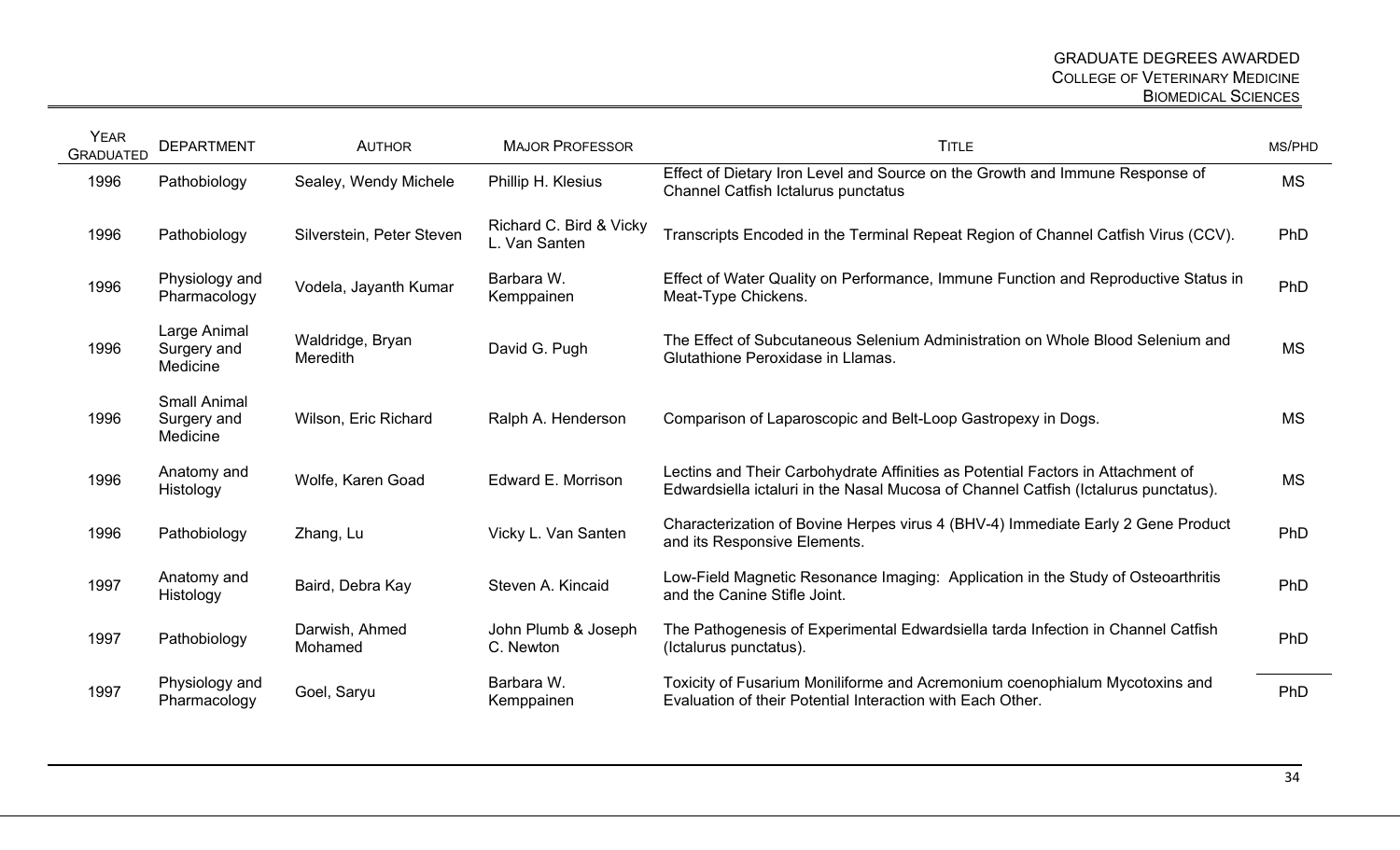| <b>YEAR</b><br><b>GRADUATED</b> | <b>DEPARTMENT</b>                              | <b>AUTHOR</b>                 | <b>MAJOR PROFESSOR</b> | <b>TITLE</b>                                                                                                                       | MS/PHD    |
|---------------------------------|------------------------------------------------|-------------------------------|------------------------|------------------------------------------------------------------------------------------------------------------------------------|-----------|
| 1997                            | Pathobiology                                   | Harper, Kristi Michele        | Lauren G. Wolfe        | Liposomal Delivery of Doxorubin in Studies of Canine Mammary Carcinoma In vitro<br>and In Nude Mice.                               | <b>MS</b> |
| 1997                            | Large Animal<br>Surgery and<br>Medicine        | Heath, Allen Munro            | Robert L. Carson       | The Effects of Testicular Biopsy on the Bovine Testicle.                                                                           | <b>MS</b> |
| 1997                            | <b>Small Animal</b><br>Surgery and<br>Medicine | Hnilica, Keith Allen          | John McDonald          | Induced Leukotriene Synthesis in Dogs with Naturally Occurring Flea Allergy.                                                       | <b>MS</b> |
| 1997                            | <b>Small Animal</b><br>Surgery and<br>Medicine | Huber, Michael Lawrence       | Ralph A. Henderson     | Transverse Flap Tracheostomy in Dogs.                                                                                              | <b>MS</b> |
| 1997                            | Anatomy,<br>Physiology and<br>Pharmacology     | Karahan, Siyami               | Steven A. Kincaid      | Influence of a Low Impact Exercise Program on the Presence of Substance P, Beta-<br>Endorphin and MU Receptors in Synovial Joints. | <b>MS</b> |
| 1997                            | Large Animal<br>Surgery and<br>Medicine        | Lowder, Michael Quintin       | James G. W. Wenzel     | The Effects of Salmonella tyhimurium on Early Pregnancy in the Mare.                                                               | <b>MS</b> |
| 1997                            | Pathobiology                                   | Ozen, Hasan                   | Stephen D. Lenz        | Immunolocalization of Antigens Recognized by Monoclonal Antibodies 1 A10 and 4A9<br>in a Canine Mammary Tumor Cell Line.           | <b>MS</b> |
| 1997                            | Large Animal<br>Surgery and<br>Medicine        | Trachte, Elizabeth A.         | M. Gatz Riddell, Jr.   | Washing and Trypsin of In Vitro Derived Bovine Embryos Exposed to Bovine Viral<br>Diarrhea Virus.                                  | <b>MS</b> |
| 1997                            | <b>Small Animal</b><br>Surgery and<br>Medicine | Vincent-Johnson, Nancy<br>Ann | Douglass K. McIntire   | Canine Hepatozoonosis: A Comparison of the Syndromes seen in the United States<br>and Other Regions of the World.                  | <b>MS</b> |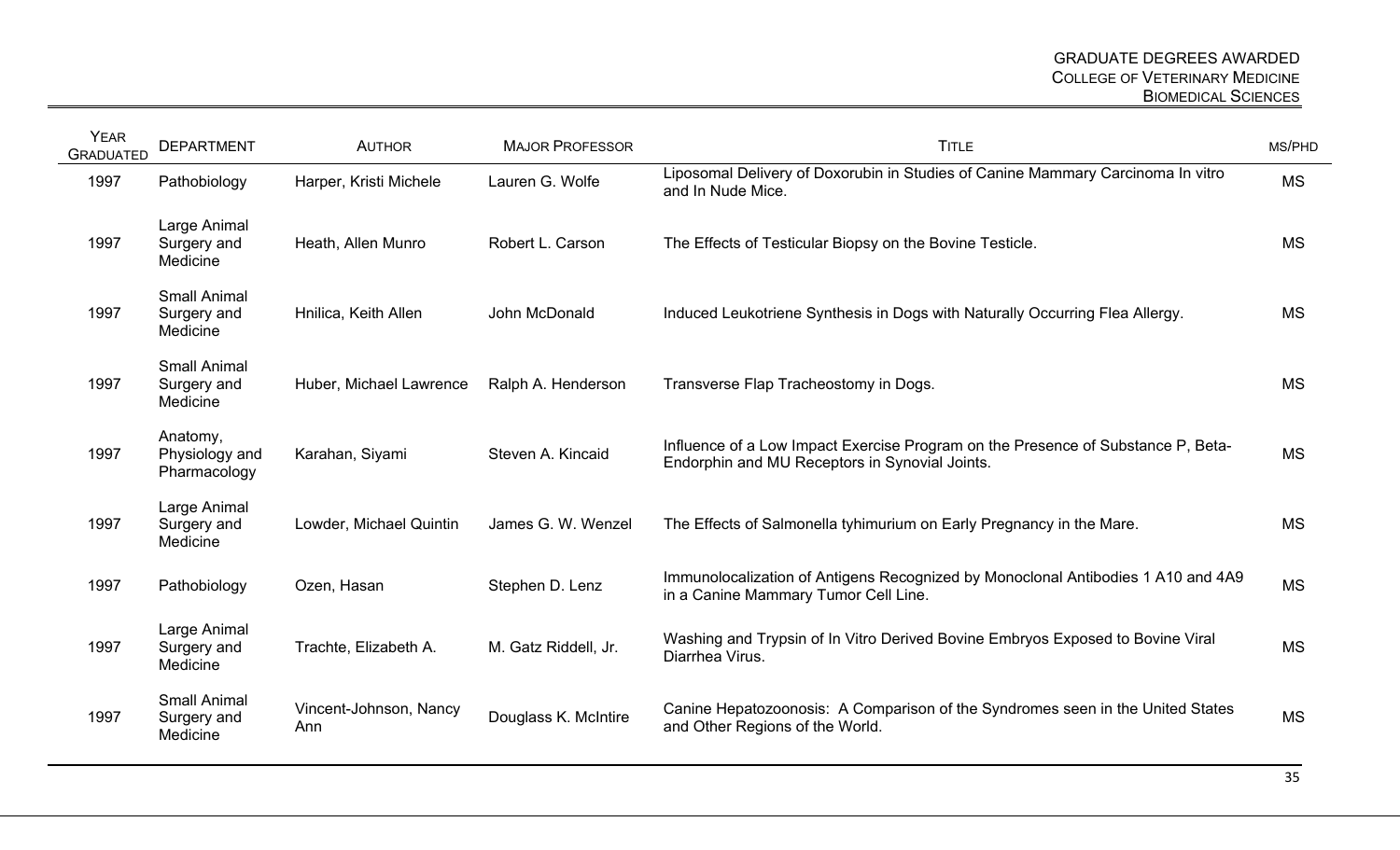| <b>YEAR</b><br><b>GRADUATED</b> | <b>DEPARTMENT</b>                              | <b>AUTHOR</b>         | <b>MAJOR PROFESSOR</b>                     | <b>TITLE</b>                                                                                                                                                 | MS/PHD    |
|---------------------------------|------------------------------------------------|-----------------------|--------------------------------------------|--------------------------------------------------------------------------------------------------------------------------------------------------------------|-----------|
| 1997                            | Anatomy &<br>Physiology                        | Wang, Nai-Zhen        | Barbara W.<br>Kemppainen                   | Percutaneous Penetrations of Dazmegrel, a Selective Thromboxane Sunthetase<br>Inhibitor, from Bioelastic Membranes.                                          | PhD       |
| 1998                            | Pathobiology                                   | Bradley, Dino Michele | <b>Steven Swaim</b>                        | The Effects of Topically-Applied Acemannan on the Healing of Wounds with Exposed<br>Bone.                                                                    | PhD       |
| 1998                            | Anatomy,<br>Physiology and<br>Pharmacology     | Brower, Gregory Leon  | Joseph S. Janicki                          | Chronic Volume Overload: Contribution of Ventricular Remodeling to the<br>Pathogenesis of Heart Failure in Rats.                                             | PhD       |
| 1998                            | Pathobiology                                   | Cheadle, Mark A.      | <b>Byron Blagburn</b>                      | The Ultrastructure of Gametogenesis of Cryptosporidium bailey (Ermeriorina:<br>Cryptosporididae) in Respiratory Tract of Broiler Chicks (Gallus Domesticus). | <b>MS</b> |
| 1998                            | <b>Small Animal</b><br>Surgery and<br>Medicine | Klopp, Lisa S.        | Donald C. Sorjonen                         | Ventral and Dorsolateral Neurosurgical Approaches to the Caudal Brain Stem of the<br>Dog.                                                                    | <b>MS</b> |
| 1998                            | <b>Small Animal</b><br>Surgery                 | Liu, Kaixuan          | Clinton Lothrop, Jr.                       | Gene Therapy of Blood Diseases with Retrovial Vectors.                                                                                                       | PhD       |
| 1998                            | Physiology and<br>Pharmacology                 | Salli, Ugur           | Timothy D. Braden                          | Keratinocyte Growth Factor (KGF) Expression by the Bovine Corpus Luteum.                                                                                     | <b>MS</b> |
| 1998                            | Anatomy and<br>Physiology                      | Sinnarajah, Srikumar  | <b>Vitaly Vodyanoy</b>                     | Regulation of adenylyl cyclase by Gasolf and Gai proteins in cilia of olfactory neurons                                                                      | PhD       |
| 1998                            | Pathobiology                                   | Zilberg, Dina         | Phillip H. Klesius &<br>Kenneth E. Nusbaum | Immunoglobulin, Antibody Production and Mucous Secretion in the Skin of Channel<br>Catfish, Ictalurus punctatus.                                             | PhD       |
| 1999                            | Radiology                                      | Beard, Debra McDonald | William R. Brawner, Jr.                    | The Effect of Ethanol Infected into Cat Thyroid Glands.                                                                                                      | <b>MS</b> |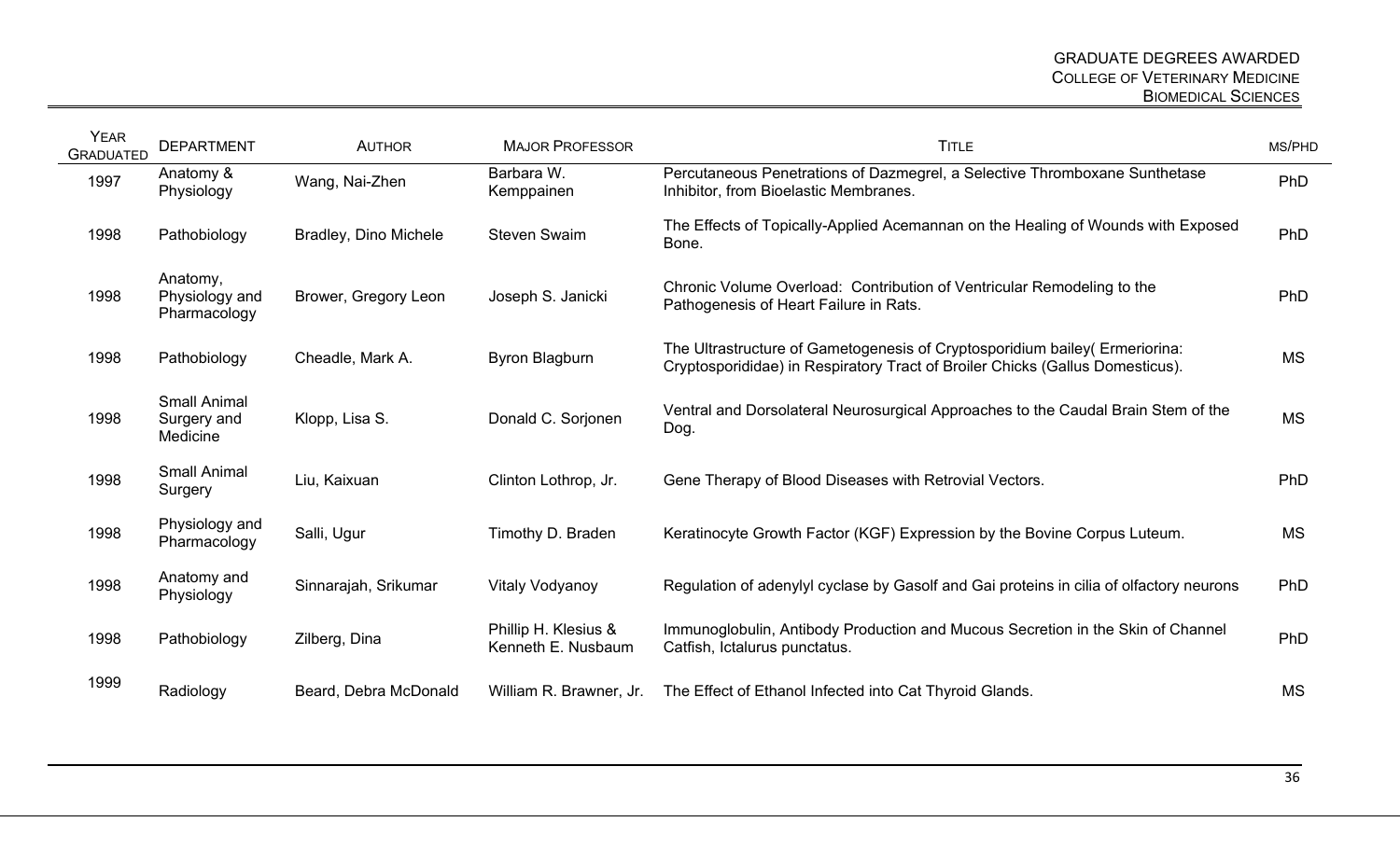| <b>YEAR</b><br><b>GRADUATED</b> | <b>DEPARTMENT</b>                              | <b>AUTHOR</b>                        | <b>MAJOR PROFESSOR</b>              | <b>TITLE</b>                                                                                                                                                                  | MS/PHD    |
|---------------------------------|------------------------------------------------|--------------------------------------|-------------------------------------|-------------------------------------------------------------------------------------------------------------------------------------------------------------------------------|-----------|
| 1999                            | Anatomy,<br>Physiology and<br>Pharmacology     | Cao, Qiongfang                       | Joseph S. Janicki                   | Effect of Angiotensin Converting Enzyme Inhibitors on Myocardial Matrix<br>Metalloproteinase Activity in Rats with Ventricular Volume Overload.                               | <b>MS</b> |
| 1999                            | <b>Small Animal</b><br>Surgery and<br>Medicine | Daye, Robert Mark                    | Ralph A. Henderson                  | Interlocking Box Jejunostomy in Dogs.                                                                                                                                         | <b>MS</b> |
| 1999                            | Pathobiology                                   | Heard, Daniel B.                     | Frederic J. Hoerr                   | Genetic Characterization of Vaccine and Case Isolates of Avian Infectious Bronchitis<br>Virus.                                                                                | <b>MS</b> |
| 1999                            | Pathobiology                                   | Lockaby, Susan Marie<br><b>Brown</b> | Frederic J. Hoerr                   | Virulence factors associated with pathogenicity of Mycoplasma synoviae infection in<br>chickens                                                                               | PhD       |
| 1999                            | Large Animal<br>Surgery and<br>Medicine        | Kisthardt, Kevin Kenneth             | Ram C. Purohit & John<br>Schumacher | Oral Versus Intravenous Lyophilized Immunoglobulins for Treatment of Failure of<br>Passive Transfer in Neonate Calves.                                                        | <b>MS</b> |
| 1999                            | Anatomy,<br>Physiology and<br>Pharmacology     | Koterbay, Amy M.                     | Arvle E. Marshall                   | Congenital Hereditary Deafness in Jack Russell Terriers: Histological Observations of<br>Cochlear Degeneration and the Superficial Structural Changes of the Auditory Cortex. | <b>MS</b> |
| 1999                            | Pathobiology                                   | Liu, Li                              | Victor S. Panagala                  | Molecular Genetic Analysis of the M9 Protein of Mycoplasma gallisepticum PG13.                                                                                                | PhD       |
| 1999                            | Anatomy,<br>Physiology and<br>Pharmacology     | Martin, Douglas Ray                  | Henry J. Baker, Jr.                 | Gene Therapy of the Gangliosidoses.                                                                                                                                           | PhD       |
| 1999                            | <b>Clinical Sciences</b>                       | Niemeyer, Glenn Paul                 | Clinton D. Lothrop                  | Characterization of Canine Cyclic Hematopoieses.                                                                                                                              | PhD       |
| 1999                            | Large Animal<br>Surgery                        | Rodgerson, Dwayne<br>Howard          | James K. Belknap                    | The Equine Digital Artery Smooth Muscle Cell in Culture: Characterization of its<br>Phenotype and Expression of Proinflammatory Mediators.                                    | <b>MS</b> |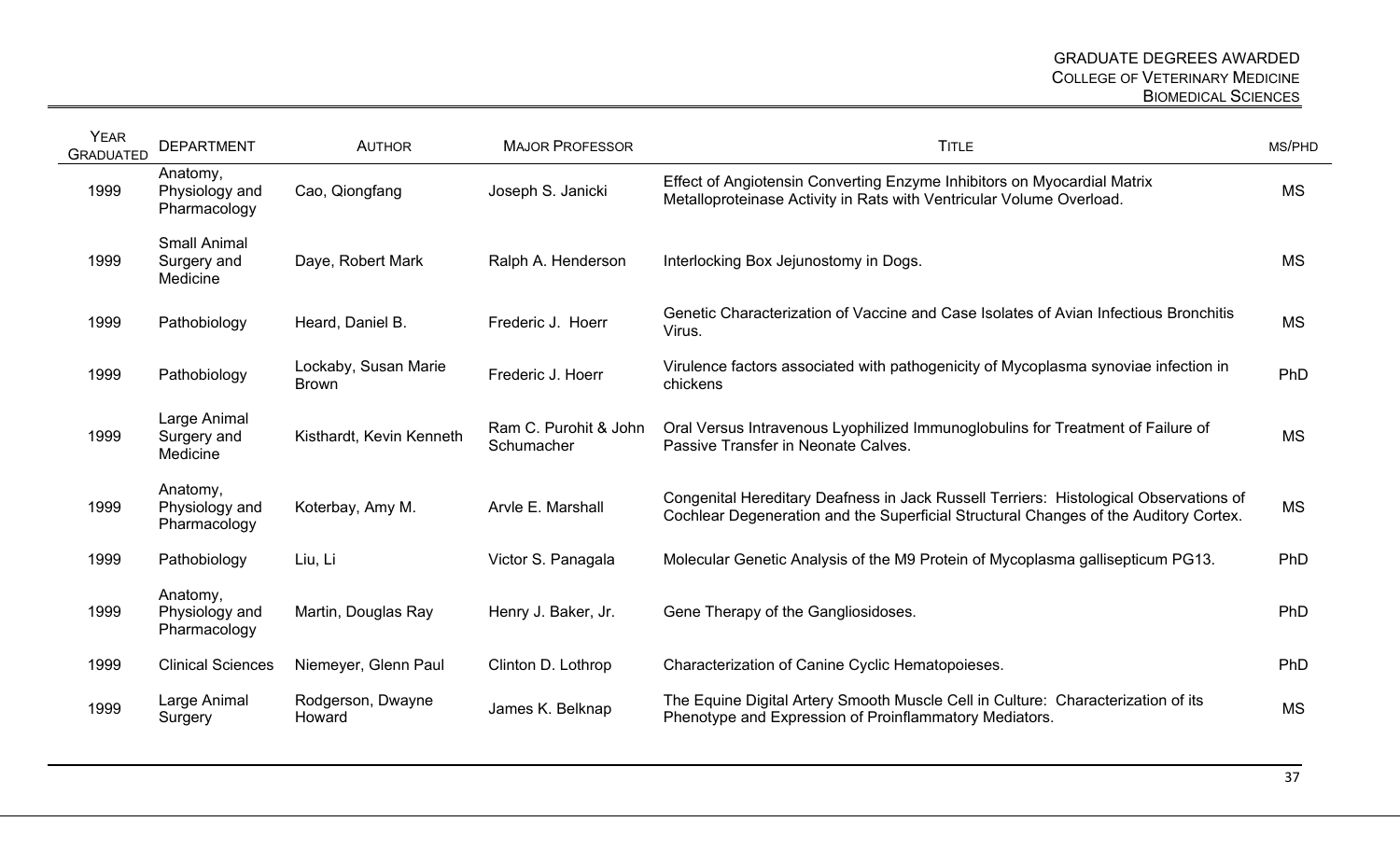| <b>YEAR</b><br><b>GRADUATED</b> | <b>DEPARTMENT</b>                          | <b>AUTHOR</b>                     | <b>MAJOR PROFESSOR</b>                         | <b>TITLE</b>                                                                                                                           | MS/PHD    |
|---------------------------------|--------------------------------------------|-----------------------------------|------------------------------------------------|----------------------------------------------------------------------------------------------------------------------------------------|-----------|
| 1999                            | Anatomy,<br>Physiology and<br>Pharmacology | Ye, Lingxiang                     | <b>Ralph Paxton</b>                            | Purification and Characterization of Insulin Receptor from Rabbit Liver, Bovine Liver,<br>and Rabbit Heart.                            | PhD       |
| 2000                            | Anatomy,<br>Physiology and<br>Pharmacology | Brogan, Michelle                  | Robert J. Kemppainen                           | Regulation of Dexrasi by Endogenous Steroids.                                                                                          | PhD       |
| 2000                            | Anatomy,<br>Physiology and<br>Pharmacology | Brown, Tina                       | Timothy D. Braden                              | Expression of Insulin-Like Growth Factor Binding Protein-3 (IGFB-3) and Effects of<br>IGFBB-2 and -3 in the Bovine Corpus Luteum       | <b>MS</b> |
| 2000                            | Anatomy,<br>Physiology and<br>Pharmacology | Dennis, John Carroll              | Edward E. Morrison                             | Immunocytochemical Analysis of Rat Main and Accessory Olfactory Epthelia<br>Transplanted to Cerebral Cortex.                           | PhD       |
| 2000                            | Pathobiology                               | Dias, Maria                       | R. Curtis Bird &<br>Kenneth E. Nusbaum         | Use of Antisense Oligonucleotides to Inhibit the Expression of Channel Catfish Genes.                                                  | <b>MS</b> |
| 2000                            | Pathobiology                               | Fiorentin, Laurimar               | Victor S. Panagala &<br><b>Stuart B. Price</b> | Molecular Characterization of Selected Mycoplasma iowae Surface Antigen.                                                               | PhD       |
| 2000                            | <b>Clinical Sciences</b>                   | Fontaine, Genevieve<br>Lucie Anne | James K. Belknap                               | Molecular Cloning of Equine-Specific Cytokines and Expression of Interleukin-1b in<br>Equine Digital Lamiae at the Onset of Laminitis. | <b>MS</b> |
| 2000                            | Pathobiology                               | Givens, Maurice Daniel            | David A. Stringfellow                          | Potential for Transmission of Bovine Viral Diarrhea Virus via in Vitro-Derived Bovine<br>Embyros.                                      | PhD       |
| 2000                            | Anatomy,<br>Physiology and<br>Pharmacology | Gunter, David R.                  | James L. Sartin                                | Growth Hormone-Induced Proliferation of B Lymphocytes is Mediated by Protein<br>Kinase C.                                              | PhD       |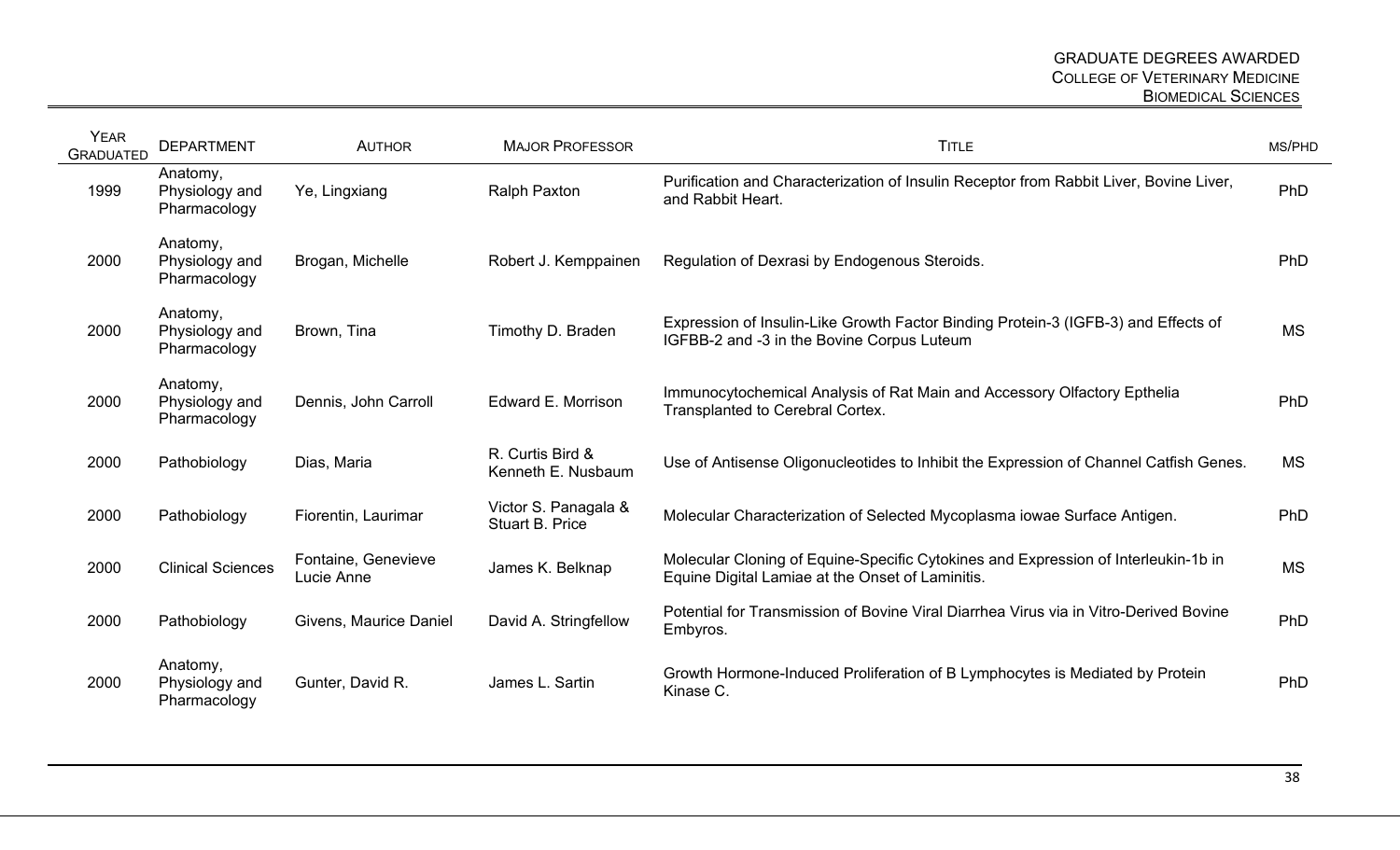| <b>YEAR</b><br><b>GRADUATED</b> | <b>DEPARTMENT</b>                              | <b>AUTHOR</b>                  | <b>MAJOR PROFESSOR</b>      | <b>TITLE</b>                                                                                                                                                                                                   | MS/PHD    |
|---------------------------------|------------------------------------------------|--------------------------------|-----------------------------|----------------------------------------------------------------------------------------------------------------------------------------------------------------------------------------------------------------|-----------|
| 2000                            | Pathobiology                                   | Hagood, Lynn Thomas            | James C. Wright             | Analysis of Risk Factors and Production Losses Associated with Chicken Infectious<br>Anemia Virus and Infectious Bronchitis Virus in Commercial Broilers.                                                      | <b>MS</b> |
| 2000                            | Pathobiology                                   | Hill, Benjamin                 | Kenny V. Brock              | An Estimated Prevalence of Johne's Disease in a Sub-Population of Alabama Beef<br>Cattle as Determined by the Presence of Antibodies against Mycobacterium avium<br>Subspecies Paratuberculosis.               | <b>MS</b> |
| 2000                            | Pathobiology                                   | Huang, Jin                     | <b>Bernhard Kaltenboeck</b> | Mechanisms of Chlamydial Lung Disease.                                                                                                                                                                         | PhD       |
| 2000                            | Large Animal<br>Surgery and<br>Medicine        | Johnson, Christopher R.        | R. Reid Hanson              | The Effects of Cortical Fenestration on Second Intention Healing of Wounds over<br>exposed bone of the Distal Aspect of the Limb of Horses.                                                                    | <b>MS</b> |
| 2000                            | Pathobiology                                   | Lipscomb, Desiree Lynn         | Mary K. Boudreaux           | Nucleotide sequence of canine genes that encode integrin subunits alpha-IIb and<br>beta-III and identification of the putative genetic basis for Type I Glanzmann's<br>thrombasthenia in a Great Pyrenees Dog. | PhD       |
| 2000                            | Pathobiology                                   | Ruffin, Debra Carol<br>Collins | Victor S. Panagala          | Transposon mutagenesis of Mycoplasma gallisepticum by conjugation with<br>Enterococcus faecalis                                                                                                                | <b>MS</b> |
| 2000                            | <b>Small Animal</b><br>Surgery and<br>Medicine | Rynders, Patricia Ellen        | Allen R. Dillon             | Mycardial Integrins in the Development of Heart Failure in Dogs.                                                                                                                                               | PhD       |
| 2000                            | Anatomy,<br>Physiology and<br>Pharmacology     | Srikumar, Deepa                | Vitaly Vodyanoy             | Identification and Role of RGS Proteins in the Olfactory System.                                                                                                                                               | <b>MS</b> |
| 2000                            | <b>Clinical Sciences</b>                       | Steiger, Rudolf Richard        | James K. Belknap            | Expression of COX-2 by Cellular Components of Equine Digital Vasculature in<br>Culture.                                                                                                                        | <b>MS</b> |
| 2001                            | Anatomy &<br>Physiology                        | Behrend, Ellen Nicole          | Robert J. Kemppainen        | The Role of Dexras 1 in Corticotrophs.                                                                                                                                                                         | PhD       |
|                                 |                                                |                                |                             |                                                                                                                                                                                                                |           |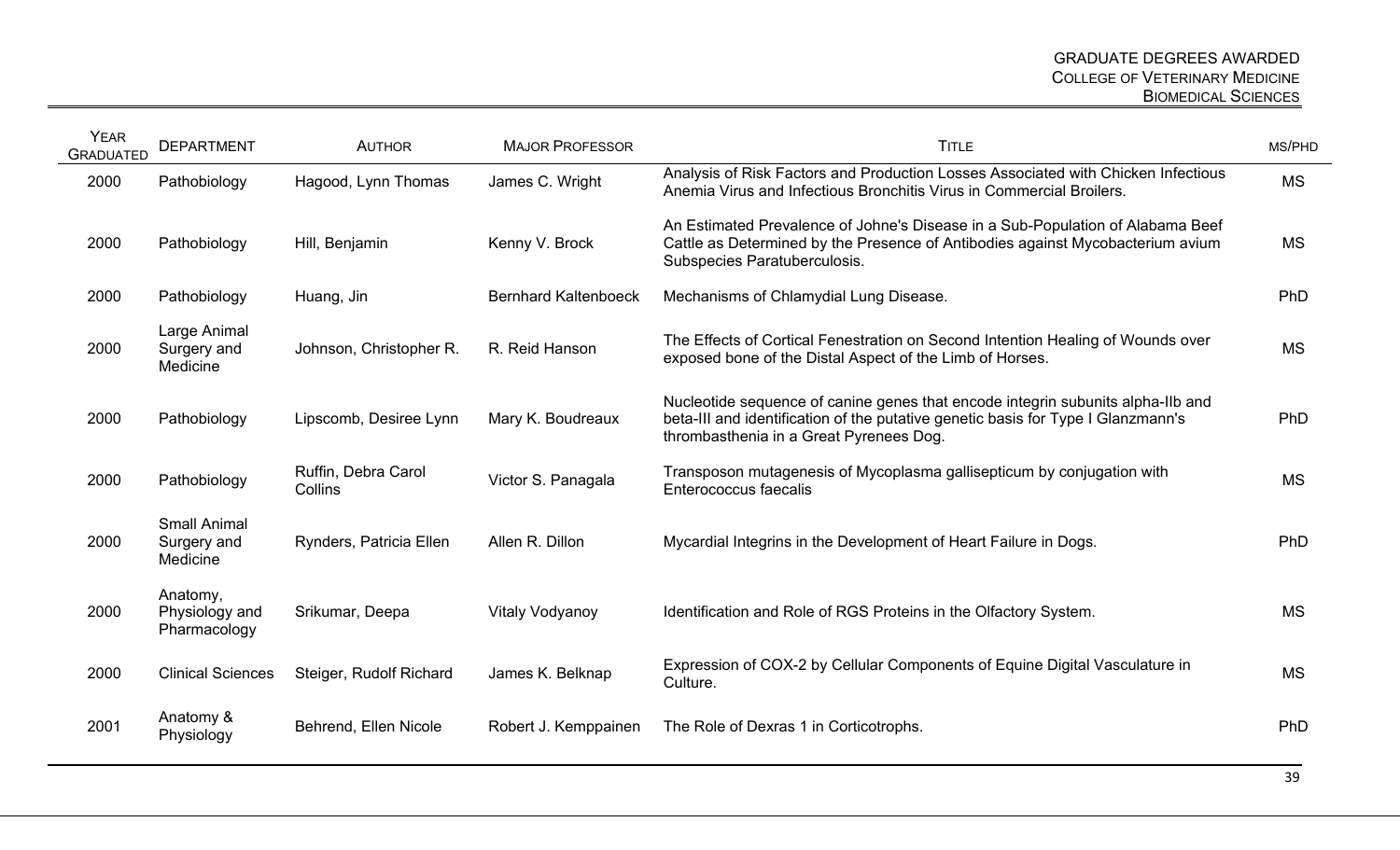| <b>YEAR</b><br><b>GRADUATED</b> | <b>DEPARTMENT</b>                                        | <b>AUTHOR</b>                          | <b>MAJOR PROFESSOR</b>                           | <b>TITLE</b>                                                                                                                                                                                                         | MS/PHD    |
|---------------------------------|----------------------------------------------------------|----------------------------------------|--------------------------------------------------|----------------------------------------------------------------------------------------------------------------------------------------------------------------------------------------------------------------------|-----------|
| 2001                            | Pathobiology/<br>Scott-Ritchey<br><b>Research Center</b> | Gibb, Tammy R.                         | Henry J. Baker                                   | Early Recognition of Filoviral Infections: Evaluation and Development of Diagnostic<br>Assays.                                                                                                                       | PhD       |
| 2001                            | <b>Clinical Sciences</b>                                 | Griffin, Brenda                        | James S. Wohl                                    | A Model of Non-invasive Monitoring of Ovarian Function in the Domestic Cat.                                                                                                                                          | <b>MS</b> |
| 2001                            | Pathobiology                                             | Macdonald, Angie L.                    | Lauren G. Wolfe                                  | Characterization of an Antigen Defined by a Monoclonal Antibody Generated against<br>Canine Mammary Carcinoma Cells.                                                                                                 | <b>MS</b> |
| 2001                            | <b>Clinical Sciences</b>                                 | Meyer, Gregory A.                      | <b>Reid Hanson</b>                               | Elution Characteristic, Ultrastructure, Bioavailability, and Tissue Reactivity of Antibiotic<br>Impregnated Plaster of Paris Beads in the Horse.                                                                     | <b>MS</b> |
| 2001                            | <b>Clinical Sciences</b>                                 | Mount, Jane Douglass                   | Clinton D. Lothrop                               | Adeno-Associated Virus-Mediated Gene Therapy for Hemophilia B in an Inhibitor-<br>Prone Canine Model.                                                                                                                | PhD       |
| 2001                            | Physiology and<br>Pharmacology                           | Pritchard, Wilson C.                   | Steven A. Kincaid                                | Collagen Immunohistochemistry and Mineral Localization in the Peripheral Epiphysela<br>Growth Plate in Two Strains of Gallus Domesticus with Differing Tendencies for the<br>Development of Tibial Dyschondroplasia. | PhD       |
| 2001                            | <b>Clinical Sciences</b>                                 | Smith, Annette Noel                    | Allen R. Dillon                                  | Serum Vascular Endothelial Growth Factor (VEGF) Concentrations in Canine<br>Patients: Normal, Benign, Splenic Disease, and Hemagiosarcoma Cases.                                                                     | <b>MS</b> |
| 2001                            | <b>Clinical Sciences</b>                                 | Wentz, Philip Anthony                  | Ellen Belknap                                    | Evaluation of Bovine Viral Diarrhea Virus in New World Camelids.                                                                                                                                                     | <b>MS</b> |
| 2001                            | Pathobiology                                             | Whitley, Elizabeth M.                  | Lauren G. Wolfe                                  | Flow Cytometric Analysis of the Canine B7 Costimulatory System and Evaluation of<br>Mononuclear Cell Proliferation in Response to B7-Transgenic Canine Mammary<br>Tumor Cells.                                       | PhD       |
| 2002                            | Pathobiology                                             | Edens, Mylissa Shonda<br><b>Divina</b> | Robert L. Carson, Jr. &<br>David A. Stringfellow | Bovine Herpesvirus-1 Associated with Single, Trypsin Treated Embryos is not<br>Infective for Uterine Tubal Cells.                                                                                                    | <b>MS</b> |
| 2002                            | <b>Clinical Sciences</b>                                 | Flournoy, William<br>Shannon           | James S. Wohl                                    | The Pharmacological Identification of D1 Dopamine Receptors in Feline Kidneys using<br>Radiological Binding Techniques.                                                                                              | <b>MS</b> |
|                                 |                                                          |                                        |                                                  |                                                                                                                                                                                                                      |           |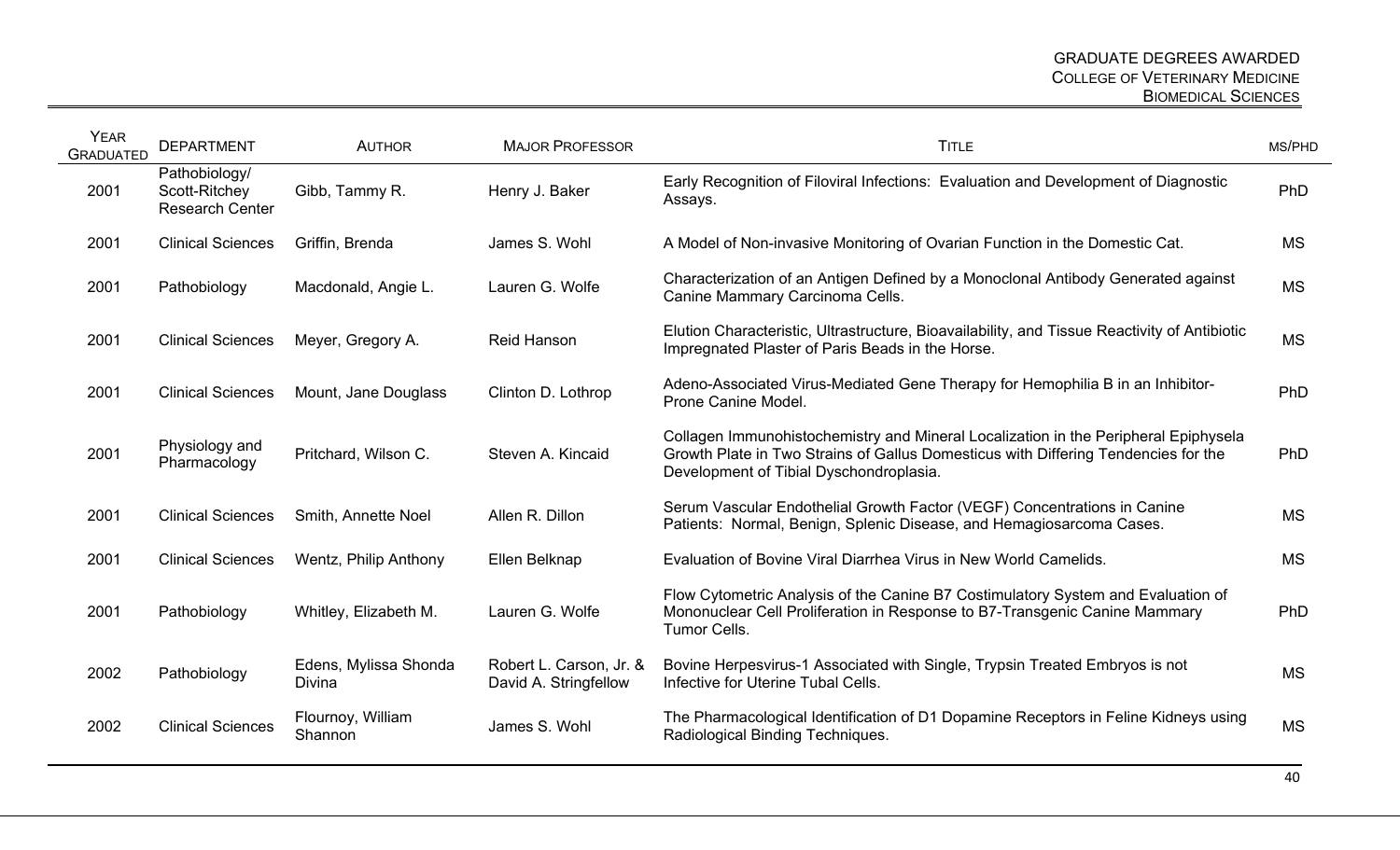| <b>YEAR</b><br><b>GRADUATED</b> | <b>DEPARTMENT</b>                          | <b>AUTHOR</b>          | <b>MAJOR PROFESSOR</b>          | <b>TITLE</b>                                                                                                                                                                                                                                            | MS/PHD     |
|---------------------------------|--------------------------------------------|------------------------|---------------------------------|---------------------------------------------------------------------------------------------------------------------------------------------------------------------------------------------------------------------------------------------------------|------------|
| 2002                            | Pathobiology                               | Hudson, James Carey    | Sandra J. Ewald                 | Immunogenetic and Chemotherapeutic Approaches to Controlling Infectious Bursal<br>Disease.                                                                                                                                                              | PhD        |
| 2002                            | Scott-Ritchey<br><b>Research Center</b>    | Jiang, Weiwen          | Henry J. Baker & Bruce<br>Smith | Nucleic Acid Vaccination and Adjuvantation.                                                                                                                                                                                                             | PhD        |
| 2002                            | Anatomy,<br>Physiology and<br>Pharmacology | Jobe, Lynetta Johnson  | Joseph Janicki                  | Contribution of Tumor Necrosis Factor Alpha to the Pathogenesis of Ventricular<br>Remodeling in Rats with Chronic Volume Overload.                                                                                                                      | PhD        |
| 2002                            | Anatomy and<br>Histology                   | Karahan, Siyami        | <b>Steven Kincaid</b>           | Development of In vivo Models of Osteoarthritis and Evaluation of Exogenous<br>Glycosaminogloycans and Non-sterenous Exercise of Osteoarthritic Rat Stifle Joint:<br>Histopathology, Bone Density, and Expression of Neuropeptides and their Receptors. | <b>PhD</b> |
| 2002                            | Scott-Ritchey<br><b>Research Center</b>    | Lauten, Susan D.       | Henry J. Baker                  | Body Composition Analysis in Dogs and Cats during Growth and Aging.                                                                                                                                                                                     | PhD        |
| 2002                            | <b>Clinical Sciences</b>                   | Lurye, Jill C.         | Ellen N. Behrend                | Evaluation of Reverse Iontophoresis as a Method of Non-Invasive Glucose Monitoring<br>in Dogs and Cats.                                                                                                                                                 | <b>MS</b>  |
| 2002                            | Unknown                                    | Migone, Felicia Kay    | Bruce F. Smith                  | Okadaic Acid Stimulated CDK I Expression as a Model of Transcription Activation<br>Events that Accompany GO/GI Transition.                                                                                                                              | <b>MS</b>  |
| 2002                            | <b>Clinical Sciences</b>                   | Waguespack, Richard W. | James K. Belknap                | Differential Expression of Inflammatory Mediators During the Developmental Stages of<br>Laminitis.                                                                                                                                                      | <b>MS</b>  |
| 2002                            | <b>Clinical Sciences</b>                   | Winkler, James Thomas  | Ralph A. Henderson              | Effect of a Porcine Derived Small Intestinal Submucosa Product in Treating Wounds<br>with Exposed Bone.                                                                                                                                                 | <b>MS</b>  |
| 2002                            | Pathobiology                               | Witherow, Allison K.   | Byron L. Blagburn               | Differentiation of Neospora Species by Random Amplified Polymorphic DNA-<br>Polymerase Chain Reaction.                                                                                                                                                  | <b>MS</b>  |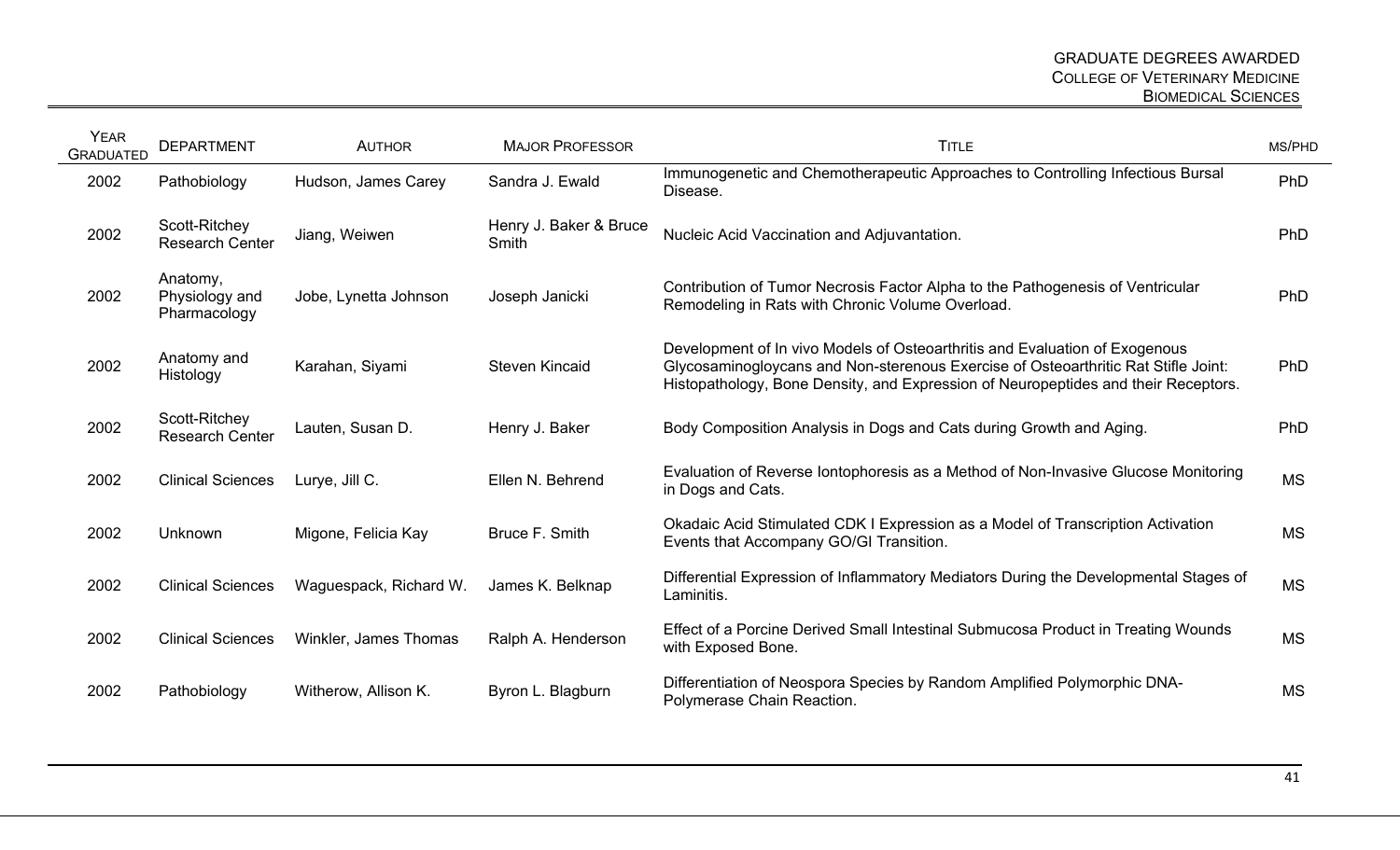| <b>Clinical Sciences</b><br>Pathobiology | Christmann, Undine<br>Eiland, Christopher | John Schumacher                                                                                                                                                                                                                       | Comparison of Lung Surfactant Qualities between Normal Horses and Horses with<br>Recurrent Airway Obstruction.                                                          | <b>MS</b> |
|------------------------------------------|-------------------------------------------|---------------------------------------------------------------------------------------------------------------------------------------------------------------------------------------------------------------------------------------|-------------------------------------------------------------------------------------------------------------------------------------------------------------------------|-----------|
|                                          |                                           |                                                                                                                                                                                                                                       |                                                                                                                                                                         |           |
|                                          |                                           | Byron L. Blagburn                                                                                                                                                                                                                     | Prevalences of Dirofilaria immitis, Other Endoparasites, Extoparasites, and Selected<br>Viral Agents in Random Source Cats from East Central Alabama.                   | PhD       |
| <b>Clinical Sciences</b>                 |                                           |                                                                                                                                                                                                                                       | The Determination of the Expression of POMC MRNA and its Related Peptide,<br>Bendorphin, in the Skin of Dogs with Allergic Skin Disease Compared to Normal<br>Controls. | <b>MS</b> |
| <b>Clinical Sciences</b>                 |                                           | John Schumacher                                                                                                                                                                                                                       | Comparison of Pressure within the Corpus Spongiosum Penis During Urination<br>between Geldings and Stallions.                                                           | <b>MS</b> |
| Pathobiology                             |                                           | David Stringfellow                                                                                                                                                                                                                    | Infectivity of Bovine Viral Diarrhea Virus Associated with In vivo Derived Bovine<br>Embryos.                                                                           | PhD       |
| <b>Clinical Sciences</b>                 |                                           |                                                                                                                                                                                                                                       | Hypophysectomy in dogs using an ultrasonic aspirator and a novel surgical approach                                                                                      | <b>MS</b> |
| <b>Clinical Sciences</b>                 |                                           | Annette N. Smith                                                                                                                                                                                                                      | Use of a Soft Tissue Equivalent Material in the Canine Nasal Cavity to Maximize Mega<br><b>Voltage Radiation Dose Distribution.</b>                                     | <b>MS</b> |
| <b>Clinical Sciences</b>                 |                                           |                                                                                                                                                                                                                                       | Functional Analysis of PRAF1 and its Effect on Corticotrophic ACTH Secretion                                                                                            | <b>MS</b> |
| <b>Clinical Sciences</b>                 |                                           |                                                                                                                                                                                                                                       | Effects of Three Biological Dressings on Healing of Cutaneous Wounds on the Limbs<br>of Horses.                                                                         | <b>MS</b> |
| Pathobiology                             |                                           | Byron L. Blagburn                                                                                                                                                                                                                     | Seroprevalence and Attempted Transmission of Anaplasma phagocytophilum and<br>Borrelia burgdorferi from Naturally Infected Ticks to Cats                                | <b>MS</b> |
| <b>Clinical Sciences</b>                 |                                           |                                                                                                                                                                                                                                       | Pituitary-adrenal axis function in dogs with neoplasia                                                                                                                  | <b>MS</b> |
| Pathobiology                             |                                           | Valery Petrenko                                                                                                                                                                                                                       | Development And Study Of Phage-Derived Detection Probes                                                                                                                 | PhD       |
|                                          |                                           | <b>Brooks</b><br>Kidney, Carolyn M.<br>Taintor, Jennifer S.<br>Waldrop, Julie A. Gard<br>Axlund, Todd<br>Cohen, Michele<br>Compton, Shannon<br>Gomez, Jorge H.<br>Billeter, Sarah Arnao<br>Boozer, Lindsay<br>Brigati, Jennifer Renee | John M. McDonald<br>M. Gatz Riddell &<br><b>Stephen Simpson</b><br>Ellen Behrend<br>Jim Belknap<br>Ellen Behrend                                                        |           |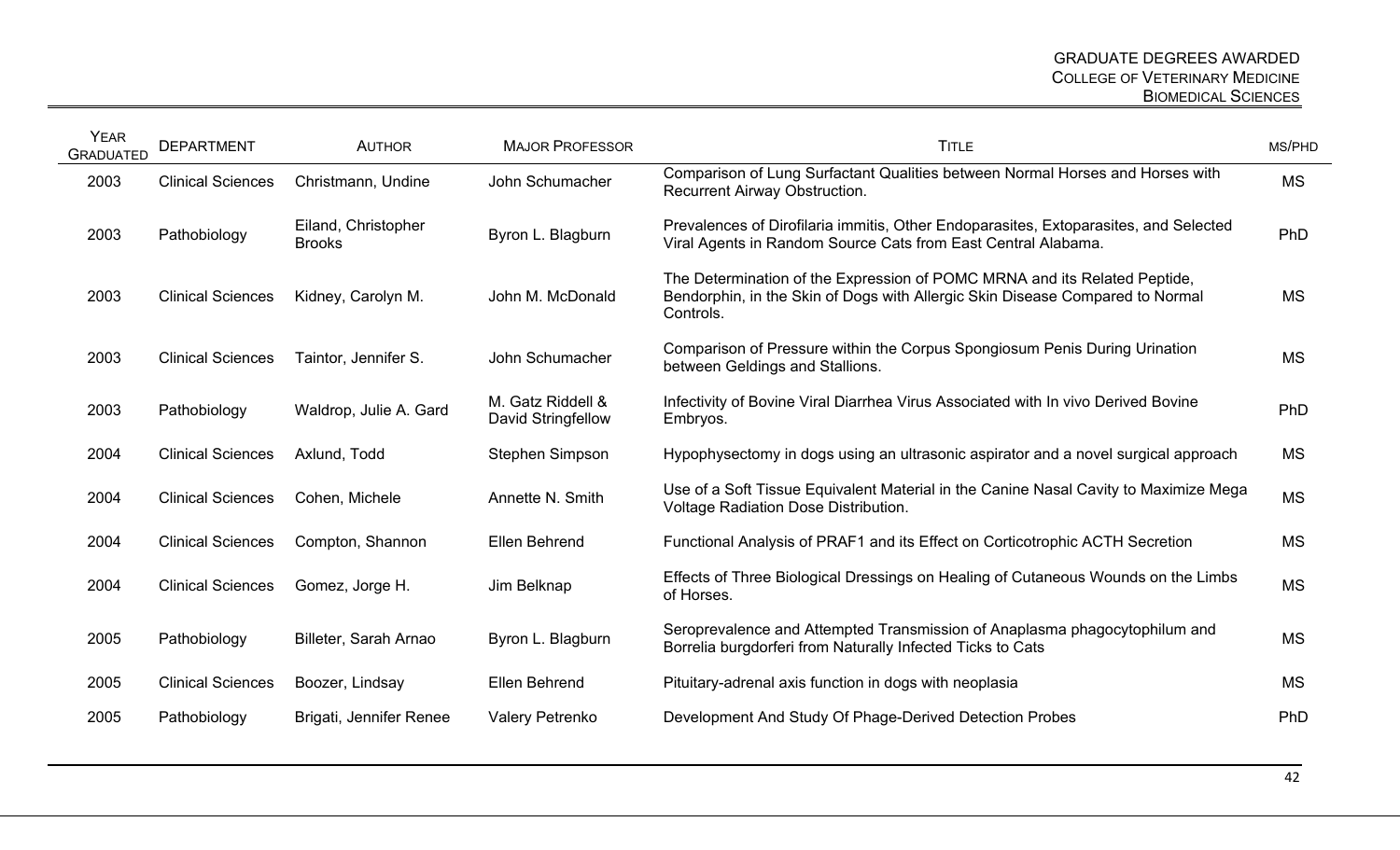| <b>YEAR</b><br><b>GRADUATED</b> | <b>DEPARTMENT</b>                          | <b>AUTHOR</b>         | <b>MAJOR PROFESSOR</b>      | <b>TITLE</b>                                                                                                                                                        | MS/PHD     |
|---------------------------------|--------------------------------------------|-----------------------|-----------------------------|---------------------------------------------------------------------------------------------------------------------------------------------------------------------|------------|
| 2005                            | <b>Clinical Sciences</b>                   | Broaddus, Kristyn     | <b>Michael Tillson</b>      | Renal Allograft Histopathology in Dog Leukocyte Antigen (DLA) Mismatched Dogs<br><b>Following Renal Transplantation</b>                                             | <b>MS</b>  |
| 2005                            | Anatomy,<br>Physiology and<br>Pharmacology | Ding, Min             | Robert Judd                 | Regulation of Glucose Metabolism in a Hepatic and Muscle Cell Line by Adiponectin                                                                                   | PhD        |
| 2005                            | Pathobiology                               | Fan, Zhenchuan        | Ya-Xiong Tao                | Development of a Recombinant noncytopathic Bovine Viral Diarrhea Virus Stably<br><b>Expressing Enhanced Green Fluorescent Protein</b>                               | <b>MS</b>  |
| 2005                            | Pathobiology                               | Kim, Teayoun          | <b>Bernhard Kaltenboeck</b> | Multivariate Anaylses of Disease Outcomes of Chlamydial Infections in Cattle and<br>Mice                                                                            | PhD        |
| 2005                            | Anatomy,<br>Physiology and<br>Pharmacology | Krumnow, April        | <b>Vitaly Vodyanoy</b>      | Preserving Biological Materials in Protective Polymers                                                                                                              | <b>PhD</b> |
| 2005                            | Anatomy,<br>Physiology and<br>Pharmacology | Nanduri, Viswaprakash | <b>Vitaly Vodyanoy</b>      | Phage at the Air Liquid Interface for the Fabrication of Biosensors                                                                                                 | PhD        |
| 2005                            | Large Animal<br>Surgery and<br>Medicine    | Serena, Alberto       | <b>Reid Hanson</b>          | Synovial Membrane Microarthroscopy of the Equine Midcarpal Joint: Technique<br>Application and Evaluation of Four Vital Stains                                      | <b>MS</b>  |
| 2006                            | <b>Clinical Sciences</b>                   | Abrams, Misty         | Dan Givens                  | Effective Detection of Epidemiologically Significant Persistent Infections of Bovine<br><b>Viral Diarrhea Virus</b>                                                 | <b>MS</b>  |
| 2006                            | Pharmacology                               | El-Orabi, Naglaa      | Dean Schwartz               | Heat Stress Induces Downregulation of Hippocampal Superoxide Dismutase-1; a<br>Possible Mechanism for Heat-Related Neuronal Cell Death                              | PhD        |
| 2006                            | Pathobiology                               | Joiner, Kellye        | <b>Frederic Hoerr</b>       | Influence of the Chicken Major Histocompatibility Complex on the Pathogenesis of<br>Bacterial Skeletal Disease, Chicken Infectious Anemia and Infectious Bronchitis | PhD        |
|                                 |                                            |                       |                             |                                                                                                                                                                     |            |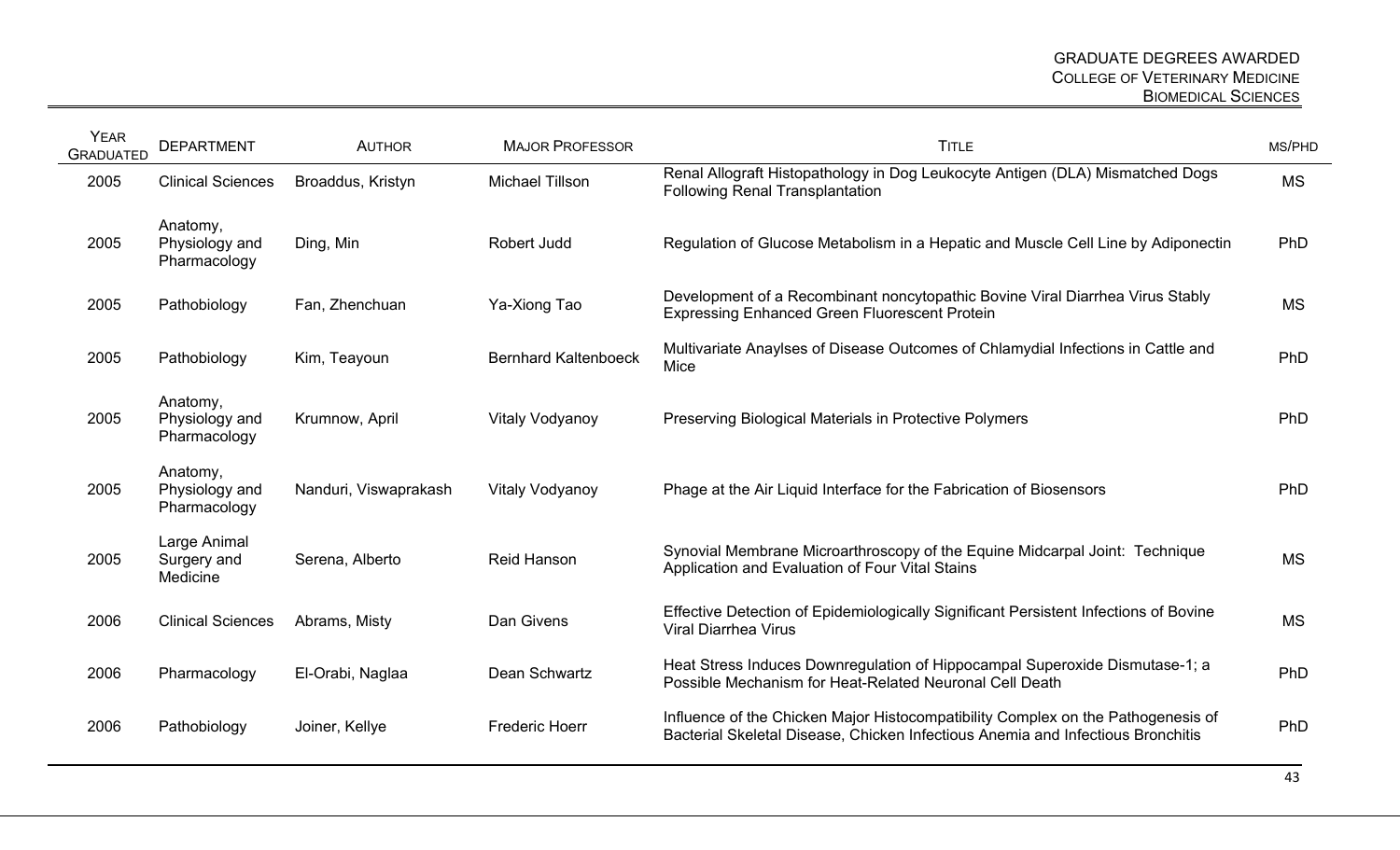| <b>YEAR</b><br><b>GRADUATED</b> | <b>DEPARTMENT</b>                          | <b>AUTHOR</b>         | <b>MAJOR PROFESSOR</b> | <b>TITLE</b>                                                                                                                                | MS/PHD    |
|---------------------------------|--------------------------------------------|-----------------------|------------------------|---------------------------------------------------------------------------------------------------------------------------------------------|-----------|
| 2006                            | Large Animal<br>Surgery                    | Rodning, Soren        | Dwight Wolfe           | Prevalence of Trichomoniasis in Alabama Beef Bulls                                                                                          | <b>MS</b> |
| 2006                            | Large Animal<br>Surgery and<br>Medicine    | Sanchez, Alberto      | Joel Lugo              | Pharmacokinetics and Pharmacodynamics of Enrofloxacin and Low-Dose Amikacin<br>after Regional Intravenous Limb Perfusion in Standing Horses | <b>MS</b> |
| 2006                            | <b>Clinical Sciences</b>                   | Sellers, Glen         | Hui-Chu Lin            | Pharmacokinetics of Ketamine and Lidocaine in Serum and Milk of Mature Holstein<br>Cows                                                     | <b>MS</b> |
| 2006                            |                                            | Stroup, Shannon       |                        |                                                                                                                                             | <b>MS</b> |
| 2006                            | Anatomy,<br>Physiology and<br>Pharmacology | Viswaprakash, Nilmini | Vitaly Vodyanoy        | Enhancement, Modulation and Electrophysiological Characterization of Murine<br>Olfactory Neurons to Odorant Stimulation in Vitro            | PhD       |
| 2007                            | Anatomy,<br>Physiology and<br>Pharmacology | Bedi, Deepa           | Robert Judd            | Regulation of adiponectin secretion by endothelin-1 and myosin II                                                                           | PhD       |
| 2007                            | <b>Clinical Sciences</b>                   | Bohling, Mark         | Ralph Henderson        | Cutaneous Wound Healing in the Cat: A Macroscopic and Histologic Description and<br>Comparison with Cutaneous Wound Healing in the Dog      | PhD       |
| 2007                            | Pathobiology                               | Brunson, Brandon      | Robert Judd            | Characterization of Adiponectin in the Canine                                                                                               | PhD       |
| 2007                            | Pathobiology                               | Carreno, Abigail      | Calvin M. Johnson      | In vivo endothelial cell infection by Anaplasma marginale                                                                                   | <b>MS</b> |
| 2007                            | <b>Clinical Sciences</b>                   | Compton, Shannon      | <b>Ellen Behrend</b>   | Functional Analysis of PRAF1 and its Effect on Corticotrophic ACTH Secretion                                                                | PhD       |
| 2007                            | Cellular &<br>Molecular<br>Physiology      | Gray-Edwards, Heather | Dean Schwartz          | Protection from Oxidative Stress in the Cardiac H9C2-Cell Line by the Transcription<br>Factor NrF2                                          | PhD       |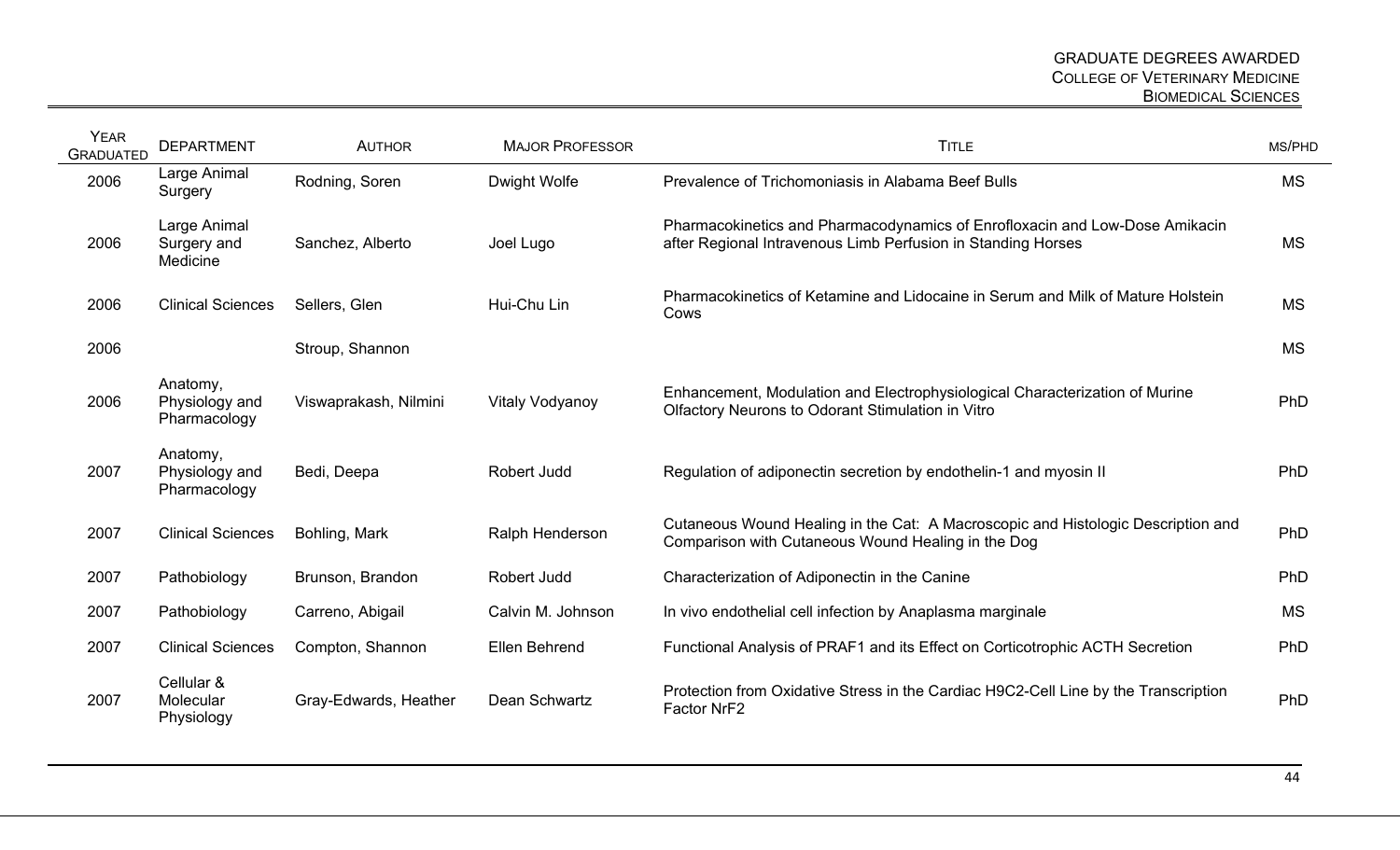| <b>YEAR</b><br><b>GRADUATED</b> | <b>DEPARTMENT</b>              | <b>AUTHOR</b>             | <b>MAJOR PROFESSOR</b>  | <b>TITLE</b>                                                                                                     | MS/PHD       |
|---------------------------------|--------------------------------|---------------------------|-------------------------|------------------------------------------------------------------------------------------------------------------|--------------|
| 2007                            | Anatomy &<br>Histology         | Howe, Allison             | James Sartin            |                                                                                                                  | <b>MS-NT</b> |
| 2007                            | Pathobiology                   | Marley, Mylissa           | Dan Givens              | Assessment of methods to minimize transmission of bovine herpesvirus associated<br>with embryos                  | PhD          |
| 2007                            | Pathobiology                   | O'Neill, Ann              | Sandra Ewald            | Polymorphism in chicken immune response genes and resistance to disease                                          | PhD          |
| 2007                            | Pathobiology                   | Pohlman, Lisa             | <b>Elizabeth Welles</b> |                                                                                                                  | <b>MS-NT</b> |
| 2007                            | <b>Clinical Sciences</b>       | Rodriguez-Hurtado, Isabel | <b>Allison Stewart</b>  | The presence of the hyaluronan receptor CD44 in the reproductive tract of the mare                               | <b>MS</b>    |
| 2007                            | <b>Clinical Sciences</b>       | Simon, Erika              |                         |                                                                                                                  | <b>MS</b>    |
| 2007                            | Pathobiology                   | Vaglenov, Kiril           | Valery Petrenko         | Development and study of phage-based microarray and dot-blot                                                     | PhD          |
| 2008                            | <b>Clinical Sciences</b>       | Atilla, Aylin             |                         | Canine Cutaneous Masses: Is there a surgical "Magic Margin"                                                      | <b>MS-NT</b> |
| 2008                            | Physiology and<br>Pharmacology | Carnes Brogan, Michelle   | Stephen Simpson         | Pharmacokinetics of Levetiracetam in Normal Cats Following Single Oral and<br>Intravenous Dosing.                | <b>MS-NT</b> |
| 2008                            | Pathobiology                   | Christopherson, Peter     | Mary Boudreaux          | Clinical, Biochemical, and Molecular Aspects of Glanzmann Thrombasthenia in<br>Horses                            | PhD          |
| 2008                            | <b>Clinical Sciences</b>       | Corrigan, Anne            | Ellen Behrend           | Effects of Glucocorticoids on Serum Aldosterone and<br>Electrolyte levels                                        | MS-NT        |
| 2008                            | Pathobiology                   | Fan, Zhenchuan            | R. Curtis Bird          | Functional characterization and pharmacological rescue of the human and porcine<br>neural melanocortin receptors | PhD          |
| 2008                            | Pathobiology                   | Harder, Kendal            | Kenneth E. Nusbaum      | Interferon kinetics and its effect on DNA vaccine induced immunity in channel catfish<br>(Ictalurus punctatus)   | <b>MS</b>    |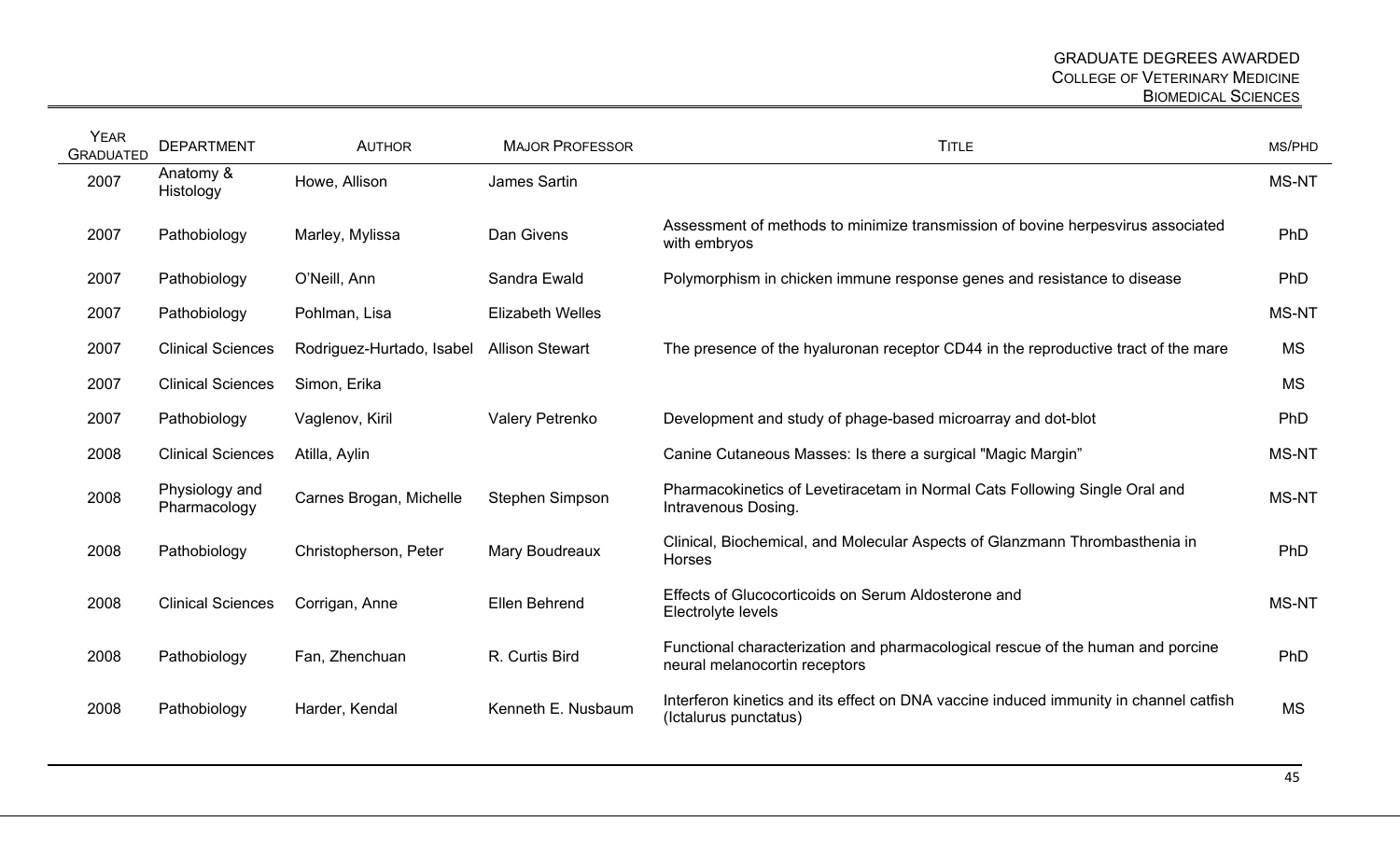| <b>YEAR</b><br><b>GRADUATED</b> | <b>DEPARTMENT</b>                       | <b>AUTHOR</b>       | <b>MAJOR PROFESSOR</b>                | <b>TITLE</b>                                                                                                                                         | MS/PHD       |
|---------------------------------|-----------------------------------------|---------------------|---------------------------------------|------------------------------------------------------------------------------------------------------------------------------------------------------|--------------|
| 2008                            | Large Animal<br>Surgery                 | Harper, Justin      | <b>Fred Caldwell</b>                  | Effects of Analgesia of the Digital Flexor Tendon Sheath on Pain in the Equine Foot<br>using Experimentally Induced Lameness Models.                 | MS-NT        |
| 2008                            | <b>Clinical Sciences</b>                | Henke, Nicole       | <b>Allison Stewart</b>                |                                                                                                                                                      | MS-NT        |
| 2008                            | Cellular &<br>Molecular<br>Physiology   | Hu, Xueyou          | <b>Edward Morrison</b>                | Iron-Regulatory Function of Hepcidin in the Channel Catfish and Western Clawed<br>Frog                                                               | PhD          |
| 2008                            | Pathobiology                            | Kuhnt, Leah         | Calvin Johnson                        | Magnetic Resonance Imaging of Radiation-Induced Thymic Atrophy as a Model for<br>Pathologic Changes in Acute Feline Immunodeficiency Virus Infection | <b>MS</b>    |
| 2008                            | Pathobiology                            | Li, Yihang          | <b>Bernhard Kaltenboeck</b>           | Therapeutic Vaccines against Chlamydial Diseases                                                                                                     | PhD          |
| 2008                            | Scott-Ritchey<br><b>Research Center</b> | Meng, Ronghua       | <b>Carl Pinkert</b>                   | Molecular Mechanisms Associated with Canine Cyclic Hematopoiesis                                                                                     | PhD          |
| 2008                            | Anatomy &<br>Histology                  | Nelms, Laurie       | James Sartin                          |                                                                                                                                                      | <b>MS-NT</b> |
| 2008                            | <b>Clinical Sciences</b>                | Presley, Robert     | Ray Dillon                            | Autologous Mesenchymal Stem Cells in Experimental Mitral Valve Regurgitation of<br>Dogs Promotes Local Collagen Production                           | MS-NT        |
| 2008                            | <b>Clinical Sciences</b>                | Savigny, Michelle   | Douglass K. Macintire                 | Use of oseltamivir in canine parvoviral enteritis                                                                                                    | <b>MS</b>    |
| 2008                            | Pathobiology                            | Stockdale, Heather  | Byron Blagburn                        | Biological characterization of Tritrichomonas foetus of bovine and feline origin                                                                     | PhD          |
| 2008                            | Pathobiology                            | Summerford, William | James Sartin                          |                                                                                                                                                      | <b>MS</b>    |
| 2008                            | <b>Clinical Sciences</b>                | Wilborn, Robyn      | James L. Sartin &<br>Robert L. Carson | Effect of kisspeptin on the hypothalamic-pituitary-gonadal axis of the mare                                                                          | <b>MS</b>    |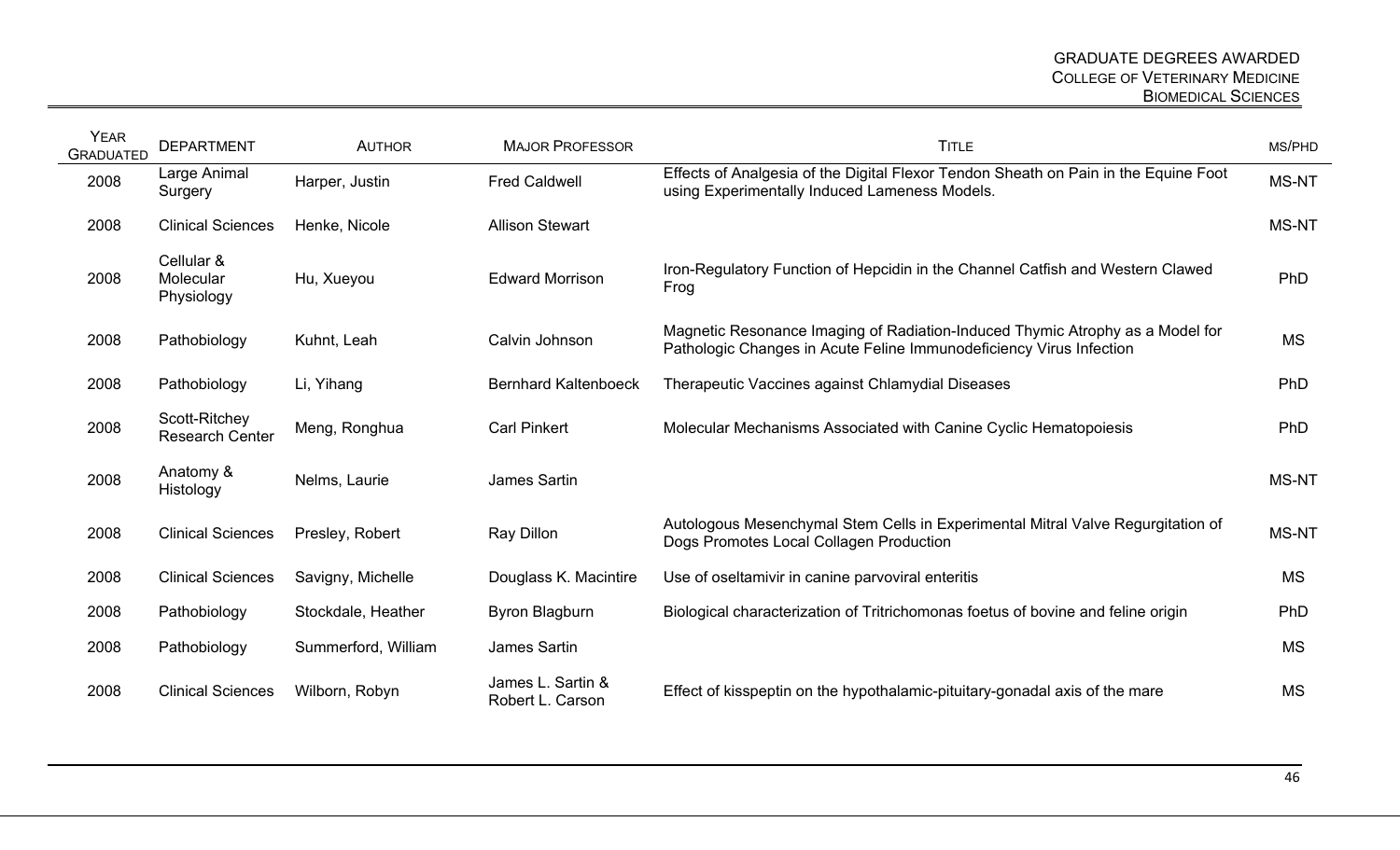| <b>YEAR</b><br><b>GRADUATED</b> | <b>DEPARTMENT</b>                    | <b>AUTHOR</b>       | <b>MAJOR PROFESSOR</b> | <b>TITLE</b>                                                                                                                                                     | MS/PHD       |
|---------------------------------|--------------------------------------|---------------------|------------------------|------------------------------------------------------------------------------------------------------------------------------------------------------------------|--------------|
| 2009                            | <b>Clinical Sciences</b>             | Almond, Greg        | Judith A. Hudson       | Depth-corrected versus non depth-corrected GFR determination by quantitative renal<br>scintigraphy in the dog                                                    | <b>MS</b>    |
| 2009                            | <b>Clinical Sciences</b>             | Brugmann, Bonnie    | <b>Annette Smith</b>   | In Vitro Evaluation of MDR1 After Exposure to Prednisolone and Enrofloxacin                                                                                      | <b>MS-NT</b> |
| 2009                            | Pharmacology                         | Debavalya, Nipattra | Dawn Boothe            | Impact of Antimicrobial Therapy on Fecal Escherichia coli in Dogs                                                                                                | PhD          |
| 2009                            | Cardiovascular<br>Physiology         | Gao, Hui            | Juming Zhong           | Regulation of Potassium Channel in Ventricular Myocytes of Rat Following Volume<br>Overload                                                                      | PhD          |
| 2009                            | Pathobiology                         | Jayanna, Prashanth  | Valery Petrenko        | Therapeutic Liposomes for Prostate Cancer Targeted by Phage Fusion Coat Proteins                                                                                 | <b>PhD</b>   |
| 2009                            | Large Animal<br>Surgery              | Johnson, Jason      | Dan Givens             | Experimental exposure of naive alpacas to different genotypes of bovine viral diarrhea<br>virus isolated from cattle and alpacas                                 | <b>MS</b>    |
| 2009                            |                                      | McGraw, Andrew      | Ellen Behrend          |                                                                                                                                                                  | <b>MS-NT</b> |
| 2009                            | <b>Clinical Sciences</b>             | Narak, Jill         | Nancy Cox              |                                                                                                                                                                  | <b>MS-NT</b> |
| 2009                            | <b>Clinical Sciences</b>             | Pinto, Nelson       | John Schumacher        | Pharmacokinetics of Amikacin after a single intravenous dose                                                                                                     | <b>MS</b>    |
| 2009                            | Endocrinology &<br>Physiology        | Rogers, Colin       | Dean Schwartz          | Heat stress and ischemia/reperfusion cause oxidative stress via NADPH oxidase in<br>hypothalamic neurons                                                         | PhD          |
| 2009                            | <b>Veterinary Sports</b><br>Medicine | Sanders, Jennifer   | Robert L. Gillette     | Effect of two bandage protocols on equine fetlock kinematics                                                                                                     | <b>MS</b>    |
| 2009                            | Pharmacology                         | Shaheen, Bashar     | Dawn Boothe            | The Role of gyrA, Efflux Pump and Integrons in Mediating the Emergence of Multi-<br>Drug Resistance among Canine and Feline Pathogenic Clinical Escherichia coli | PhD          |
| 2009                            | Pathobiology                         | Stephenson, Melynda | Kenny V. Brock         | Prevalence of stocker calves persistently infected with bovine viral diarrhea virus in<br>the Southeast determined using immunohistochemistry on skin biopsies   | <b>MS</b>    |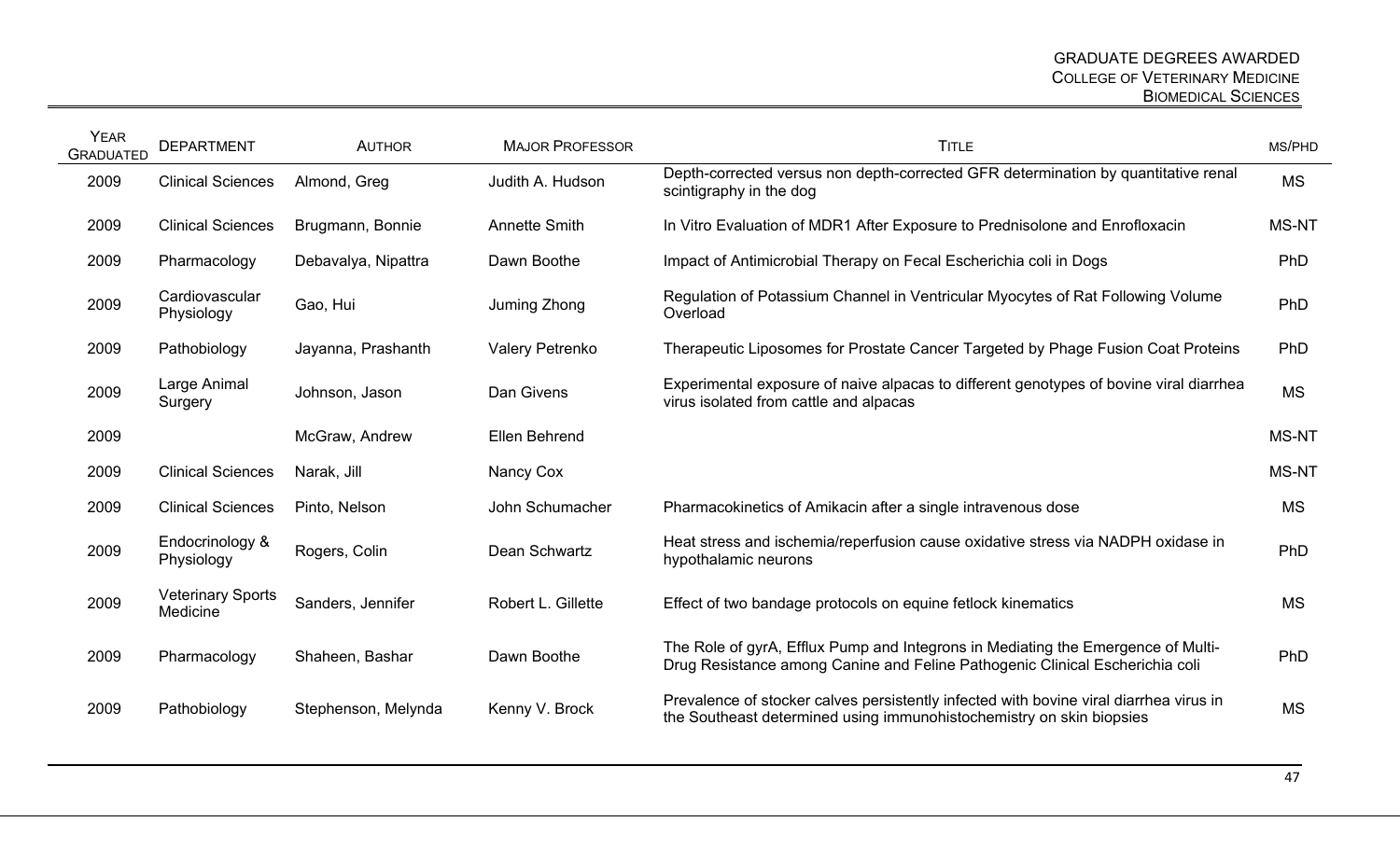| <b>YEAR</b><br><b>GRADUATED</b> | <b>DEPARTMENT</b>                              | <b>AUTHOR</b>         | <b>MAJOR PROFESSOR</b>      | <b>TITLE</b>                                                                                                                                                                                       | MS/PHD       |
|---------------------------------|------------------------------------------------|-----------------------|-----------------------------|----------------------------------------------------------------------------------------------------------------------------------------------------------------------------------------------------|--------------|
| 2009                            | Physiology                                     | Whitlock, Brian Keith | <b>James Sartin</b>         | Kisspeptin, a Novel Hypothalamic Regulator of the Somatotrpic and Gonadotropic<br><b>Axes in Ruminants</b>                                                                                         | PhD          |
| 2009                            | Cellular &<br>Molecular<br>Physiology          | Yan, Jin              | Ya-Xiong Tao                | Pharmacological characterization of canine melanocortin-4 receptor and its natural<br>variant V213F                                                                                                | <b>MS</b>    |
| 2009                            | Pathobiology                                   | Ziska, Sara           | <b>Kenny Brock</b>          | Development and Evaluation of a High-Speed, Continuous-Flow, Automated<br>Plasmapheresis Procedure for the Collection of Equine Plasma According to Current<br><b>Good Manufacturing Practices</b> | PhD          |
| 2010                            | Pathobiology                                   | Ahluwalia, Sudhir     | <b>Bernhard Kaltenboeck</b> | Influence of Natural Chlamydia spp. Infection on the Health of the Ruminant Mammary<br>Gland                                                                                                       | PhD          |
| 2010                            | <b>Clinical Sciences</b>                       | Alford, Christopher   | <b>Reid Hanson</b>          | Evaluation of a Transvaginal Laparoscopic NOTES (Natural Orifice Transluminal<br>Endoscopic Surgery) Approach to the Abdomen of Mares.                                                             | <b>MS</b>    |
| 2010                            | <b>Small Animal</b><br>Surgery and<br>Medicine | Aubry, Oceane         | <b>Annette Smith</b>        | Significance of Multiple Bone Marrow Aspirates for Accurate Staging of Canine<br>Hematopoietic Tumors.                                                                                             | <b>MS-NT</b> |
| 2010                            | <b>Small Animal</b><br>Surgery and<br>Medicine | Carlson, Khristen     | Ellen Behrend               | Optimization of a Test Protocol to Assess Aldosterone Secretory Capacity in Dogs.                                                                                                                  | <b>MS-NT</b> |
| 2010                            | Radiology                                      | Crabtree, Amanda      | <b>Elizabeth Spangler</b>   | The Diagnostic Accuracy of Ultrasonography in Detecting Lymphoma in the Liver and<br>Spleen of Dogs.                                                                                               | <b>MS-NT</b> |
| 2010                            | Pathobiology                                   | Fagbohun, Olusegun    | Valery Petrenko             | Landscape Phage-Targeted Drug Delivery to Breast Cancer Cells                                                                                                                                      | PhD          |
| 2010                            | Large Animal<br>Surgery and<br>Medicine        | Funk, Rebecca         | <b>Allison Stewart</b>      | Seasonal Changes in the Combined Insulin-Glucose Tolerance Test and the<br>Thyrotropin Releasing Hormone Stimulation in Normal Aged Horses.                                                        | <b>MS-NT</b> |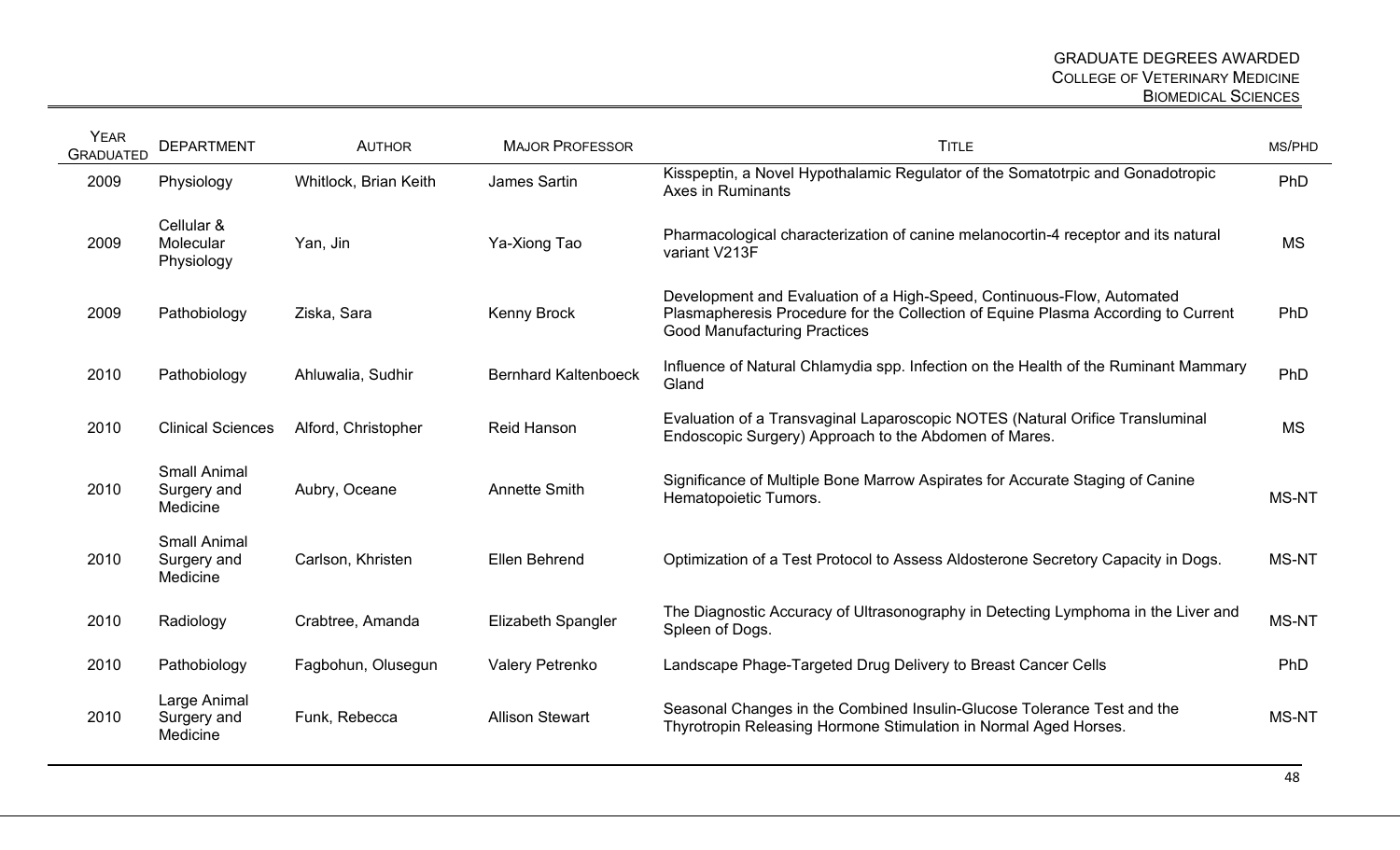| <b>YEAR</b><br><b>GRADUATED</b> | <b>DEPARTMENT</b>                              | <b>AUTHOR</b>        | <b>MAJOR PROFESSOR</b>   | <b>TITLE</b>                                                                                                                                                                    | MS/PHD       |
|---------------------------------|------------------------------------------------|----------------------|--------------------------|---------------------------------------------------------------------------------------------------------------------------------------------------------------------------------|--------------|
| 2010                            | Pathobiology                                   | Passler, Thomas      | Paul Walz                | The Role of the White-Tailed Deer (Odocoileus Virginianus) in the Epidemiology of<br>Bovine Viral Diarrhea Virus.                                                               | PhD          |
| 2010                            | <b>Small Animal</b><br>Surgery and<br>Medicine | Potter, Thomas       | James Wohl               | Assessment of Severity of Disease and Pituitary-Adrenal Function in Dogs Following<br>Snakebite Envenomation.                                                                   | <b>MS-NT</b> |
| 2010                            | Endocrinology &<br>Physiology                  | Parker, Lauren       | <b>Mahmoud Mansour</b>   | Immunohistochemical Localization of Melancortin 4 Receptor (MC4R) in the Colon<br>Myenteric Plexus.                                                                             | <b>MS</b>    |
| 2010                            | <b>Small Animal</b><br>Surgery and<br>Medicine | Saile, Katrin        | <b>Ronald Montgomery</b> | Evaluation of Cellular Composition and Function of the Mucociliary Apparatus in<br>Healthy Beagle Dogs Before and After Placement of Self-Expanding Nitinol Tracheal<br>Stents. | <b>MS-NT</b> |
| 2010                            | Pathobiology                                   | Schmidt, Alexis      | Calvin Johnson           | Activated Murine Thymic Plasmacytoid Dendritic Cells alter Thymopoiesis                                                                                                         | PhD          |
| 2010                            | Large Animal<br>Surgery and<br>Medicine        | Strickland, Lewrell  | Dwight F. Wolfe          | Histological and Surface Architectural Anatomy of the Penile and Preputial Epithelium<br>of Bulls                                                                               | <b>MS</b>    |
| 2010                            | Pathobiology                                   | Weisman, Jaime       | Calvin Johnson           | Nm23 Expression Correlates with Survival Among Dogs with Cutaneous Mass Cell<br>Tumors.                                                                                         | <b>MS-NT</b> |
| 2011                            | Pharmacology                                   | Behringer, Megan     | Dawn M. Boothe           | Detection of Mutations in Type II Topoisomerases on Fluroquinolone Resistance in<br>Clinical Canine Urine Escherichia coli.                                                     | <b>MS</b>    |
| 2011                            | <b>Clinical Sciences</b>                       | Bacek, Lenore        | Linda Martin             | Determination of the <i>in vitro</i> effects of two forms of hydroxyethyl starch solutions on<br>thromboelastography and coagulation parameters in healthy dogs                 | <b>MS-NT</b> |
| 2011                            | Pathobiology                                   | Breedlove, Cassandra | Haroldo Toro             | Avian Influenza Adenovirus-Vectored In Ovo Vaccination: Combination with Marek's<br><b>Disease Vaccine</b>                                                                      | <b>MS</b>    |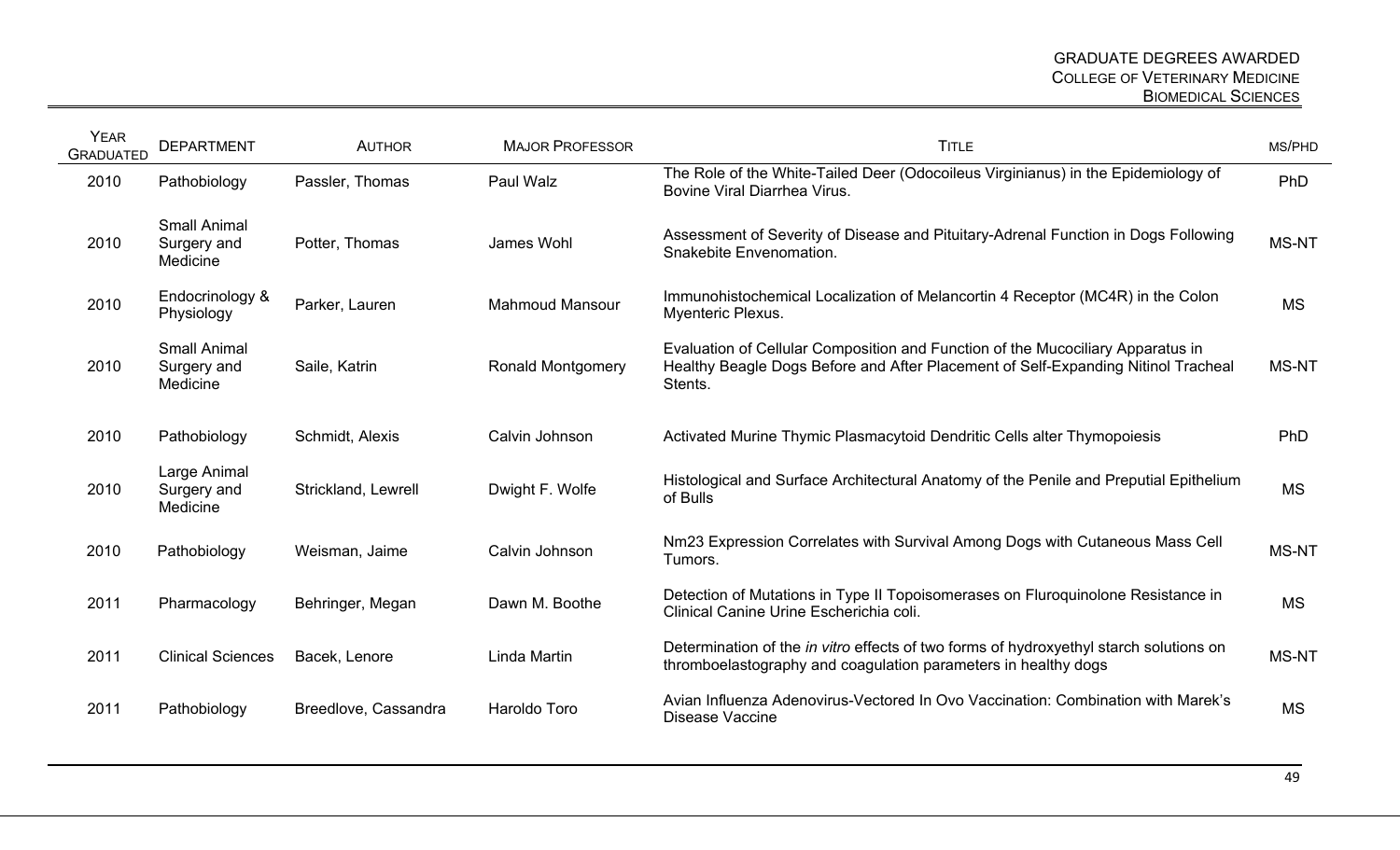| <b>YEAR</b><br><b>GRADUATED</b> | <b>DEPARTMENT</b>                          | <b>AUTHOR</b>                  | <b>MAJOR PROFESSOR</b> | <b>TITLE</b>                                                                                                                                                               | MS/PHD       |
|---------------------------------|--------------------------------------------|--------------------------------|------------------------|----------------------------------------------------------------------------------------------------------------------------------------------------------------------------|--------------|
| 2011                            | Pathobiology                               | Cannon, Matthew                | Carl A. Pinkert        | Mitochondrial Biology: RNA Import and Xenomitochondrial Compensatory<br>Mechanisms                                                                                         | PhD          |
| 2011                            | <b>Clinical Sciences</b>                   | Chamorro Ortega, Manuel        | Paul Walz              | Evaluation of transmission of bovine viral diarrhea virus (BVDV) between persistently<br>infected and naive cattle by the horn fly (Haematobia irritans)                   | <b>MS</b>    |
| 2011                            | <b>Clinical Sciences</b>                   | Dujovne, Ghislaine             | Aime Johnson           | Use of Etonogestrel Implants to Suppress Estrus Behavior in Mares                                                                                                          | <b>MS</b>    |
| 2011                            | <b>Clinical Sciences</b>                   | Beasley, Michaela              | Dawn Boothe            | The pharmacokinetics of single dose extended release Keppra with and without food<br>in healthy adult dogs                                                                 | <b>MS-NT</b> |
| 2011                            | Pathobiology                               | Gallardo, Rodrigo              | Haroldo Toro           | Avian Infectious Bronchitis Coronavirus Variation and Selection                                                                                                            | <b>MS-NT</b> |
| 2011                            | <b>Clinical Sciences</b>                   | Hux, Bryan                     | Linda Martin           | Validation of sublingual and rectal capnometry in dogs as an early indicator of tissue<br>oxygen deficits                                                                  | <b>MS-NT</b> |
| 2011                            | Animal<br>Parasitology                     | Holley, Amanda                 | Jennifer Spencer       | In vitro determination of canine immunological response due to exposure to<br>recombinant Wolbachia surface protein                                                        | <b>MS</b>    |
| 2011                            | Reproduction                               | Light, Victoria                | <b>Janet Steiss</b>    | Cranial cruciate ligament rupture in the dog; Gait analysis with an electronic walkway<br>system and investigation in the role of steroid hormones on collagen homeostasis | PhD          |
| 2011                            | Pathobiology                               | Mesonero-Morales,<br>Alexander | Haroldo Toro           | Avian Influenza Vaccination in Breeders and Progency Chickens with RCA-free<br><b>Recombinant Adenovirus</b>                                                               | <b>MS</b>    |
| 2011                            | Membrane<br><b>Biophysics</b>              | Moore, Christopher H.          | <b>Vitaly Vodyanoy</b> | Zinc Nanoparticle Enhancement of the Olfactory Neuron Response to Odorants<br>Associated with Explosives                                                                   | <b>MS</b>    |
| 2011                            | Anatomy,<br>Physiology and<br>Pharmacology | Napier, India                  | Benson Akingbemi       | The effects of soy isoflavones on testis function in the rat                                                                                                               | <b>MS</b>    |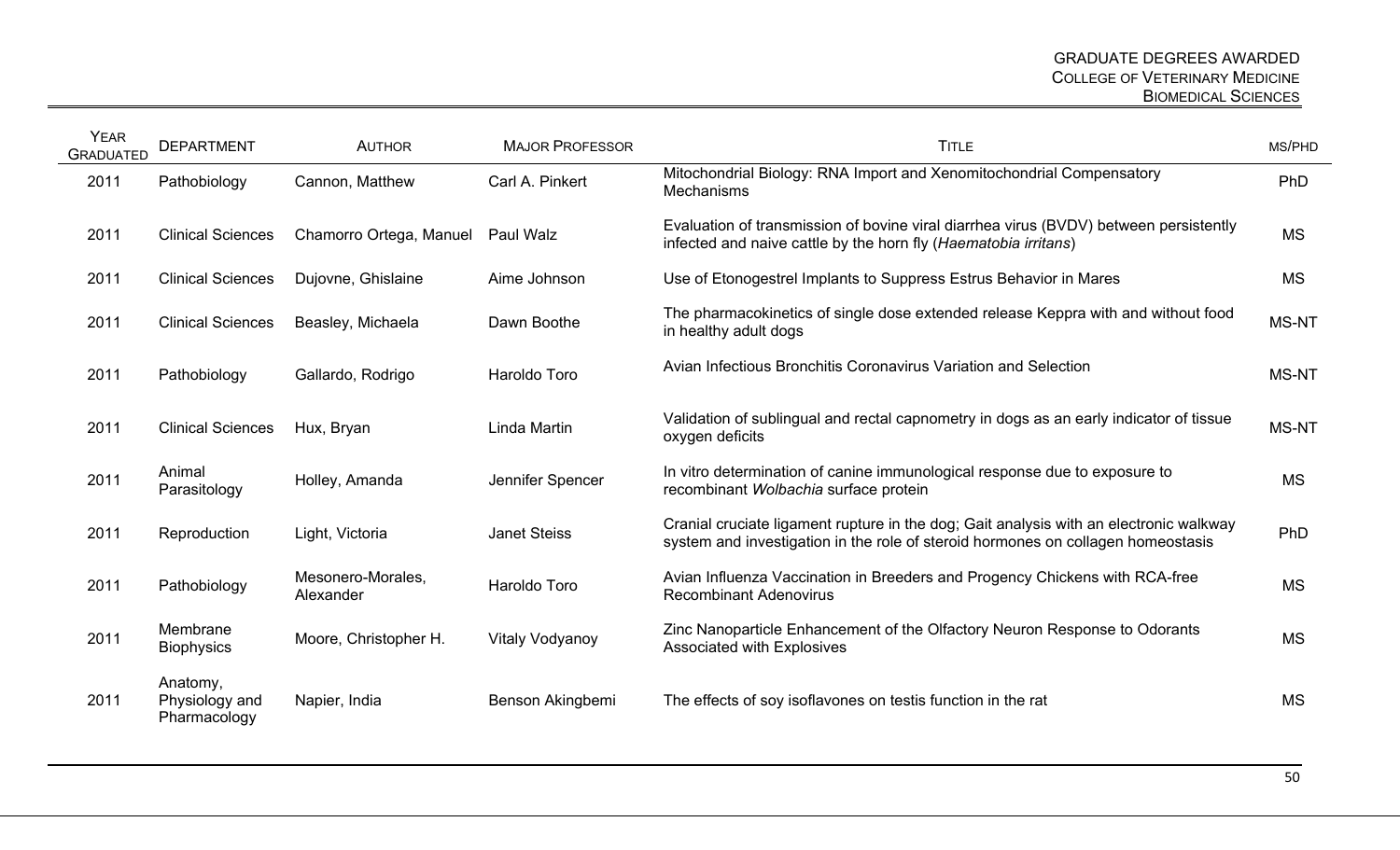| <b>YEAR</b><br><b>GRADUATED</b> | <b>DEPARTMENT</b>                         | <b>AUTHOR</b>                           | <b>MAJOR PROFESSOR</b>                  | <b>TITLE</b>                                                                                                                                          | MS/PHD       |
|---------------------------------|-------------------------------------------|-----------------------------------------|-----------------------------------------|-------------------------------------------------------------------------------------------------------------------------------------------------------|--------------|
| 2011                            | Pathobiology                              | Ndegwa, Eunice N.                       | Vicky Van Santen                        | Significance of Viral Subpopulations Within Arkansas Serotype Infectious Bronchitis<br><b>Virus Vaccines</b>                                          | PhD          |
| 2011                            | <b>Clinical Sciences</b>                  | Reid, Lauren                            | Ellen Behrend                           | Comparison of the Effect of Trilostane and Mitotane on Peak Serum Aldosterone<br>Concentrations in Dogs with Pituitary-Dependent Hyperadrenocorticism | <b>MS-NT</b> |
| 2011                            | <b>Clinical Sciences</b>                  | Stephens, Trenton                       | <b>Ronald Montgomery</b>                | Segmented interlocking nail: "An in vivo evaluation of a novel humeral fracture fixation<br>device in a caprine model                                 | MS-NT        |
| 2011                            | <b>Clinical Sciences</b>                  | Voyles, Meredith                        | Douglas Martin                          | Ophthalmic Findings in a Feline Model of Sandhoff Disease and Response to Adeno-<br>associated Virus Gene Therapy                                     | <b>MS-NT</b> |
| 2012                            | Pathobiology                              | Agarwal, Payal                          | R. Curtis Bird                          | The Cyclin-Dependent Kinase Inhibitor and Tumor Suppressor Locus p16/INK4A-<br>p14ARF and Regulation of the Transition Into and Out of the Cell Cycle | PhD          |
| 2012                            | <b>Clinical Sciences</b>                  | Brown, Lawrence                         | Merrilee Holland                        | Comparison of three Magnetic Resonance Imaging Sequences for Measuring<br>Cartilage Thickness in the Canine Stifle                                    | <b>MS</b>    |
| 2012                            | <b>Clinical Sciences</b>                  | De Estrada, Joaquin                     | Jennifer Taintor and<br>John Schumacher | Pharmacokinetics of lidocaine administered intraperitoneally to horses                                                                                | MS           |
| 2012                            | Pathobiology                              | Diaz, Dubraska                          | <b>Kenny Brock</b>                      | Molecular epidemiology and genetic analysis of Staphylococcus species in companion<br>animal medicine                                                 | PhD          |
| 2012                            | Anatomy,<br>Physiology, &<br>Pharmacology | Ketumaranahalli<br>Nanjappa, Manjunatha | Benson Akingbemi                        | Regulation of Leydig Cell Differentiated Function by the Industrial Chemical Bisphenol<br>A (BPA)                                                     | PhD          |
| 2012                            | <b>Clinical Sciences</b>                  | Kivett, Lisa                            | Jennifer Taintor                        | Evaluation of a Combination of Oral Administration of Phenylbutazone and Firocoxib<br>in the Alleviation of Chronic Lameness in the Horse             | <b>MS-NT</b> |
| 2012                            | <b>Clinical Sciences</b>                  | Matz, Brad                              | <b>Michael Tillson</b>                  | Vessel Sealing Systems: Evaluation of Vascular Seals and Fusion Technology for<br>Minimally Invasive Lung Biopsy                                      | <b>MS-NT</b> |
|                                 |                                           |                                         |                                         |                                                                                                                                                       |              |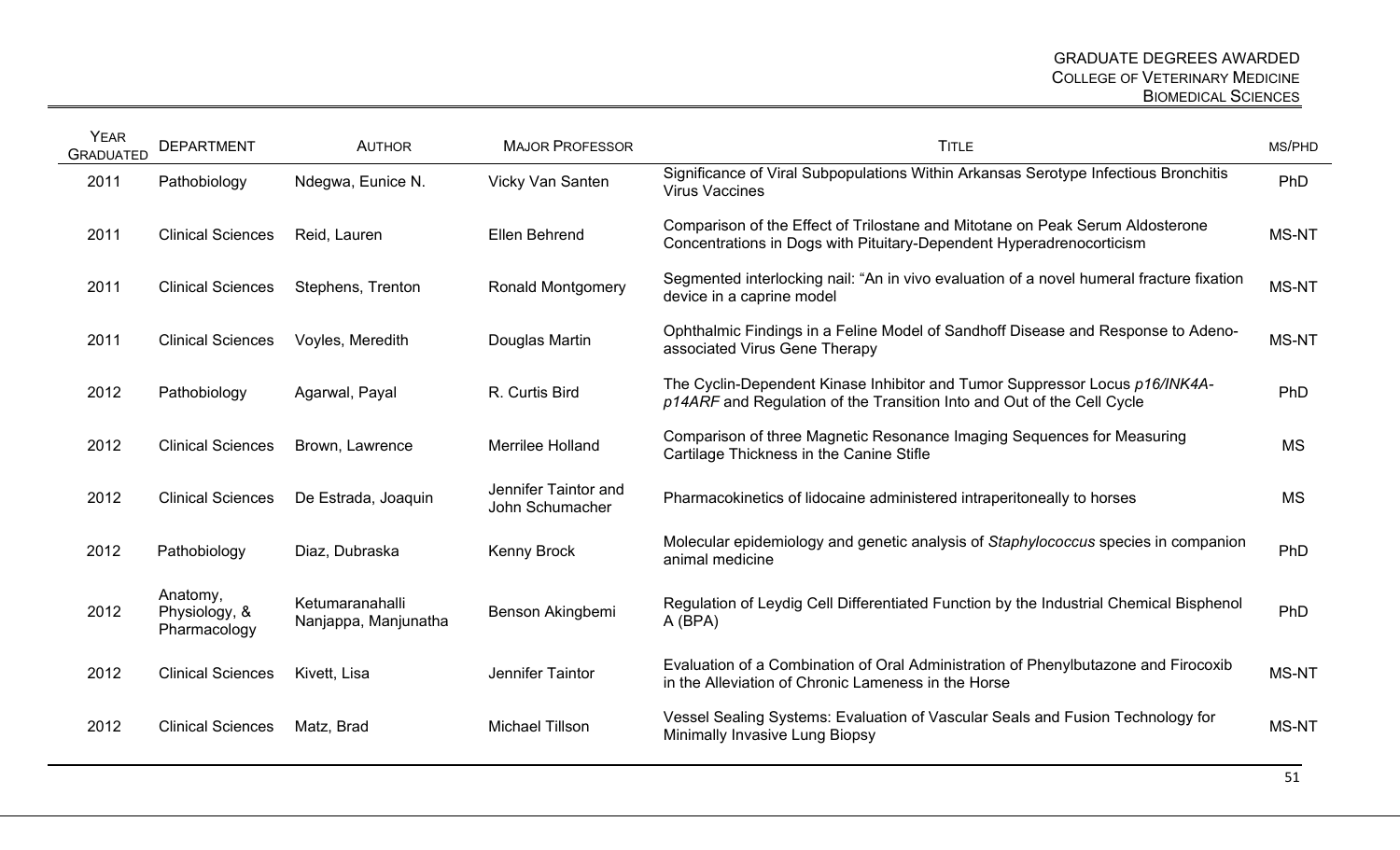| <b>YEAR</b><br><b>GRADUATED</b> | <b>DEPARTMENT</b>                         | <b>AUTHOR</b>                | <b>MAJOR PROFESSOR</b>      | <b>TITLE</b>                                                                                                                                 | MS/PHD       |
|---------------------------------|-------------------------------------------|------------------------------|-----------------------------|----------------------------------------------------------------------------------------------------------------------------------------------|--------------|
| 2012                            | <b>Clinical Sciences</b>                  | Palomares Naveda,<br>Roberto | <b>Kenny Brock</b>          | Immunopathogenesis, Prevention and Control of Bovine Viral Diarrhea Virus                                                                    | PhD          |
| 2012                            | Pathobiology                              | Poudel, Anil                 | <b>Bernhard Kaltenboeck</b> | Health and Economic Impact of Ubiquitous Natural Chlamydia pecorum Infection in<br>Dairy Cattle                                              | PhD          |
| 2012                            | Pathobiology                              | Sandey, Maninder             | Bruce F. Smith              | Elucidation of Genomic Structure, Biological Properties, and Functional Status of<br>Canine MDA-7 and its Receptors                          | PhD          |
| 2012                            | <b>Clinical Sciences</b>                  | Skovira, Emily               | Ellen Behrend               | The Effect of Surgery on the Pituitary-Adrenal Axis in Dogs                                                                                  | <b>MS-NT</b> |
| 2012                            | <b>Clinical Sciences</b>                  | Sones, Evan                  | <b>Annette Smith</b>        | Immunohistochemical Staining of VEGFR, PDGFR, and c-Kit in Feline Oral Squamous<br>Cell Carcinoma                                            | <b>MS-NT</b> |
| 2012                            | <b>Clinical Sciences</b>                  | Umstead, Meghan              | Dawn Boothe                 | Accuracy and precision of compounded cyclosporine capsules and solution                                                                      | <b>MS-NT</b> |
| 2012                            | Pathobiology                              | <b>Wanders, Desiree</b>      | Robert Judd                 | Novel Pleiotropic Effects of Niacin                                                                                                          | PhD          |
| 2012                            | Anatomy,<br>Physiology, &<br>Pharmacology | Yang, Fan                    | Ya-Xiong Tao                | The Functional and Structural Relationship Study of Melanocortin-3 Receptor<br><b>Mutations</b>                                              | PhD          |
| 2013                            | Anatomy,<br>Physiology, &<br>Pharmacology | Aono, Michelle               | <b>Edward Morrison</b>      | Beta-defensin expression in the canine nasal cavity                                                                                          | <b>MS</b>    |
| 2013                            | <b>Clinical Sciences</b>                  | Back, Amy                    | <b>Annette Smith</b>        | The evaluation of CD4+CD25+FoxP3+ regulatory T cells before and one month after<br>metronomic chlorambucil in dogs with soft tissue sarcomas | MS-NT        |
| 2013                            | <b>Clinical Sciences</b>                  | Barrett, Elizabeth           | Amelia Munsterman           | Ex-vivo biomechanical testing of a tendon implant device in the repair of equine<br>tendon lacerations                                       | <b>MS</b>    |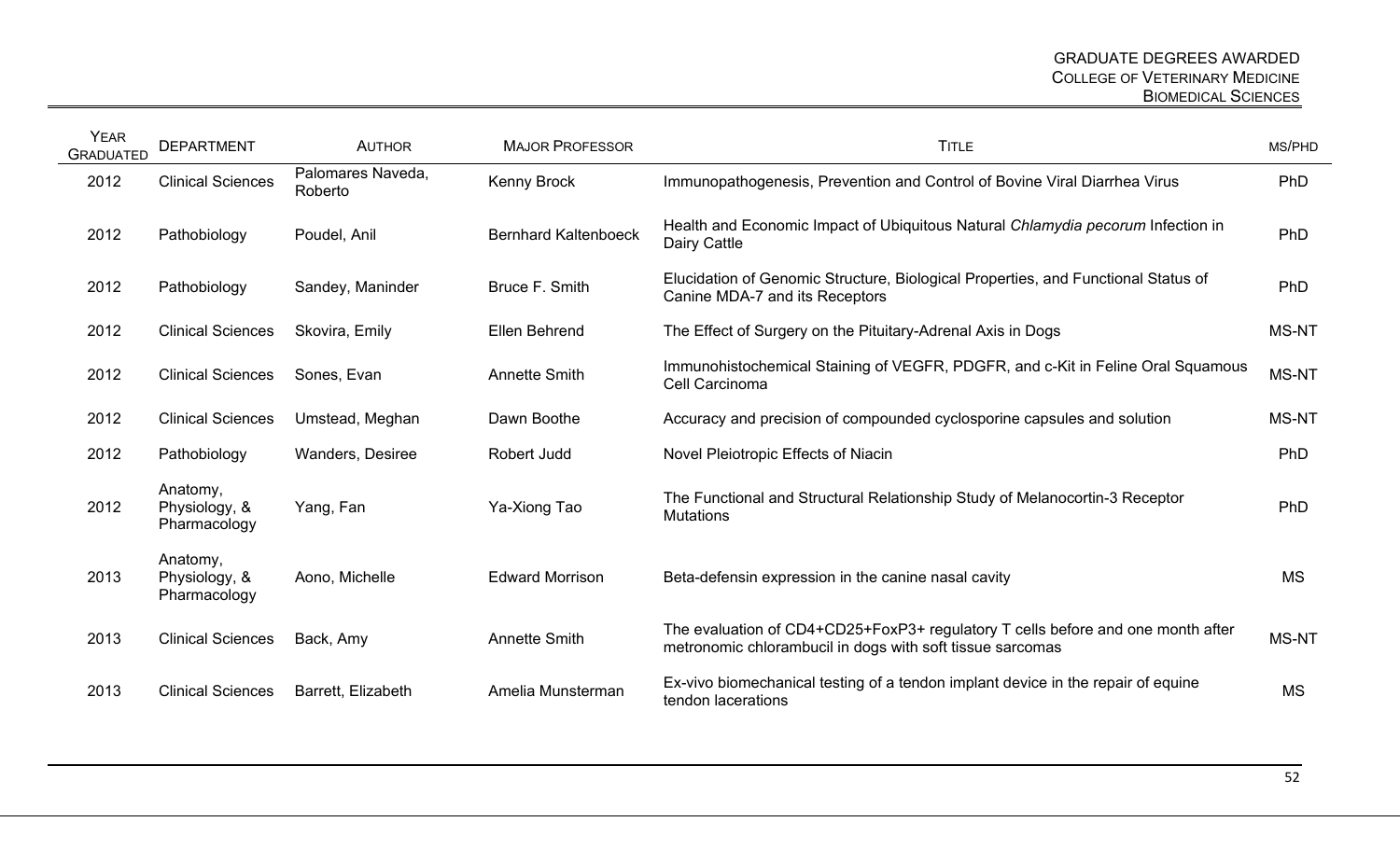| <b>YEAR</b><br><b>GRADUATED</b> | <b>DEPARTMENT</b>                         | <b>AUTHOR</b>       | <b>MAJOR PROFESSOR</b>      | <b>TITLE</b>                                                                                                                                                        | MS/PHD       |
|---------------------------------|-------------------------------------------|---------------------|-----------------------------|---------------------------------------------------------------------------------------------------------------------------------------------------------------------|--------------|
| 2013                            | Anatomy,<br>Physiology, &<br>Pharmacology | Gorman, Teresa      | Dean Schwartz               | Adiponectin and oxidative stress in hearts of mice fed a high-fat diet                                                                                              | <b>MS</b>    |
| 2013                            | Pathobiology                              | Gurjar, Rucha       | <b>Frederick Van Ginkel</b> | Cell mediated immunity after ocular Ark-type Infectious bronchitis virus vaccination                                                                                | MS           |
| 2013                            | Pathobiology                              | Hyland, Joanna      | <b>Stuart Price</b>         | Oral Bacteriophage Treatment Reduces Salmonella Newport Shedding from Calves                                                                                        | <b>MS-NT</b> |
| 2013                            | <b>Clinical Sciences</b>                  | Jeyakumar, Sakthila | <b>Michael Tillson</b>      | The evaluation of skin elasticity and histologic processing on the measurement of<br>surgical margins in cats                                                       | <b>MS</b>    |
| 2013                            | Pathobiology                              | Koehler, Jey        | Nancy Cox                   | Exploration into the effects of hypoxia in an in vitro canine glioblastoma model                                                                                    | PhD          |
| 2013                            | <b>Clinical Sciences</b>                  | Koernig, Kevin      | Judith Hudson               | The effect of collimation on image quality and radiation safety in digital radiography of<br>small animals                                                          | <b>MS</b>    |
| 2013                            | Anatomy,<br>Physiology, &<br>Pharmacology | Lazzaroni, Caterina | Dawn Boothe                 | Fluoroquinolone-induced mutations in soxS: A transcriptional regulator of AcrAB                                                                                     | <b>MS</b>    |
| 2013                            | <b>Clinical Sciences</b>                  | Lovelady, Andrew    | Dwight Wolfe                | Evaluation of the accessory sex glands of the bull for the presence of Tritrichomonas<br>foetus                                                                     | <b>MS</b>    |
| 2013                            | <b>Clinical Sciences</b>                  | Matsuda, Mayu       | <b>Ellen Behrend</b>        | Endogenous aldosterone suppression following administration of oral fludrocortisone<br>in healthy cats: Developing a diagnostic test for primary hyperaldosteronism | <b>MS-NT</b> |
| 2013                            | Anatomy,<br>Physiology, &<br>Pharmacology | Mo, Xiulei          | Ya-Xiong Tao                | Human melanocortin-4 receptor: structure-function relationship of transmembrane<br>domain 3 and biased signaling                                                    | PhD          |
| 2013                            | Pathobiology                              | Newcomer, Benjamin  | M. Daniel Givens            | Evaluation of a novel antiviral compound effective against multiple pestiviruses                                                                                    | PhD          |
| 2013                            | <b>Clinical Sciences</b>                  | Norton, Elaine      | Anne Wooldridge             | Mutational analysis and factor VIII sequence in a colt with hemophilia A                                                                                            | <b>MS</b>    |
|                                 |                                           |                     |                             |                                                                                                                                                                     |              |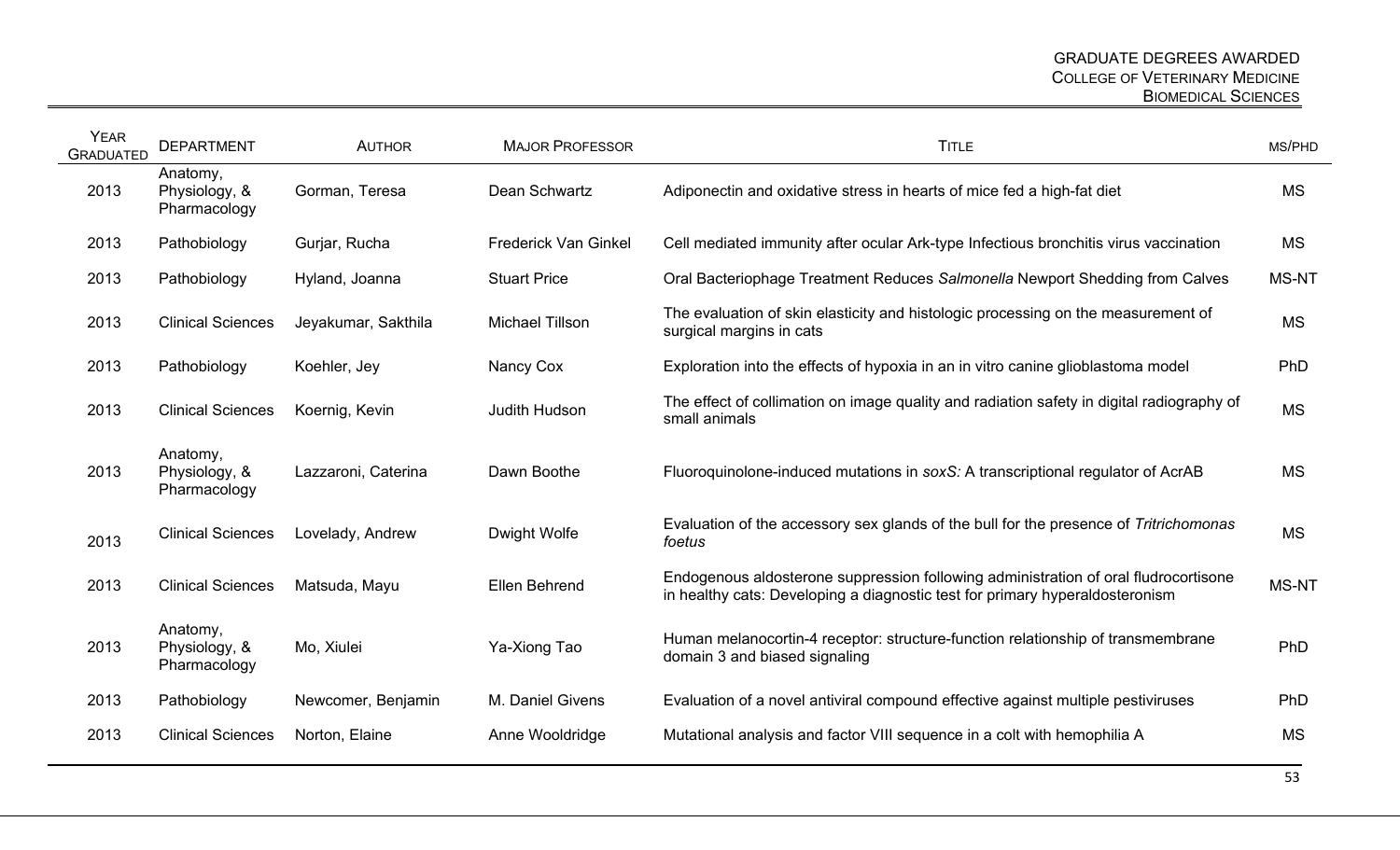| <b>YEAR</b><br><b>GRADUATED</b> | <b>DEPARTMENT</b>                         | <b>AUTHOR</b>           | <b>MAJOR PROFESSOR</b>     | <b>TITLE</b>                                                                                                                       | MS/PHD       |
|---------------------------------|-------------------------------------------|-------------------------|----------------------------|------------------------------------------------------------------------------------------------------------------------------------|--------------|
| 2013                            | <b>Clinical Sciences</b>                  | Palmer, Lee             | Ellen Behrend              | Canine Hemorrhagic Shock Resuscitation using the Histone Deacetylase Inhibitor<br>Valproic Acid                                    | MS-NT        |
| 2013                            | <b>Clinical Sciences</b>                  | Soulsby, Stacy          | Merrilee Holland           | Ultrasonographic evaluation of adrenal gland size compared to body weight and aortic<br>diameter in normal dogs                    | <b>MS-NT</b> |
| 2013                            | Anatomy,<br>Physiology, &<br>Pharmacology | Zimmerman, Arthur       | Chad Foradori              | Atrazine-Induced Changes in Rodent Hepatic Enzymes and Adrenal Morphology                                                          | <b>MS</b>    |
| 2014                            | <b>Clinical Sciences</b>                  | Albanese, Valeria       | Amelia Munsterman          | Intra-abdominal Pressures in Horses that Crib                                                                                      | <b>MS</b>    |
| 2014                            | <b>Clinical Sciences</b>                  | Aldridge, Charles       | Ellen Behrend              | Comparison of Low-Dose ACTH Stimulation Testing in Dogs Suspected of or Being<br><b>Treated for Hyperadrenocorticism</b>           | MS-NT        |
| 2014                            | Anatomy,<br>Physiology, &<br>Pharmacology | Beadlescomb, Patricia   | Douglas Martin             | Bony Abnormalities in Cats Affected with GM2 Gangliosidosis                                                                        | <b>MS</b>    |
| 2014                            | Anatomy,<br>Physiology, &<br>Pharmacology | Bradbury, Allison       | Douglas Martin             | Immunomodulatory Effects of Intracranial Gene Therapy in Feline Sandhoff Disease                                                   | PhD          |
| 2014                            | <b>Clinical Sciences</b>                  | Campbell, Marion Wesley | <b>Annette Smith</b>       | The Bioavailability and Pharmacokinetics of Cyclophosphamide after Oral and<br>Intravenous Single Dose Administration in the Horse | MS-NT        |
| 2014                            | <b>Clinical Sciences</b>                  | Cesar, Fernanda         | <b>Allison Stewart</b>     | Disposition of Levetiracetam in Healthy Adult Horses                                                                               | <b>MS</b>    |
| 2014                            | Anatomy,<br>Physiology, &<br>Pharmacology | Flannery, Patrick       | Satyanarayana<br>Pondugula | Regulation of PXR-mediated CYP3A4 Gene Expression by PPM1A Phosphatase                                                             | <b>MS</b>    |
| 2014                            | <b>Clinical Sciences</b>                  | Grimes, Janet           | Harry Boothe               | MicroRNA Expression in Canine Splenic Hemangiosarcoma                                                                              | MS-NT        |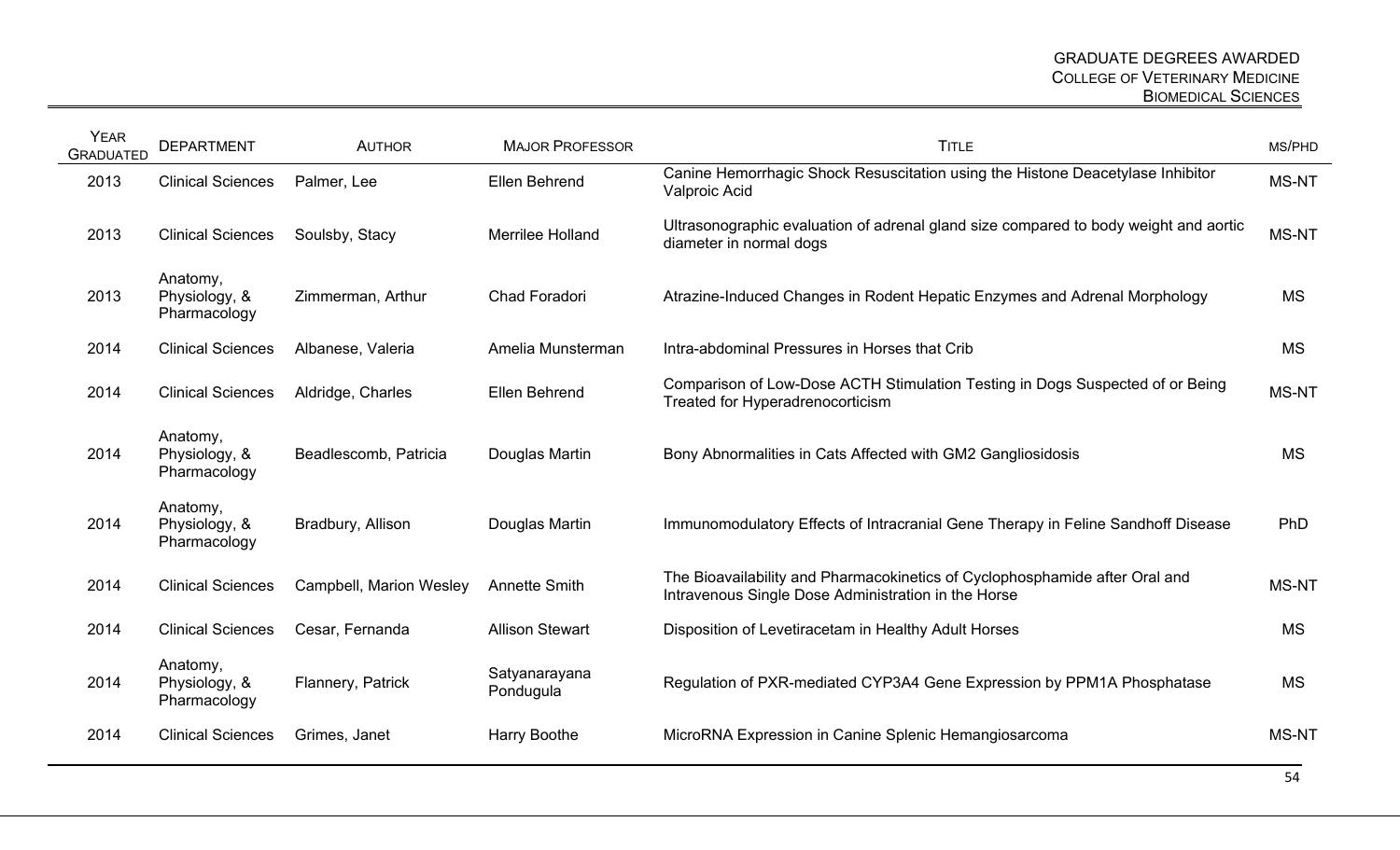| <b>YEAR</b><br><b>GRADUATED</b> | <b>DEPARTMENT</b>                         | <b>AUTHOR</b>        | <b>MAJOR PROFESSOR</b>  | <b>TITLE</b>                                                                                                                                                                                        | MS/PHD       |
|---------------------------------|-------------------------------------------|----------------------|-------------------------|-----------------------------------------------------------------------------------------------------------------------------------------------------------------------------------------------------|--------------|
| 2014                            | Anatomy,<br>Physiology, &<br>Pharmacology | Huang, Hui           | Ya-Xiong Tao            | Pharmacological Characterization and Rescue of Human Melanocortin-4 Receptor<br><b>Mutants</b>                                                                                                      | PhD          |
| 2014                            | <b>Clinical Sciences</b>                  | Jenkins, Eileen      | <b>Tekla Lee-Fowler</b> | The Effects of Oral Metronidazole and Doxycycline Administration on Olfactory<br>Detection Capabilities of Explosives Detection Dogs                                                                | <b>MS-NT</b> |
| 2014                            | <b>Clinical Sciences</b>                  | Kuo, Kendon          | Elizabeth Spangler      | Determination of the In Vitro Effects of Acidemia on Thromboelastography and<br>Coagulation Parameters in Healthy Dogs                                                                              | MS-NT        |
| 2014                            | Anatomy,<br>Physiology, &<br>Pharmacology | Lohani, Madhukar     | Barbara Kemppainen      | Molecular Mechanisms of Neuroprotection by an Alternative Drug American Skullcap<br>(Scutellaria lateriflora)                                                                                       | PhD          |
| 2014                            | Pathobiology                              | Lutful Kabir, Farruk | R. Curtis Bird          | Altered Expression Profiles and Defects in INK4 Tumor Suppressor Genes and<br>Evaluation of Comprehensive Expression Profiles of Canine miRNAs in Spontaneous<br><b>Canine Breast Cancer Models</b> | <b>PhD</b>   |
| 2014                            | Anatomy,<br>Physiology, &<br>Pharmacology | McCurdy, Victoria    | Douglas Martin          | Gene Therapy Approaches for Neurologic Lysosomal Storage Diseases                                                                                                                                   | PhD          |
| 2014                            | <b>Clinical Sciences</b>                  | Payne, Vicky         | Judith Hudson           | Comparison of Anatomic Detail of the Canine Middle and Inner Ear using High Field<br>and Ultra High Field MRI                                                                                       | <b>MS-NT</b> |
| 2014                            | <b>Clinical Sciences</b>                  | Salter, Margaret     | Anne Wooldridge         | Characterization of Endothelial Colony Forming Cells from Peripheral, Bone Marrow,<br>and Umbilical Cord Blood Samples of Horses                                                                    | <b>MS</b>    |
| 2014                            | Anatomy,<br>Physiology, &<br>Pharmacology | Sofge, Jameson       | Dawn Boothe             | Therapeutic Drug Monitoring and Population Analysis as Applied to Leflunomide and<br>Cyclosporine in Dogs                                                                                           | <b>MS</b>    |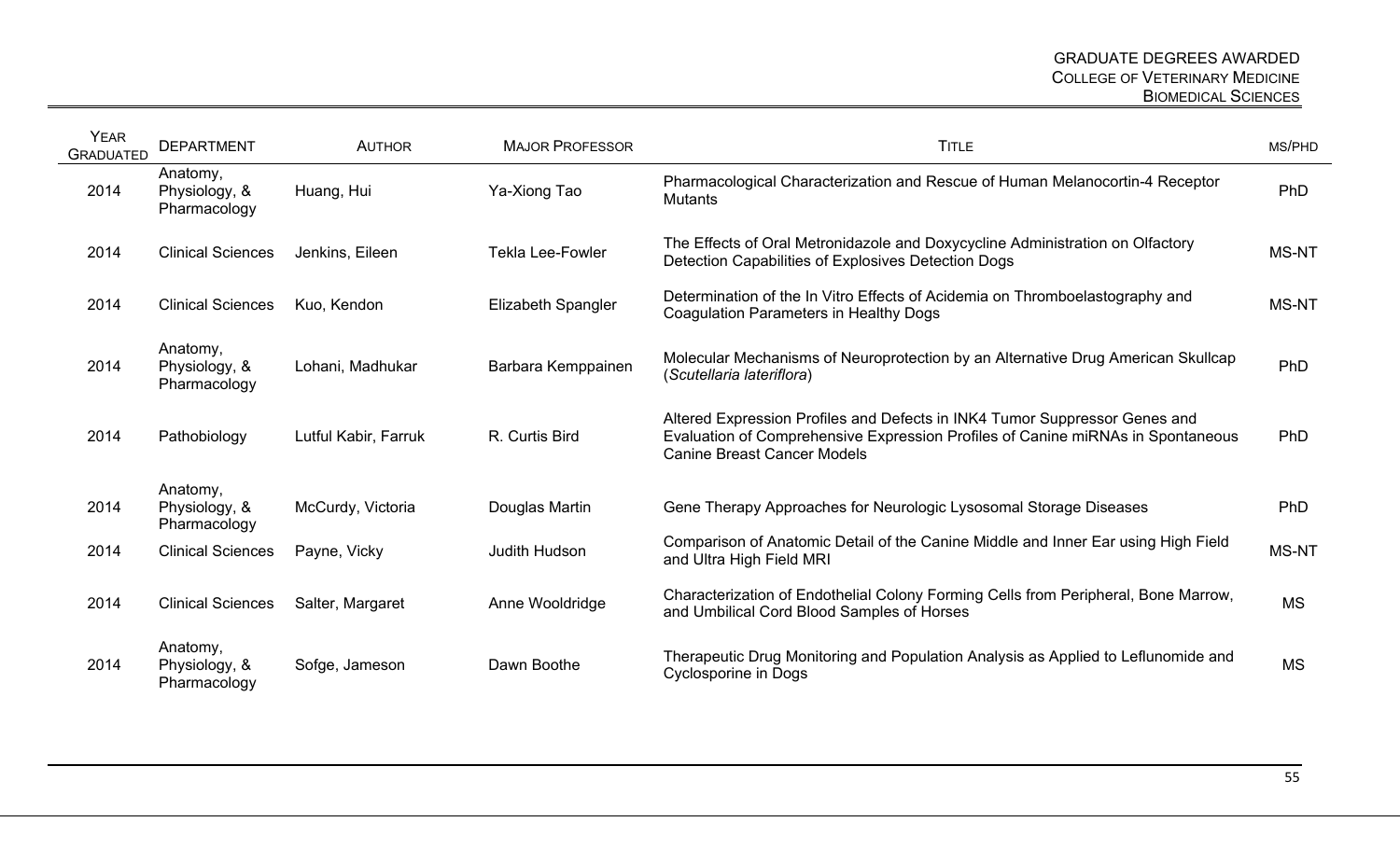| <b>YEAR</b><br><b>GRADUATED</b> | <b>DEPARTMENT</b>                         | <b>AUTHOR</b>           | <b>MAJOR PROFESSOR</b> | <b>TITLE</b>                                                                                                                                             | MS/PHD       |
|---------------------------------|-------------------------------------------|-------------------------|------------------------|----------------------------------------------------------------------------------------------------------------------------------------------------------|--------------|
| 2014                            | Anatomy,<br>Physiology, &<br>Pharmacology | Thungrat, Kamoltip      | Dawn Boothe            | Epidemiology of the virulence and antimicrobial resistance of Escherichia coli from<br>canine and feline clinical isolates                               | PhD          |
| 2014                            | Anatomy,<br>Physiology, &<br>Pharmacology | Wang, Lili              | Juming Zhong           | Important Role of Adiponectin in Volume Overload-Induced Heart Failure                                                                                   | PhD          |
| 2015                            | Pathobiology                              | Caldwell, James         | <b>Kenny Brock</b>     | Development and Efficacy Assessment of Equine Source Hyper-Immune Plasma<br>against Bacillus anthracis                                                   | PhD          |
| 2015                            | <b>Clinical Sciences</b>                  | Chamorro-Ortega, Manuel | Paul Walz              | Effect of maternally-derived immunity in the development of humoral immune<br>responses to vaccination and subsequent challenge with BVDV                | PhD          |
| 2015                            | <b>Clinical Sciences</b>                  | Davolt, Meghan          | Robyn Wilborn          | Elucidation of the Cellular and Molecular Events Associated with Bovine Female<br>Reproductive Tract Development and the Disruptive effects of Tamoxifen | <b>MS</b>    |
| 2015                            | <b>Clinical Sciences</b>                  | DePompa, Nicholas       | <b>Jill Narak</b>      | Correlating Head & Neck Pain with Intracranial Disease                                                                                                   | <b>MS-NT</b> |
| 2015                            | <b>Clinical Sciences</b>                  | Fraser, Natalie         | Robyn Wilborn          | Equine Endometrial Development: Setting the Stage for Reproductive Success                                                                               | <b>MS</b>    |
| 2015                            | <b>Clinical Sciences</b>                  | George, Rebecca         | <b>Annette Smith</b>   | Analysis of VEGFR, PDGFR and c-kit in Feline Oral Squamous Cell Carcinoma                                                                                | <b>MS-NT</b> |
| 2015                            | Pathobiology                              | Gillespie, James        | <b>Valery Petrenko</b> | Development and Screening of Targeted Anticancer Nanomedicines                                                                                           | PhD          |
| 2015                            | <b>Clinical Sciences</b>                  | Gimmler, Jacqueline     | Dawn Boothe            | Determining canine skin concentrations of terbinafine for the treatment of Malassezia<br>dermatitis                                                      | <b>MS-NT</b> |
| 2015                            | Pathobiology                              | Graff, Emily            | Robert Judd            | Characterization Of The Hca2 Receptor In A Murine And A Feline Model Of Human<br>Obesity                                                                 | PhD          |
| 2015                            | Pathobiology                              | Gross, Amanda           | <b>Valery Petrenko</b> | Selection of Promiscuous Anti-Cancer Phage Proteins for Tumor Targeted<br>Nanomedicines                                                                  | <b>MS</b>    |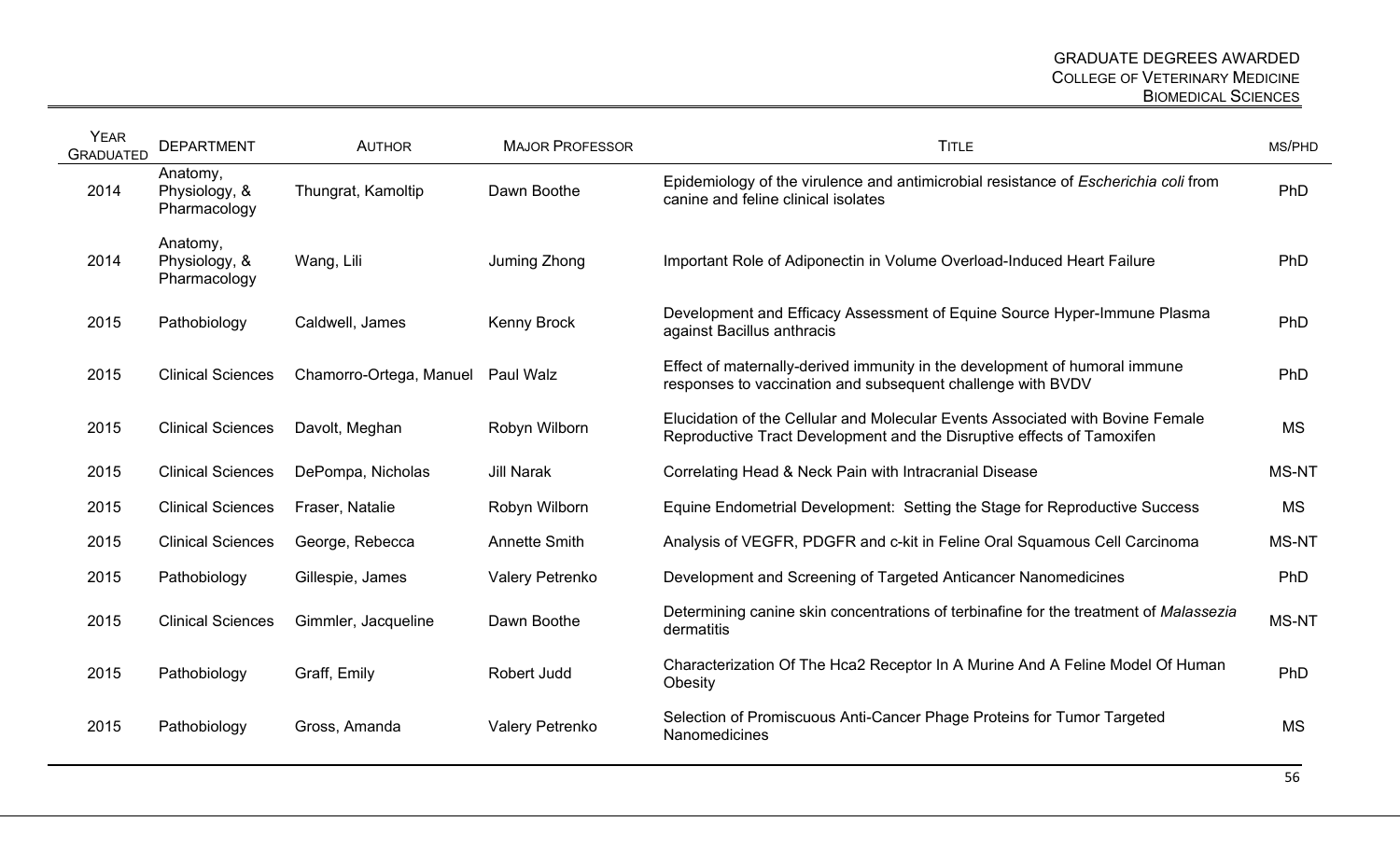| <b>YEAR</b><br><b>GRADUATED</b> | <b>DEPARTMENT</b>                       | <b>AUTHOR</b>            | <b>MAJOR PROFESSOR</b>      | <b>TITLE</b>                                                                                                                                                                    | MS/PHD       |
|---------------------------------|-----------------------------------------|--------------------------|-----------------------------|---------------------------------------------------------------------------------------------------------------------------------------------------------------------------------|--------------|
| 2015                            | Pathobiology                            | Hayakawa, Sayuri         | Mary Boudreaux              | Congenital Macrothrombocytopenia in Akita dogs                                                                                                                                  | <b>MS-NT</b> |
| 2015                            | <b>Clinical Sciences</b>                | Hespel, Adrien-Maxence   | Judith Hudson               | 3D printers their clinical, experimental, and teaching uses. Evaluation of a teaching<br>model to learn local nerve blocks                                                      | <b>MS</b>    |
| 2015                            | <b>Clinical Sciences</b>                | Kry, Kristin             | Harry Boothe                | Use of Lymphoscintigraphy in the Staging of Canine Oral Neoplasia                                                                                                               | <b>MS</b>    |
| 2015                            | <b>Clinical Sciences</b>                | <b>McMaster, Mattie</b>  | R. Reid Hanson              | Ex-vivo Evaluation of a Modified Teno Fix® Device Repair Pattern Versus a Three-<br>Loop Pulley for Repair of Equine Flexor Tendons                                             | <b>MS</b>    |
| 2015                            | Scott-Ritchey<br><b>Research Center</b> | Napier, India            | Tatiana Samoylova           | Gonadotropin-releasing Hormone Receptor as a Molecular Target for Contraception in<br><b>Feral Cats</b>                                                                         | PhD          |
| 2015                            | <b>Clinical Sciences</b>                | <b>Townsell, Marlene</b> | Ellen Behrend               | The effect of cranberry extract administration on the development of urinary tract<br>infections and biofilm formation in dogs with indwelling urinary catheters: a pilot study | <b>MS-NT</b> |
| 2016                            | <b>Clinical Sciences</b>                | Armstrong, Chance        | Wolfe, Dwight               | The Detection of Tritrichomonas foetus in Bovine Semen with Centrifugation and PCR                                                                                              | <b>MS</b>    |
| 2016                            | Pathobiology                            | Augsburger, Brett        | Michael Irwin               | Nonequilibrium Thermodynamics and Fitness Costs Associated with Information<br>Preservation May Explain Longevity Differences between Species                                   | PhD          |
| 2016                            | <b>Clinical Sciences</b>                | Barba Recreo, Marta      | Anne Wooldridge             | Corynebacterium pseudotuberculosis biovar equi infection in horses: transmission and<br>diagnosis                                                                               | PhD          |
| 2016                            | <b>Clinical Sciences</b>                | Bergman, Noelle          | <b>Annette Smith</b>        | Efficacy of Vinblastine as frontline therapy for treatment of canine multicentric<br>lymphoma                                                                                   | <b>MS-NT</b> |
| 2016                            | Pathobiology                            | Chowdhury, Erfan         | <b>Bernhard Kaltenboeck</b> | A Biodegradable Microparticle Vaccine Platform using Femtomole Peptide Antigen<br>Doses to Elicit T-cell Immunity against Chlamydia abortus                                     | PhD          |
| 2016                            | <b>Clinical Sciences</b>                | Cuming, Rosemary         | Eva Abarca                  | Development of a sustained-release voriconazole-containing thermogel for<br>subconjunctival injection in horses                                                                 | <b>MS</b>    |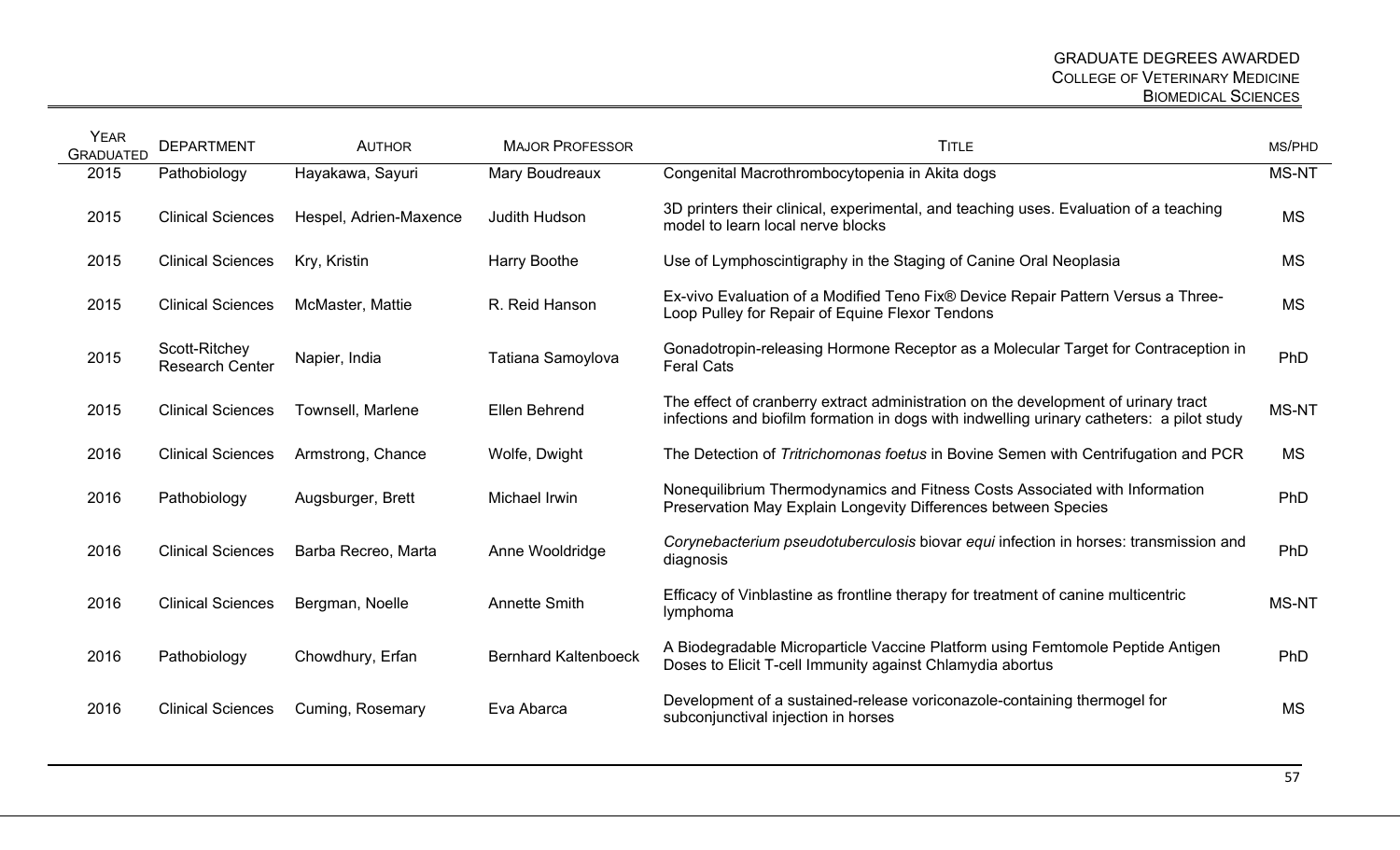| <b>YEAR</b><br><b>GRADUATED</b> | <b>DEPARTMENT</b>                         | <b>AUTHOR</b>                 | <b>MAJOR PROFESSOR</b>      | <b>TITLE</b>                                                                                                                                                         | MS/PHD                 |
|---------------------------------|-------------------------------------------|-------------------------------|-----------------------------|----------------------------------------------------------------------------------------------------------------------------------------------------------------------|------------------------|
| 2016                            | <b>Clinical Sciences</b>                  | Gillen, Alex                  | Amelia Munsterman           | In vitro evaluation of self-locking knots in large gauge suture                                                                                                      | $\overline{\text{MS}}$ |
| 2016                            | <b>Clinical Sciences</b>                  | Hoffman, Michelle             | Michael Irwin               | Neuroprotective effects of carnitinoid antioxidants in rodent models of mitochondrial<br>dysfunction                                                                 | <b>MS</b>              |
| 2016                            | Pathobiology                              | Kitchens, Steven              | <b>Stuart Price</b>         | Characterization of a Bacteriophage-Resistant Mutant of Salmonella Newport & An<br>Environmental Surveillance Study of Salmonella in a Multi-Species Animal Facility | <b>MS</b>              |
| 2016                            | <b>Clinical Sciences</b>                  | Koziol, Jennifer              | Dwight Wolfe                | In vitro efficacy of anti-protozoal compounds against Tritrichomonas foetus                                                                                          | <b>MS</b>              |
| 2016                            | <b>Clinical Sciences</b>                  | Lai, Serene                   | Jey Koehler                 | In vitro anti-tubulin effects of mebendazole and fenbendazole on J3T canine glioma<br>cells                                                                          | <b>MS</b>              |
| 2016                            | <b>Clinical Sciences</b>                  | Moore, Leslie                 | Harry Boothe                | The influence of fixation delay on the mitotic count of canine soft tissue sarcomas                                                                                  | <b>MS-NT</b>           |
| 2016                            | Pathobiology                              | Kh. Shamsur Rahman            | <b>Bernhard Kaltenboeck</b> | In silico Prediction and Experimental Confirmation of B-cell Epitopes for Molecular<br>Serology of Chlamydia spp.                                                    | PhD                    |
| 2016                            | <b>Clinical Sciences</b>                  | Schkeeper, Amy                | <b>William Brawner</b>      | Ultrasound Anatomy of the Penis in Normal Bulls                                                                                                                      | <b>MS-NT</b>           |
| 2016                            | Pathobiology                              | <b>Shirley, James Forrest</b> | <b>Stuart Price</b>         | Development of a Bovine Salmonella Model and a Bacteriophage Treatment Cocktail<br>to Reduce Salmonella Peripheral Lymph Node Carriage in Calves                     | <b>MS</b>              |
| 2016                            | Anatomy,<br>Physiology, &<br>Pharmacology | Yang, Zhao                    | Ya-Xiong Tao                | Human melanocortin-3 receptor: structure-function relationship of DPLIY motif<br>and helix 8 and biased signaling                                                    | PhD                    |
| 2017                            | <b>Clinical Sciences</b>                  | Barnoski, Jacob               | <b>Tekla Lee-Fowler</b>     | Serum theophylline after multiple dosing with transdermal gels in cats                                                                                               | <b>MS-NT</b>           |
| 2017                            | <b>Clinical Sciences</b>                  | Bayne, Jenna                  | Paul Walz                   | Characterization of beef cattle behavior using 3-D accelerometers in health &<br>subclinical disease                                                                 | PhD                    |
| 2017                            | <b>Clinical Sciences</b>                  | Biddick, Allison              | Dawn Boothe                 | Endogenous morphine in septic vs non-septic dogs                                                                                                                     | <b>MS-NT</b>           |
|                                 |                                           |                               |                             |                                                                                                                                                                      |                        |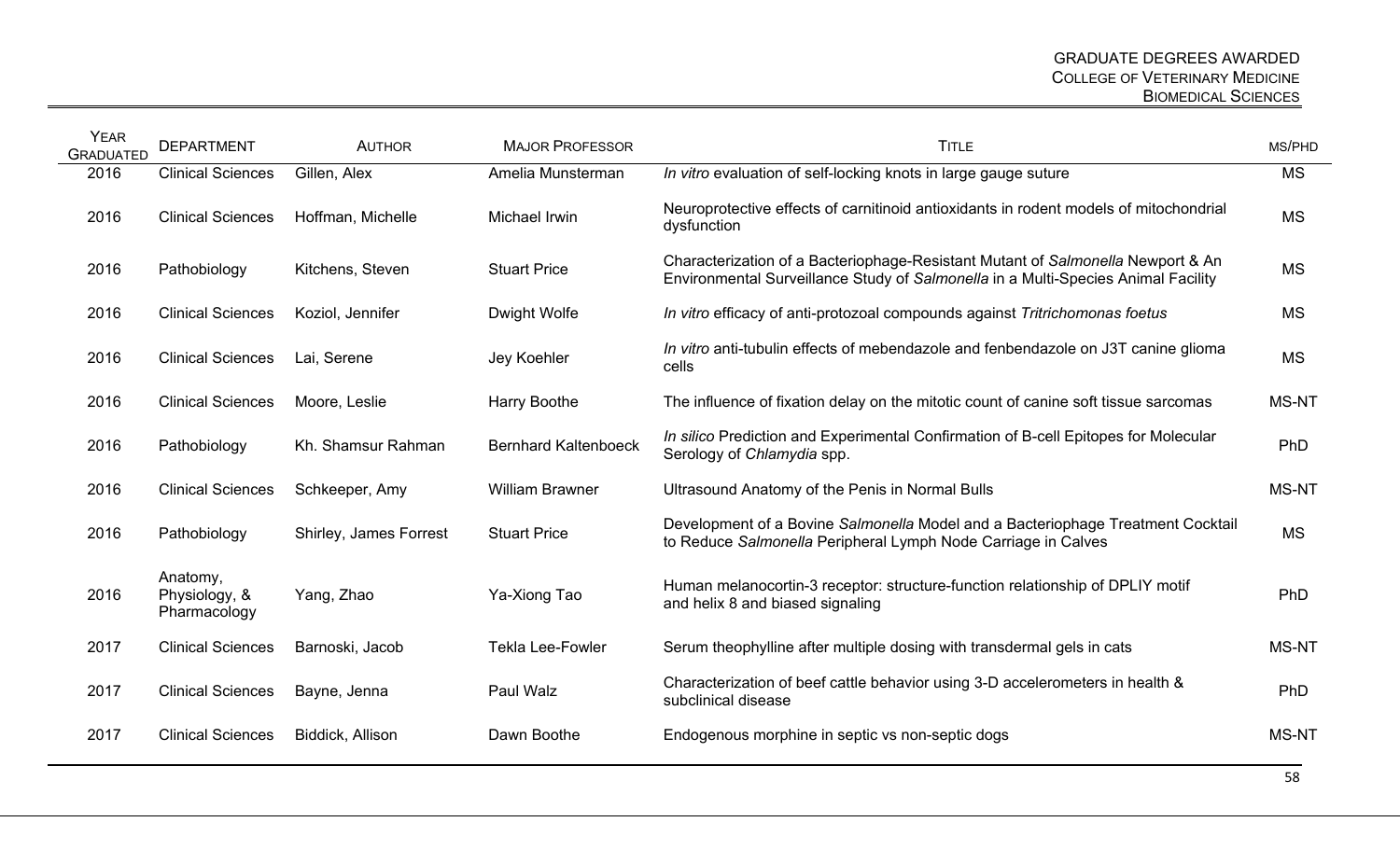| <b>YEAR</b><br><b>GRADUATED</b> | <b>DEPARTMENT</b>                         | <b>AUTHOR</b>         | <b>MAJOR PROFESSOR</b>    | <b>TITLE</b>                                                                                                                                                     | MS/PHD       |
|---------------------------------|-------------------------------------------|-----------------------|---------------------------|------------------------------------------------------------------------------------------------------------------------------------------------------------------|--------------|
| 2017                            | <b>Clinical Sciences</b>                  | Botsford, Annabel     | Ellen Behrend             | Low-dose ACTH stimulation testing in dogs suspected of hypoadrenocorticism                                                                                       | <b>MS-NT</b> |
| 2017                            | <b>Clinical Sciences</b>                  | Cline, Kelsey         | <b>William Brawner</b>    | The use of computed tomography in calculation of body surface area in dogs                                                                                       | <b>MS-NT</b> |
| 2017                            | <b>Clinical Sciences</b>                  | Coleridge, Matthew    | R. Reid Hanson            | An In Vitro Study Assessing the Effect of Fluid Media on the Mechanical Properties of<br>Pattern Starting and Ending Surgeon's, Square and Aberdeen knots        | <b>MS</b>    |
| 2017                            | Pathobiology                              | Eldemery, Fatma       | Vicky van Santen          | Prevention and Pathogenesis of Avian Infectious Bronchitis: The Role of Infectious<br>Bronchitis Virus Spike Proteins in Cell Attachment and Protective Immunity | PhD          |
| 2017                            | <b>Clinical Sciences</b>                  | Haas, Samantha        | <b>Stephanie Lindley</b>  | HistoGel™ to determine if CD25 is a marker for metastatic mast cell tumors                                                                                       | <b>MS-NT</b> |
| 2017                            | <b>Clinical Sciences</b>                  | Jensen, Rochelle      | Aime Johnson              | Adenoviral Vectored Gonadotropin Releasing Hormone Vaccine for Estrus<br><b>Suppression in Mares</b>                                                             | <b>MS</b>    |
| 2017                            | Pathobiology                              | Lawson, Cheryl        | <b>Elizabeth Spangler</b> | Effect of the Addition of Lactic Acid to Canine Whole Blood on Measuring Platelet<br>Aggregation Using Impedance Aggregometry (Multiplate)                       | <b>MS-NT</b> |
| 2017                            | <b>Clinical Sciences</b>                  | Linden, Daniel        | David Michael Tillson     | Sentinel Lymph Node Mapping of the Canine Anal Sac Using Lymphoscintigraphy                                                                                      | <b>MS-NT</b> |
| 2017                            | <b>Clinical Sciences</b>                  | Marquardt Ezell, Taya | <b>Annette Smith</b>      | P-Glycoprotein Expression in Canine Hemangiosarcoma                                                                                                              | <b>MS-NT</b> |
| 2017                            | <b>Clinical Sciences</b>                  | Mora Pereira, Mariano | Anne Wooldridge           | Sustained-Release Voriconazole-Thermogel for Subconjunctival Injection in Horses:<br>Safety and in-vivo Studies                                                  | <b>MS</b>    |
| 2017                            | Anatomy,<br>Physiology, &<br>Pharmacology | Munsterman, Amelia    | Ya-Xiong Tao              | Effect of Increasing Intra-Abdominal Pressures on Hemodynamic Variables and<br>Biomarkers of Ischemia and Acute Inflammation in the Horse                        | PhD          |
| 2017                            | <b>Clinical Sciences</b>                  | Nash, Katherine       | Lenore Bacek              | The effect of platelet count on impedance aggregometry in dogs                                                                                                   | <b>MS</b>    |
| 2017                            | Pathobiology                              | Walz, Heather         | Kenny Brock               | The Role of Intrauterine Bovine Viral Diarrhea Virus in Modulating Host Gene<br>Expression at the Maternal-Fetal Interface                                       | PhD          |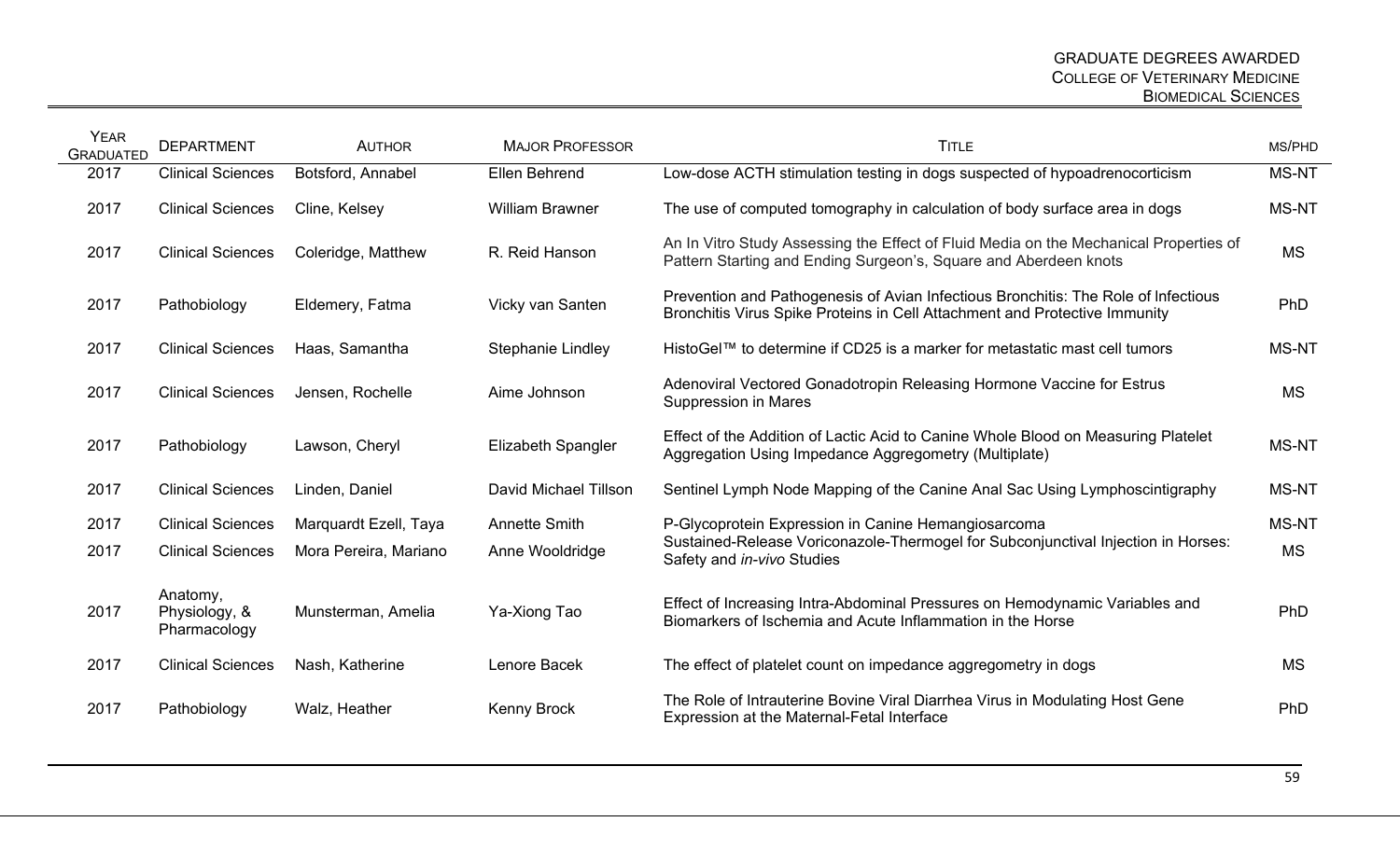| <b>YEAR</b><br><b>GRADUATED</b> | <b>DEPARTMENT</b>                         | <b>AUTHOR</b>            | <b>MAJOR PROFESSOR</b>    | <b>TITLE</b>                                                                                                                          | MS/PHD       |
|---------------------------------|-------------------------------------------|--------------------------|---------------------------|---------------------------------------------------------------------------------------------------------------------------------------|--------------|
| 2017                            | <b>Clinical Sciences</b>                  | Rhue, Kathryn            | <b>Elizabeth Spangler</b> | Coagulation Function in DKA and stable diabetes Mellitus compared to healthy<br>controls                                              | <b>MS-NT</b> |
| 2017                            | Anatomy,<br>Physiology, &<br>Pharmacology | Wang, Wei                | Ya-Xiong Tao              | Pharmacological characterization and functional rescue of the giant panda and human<br>melanocortin-4 receptors                       | PhD          |
| 2018                            | <b>Clinical Sciences</b>                  | Barstow, Carla           | Robyn Wilborn             | Effect of Omega 3, 6 and 9 fatty acids and Vitamin E on canine semen motility,<br>morphology and cryopreservation                     | <b>MS</b>    |
| 2018                            | <b>Clinical Sciences</b>                  | Beyer, Anne              | <b>Phillip Moore</b>      | Immunohistochemical investigation of tear producing structures in the Small eyed<br>$(Pax6 +/-)$ Mouse                                | <b>MS-NT</b> |
| 2018                            | <b>Clinical Sciences</b>                  | Brenna, Amanda           | Amanda Taylor             | Pharmacokinetics of fenbendazole in canine CSF and plasma                                                                             | <b>MS-NT</b> |
| 2018                            | Anatomy,<br>Physiology, &<br>Pharmacology | Bunn, Haden              | Dawn Boothe               | Clinical Applications of Therapeutic Drug Monitoring in Canine Idiopathic Epilepsy<br>Patients Receiving Levetiracetam                | <b>MS</b>    |
| 2018                            | Anatomy,<br>Physiology, &<br>Pharmacology | Cruz-Espindola, Crisanta | Dawn Boothe               | Development and validation of a solid phase extraction method for the analysis of<br>cannabinoids in canine plasma by UPLC-MS         | <b>MS</b>    |
| 2018                            | <b>Clinical Sciences</b>                  | Ferlini Agne, Gustavo    | Seungwoo Jung             | Pharmacokinetic and pharmacodynamic properties of orally administered torsemide in<br>healthy horses                                  | <b>MS</b>    |
| 2018                            | Anatomy,<br>Physiology, &<br>Pharmacology | Geyer, Mary              | <b>Mahmoud Mansour</b>    | Endocrine Fibroblast Growth Factors 19/21 and PPAR $\gamma/\alpha$ -based Therapy for<br><b>Treatment of the Metabolic Syndrome</b>   | <b>MS-NT</b> |
| 2018                            | Anatomy,<br>Physiology, &<br>Pharmacology | Hagerty, Samantha        | Vitaly Vodyanoy           | Kinetic Effects of Heat Stress on Olfaction: A Thermodynamic Evaluation of Electrical<br>Responses to Odorants in Olfactory Epithelia | PhD          |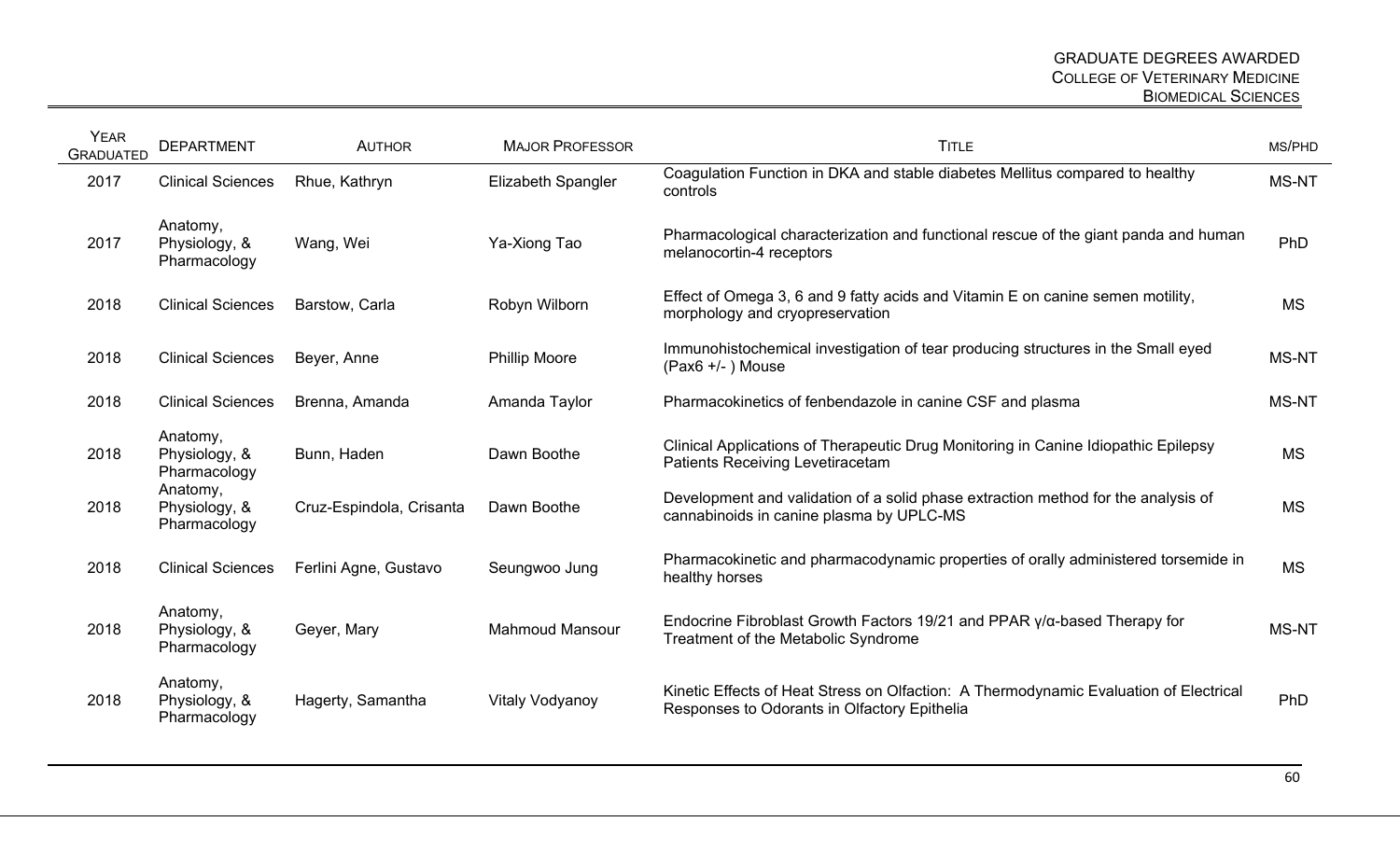| <b>YEAR</b><br><b>GRADUATED</b> | <b>DEPARTMENT</b>        | <b>AUTHOR</b>                 | <b>MAJOR PROFESSOR</b>      | <b>TITLE</b>                                                                                                                                               | MS/PHD       |
|---------------------------------|--------------------------|-------------------------------|-----------------------------|------------------------------------------------------------------------------------------------------------------------------------------------------------|--------------|
| 2018                            | <b>Clinical Sciences</b> | Hansen, Sonya                 | Lenore Bacek                | Biofilm formation on central venous catheters in dogs with immune-mediated<br>thrombocytopenia                                                             | MS-NT        |
| 2018                            | <b>Clinical Sciences</b> | Haysom, Laura                 | Ellen Behrend               | Comparison of the gene encoding the thyroid-stimulating hormone receptor between<br>hyperthyroid and non-hyperthyroid domestic cats                        | <b>MS</b>    |
| 2018                            | <b>Clinical Sciences</b> | Ho, Karen                     | Amelia White                | Defining rifampin's use in canine staphylococcal infections                                                                                                | <b>MS-NT</b> |
| 2018                            | <b>Clinical Sciences</b> | Jones, Rebecca                | Tatiana Samoylova           | Phage-GnRH Constructs for Population Control of Feral Animals: Evaluation in Cats                                                                          | <b>MS</b>    |
| 2018                            | Pathobiology             | Juan, Yen-Chen                | <b>Bernhard Kaltenboeck</b> | Diagnosis of Feline Infectious Peritonitis                                                                                                                 | PhD          |
| 2018                            | <b>Clinical Sciences</b> | Kepler, Darin                 | John Hathcock               | Evaluation of canine splenic nodules with B-mode ultrasound, shear wave<br>elastography and microvascular imaging to determine benign or malignant disease | MS-NT        |
| 2018                            | <b>Clinical Sciences</b> | Kuca, Thibaud                 | <b>Thomas Passler</b>       | Changes in the Open Reading Frame of Bovine Viral Diarrhea Virus during Serial<br>Infection of Pregnant Cattle, Sheep, and Swine                           | PhD          |
| 2018                            | Pathobiology             | Lanier, Christopher           | <b>Elizabeth Spangler</b>   | Effect of In Vitro Lactic Acidosis on Equine Platelet Aggregation as Measured by<br>Impedance Aggregometry                                                 | <b>MS-NT</b> |
| 2018                            | <b>Clinical Sciences</b> | LaRue, Michelle               | <b>Annette Smith</b>        | CD4+CD25+ T cell Foxp3 expression is not increased in cats with cancer when<br>compared to healthy controls                                                | MS-NT        |
| 2018                            | <b>Clinical Sciences</b> | Lee, Christopher              | <b>Brad Matz</b>            | Radiographic evaluation of subcutaneously injected, water-soluble, iodinated contrast<br>for lymphography in dogs                                          | <b>MS-NT</b> |
| 2018                            | <b>Clinical Sciences</b> | McGlinchey, Leah              | <b>Reid Hanson</b>          | Ex vivo comparison of the bursting strength of surgeon's knots compared to self-<br>locking knots for closure of ventral midline celiotomy in horses       | <b>MS</b>    |
| 2018                            | <b>Clinical Sciences</b> | Rodriguez Galarza,<br>Roxanne | Sue Duran                   | Ex-vivo corneal permeation of nepafenac ophthalmic suspension in different species<br>(porcine, canine, equine and feline corneas                          | MS-NT        |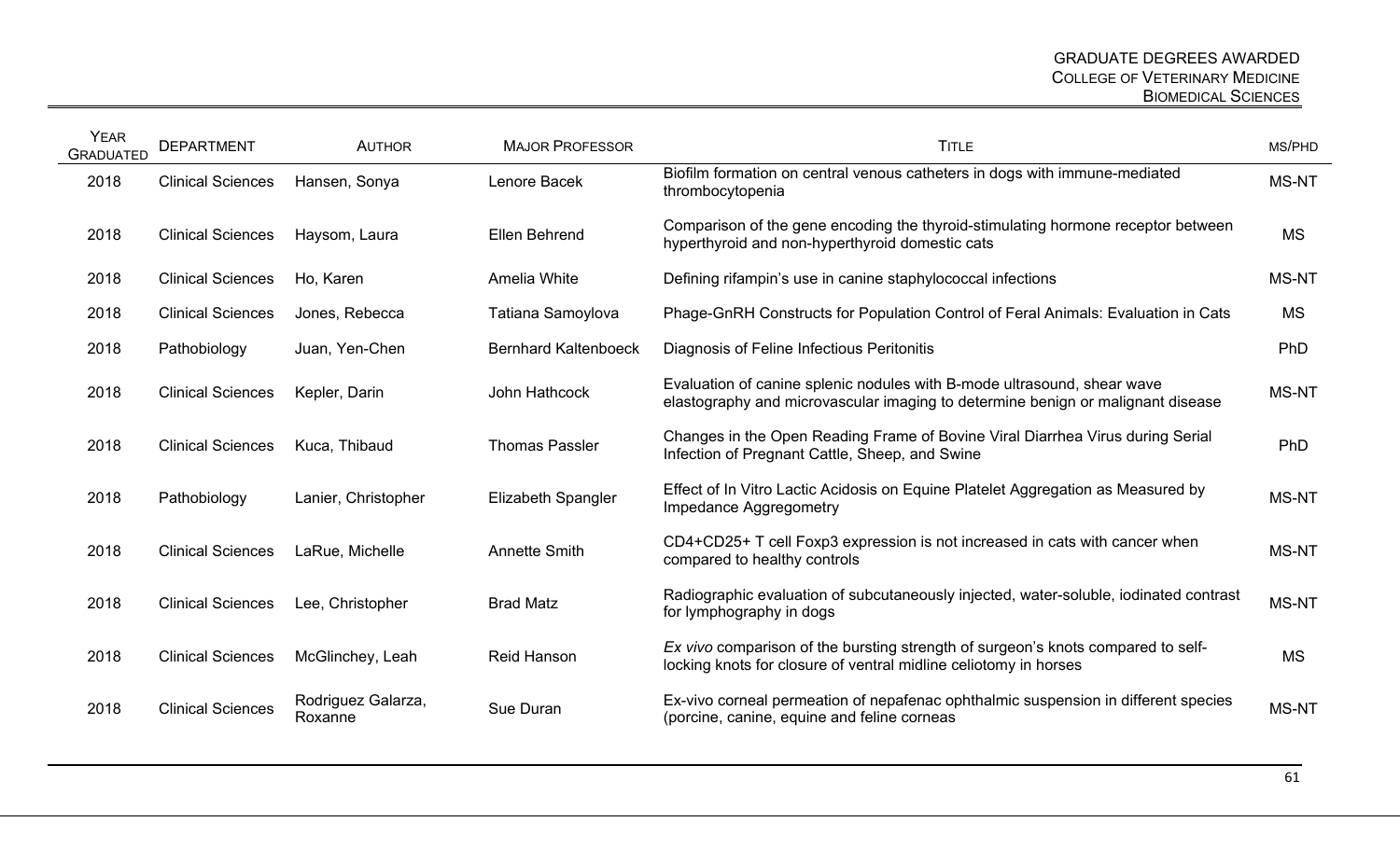| <b>YEAR</b><br><b>GRADUATED</b> | <b>DEPARTMENT</b>                         | <b>AUTHOR</b>       | <b>MAJOR PROFESSOR</b>  | <b>TITLE</b>                                                                                                                                      | MS/PHD |
|---------------------------------|-------------------------------------------|---------------------|-------------------------|---------------------------------------------------------------------------------------------------------------------------------------------------|--------|
| 2018                            | Anatomy,<br>Physiology, &<br>Pharmacology | Singletary, Melissa | Vitaly Vodyanoy         | The role of zinc nanoparticles in the initial events of olfaction, their characterization,<br>preservation, and microenvironmental influence      | PhD    |
| 2018                            | Anatomy,<br>Physiology, &<br>Pharmacology | Visser, Marike      | Dawn Boothe             | Differences between Canine and Feline Cytochrome P450 Transcriptome and Drug<br>Metabolism                                                        | PhD    |
| 2019                            | Anatomy,<br>Physiology, &<br>Pharmacology | Abbott, Kodye       | Satyanarayana Pondugula | Repurposing FDA Approved Drugs to Antagonize Pregnane X Receptor Mediated<br>Chemoresistance                                                      | PhD    |
| 2019                            | Pathobiology                              | Chowdhury, Erfan    | Kellye Joiner           | Hepatic Peri-Sinusoidal Myofibroblast Proliferation and Systemic Inflammatory<br>Response Precedes Sep/Tox Hepatitis in Broilers                  | MS-NT  |
| 2019                            | <b>Clinical Sciences</b>                  | Curran, Michelle    | <b>Tekla Lee-Fowler</b> | Analysis of the Effects of Storage Temperature on Bacterial Culture Results of<br>Bronchoalveolar Lavage Fluid                                    | MS-NT  |
| 2019                            | Anatomy,<br>Physiology, &<br>Pharmacology | Davis, Heather      | Dawn Boothe             | Novel Analgesics and the Impact of Route of Administration in the Horse                                                                           | PhD    |
| 2019                            | Anatomy,<br>Physiology, &<br>Pharmacology | Fang, Han           | Robert Judd             | Differential Effects of Niacin on Adipose Tissue Inflammation, Hepatic Function and<br>Gut Microbiota Composition in C57BL/6J and B6129SF2/J Mice | PhD    |
| 2019                            | Pathobiology                              | Farjana, Saiada     | Vicky van Santen        | Infectious Bronchitis Virus-host Interaction: Viral Spike Protein Cell/Tissue Binding<br>Specificity and Immune Responses                         | PhD    |
| 2019                            | Pathobiology                              | Fish, Eric          | R. Curtis Bird          | microRNA as Predictive Biomarkers of Canine Mammary Tumors                                                                                        | PhD    |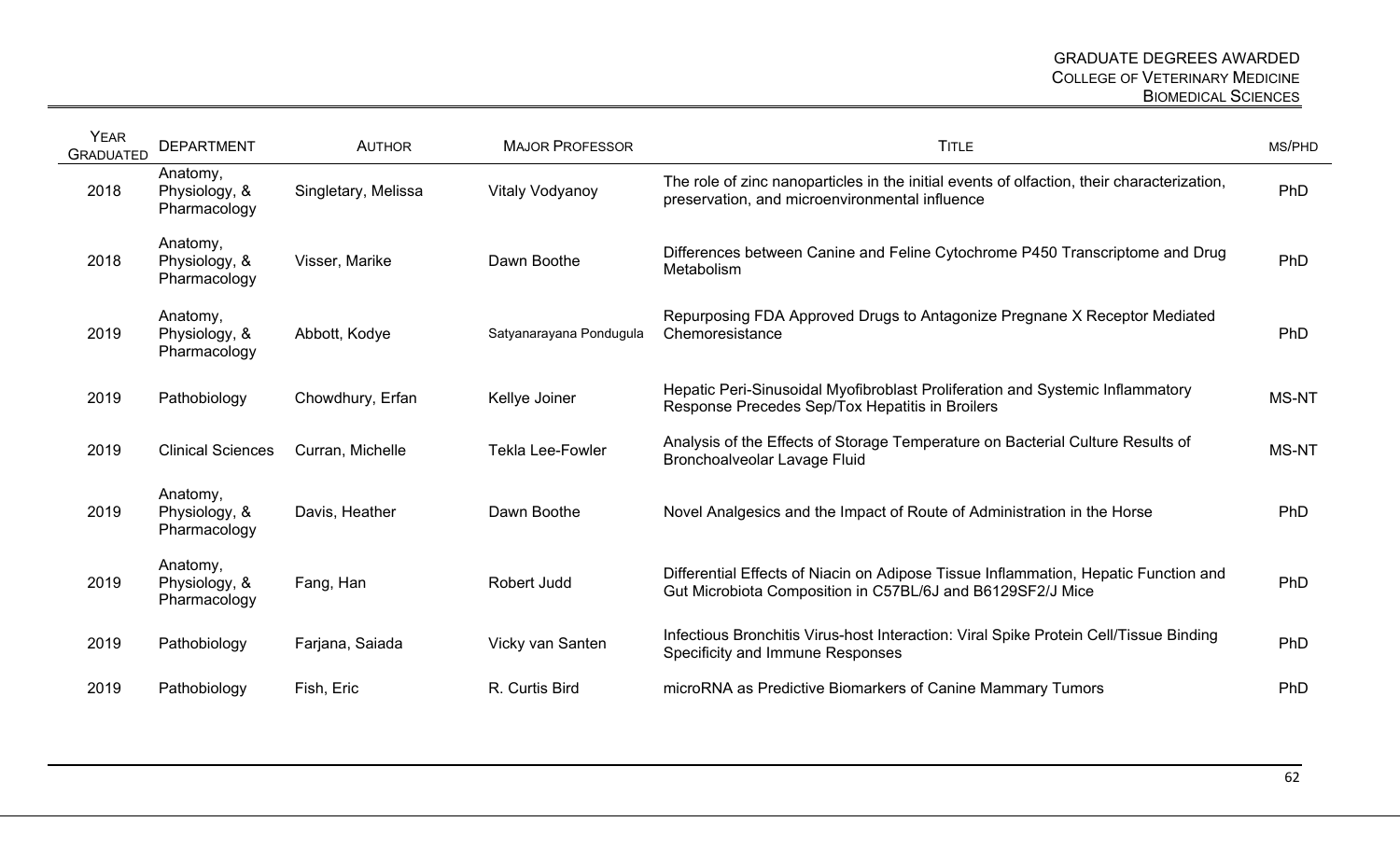| <b>YEAR</b><br><b>GRADUATED</b> | <b>DEPARTMENT</b>                         | <b>AUTHOR</b>        | <b>MAJOR PROFESSOR</b>      | <b>TITLE</b>                                                                                                                                   | MS/PHD       |
|---------------------------------|-------------------------------------------|----------------------|-----------------------------|------------------------------------------------------------------------------------------------------------------------------------------------|--------------|
| 2019                            | Anatomy,<br>Physiology, &<br>Pharmacology | Fuller, Joseph       | <b>Lindsey Boone</b>        | Long-term co-culture of equine synovial membrane and articular cartilage explants as<br>an in vitro model of osteoarthritis                    | <b>MS-NT</b> |
| 2019                            | <b>Clinical Sciences</b>                  | Gautier, Anais       | Lenore Bacek                | Effects of hyperbaric oxygen therapy on inflammatory factors and antioxidant status in<br>dogs after ovariohysterectomy                        | <b>MS</b>    |
| 2019                            | Anatomy,<br>Physiology, &<br>Pharmacology | Giblot Ducray, Henri | Iryna Sorokulova            | Beneficial Modulation of the Gut Microbiota Prevents Stress-Induced Adverse Effects                                                            | PhD          |
| 2019                            | <b>Clinical Sciences</b>                  | Johnson, Erik        | Douglas Martin              | Pharmacokinetics of Approved and Compounded Extended Release Levetiracetam<br>After Single Oral Dose Administration in Cats                    | <b>MS-NT</b> |
| 2019                            | Anatomy,<br>Physiology, &<br>Pharmacology | Kottwitz, Jack       | Dawn Boothe                 | Determination of Safe and Effective Dosing Regimens for Nonsteroidal Anti-<br>inflammatory Drugs in African and Asian Elephants                | PhD          |
| 2019                            | <b>Clinical Sciences</b>                  | Legere, Rebecca      | Anne Wooldridge             | Pharmacodynamic Effects of Pioglitazone on High Molecular Weight Adiponectin<br>Concentrations and Insulin Response after Oral Sugar in Equids | <b>MS</b>    |
| 2019                            | Pathobiology                              | Li, Yao              | Amarjit Mishra              | The Roles of ADAM17 in CD4 <sup>+</sup> T Cell Fates and Allergic Airway Disease                                                               | MS-NT        |
| 2019                            | <b>Clinical Sciences</b>                  | Nobre, Humberto      | <b>Julie Gard Schnuelle</b> | Ultrasonographic Examination of Cows Affected with Ovarian Follicular Dysplasia                                                                | <b>MS</b>    |
| 2019                            | Anatomy,<br>Physiology, &<br>Pharmacology | Riggs, Rebecca       | <b>Vitaly Vodyanoy</b>      | Characterization and differentiation of bacteria by hyperspectral analysis                                                                     | PhD          |
| 2019                            | <b>Clinical Sciences</b>                  | Rush, Jessica        | Misty Edmondson             | Comparison of Inflammatory Cell Populations in Young and Mature Bulls-A<br><b>Preliminary Study</b>                                            | <b>MS</b>    |
| 2019                            | <b>Clinical Sciences</b>                  | Smith, Ashley        | <b>Stephanie Lindley</b>    | Zoledronate for the treatment of canine metastatic osteosarcoma                                                                                | <b>MS-NT</b> |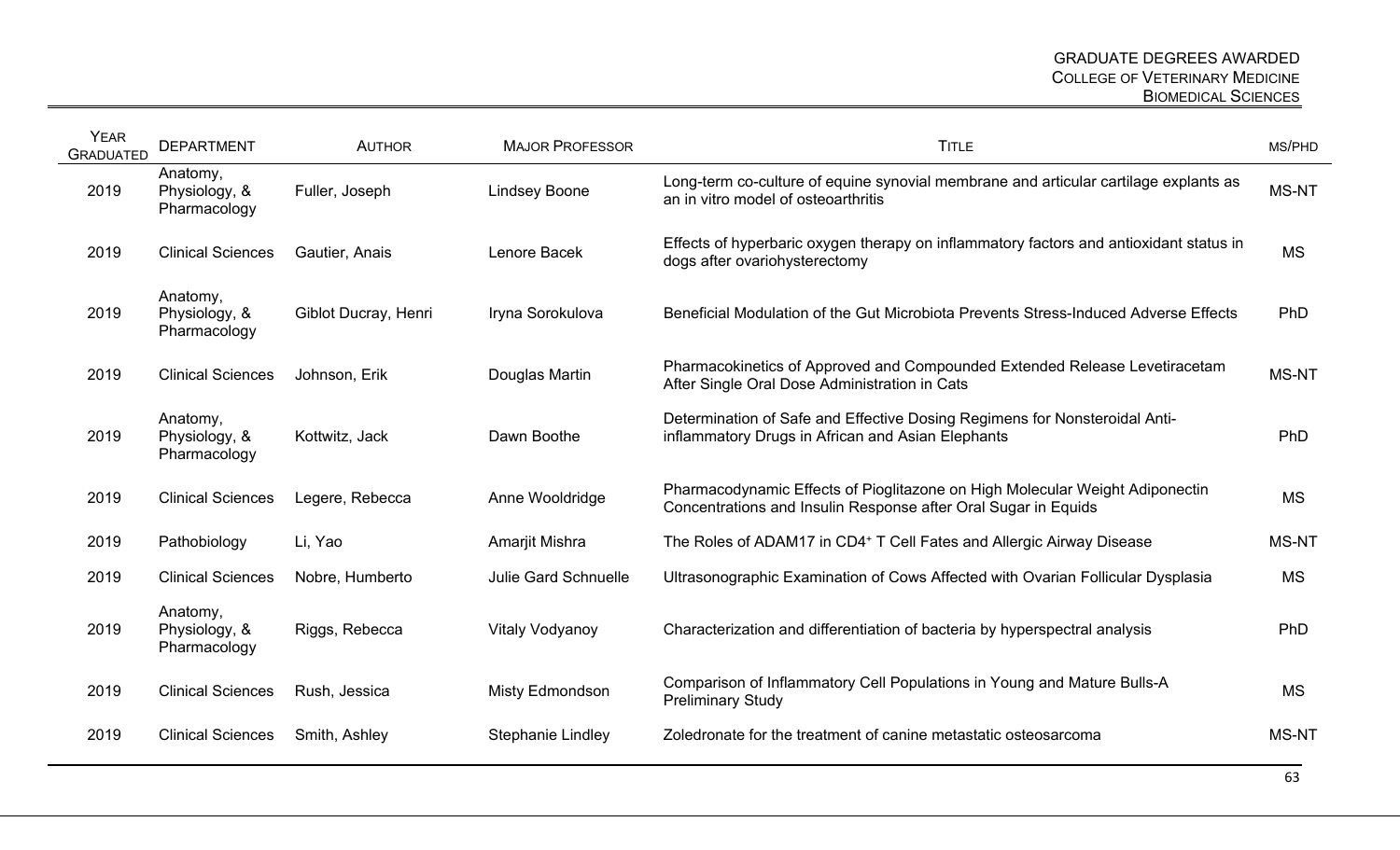| <b>YEAR</b><br><b>GRADUATED</b> | <b>DEPARTMENT</b>                         | <b>AUTHOR</b>     | <b>MAJOR PROFESSOR</b>      | <b>TITLE</b>                                                                                                                                                           | MS/PHD       |
|---------------------------------|-------------------------------------------|-------------------|-----------------------------|------------------------------------------------------------------------------------------------------------------------------------------------------------------------|--------------|
| 2019                            | <b>Clinical Sciences</b>                  | Southard, Carissa | <b>Robert Cole</b>          | Superb Microvascular Imaging of Benign and Neoplastic Canine Lymph Nodes                                                                                               | MS-NT        |
| 2019                            | <b>Clinical Sciences</b>                  | Vazquez, Irene    | <b>Annette Smith</b>        | Pharmacokinetics of Liposomal Encapsulated Cytarabine in Dogs                                                                                                          | <b>MS-NT</b> |
| 2019                            | <b>Clinical Sciences</b>                  | Winter, Randolph  | Anne Wooldridge             | Equine Endothelial Colony Forming Cells: In Vitro and In Vivo Analysis                                                                                                 | PhD          |
| 2019                            | Anatomy,<br>Physiology, &<br>Pharmacology | Yang, Likun       | Ya-Xiong Tao                | Neural melanocortin receptors: structure-function relationship of human melanocortin-<br>4 receptor and characterization of fish neural melanocortin receptors         | PhD          |
| 2019                            | Pathobiology                              | Zegpi, Ramon      | Haroldo Toro                | Effects of Infectious Bronchitis Virus Vaccine Population Structure on Outcome of<br>Vaccination                                                                       | PhD          |
| 2020                            | <b>Clinical Sciences</b>                  | Arroyave, Julian  | <b>Robert Cole</b>          | Description Of A Technique For Injecting The Three Compartments Of The Stifle Joint<br>In Cattle From A Single Site Using Needle Redirection                           | MS-NT        |
| 2020                            | Pathobiology                              | Bailey, Jessica   | <b>Russell Cattley</b>      | The Adrenal Gland in the NPC1 Mouse                                                                                                                                    | <b>MS-NT</b> |
| 2020                            | <b>Clinical Sciences</b>                  | Cofield, Lawrence | <b>Julie Gard Schnuelle</b> | Improving the reproductive efficiency of beef heifers utilizing estrus synchronization<br>with a combination of fixed-time artificial insemination and natural service | <b>MS</b>    |
| 2020                            | Anatomy,<br>Physiology, &<br>Pharmacology | Daniel, Jeffrey   | Jennifer Panizzi            | Cloning and characterization of novel testis-enriched genes in zebrafish (Danio rerio)                                                                                 | PhD          |
| 2020                            | Scott-Ritchey<br><b>Research Center</b>   | Flaat, Taylor     | Bruce F. Smith              | Methods for Isolating Canine Mast Cell Progenitors, Melanocytes, and Keratinocytes                                                                                     | <b>MS</b>    |
| 2020                            | Anatomy,<br>Physiology, &<br>Pharmacology | Gross, Amanda     | Douglas Martin              | Minimally invasive routes of AAV administration to treat GM1 gangliosidosis                                                                                            | PhD          |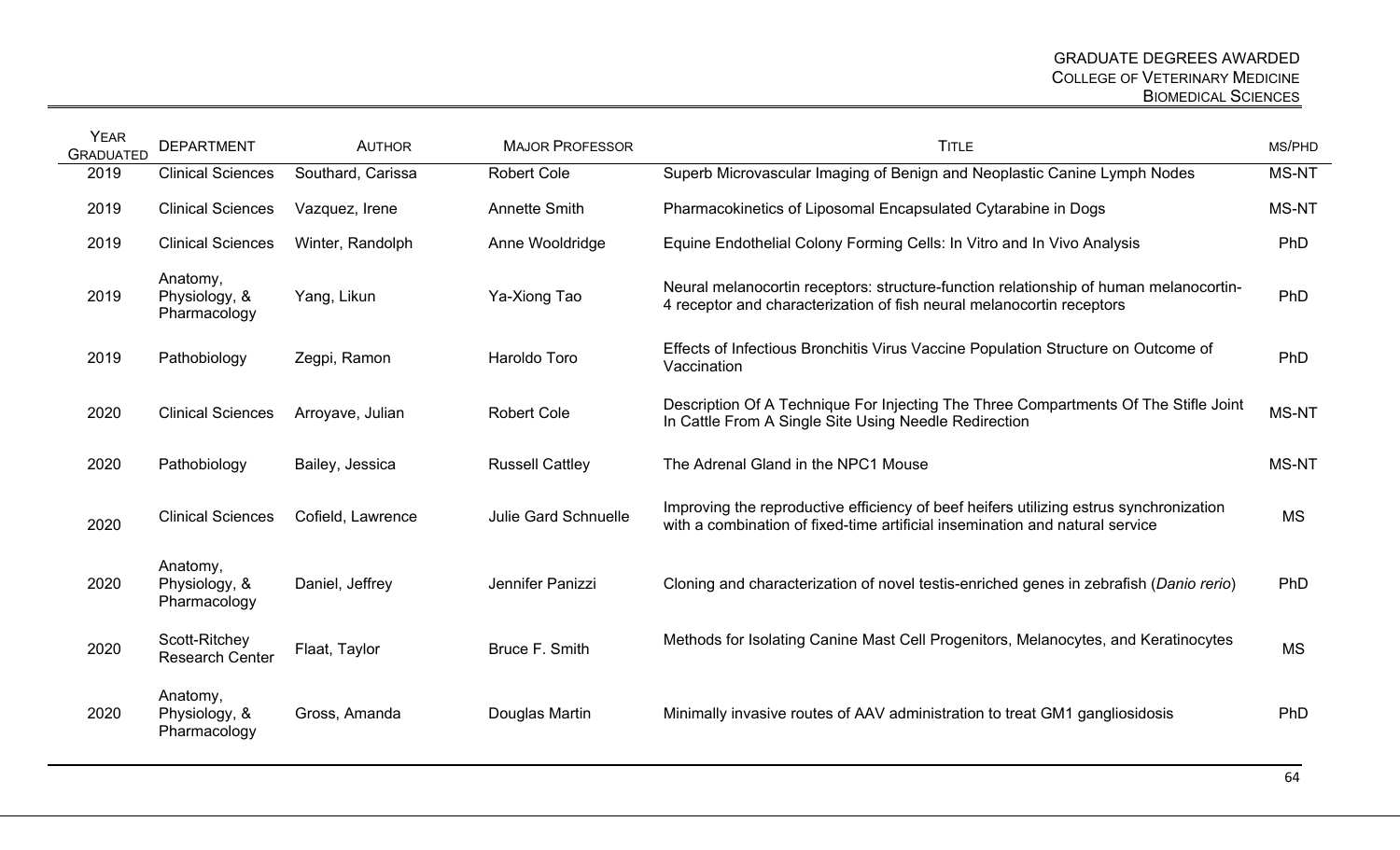| <b>YEAR</b><br><b>GRADUATED</b> | <b>DEPARTMENT</b>                         | <b>AUTHOR</b>                     | <b>MAJOR PROFESSOR</b>    | <b>TITLE</b>                                                                                                                                | MS/PHD       |
|---------------------------------|-------------------------------------------|-----------------------------------|---------------------------|---------------------------------------------------------------------------------------------------------------------------------------------|--------------|
| 2020                            | <b>Clinical Sciences</b>                  | Her, Jiwoong                      | Kendon Kuo                | Pharmacokinetics and relative bioavailability of pimobendan and o- desmethyl-<br>pimobendan following rectal administration to healthy dogs | <b>MS</b>    |
| 2020                            | <b>Clinical Sciences</b>                  | Hlusko, Katelyn                   | <b>Brad Matz</b>          | The effect of surgery on sentinel lymph node mapping patterns and the comparison of<br>sentinel lymph node mapping techniques               | <b>MS-NT</b> |
| 2020                            | Anatomy,<br>Physiology, &<br>Pharmacology | Hou, Zhishuai                     | Ya-Xiong Tao              | Allosteric modulation of human melanocortin-4 receptor (MC4R) by zinc and copper<br>ions and characterization of spotted sea bass MC4R      | PhD          |
| 2020                            | Pathobiology                              | Kalalah, Anwar                    | <b>Chengming Wang</b>     | Multidrug-resistant bacteria and microbiota identified among flies and their sympatric<br>animals                                           | PhD          |
| 2020                            | <b>Clinical Sciences</b>                  | Keenan, Alessandra                | <b>Shannon Boveland</b>   | Clinical and Pathologic Evaluation of Chorioretinitis in Wild Owls                                                                          | MS-NT        |
| 2020                            | Anatomy,<br>Physiology, &<br>Pharmacology | Li, Zhuoyue                       | Robert Judd               | Diet-Induced Gut Microbiome and Colon Transcriptome Changes in C57BL/6J,<br>C57BL/6N and $HCA2-/- Mice$                                     | PhD          |
| 2020                            | Pathobiology                              | Martinez-Romero, Esther<br>Gisela | R. Curtis Bird            | Mammaglobin-A: A Potential Immunotherapy Target for Canine Mammary Cancer                                                                   | <b>PhD</b>   |
| 2020                            | Anatomy,<br>Physiology, &<br>Pharmacology | Mukherjee, Ahona                  | Chad Foradori             | Sheep as a model for reproductive neuroendocrinology research                                                                               | <b>MS-NT</b> |
| 2020                            | <b>Clinical Sciences</b>                  | Murakami, Keiko                   | <b>Stuart Clark-Price</b> | Evaluation of thermographic imaging as a diagnostic tool in canine atopic dermatitis<br>and cutaneous mast cell tumor                       | <b>MS-NT</b> |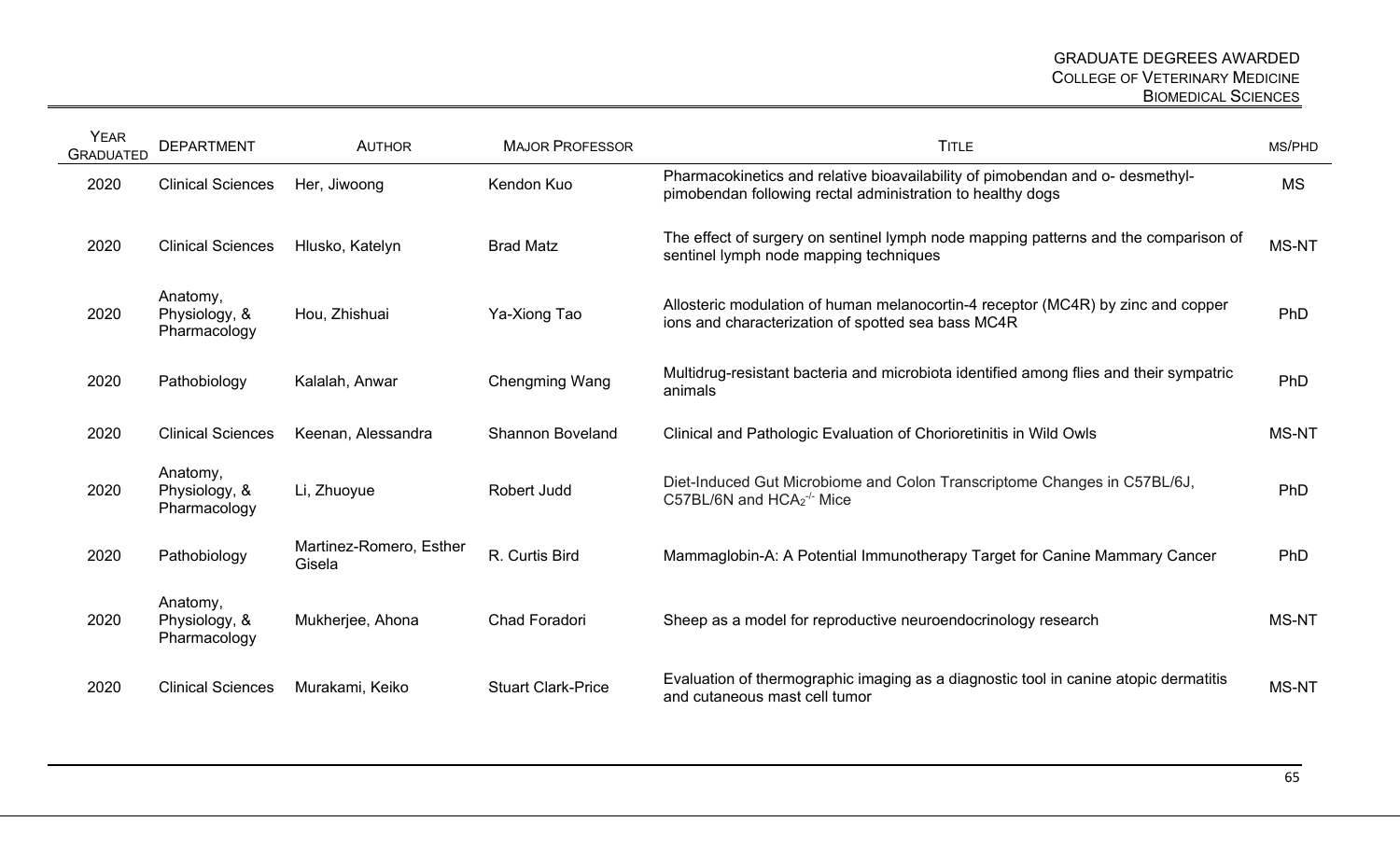| <b>YEAR</b><br><b>GRADUATED</b> | <b>DEPARTMENT</b>                         | <b>AUTHOR</b>            | <b>MAJOR PROFESSOR</b> | <b>TITLE</b>                                                                                                                                                    | MS/PHD       |
|---------------------------------|-------------------------------------------|--------------------------|------------------------|-----------------------------------------------------------------------------------------------------------------------------------------------------------------|--------------|
| 2020                            | Pathobiology                              | Omeler Fenaud, Sophonie  | Nancy Merner           | Identifying Potential Modifiers of Hereditary Breast Cancer Risk in a Large African<br><b>American Family</b>                                                   | <b>MS</b>    |
| 2020                            | <b>Clinical Sciences</b>                  | Pinaffi, Fabio           | Aime Johnson           | Effect of platelet rich plasma lysate and fibroblast growth factor 2 on sperm motility in<br>stallions                                                          | <b>MS</b>    |
| 2020                            | Scott-Ritchey<br><b>Research Center</b>   | Sajib, Abdul Mohin       | Bruce F. Smith         | Multilevel Targeting of Canine Adenovirus Type 2 (CAV2) to Expand<br><b>Oncolytic Virotherapy in Canine Tumors</b>                                              | PhD          |
| 2020                            | Pathobiology                              | Shrader, Stephanie       | Bruce F. Smith         | Australian Labradoodle Dystrophinopathy: A Novel Canine Model for the Study of<br>Duchenne Muscular Dystrophy Cardiomyopathy                                    | PhD          |
| 2020                            | <b>Clinical Sciences</b>                  | Sierra Rodriguez, Tamara | Anne Wooldridge        | Airway Deposition of Nebulized Voriconazole in Horses                                                                                                           | <b>MS</b>    |
| 2020                            | <b>Clinical Sciences</b>                  | Suchowersky, Natalie     | Ellen Behrend          | Comparison of the thyroid-stimulating hormone receptor (TSHR) gene within the<br>family Felidae                                                                 | <b>MS-NT</b> |
| 2020                            | Anatomy,<br>Physiology, &<br>Pharmacology | Telmanik, Miranda        | Ya-Xiong Tao           | Monogenic forms of Obesity in Connection with the Leptin-Melanocortin Pathway                                                                                   | <b>MS-NT</b> |
| 2020                            | <b>Clinical Sciences</b>                  | Velloso Alvarez, Ana     | Anne Wooldridge        | Orthobiologic use for equine joint disease                                                                                                                      | PhD          |
| 2020                            | <b>Clinical Sciences</b>                  | Weatherall, Kathleen     | <b>Lindsey Boone</b>   | Comparison of Tensile Strength and Early Healing of Self-Locking and Surgeon's<br>Knots for Closure of Ventral Midline Celiotomy in Horses                      | <b>MS</b>    |
| 2021                            | Pathobiology                              | Abernathy, Taylor        | Katharine Horzmann     | Multi- and Trans-generational Toxicity in Progeny of Zebrafish (Danio rerio) with<br>Developmental Trichloroethylene (TCE) Exposure                             | <b>MS</b>    |
| 2021                            | Pathobiology                              | Adekanmbi, Folasade      | <b>Chengming Wang</b>  | Resistance to colistin and carbapenem among <i>Enterobacteriaceae</i> recovered from<br>human and animal sources is associated with multiple genetic mechanisms | <b>MS</b>    |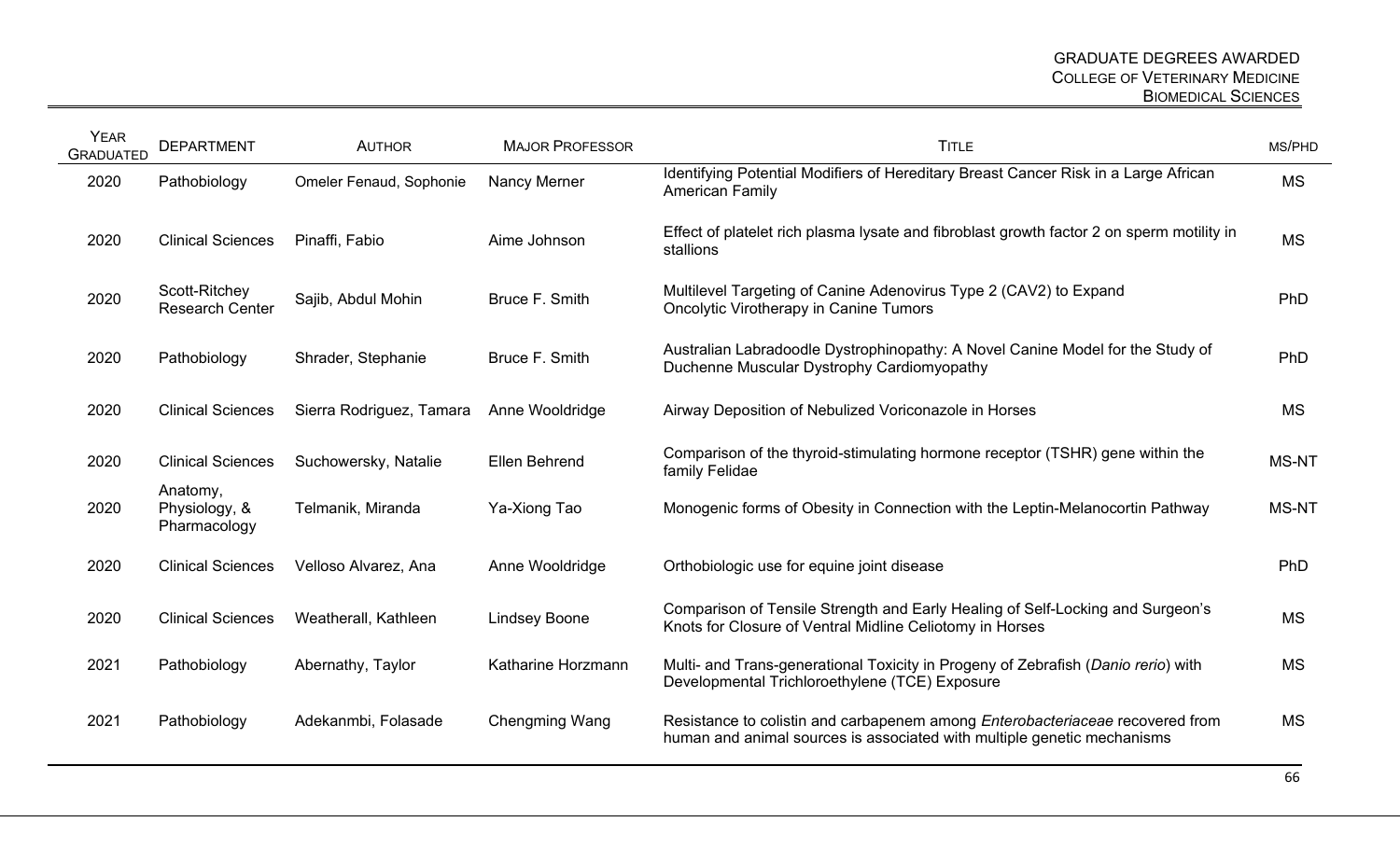| <b>YEAR</b><br><b>GRADUATED</b> | <b>DEPARTMENT</b>                         | <b>AUTHOR</b>       | <b>MAJOR PROFESSOR</b>    | <b>TITLE</b>                                                                                                                                                                  | MS/PHD       |
|---------------------------------|-------------------------------------------|---------------------|---------------------------|-------------------------------------------------------------------------------------------------------------------------------------------------------------------------------|--------------|
| 2021                            | <b>Clinical Sciences</b>                  | Diaz Falcon, Noelia | <b>Stuart Clark-Price</b> | CO and Alpacas                                                                                                                                                                | <b>MS</b>    |
| 2021                            | <b>Clinical Sciences</b>                  | Hamersky, Jack      | Rachel Moon               | The visualization of the vertebral and internal carotid artery in dogs using computed<br>tomographic angiography                                                              | <b>MS-NT</b> |
| 2021                            | <b>Clinical Sciences</b>                  | Hefner, Ethan       | <b>Richard McMullen</b>   | Equine corneal and retinal optical coherence tomography image quality comparison<br>using sedation and general anesthesia protocols with or without retrobulbar<br>anesthesia | <b>MS-NT</b> |
| 2021                            | <b>Clinical Sciences</b>                  | Henriksson, Andrea  | Kathy Gerken              | Burn Injury and Body Surface Area in Cats                                                                                                                                     | <b>MS-NT</b> |
| 2021                            | <b>Clinical Sciences</b>                  | Hicks, Karly        | Amelia White              | Investigating development of rifampin resistance in canine staphylococcal dermatitis                                                                                          | <b>MS-NT</b> |
| 2021                            | <b>Clinical Sciences</b>                  | Himel, Cameron      | <b>Brad Matz</b>          | Creation of 3D printed, custom, bridging implants for fracture stabilization utilizing<br>computer modelling                                                                  | <b>MS-NT</b> |
| 2021                            | Pathobiology                              | Hoque, Md Monirul   | Amarjit Mishra            | DNA barcoding of medically important mosquitoes and molecular detection of<br>Rickettsia felis in the mosquitoes and the blood of domestic dogs and cats                      | <b>MS</b>    |
| 2021                            | Anatomy,<br>Physiology, &<br>Pharmacology | Jeminiwa, Bamidele  | Benson Akingbemi          | Analysis of Xenoestrogen Effects in the Male Rat gonad                                                                                                                        | PhD          |
| 2021                            | Pathobiology                              | Khalid, Zubair      | Haroldo Toro              | Enhanced Protection by Recombinant Newcastle Disease Virus Expressing IBV Spike<br><b>Extodomain and GM-CSF</b>                                                               | <b>MS</b>    |
| 2021                            | <b>Clinical Sciences</b>                  | Kimura, Shun        | Kara Lascola              | Evaluation of Orally and Rectally Administered Misoprostol in a Low-Dose Endotoxin<br><b>Challenge in Horses</b>                                                              | <b>MS</b>    |